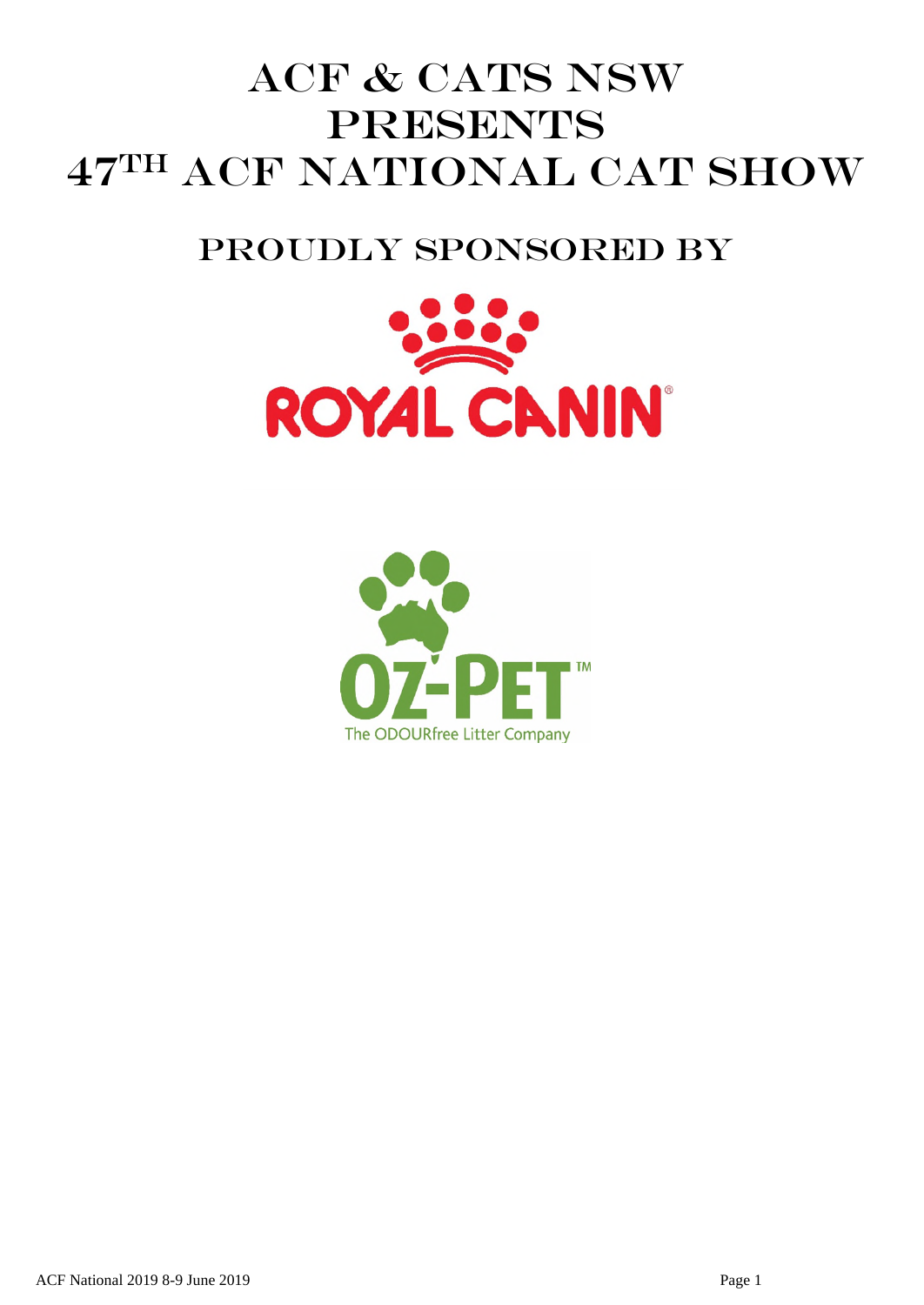# WELCOME 47TH ACF INC. NATIONAL CAT SHOW

As the ACF President it is again my pleasure and honour to welcome all Judges, Exhibitors and Sponsors to the ACF 2019 National Cat Show hosted by Cats NSW.

On behalf of you all I thank Mrs Jenny Weekes and Mr Bradley Curtis and their hardworking Team for putting in what I know are very hard yards over about 18 months of consistent work to bring this show to you all.

A special welcome is extended to our visiting panel of international judges; Janice Davey (NZCF),Daniel Germishuys (SACC), Jo Millar (NZCF),Massimo Picardello (TICA), Lynne Sherer (TICA), Veikko Saarela (FIFe) They are ably joined by our national ACF panel comprising Liz Andresen (GCCFSA), Debs Armishaw (Cats NSW), Sue Barr (CAT), Fiona Cooper (Cats NSW), Tony Hurry (Cats NSW), Anne Harvey (FCCQ), Theresa Johnson (FCCQ), Shara McKay (Cats NSW), Peta Sperduty (Cats NSW) and Hazel Rossiter (Cats NSW).

I take this opportunity to thank all of our sponsors for their contribution and presence at the show and commend their services to you. Many have stalls here, so please go and look at what they have to sell and thank them for their support. Please support the running of the show by buying raffle tickets and assisting where you can as I am sure the locals running the show from Cats NSW will appreciate your support and assistance.

Both the general public and those entered are fortunate to have a diverse number of breeds on display and to have this opportunity of not only gathering together in camaraderie with a shared passion, but to show the general public what is available within the cat fancy in terms of pets and to assist in educating them in responsible pet ownership.

As always it is going to be a fun filled, but long two days. In addition to the Show Manager and Show Secretary I add my personal thanks to the Chief Steward Alison Moore, The Stall Co-Ordinator Helena Sugar, The Sponsorship Co-Ordinator Shara McKay, to all those from Cats NSW who have supported the show and to all of those here who steward, clerk and slip run amongst a myriad of tasks that will happen to make this show run smoothly. Finally, I thank all of your for entering and especially those who have travelled long distances to be here.

I look forward to meeting as many of you as possible over the course of the weekend and at the meetings that follow.

Kind regards

Judith Jordan ACF President

| <b>Show Manager</b>                     | <b>Bradley Curtis</b> | 0428 944 455 |
|-----------------------------------------|-----------------------|--------------|
| Show Secretary/Coordinator Jenny Weekes |                       | 0400 210 857 |
| <b>Stalls Coordinator</b>               | Helena Sugar          |              |
| <b>Chief Steward</b>                    | Alison Moore          | 0409 980 535 |

# ACF NATIONAL SHOW COMMITTEE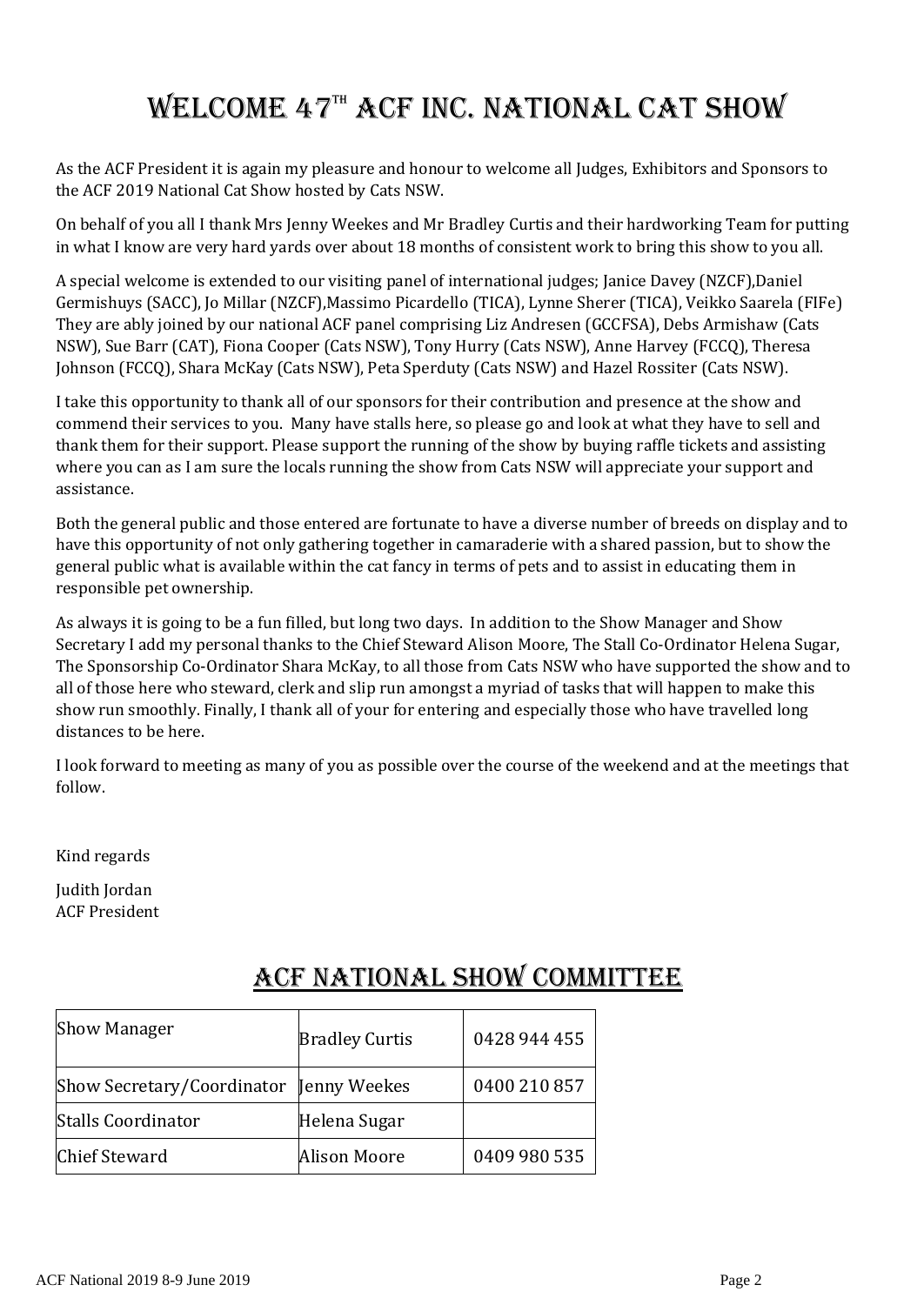# Our judges

|                   |         | <b>Ring 1</b><br>Saturday             | <b>Ring 2</b><br>Saturday               | <b>Ring 3</b><br><b>Saturday</b>             |
|-------------------|---------|---------------------------------------|-----------------------------------------|----------------------------------------------|
|                   | Kittens | Lynne Sherer<br><b>TICA</b>           | Theresa Johnson<br><b>FCCQ</b>          | Fiona Cooper<br>Cats NSW                     |
| Group One         | Entire  | Veikko Saarela<br>FIFe                | Debs Armishaw<br>Cats NSW               | Janice Davey<br><b>NZCF</b>                  |
|                   | Desexed | Veikko Saarela<br>FIFe                | Debs Armishaw<br>Cats NSW               | Janice Davey<br><b>NZCF</b>                  |
|                   | Kittens | Daniel Germishuys<br>SACC             | <b>Hazel Rossiter</b><br>Cats NSW       | Peta Sperduty<br>Cats NSW                    |
| Group Two         | Entire  | <b>Lynne Sherer</b><br><b>TICA</b>    | <b>Hazel Rossiter</b><br>Cats NSW       | Theresa Johnson<br>FCCQ                      |
|                   | Desexed | Lynne Sherer<br><b>TICA</b>           | <b>Hazel Rossiter</b><br>Cats NSW       | Shara McKay<br>Cats NSW                      |
|                   | Kittens | Massimo Picardello<br><b>TICA</b>     | Anne Harvey<br>FCCQ                     | Shara McKay<br>Cats NSW                      |
| Group<br>Three    | Entire  | Jo Millar<br><b>NZCF</b>              | Daniel Germishuys<br><b>SACC</b>        | Peta Sperduty<br><b>Cats NSW</b>             |
|                   | Desexed | Massimo Picardello<br><b>TICA</b>     | Daniel Germishuys<br><b>SACC</b>        | Fiona Cooper<br>Cats NSW                     |
| <b>Group Four</b> | All     | Jo Millar<br><b>NZCF</b>              | Theresa Johnson<br>FCCQ                 | Shara McKay<br><b>Cats NSW</b>               |
|                   |         |                                       |                                         |                                              |
|                   |         | Ring 4                                | <b>Ring 5</b>                           | <b>Ring 6</b>                                |
|                   | Kittens | Saturday<br>Anne Harvey               | <b>Sunday</b><br>Veikko Saarela<br>FIFe | <b>Sunday</b><br>Janice Davey<br><b>NZCF</b> |
| Group<br>One      | Entire  | FCCQ<br><b>Tony Hurry</b><br>Cats NSW | Lynne Sherer<br><b>TICA</b>             | Sue Barr<br><b>CAT</b>                       |
|                   | Desexed | <b>Tony Hurry</b><br><b>Cats NSW</b>  | Lynne Sherer<br><b>TICA</b>             | <b>Hazel Rossiter</b><br><b>Cats NSW</b>     |
|                   | Kittens | Janice Davey<br><b>NZCF</b>           | Veikko Saarela<br><b>FIFe</b>           | Debs Armishaw<br>Cats NSW                    |
| Group<br>Two      | Entire  | Peta Sperduty<br>Cats NSW             | Jo Millar<br><b>NZCF</b>                | Anne Harvey<br><b>FCCQ</b>                   |
|                   | Desexed | Liz Andresen<br><b>GCCFSA</b>         | Jo Millar<br><b>NZCF</b>                | Debs Armishaw<br>Cats NSW                    |
|                   | Kittens | Liz Andresen<br><b>GCCFSA</b>         | Daniel Germishuys<br><b>SACC</b>        | Theresa Johnson<br><b>FCCQ</b>               |
| Group<br>Three    | Entire  | Sue Barr<br><b>CAT</b>                | Massimo Picardello<br><b>TICA</b>       | Liz Andresen<br><b>GCCFSA</b>                |
|                   | Desexed | Sue Barr<br><b>CAT</b>                | Jo Millar<br><b>NZCF</b>                | Debs Armishaw<br>Cats NSW                    |

*NOTE - The Show Committee reserves the right to alter assignments, without notice, should the need arise, while endeavouring to provide one overseas judge for each section in each group. ACF By-Laws limits the number of exhibits to be handled by any judge to approximately 90.*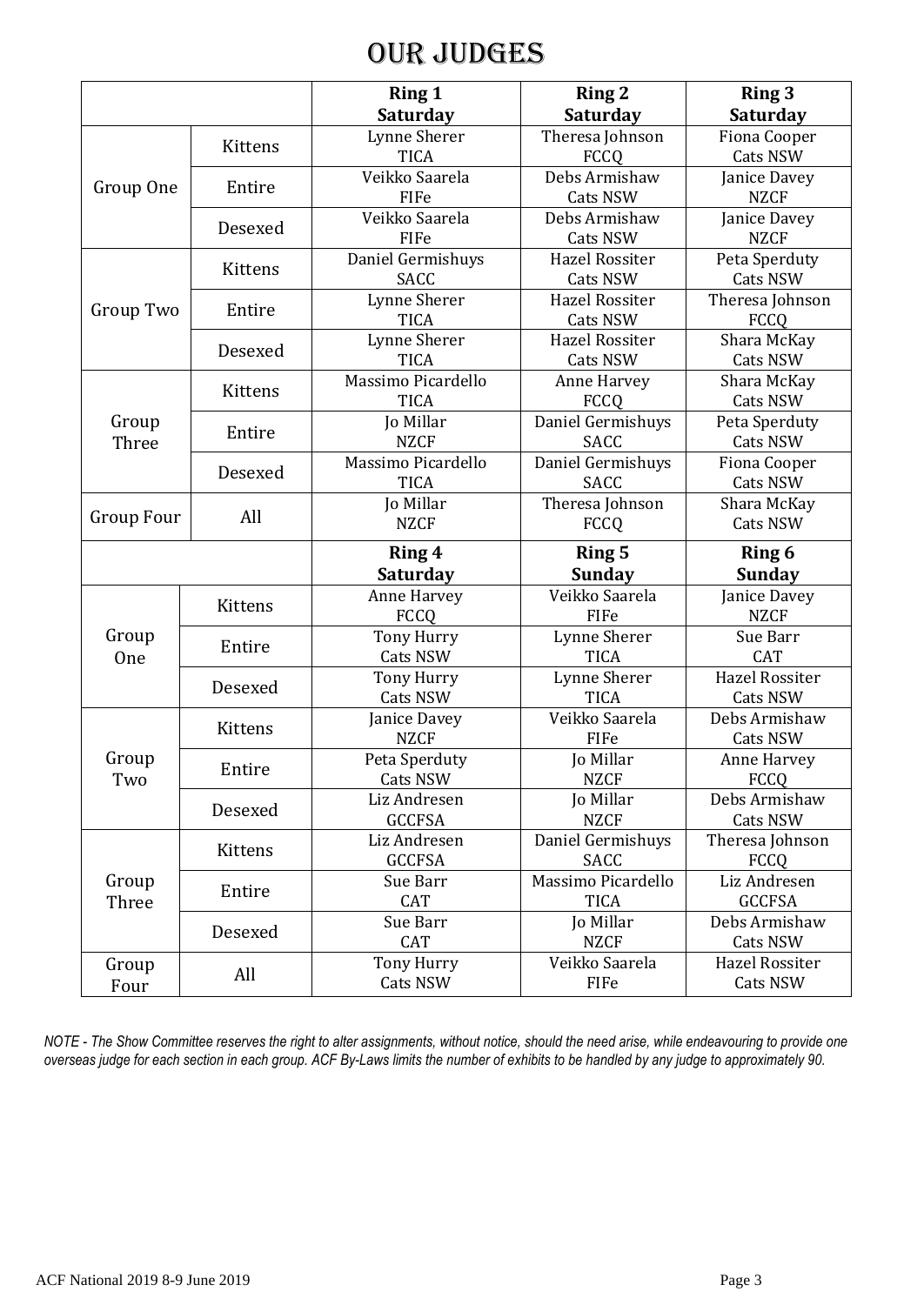# BEST GROUP 1 EXHIBITS

| 2019 ACF NATIONAL SHOW BEST GROUP ONE KITTEN  | 36  |
|-----------------------------------------------|-----|
| 2019 ACF NATIONAL SHOW BEST GROUP ONE CAT     | 92  |
| 2019 ACF NATIONAL SHOW BEST GROUP ONE DESEXED | 149 |

# BEST GROUP 2 EXHIBITS

| <b>BEST GROUP 3 EXHIBITS</b>                  |     |
|-----------------------------------------------|-----|
| 2019 ACF NATIONAL SHOW BEST GROUP TWO DESEXED | 179 |
| 2019 ACF NATIONAL SHOW BEST GROUP TWO CAT     | 178 |
| 2019 ACF NATIONAL SHOW BEST GROUP TWO KITTEN  | 150 |

| 2019 ACF NATIONAL SHOW BEST GROUP THREE KITTEN  | 240 |
|-------------------------------------------------|-----|
| 2019 ACF NATIONAL SHOW BEST GROUP THREE CAT     | 298 |
| 2019 ACF NATIONAL SHOW BEST GROUP THREE DESEXED |     |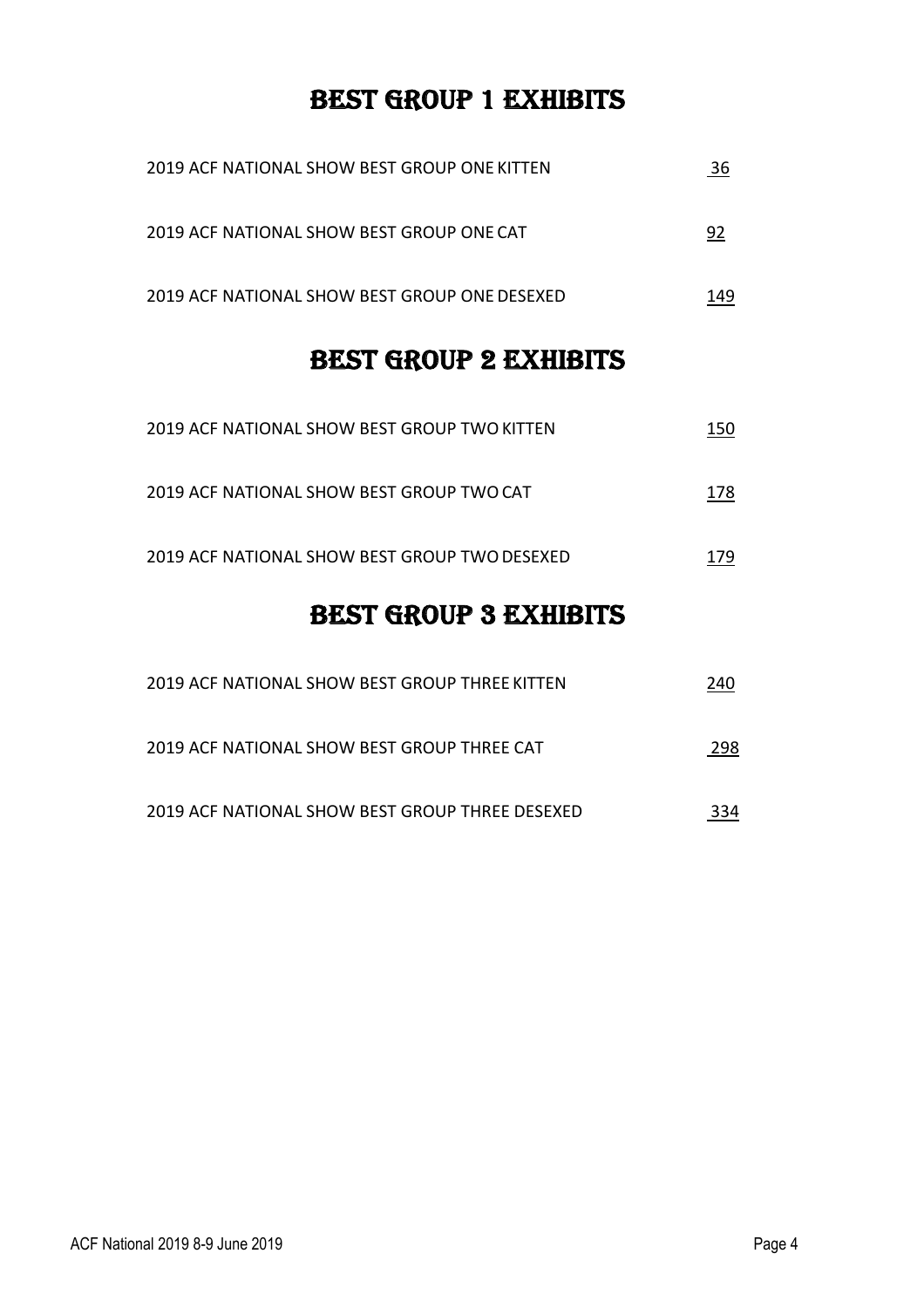# SUPREME EXHIBITS OF GROUP

*Each Best in Group Exhibit will be judged for Supreme Exhibit of Group* 

| 2019 ACF NATIONAL SHOW SUPREME GROUP ONE EXHIBIT   | 92  |
|----------------------------------------------------|-----|
| 2019 ACF NATIONAL SHOW SUPREME GROUP TWO EXHIBIT   | 150 |
| 2019 ACF NATIONAL SHOW SUPREME GROUP THREE EXHIBIT | 334 |
| <b>Judging Panel:</b>                              |     |
| Lynne Sherer TICA                                  |     |
| Veikko Saarela FIFe                                |     |
| Daniel Germishuys SACC                             |     |
| Massimo Picardello TICA                            |     |
| Jo Millar NZCF                                     |     |

# SUPREME PEDIGREE IN SHOW

*Each Best Exhibit in Group will compete for Supreme Pedigree Exhibit in Show* 

2019 ACF NATIONAL SUPREME EXHIBIT IN SHOW 92

**Judging Panel:** 

Lynne Sherer TICA Veikko Saarela FIFe Daniel Germishuys SACC Massimo Picardello TICA Jo Millar NZCF

# SUPREME COMPANION IN SHOW

*The Best in Group Companion from each ring will compete for Supreme Companion in Show* 

2019 ACF NATIONAL SUPREME COMPANION IN SHOW 356

**Judging Panel:** 

Lynne Sherer TICA Veikko Saarela FIFe Daniel Germishuys SACC Massimo Picardello TICA Jo Millar NZCF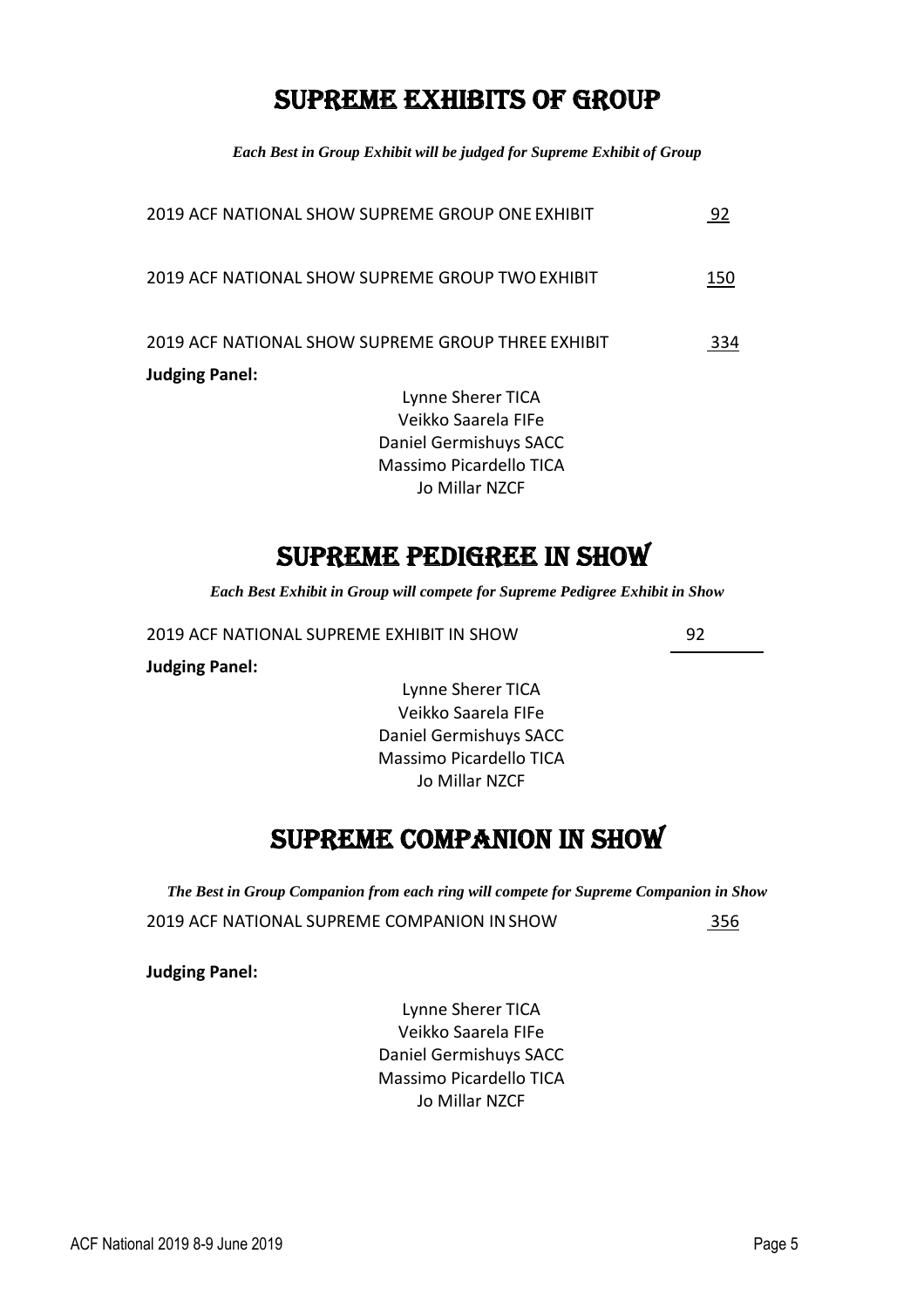# **Group 1 Kittens**

## **Birman Kittens**

#### **Seal Point**

### **1 SARIKAMAJIK USAMBA Male Kitten under 5 months**

16 03 19  $02$ DB GD CH Sunsoar Zanzibar × DB GD CH Birali Nikita CN19/001534 Br/Ex:Mrs Liz Robinson **1 1 1 1 1 1** 

### **2 SPELLBOUND BARNEY Male Kitten under 7 months**

21 12 18 05 Florencia Lord Cosmos (NZ) × Spellbound Nevada Proteincia Lord Cosmios (NZ) ^ Speliboding Nevada<br>20033/T19 Br/Ex:Mrs Lesley Gaze **1 1 1** 1 **1** 1 **1** 1 **1** 1 **1** 1 **1** 1

12 11 18 06 Eldorato Geronimo × Eldorato Miss Scrumptious Procrato Geronimo × Procrato Miss Scrumpious<br>19GC29935 Br/Ex:Mrs Lesley Freemann **2 2 2 2 2 2 2 2 2 2 2 2 2 2 2 2** 

### **4 GLAMARA ROYAL AFFAIR**

19 11 18 06 Fionella Sir Walter × Fionella What a Scandal

17 09 18 08 Sunsoar Zulu Warrior × Minosa Bohemian Lace CN19/001439(SLV) Br/Ex:Ms Alison Moore **1 1 1 1 1 1** 

03 10 18 08 Eldorato Geronimo × Eldorato Cachet 19GC29909 Br/Ex:Mrs Lesley Freemann

### **7 AVEDA DREAM WEAVER**

02 11 18 07 Sharada Boots-N-All × Aveda Le Reve (N)19N182032 Br:Ms D Young Ex:Miss Michelle Grayson

### **Best Seal Point Birman Kitten**

#### **Blue Point**

### **8 MAYATIKI BLUE ROMEO Male Kitten under 5 months**

17 01 19 04 Maisondechat King Charm × BRZ DGC ACF AoE Mayatiki Candy Crystal Maisondecriat Ning Charm A BRZ DGC ACF ACE Mayauki Candy Crystal **1** 1 **1** 1 **1** 1 **1** 1 **1** 1 **1** 1 **1** 1

### **9 SPELLBOUND BUBBLE GUM Female Kitten under 7 months**

21 12 18 05 Florencia Lord Cosmos (NZ) × Spellbound Nevada Plotencia Lord Cosmos (NZ) ^ Spelibourid Nevada<br>20030/T19 Br/Ex:Mrs Lesley Gaze **1 1 1 1 1 1 1 1 1 1 1 1 1 1 1 1 1** 1 **1** 

### **10 MAYATIKI BLUE VELVET Female Kitten under 9 months**

01 11 18 07 Maisondechat King Charm × Bonniebrae Xanthe 19996/T19 Br/Ex:Mrs Lorraine Stevens





#### **3 ELDORATO LUNA GIRL Female Kitten under 7 months**





#### **5 BIRALI SAMSON Male Kitten under 9 months**



#### **6 ELDORATO MIRANDA Female Kitten under 9 months**

|--|--|--|--|--|--|

|   |   | z |   |   |   |
|---|---|---|---|---|---|
| 5 | 5 | 4 | 5 | 5 | 5 |





| 10 <sup>°</sup> |  | $10 \parallel 10 \parallel 10 \parallel 10$ | 10 |
|-----------------|--|---------------------------------------------|----|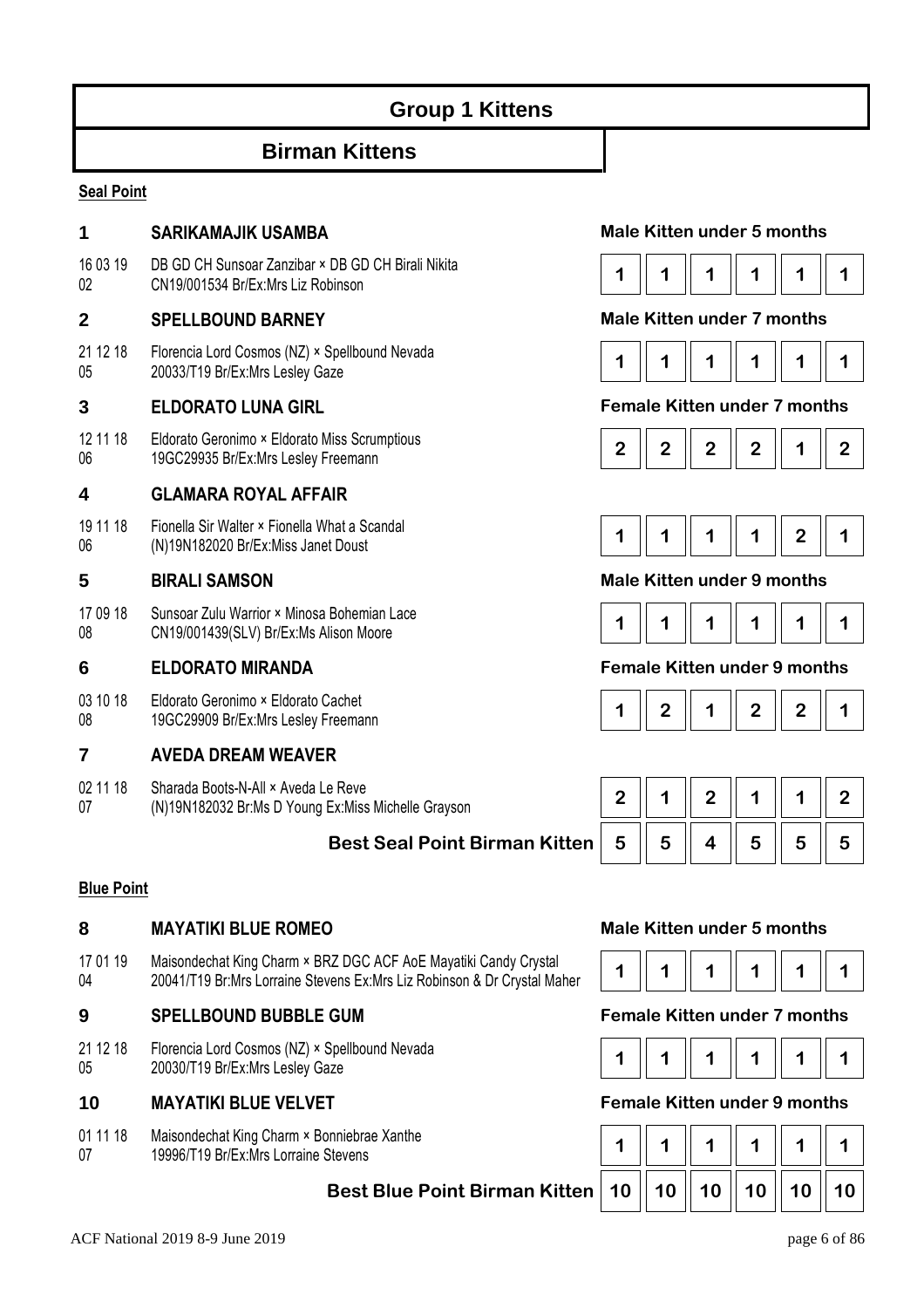#### **Chocolate Point**

### **11 EYECANDY SIR ATTICUS Male Kitten under 5 months**

06 03 19 03 Bindura Twice As Nice × Arakan Corabellas Gem

### **Lilac Point**

### **12 MAYATIKI QUEEN LOLITA Female Kitten under 5 months**

17 01 19 04 Maisondechat King Charm × BRZ DGC ACF AoE Mayatiki Candy Crystal Malsondechat King Charm × BRZ DGC ACF A0E Mayatiki Candy Crystal **1 | 1 | 1 | 1 | 1 | 1 | 1 | 1 | 1**<br>20043/T19 Br/Ex:Mrs Lorraine Stevens

#### **Seal Tabby Point**

22 09 18 08 Kasario Chekesha (IMP NZ) × DB GDCH Birali Nefertiti CN19/001444 Br/Ex:Ms Alison Moore **1 1 1 1 1 1** 

#### **Blue Tabby Point**

- 16 03 19 DB GD CH Sunsoar Zanzibar × DB GD CH Birali Nikita
- 02 CN19/001535 Br/Ex:Mrs Liz Robinson





#### **13 BIRALI TIRAMISU Female Kitten under 9 months**



#### 14 **SARIKAMAJIK UZUMI 14 Male Kitten under 5 months**

|--|

| Best Birman Kitten   5   5   4   13   5   10                                                              |  |  |  |
|-----------------------------------------------------------------------------------------------------------|--|--|--|
| Reserve Birman Kitten $\mid$ 10 $\parallel$ 10 $\parallel$ 11 $\parallel$ 10 $\parallel$ 11 $\parallel$ 5 |  |  |  |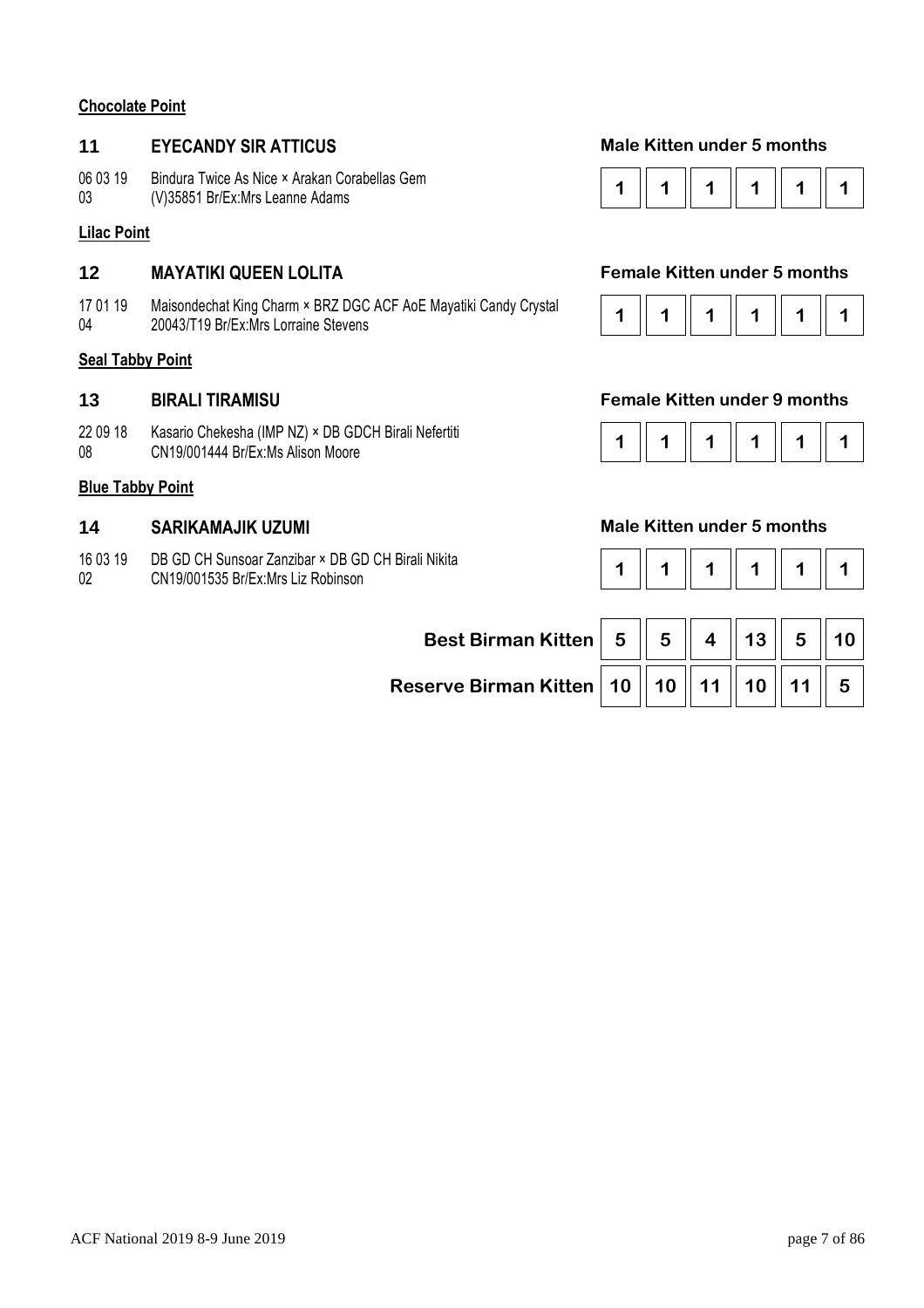# **Exotic Kittens**

#### **Black Classic Tabby**

#### **15 JEDARO HOT CHILD IN THE CITY Male Kitten under 5 months**

25 02 19 03 Trazarra the Golden Child × Ch Jedaro Hot Chocolate 19GC29974(S) Br/Ex:Ms Linda Kitson **1 1 1 1 1 1** 

#### **Black Tortie Classic Tabby**

### **16 KENLOCH PUCKER UP AND KISS ME Female Kitten under 9 months**

22 09 18 08 Paddington Freddy Fudpucker (Imp NZ) × Alliebear Kalinka Moya Paddington Freddy Fudpucker (Imp NZ) × Alliebear Kalinka Moya **1 1 | 1 | 1 | 1 | 1 | 1 | 1 | 1 | 1** | 1 **| 1** | 1<br>19QC7420 Br/Ex:Mrs Lesley Ulrich

#### **Black Spotted Tabby**

#### **17 VERDELLHO AMENADIEL Male Kitten under 7 months**

09 12 18 05 Bahakti Cannolo (Imp ITA) × Richmaure Dream Lover Bahaku Camholo (Imp TTA) \* Richmaule Dream Lover<br>(N)19N182314 Br/Ex:Mrs Rhonda Tait **1 1 1 1 1 1 1 1 1 1 1 1 1 1 1 1 1 1** 1 1 1 1 1

#### **Black Tortie Spotted Tabby Bi-Colour**

#### **18 CHAINOPONDS MISS CASEY Female Kitten under 7 months**

06 01 19 05 Bhakti Cannolo (Imp ITA) × Amberdreams Midnightrose (Imp GER) (N)19N182207 Br:Mrs Rosemary Rogers Ex:Mrs Rhonda Tait **1 1 1 1 1 1** 

#### **Blue Bi-colour**

#### **19 KENLOCK ANGEL UNDER COVER Female Kitten under 9 months**

- 27 10 18 Piekster's Panda Bear (Imp Ger) × PL\*Bagira Astra
- 07

#### **Blue Tortie Bi-colour**

### **20 CHAINOPONDS SWEET LADY Female Kitten under 9 months**

- 26 09 18 Bhakti Cannolo (Imp ITA) × Chainoponds Sweet Az
- 08

#### **Black Tabby Van**

27 02 19 03 CCCA GD CH & DB GD CH Jaygee Talk It Up × CH Jaygee Am I Dreamin (N)19N182542 Br/Ex:Miss Joanne Greentree













#### **21 JAYGEE WICKED WAYS Female Kitten under 5 months**

|--|--|--|--|--|--|

| Best Exotic Kitten   20   18   21   21   21   21   21                                                                  |  |  |  |
|------------------------------------------------------------------------------------------------------------------------|--|--|--|
| Reserve Exotic Kitten $\mid$ 15 $\parallel$ 15 $\parallel$ 20 $\parallel$ 17 $\parallel$ 18 $\parallel$ 18 $\parallel$ |  |  |  |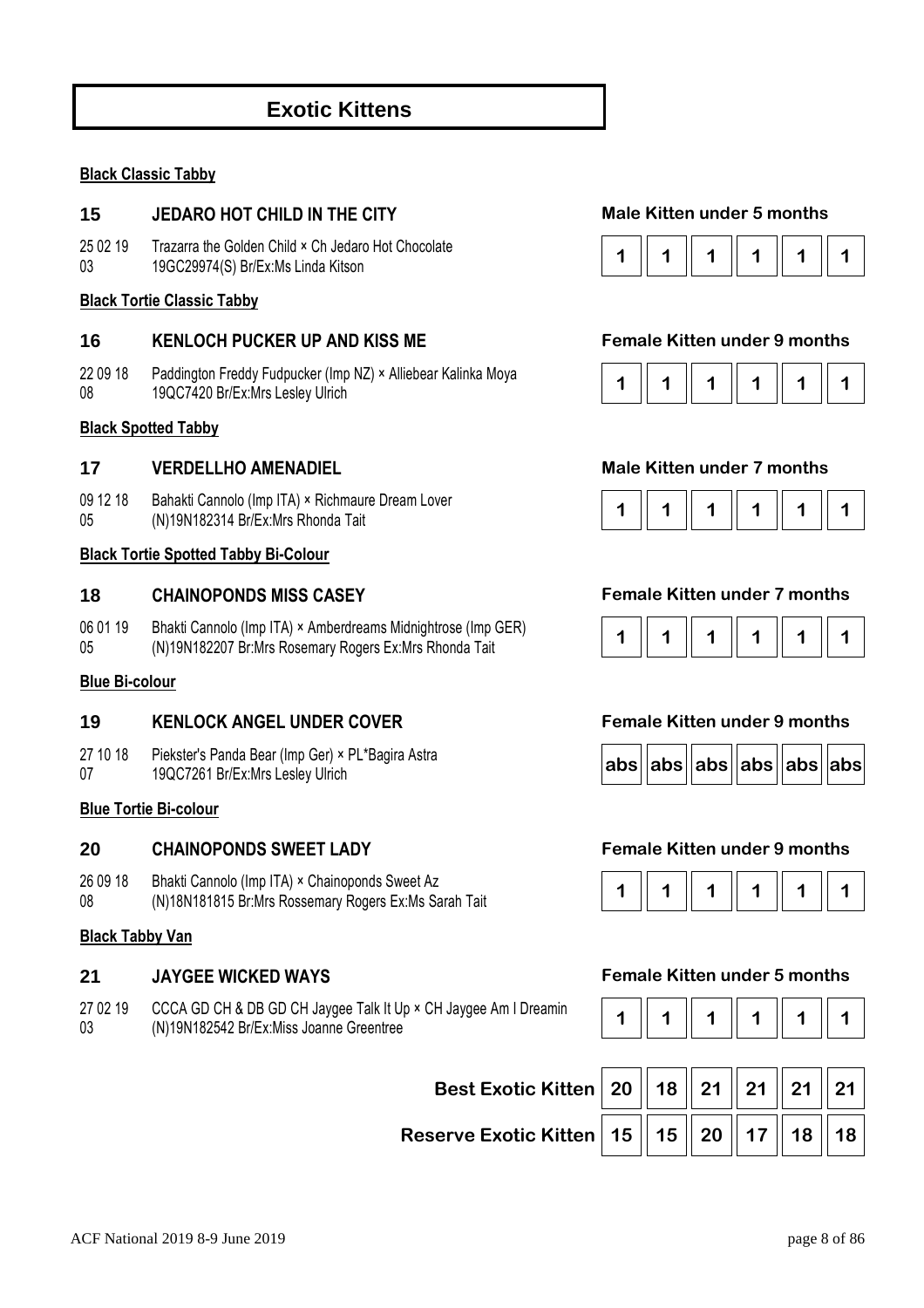# **Maine Coon Kittens**

### **Agouti**

#### **Red Classic Tabby**

### **22 KINGSLEE PARK BENSON Neuter Kitten under 9 months**

30 10 18 07 Flurmonz Xeus (Imp NZ) × Flurmonz Te Awa (Imp NZ) (ANCATS)48296 Br:Ms Sharon Sorenson Ex:Ms Renay Grace **abs abs abs abs abs abs**

#### **Red Mackerel Tabby**

#### **23 FIDELIS BUMBLEBEE Male Kitten under 9 months**

12 09 18 08 Saltas Zahrabske Z-Changal × CH Fidelis Venus Star QFA19/110070(S) Br/Ex:Ms Tracey Lamb **1 1 1 1 1 1** 





**Best Agouti Maine Coon Kitten 23 23 23 23 23 23**



#### **Agouti & White**

#### **Black Classic Tabby & White**

### **24 LTREND SIMPLY SASSY Female Kitten under 9 months**

08 11 18 07 Saltus Zahrabske Z Changal (Imp CZE) × Fidelis Reason To Believe (N)19N182266 Br/Ex:Mrs Delwyn Barnett **1 2 1 1 1 1** 

06 10 18 08 ACF AoE Silver DGC UK CH Coonflakes In Abrokendream × Coonmagic **Enchantress** QFA19/110124(S) Br:Ms Tracey Lamb Ex:Ms Rebecca Gamble

#### **Red Classic Tabby & White**

### **26 LTREND THE POACHERS SON Male Kitten under 9 months**

24 09 18 08 ACF AoE Silver DGC UK CH Coonflakes In Abrokendream × Fidelis Too Hot To Handle (N)18N181925(SLV) Br/Ex:Mrs Delwyn Barnett

#### **Black Tortie Classic Tabby & White**

### **27 FIDELIS HOLLYWOOD NIGHTS Female Kitten under 7 months**

29 11 18 06 ACF AoE Silver DGC UK CH Coonflakes In Abrokendream × Fidelis Sapphire Winx QFA19/11034(S) Br:Ms Tracey Lamb Ex:Mrs Sue Molloy



#### **25 FIDELIS ODIN Neuter Kitten under 9 months**





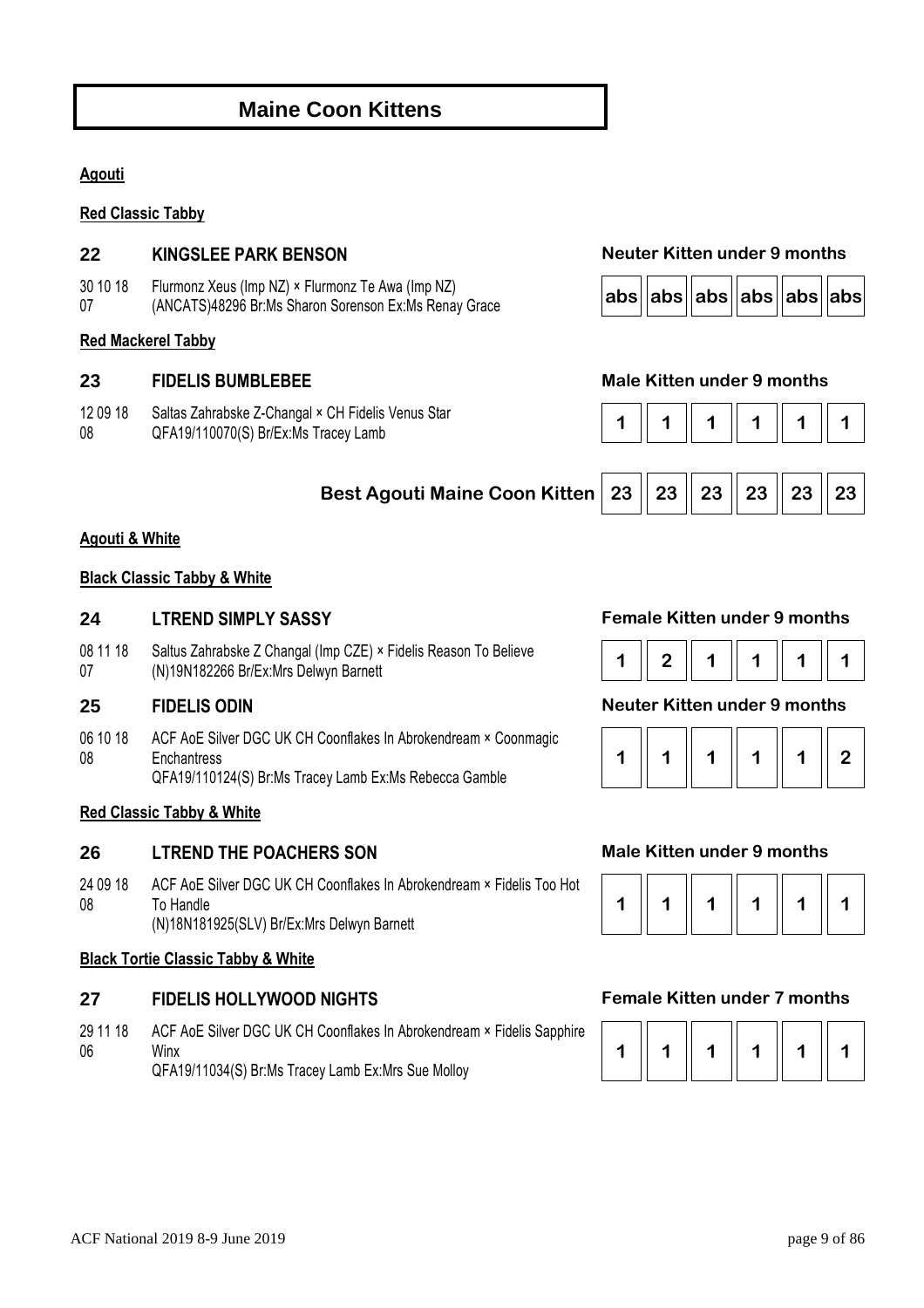#### **Black Mackerel Tabby & White**

24 10 18 07 CCCA CH DGCH CH New Crazy Tigers Frederico (Imp GER) × ANC CCCA GCH GDGDC Coonmagic China Doll GCSA1G13143(S) Br:Ms Kim Mattock Ex:Ms Heather Gordon

#### **Black Tortie Tabby Van**

19 10 18 07 ACF AoE CCCA Ch Gold DGC CCI DGC Flurmonz O'Leary (Imp NZ) × ACF AoE Slv DB GD CH Thundapaw Champagne CN19/001347 Br/Ex:Mrs Sue Molloy

### **Best Agouti & White Maine Coon Kitten 26 26 26 26 25**

#### **Non Agouti**

#### **Black Smoke**

### **30 MILLHOUSE REBEL WITHOUT A CAUSE Male Kitten under 5 months**

- 26 01 19 Shaman Kylo Ren × Millhouse Storm
- 04

### **Non Agouti & White**

#### **Black & White**

#### **31 COOLCOONS SNOWFLAKE OBSIDIAN Male Kitten under 7 months**

29 12 18 05 DB GD CH Fidelis Gentleman Jim × Coolcoons Reta's Legacy CN19/001489(SLV) Br/Ex:Ms Mary Jo Bailey & Ms Fiona Cooper **1** 1 || 1 || N/E || 1 || 1 || 1 || 1

#### **32 NEFFERTITI OF TAKASHI Female Kitten under 7 months**

28 11 18 06 ANCATS GD CH Khing Takashi of Wyecoon × ANCATS CH Lady Snowstar of Wyecoon (ANCATS)48578 Br:Nathan & Danny Townsend Ex:Ms Lynda Mulheron

**33 KINGSLEE PARK JASMINE BLUE** 

08 12 18 06 Timaracoon's Rocco Granata (Imp Gmy) × Wishful Thinkin Winter (ANCATS)48800 Br:Ms Sharon Sorenson Ex:Ms Renay Grace **abs abs abs abs abs abs**

#### **Black Tortie & White**

#### **34 ISABELLA ROSE OF HEAVENSGATE**

- 10 11 18 Silver Spirit of Heavensgate × Grace of Heavensgate
- 06 (ANCATS)48249 Br:Rhonda & Kim Bridges Ex:Ms Lynda Mulheron

**Best Non Agouti & White Maine Coon K** 

**Best Maine Coon K** 

**Reserve Maine Coon K** 

### **28 COONMAGIC YORICK Neuter Kitten under 9 months**

|  |  |  |  | abs  abs  abs  abs  abs  abs |  |  |
|--|--|--|--|------------------------------|--|--|
|--|--|--|--|------------------------------|--|--|

#### **29 THUNDAPAW KAHLUA Female Kitten under 9 months**

|                        |  | w/d  w/h |  |
|------------------------|--|----------|--|
| 26   26   26   26   25 |  |          |  |







| $ abs $ abs $ abs $ abs $ abs $ abs $ abs $ |  |  |  |  |  |
|---------------------------------------------|--|--|--|--|--|
|---------------------------------------------|--|--|--|--|--|

| (itten   31    31    34    34    34    31 |  |  |  |
|-------------------------------------------|--|--|--|
| (itten   23    25    26    26    25    26 |  |  |  |
| (itten   26    23    25    25    26    31 |  |  |  |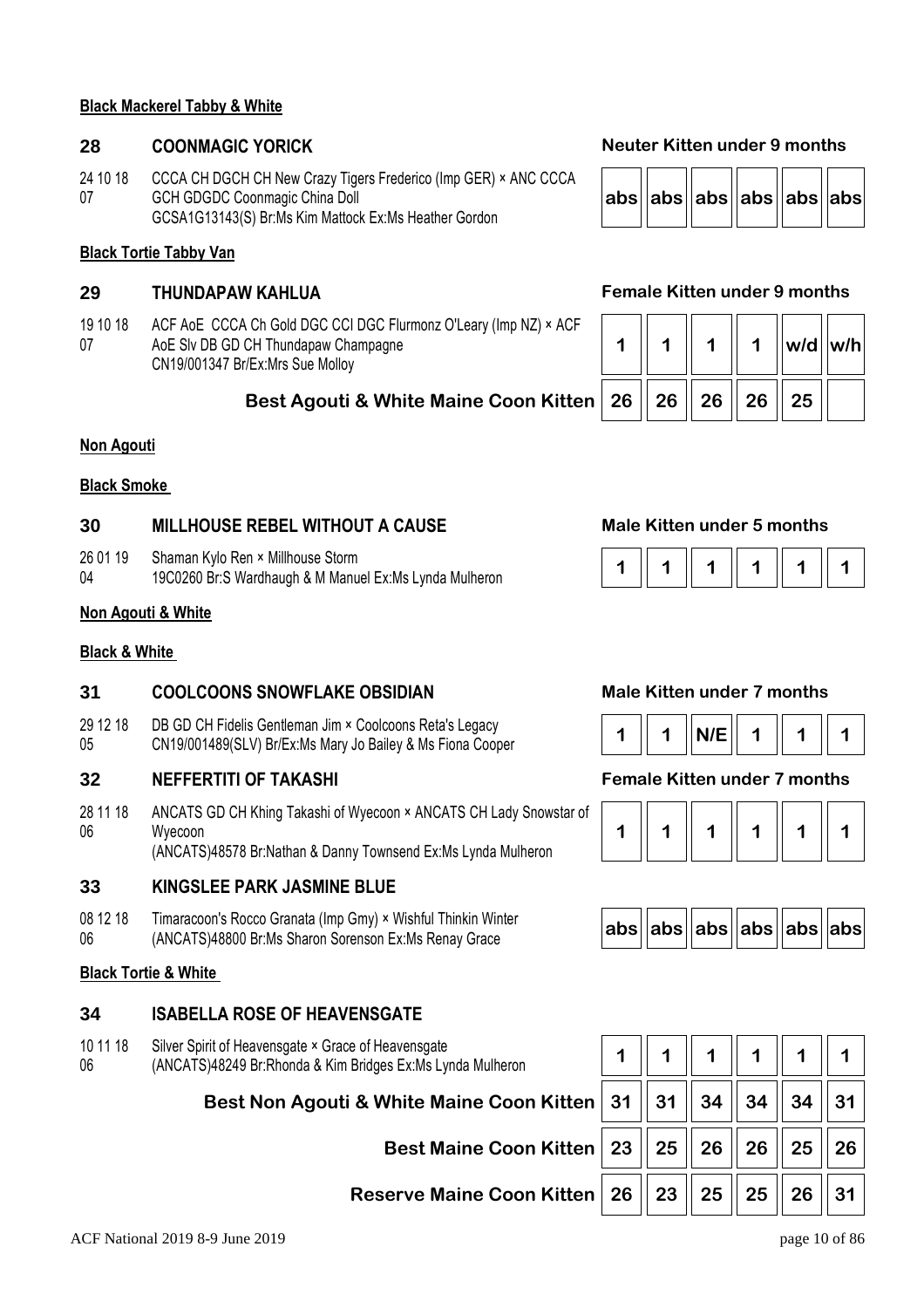# **Persian Kittens**

### **Black**

### **35 CATSPURR BLACK JEDDA Female Kitten under 5 months**

06 03 19 03 BZ DB GD CH Kenloch Phoenix × Willowra Princess Jedda (N)19N182466(SLV) Br:Mrs C Nowland Ex:Mrs Lesley Ulrich **1 1 1 1 1 1** 

#### **White (orange-eyed)**

### **36 SASSYPATCH FOLO MY LEAD Male Kitten under 9 months**

08 10 18 08 US CH Santiago Masterpiece (Imp USA) × BZ DB GD CH Richdean Snow Princess (V)19V35615N19 Br:Ms Samantha Ross Ex:Mrs Suzette Greentree

**37 SASSYPATCH CLIMB EVERY MTN Female Kitten under 9 months** 

08 10 18 08 US CH Santiagio Masterpiece (Imp USA) × Brz GD CH Richdean Snow Princess (V)35617 Br/Ex:Ms Samantha Ross



|  |  |  | $\overline{1}$ |  |  |
|--|--|--|----------------|--|--|
|--|--|--|----------------|--|--|

|--|--|--|--|--|--|

| Best White (orange-eyed) Persian Kitten $\mid$ 36 $\mid \mid$ 36 $\mid \mid$ 36 $\mid \mid$ 36 $\mid \mid$ 36 $\mid \mid$ 37 |  |  |  |
|------------------------------------------------------------------------------------------------------------------------------|--|--|--|
|                                                                                                                              |  |  |  |

#### **Blue Tortie**

### **38 SASSYPATCH ROCKET QUEEN Female Kitten under 5 months**

07 03 19 03 GC, RW Goliada Sully × Brz GD CH Richdean Snow Princess (V)35840 Br/Ex:Ms Samantha Ross **1 1 1 1 1 1** 

#### **Red Bi-colour**

20 01 19 04 Chainoponds Justa Lad × Chainoponds Brazen Gal Unamoponus Justa Lau × Unamoponus Brazen Gar<br>19N182408 Br/Ex:Ms Margaret Aldous **1989** 

#### **40 SIMKARA LOUIS VUITTON Male Kitten under 7 months**

07 01 19 05 Chainoponds Justa Lad × Greencroft I'm Lovin It

#### **Best Red Bi-colour Persian Kitten** | 40 || 40 || 40 || 40 || N/a || n/a

#### **Blue Tortie Classic Tabby Bi-colour**

#### **41 TRAZARRA FROM ALMERE WITH LOVE Female Kitten under 5 months**

25 02 19 03 ACF Nat CH Gold CH Dixykatz Karamel Bonbon (Hons) (Imp NZ) × GD CH NL\*Almerians Throw the Dice (Imp NL) 19GC29987(S) Br/Ex:Mrs Wendy Mieglitz



#### **39 SIMKARA JENNIFER Female Kitten under 5 months**







| abs  abs  abs  abs  Abs  abs |
|------------------------------|
|------------------------------|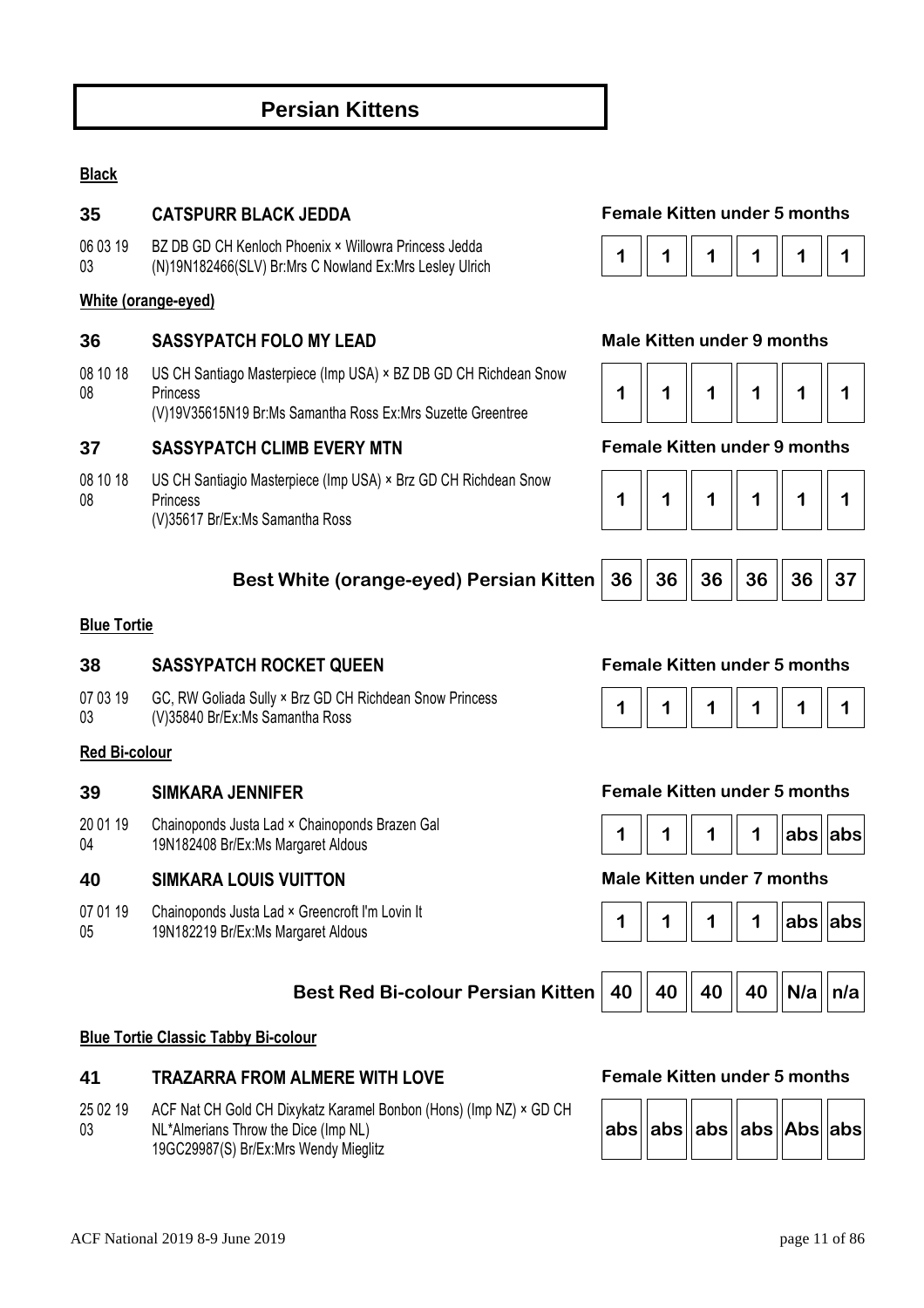### **Blue Van**

### **42 JEDARO MEMORIES OF TOMORROW Female Kitten under 9 months**

28 10 18 07 Gd Ch Schokovita's O.J. (Imp DE) × Ch Chesney Sabrina **19GC29946(S) Br/Ex:Ms Linda Kitson 10.0** (Subsidiary Sabrina **1 1** 1 **1** 1 **1** 1 **1** 1 **1** 1 **1** 1 **1** 1

### **Blue Silver Tortie Classic Tabby Van (Odd eye)**

### **43 KENLOCH SHAMPAGNE ON ICE Female Kitten under 7 months**

- 15 12 18 PL\*Bagira C-Bee Phantom × Imaluv Eyes For You
- 05 19QC7256(SLV) Br/Ex:Mrs Lesley Ulrich



|--|--|--|--|--|--|

| Best Persian Kitten 36 $\parallel$ 36 $\parallel$ 36 $\parallel$ 36 $\parallel$ 36 $\parallel$ 37 |  |  |  |
|---------------------------------------------------------------------------------------------------|--|--|--|
| Reserve Persian Kitten 37   38   38   37   38   35                                                |  |  |  |

# **Ragdoll Kittens**

#### **Blue Point**

#### **44 AFFINITY OSCAR BLUE Male Kitten under 5 months**

19 02 19 03 ANCATS DGC Grayson Steele of Ragspy × ANCATS Opal DGC & ANCATS Nat Bz DGC Violet Fleur of Craigdolls CN19/001522 Br/Ex:Ms Rebekah Darmody

### **45 JOSIE AND THE PUSSY CATS OF CRAIGDOLLS Female Kitten under 5 months**

15 03 19  $02$ Goslaw Somisowy Lasek (Imp POL) × Jorgie Girl of Craigdolls Goslaw Soffisowy Lasek (inip POL) \* Jorgie Giff of Craigdons<br>(ANCATS)49608 Br/Ex:Ms Rhonda Edwards **1 1** 

#### **46 KIREI SHAKE THINGS UP Female Kitten under 7 months**

11 12 18 05 Reverance Alabama × Amore Pretty Little Thing (ANCATS)48181 Br/Ex:Ms Jessica Woodrow **1 1 1 1 1 1** 

### **47 AMJANCE BLUE ORCHID Female Kitten under 9 months**

23 09 18 08 GD CH Guysndolls Jazz Me Blues × Gold DGC Amjance Ariana Grande FQ19/QFA18/110031(S) Br/Ex:Ms Michel Fardel **abs abs abs abs Abs abs**

#### **Best Blue Point**

**Reserve Blue Point** 



|--|--|



|  |  |  |  | abs  abs  abs  abs  Abs  abs |  |
|--|--|--|--|------------------------------|--|
|--|--|--|--|------------------------------|--|

| t Ragdoll Kitten $\parallel$ 46 $\parallel$ 46 $\parallel$ 46 $\parallel$ 46 $\parallel$ 44 $\parallel$ 46 $\parallel$ |  |  |  |
|------------------------------------------------------------------------------------------------------------------------|--|--|--|
| t Ragdoll Kitten $\parallel$ 44 $\parallel$ 44 $\parallel$ 44 $\parallel$ 44 $\parallel$ 46 $\parallel$ 44 $\parallel$ |  |  |  |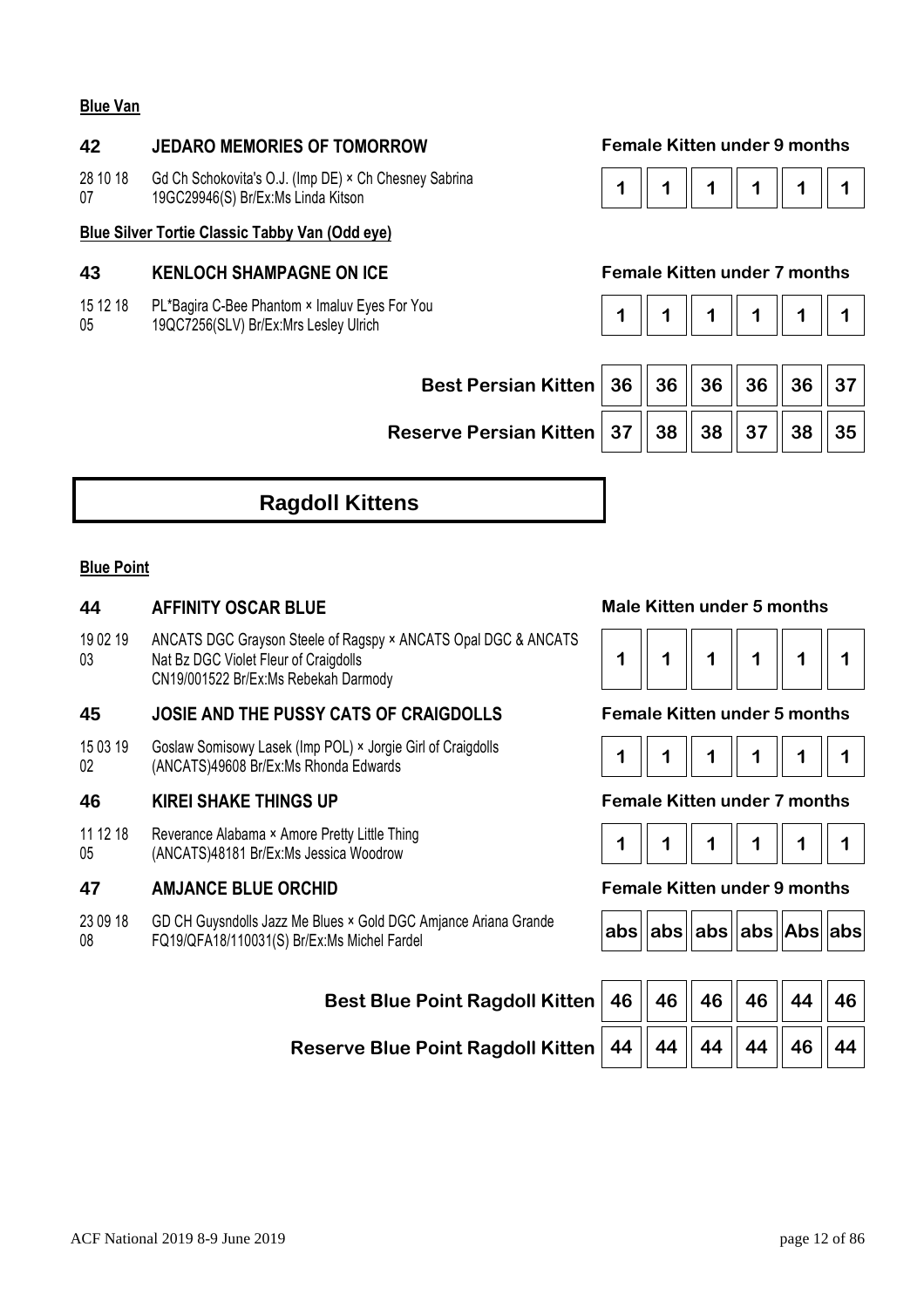#### **Chocolate Point**

### **48 MYSTICROSE HEART OF EVE Female Kitten under 5 months**

24 02 19 03 Jipushi Look At Me Now × CH Blueroyal Queen of Hearts 19GC29975 Br/Ex:Ms Christine Wagner **1 1 1 1 1 1** 

### **49 VANITYDOLLL DANGEROUS BEAUTY Female Kitten under 9 months**

- 26 10 18 Ch Jipsiglenn Luka × Kyomi Izabelle Sunday
- 07

### **Best Chocolate Point Ragdoll Kitten 48 49 49 49 49 49**

#### **Seal Mitted**

### **50 COTTONCANDY BETTY COOPER Female Kitten under 7 months**

- 16 11 18 Wroxton Mr Lewis × Cottoncandy Cherylblossom
- 06

#### **Blue Mitted**

### **51 COTTONCANDY THUNDERSTRUCK Female Kitten under 7 months**

26 12 18 05 Wroxton Holy Harambe × Cottoncandy Hubba Bubba

#### **Seal Bi-Colour**

15 01 19 04 Ragville Mr Percival (Imp AUT) × Garthbrae Ophelia Ragville Mr Percival (lilip AOT) × Garthorae Ophelia<br>(N)19N182567 Br:Mr & Mrs A & C McGrath Ex:Ms Jessica Woodrow **1 1 | 1 | 1 | 1 | 1 | 1** | 1 | 1

### **53 COTTONCANDY JUGHEAD JONES Male Kitten under 7 months**

16 11 18 06 Wroxton Mr Lewis × Cottoncandy Cherylblossom **GCSA1G13156 Br/Ex:Mr Luke & Mr Jeff Lane abs abs abs abs abs abs abs abs abs abs abs abs abs abs abs abs abs abs abs abs abs abs abs abs abs abs abs abs abs abs** 

#### **54 REVERENCE UP THE ANTE**

04 12 18 06 Amberglade Mr Darcy × Ragalon Soft'N'Sweet (ANCATS)49554 Br/Ex:Ms Meriell Bilney **1 1 1 1 1 1** 

### **55 AMJANCE MUSTANG SALLY Female Kitten under 7 months**

04 01 19 05 GD CH Guynsndolls Jass Me Blue × Ch Kimmiesdolls Brigit Bardot FQ19/42576 Br/Ex:Ms Michel Fardel **1 1 1 1 1 1** 











#### **52 GARTHBRAE KAWAII Female Kitten under 5 months**









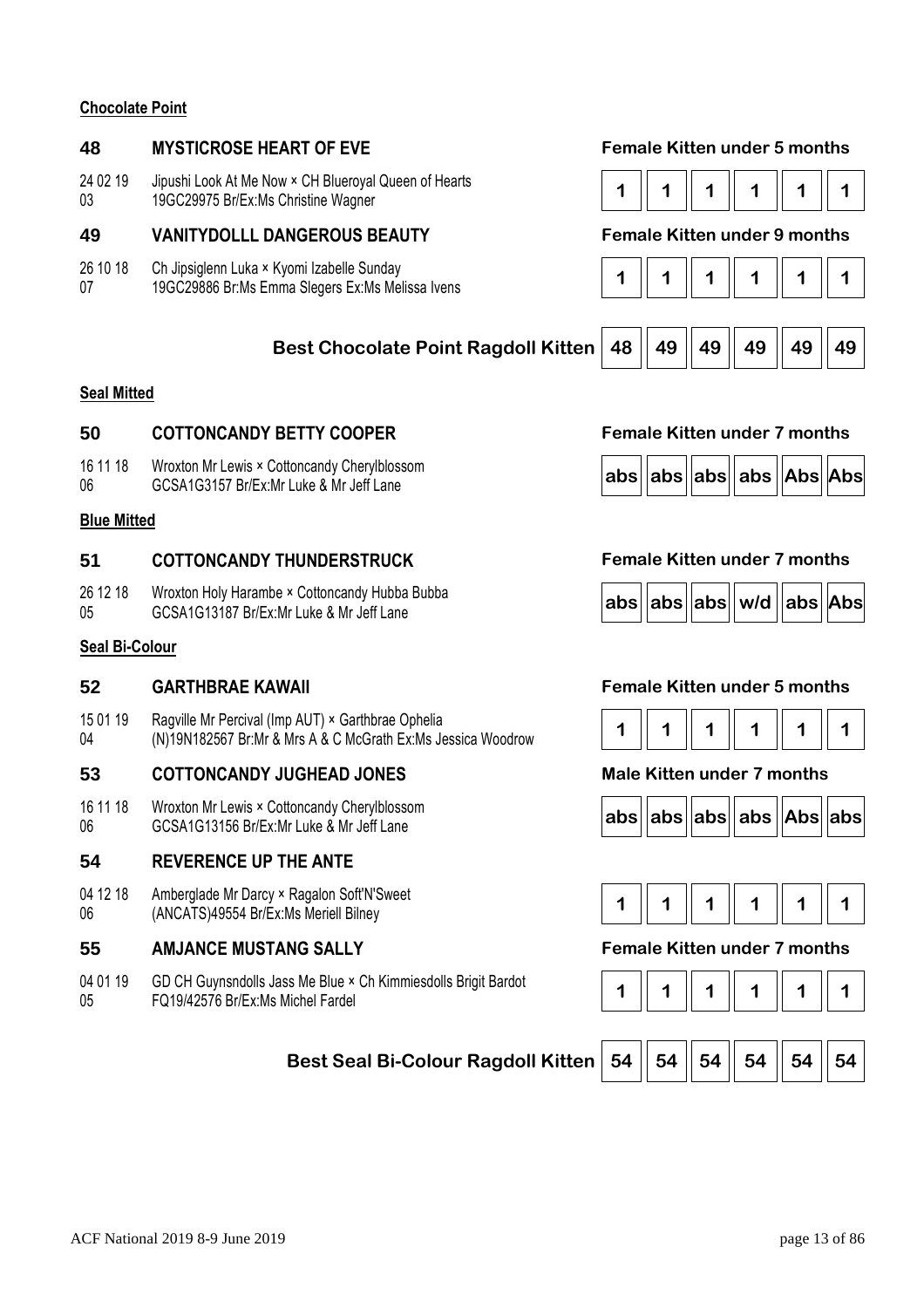### **Blue Bi-Colour**

### **56 AMJANCE KING OF HEARTS Male Kitten under 7 months**

05 01 19 05 Ch Jipsglenn Hugos Son Obi × CH Amjance Daydreamer FQ19/42572 Br:Ms Michel Fardel Ex:Ms Alexis Stephens **1 1 1 1 1 1** 

#### **57 KIREI KHALEESI OF FLUFF Female Kitten under 7 months**

11 12 18 05 Reverance Alabama × Amore Pretty Little Thing (ANCATS)48182 Br/Ex:Ms Jessica Woodrow **1 2 1 1 2 1** 

### **58 AMJANCE ROSE OF TRALEE**

05 01 19 05 Ch Jipsglenn Hugos Son Obi × CH Amjance Daydreamer FQ19/42571 Br:Ms Michel Fardel Ex:Ms Judith Hayton **2 1 2 2 1 2** 

### **59 RAGALON DREAMS OF SILVER Male Kitten under 9 months**

04 10 18 08 PL\*Koc-Pol Cat Shogun (Imp PL) × Ragalon Rapunzel PL"Roc-Pol Cat Shogun (Imp PL) × Ragalon Rapunzer<br>19GC29894 Br/Ex:Ms Pam Baker **3 3 Company 19GC29894 Br/Ex:Ms** Pam Baker

### **60 RAGALON MAVERICK**

11 10 18 07 DB DG CH Ragalon Touch of Style × Ragalon Talee UB DG CH Ragaloff Touch of Style A Ragaloff Talee<br>19GC29889 Br:Ms Pam Baker Ex:Mr Michael Nelson **1 1 1 1 1 1 1 1 1 1 1 1 1 1 1 1** 1

### **61 JIPUSHI MOONSHINE MAGIC OF LOVE**

16 10 18 07 Vic CH Dandy Bingo Magic × CH Jipushi Tammy Tell Me True CN19/001537GC19 Br:Ms Julie Anderson Ex:Ms Christine Wagner **2 | 2 | 2 | 3 | 3 | 3 | 3 | 2** 

### **62 TIPASHEENA TINY DANCER Female Kitten under 9 months**

09 09 18 08 Gold DGC Kelanrowe Maximilian × Tipasheena Jadzia Dax Gold DGC Relatione Maximilian A Tipasheena Jauzia Dax<br>OFA18/110046 Br/Ex:Mrs Jo-Anne & Mr Russell Clarke **1 1 March 2016** 1 | 1 | 1 | W/D | Abs

### **Best Blue Bi-Colour Ragdoll Kitten** | 60 || 60 || 60 || 60 || 60 || 60

#### **Lilac Bi-Colour**

### **63 AMJANCE FAIRIE HYACINTH Female Kitten under 7 months**

05 01 19 05 Ch Jipsglenn Hugos Son Obi × CH Amjance Daydreamer FQ19/42570 Br/Ex:Ms Michel Fardel **1 1 1 1 1 1** 

### **Blue Tabby Bi-Colour**

22 02 19 03 Gd Ch Mysticrose Arrimis Kiss of Love × Kiyomi Ciara Opium 19GC29978 Br:Ms Christine Wagner Ex:Ms Emma Slegers **1 1 1 1 1 1** 



















#### **64 MYSTICROSE ERETRIA Female Kitten under 5 months**



| Best Ragdoll Kitten $\mid$ 60 $\mid\mid$ 60 $\mid\mid$ 60 $\mid\mid$ 54 $\mid\mid$ 60 $\mid\mid$ 64 $\mid$ |  |                              |  |
|------------------------------------------------------------------------------------------------------------|--|------------------------------|--|
| Reserve Ragdoll Kitten   61                                                                                |  | $\ 46\ $ 60 $\ 54\ $ 60 $\ $ |  |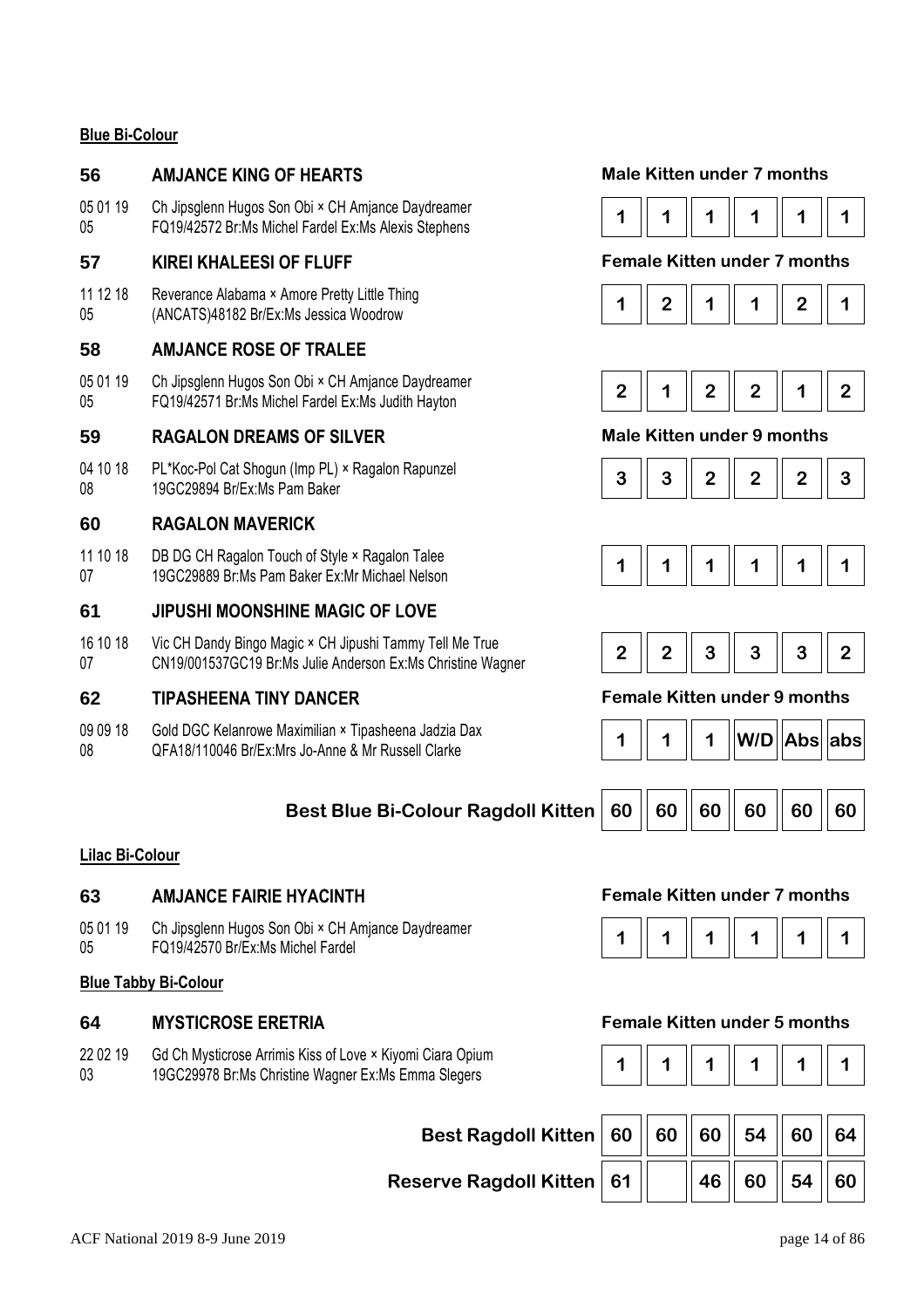# **Siberian Kittens**

#### **Agouti**

### **Black Classic Tabby**

25 11 18 06 Mittelmeijer Pryank (Imp NED) × Snowgumsibs Dasha CN19/001447(SLV) Br/Ex:Mrs Melanie Fletcher **1 1 1 1 1 1** 

#### **Black Golden Classic Tabby**

### **66 CHAYNIKOTY GIRL ON THE MOON Female Kitten under 9 months**

- 01 11 18 Shemiaka Vulcan × Prideshill IC Diamond Sky
- 07

#### **Black Spotted Tabby**

#### **67 SNOWGUM MEGHAN**

12 09 18 08 Mittelmeijer Pryank (Imp NED) × Snowgum Russkaya Aria **1 1 | 1 | 1 | 1 | 1 | 1 | 1 | 1 | 1**<br>CN18/001313 Br/Ex:Mrs Melanie Fletcher **1 1 1 | 1 | 1 | 1 | 1 | 1 | 1 | 1 | 1** | 1

#### **Black Silver Spotted Tabby**

#### **68 SNOWGUM JADE DRAGON Female Kitten under 5 months**

- 21 01 19 Mittelmeijer Pryank (Imp NED) × Snowgum Russkaya Aria
- 04 CN19/001530 Br/Ex:Mrs Melanie Fletcher **1 1 1 1 1 1**

**Best Agouti Siber** 

#### **65 SNOWGUM BUBBLES Female Kitten under 7 months**







| rian Kitten   65    67    65    66    67 |  |  | 67 |
|------------------------------------------|--|--|----|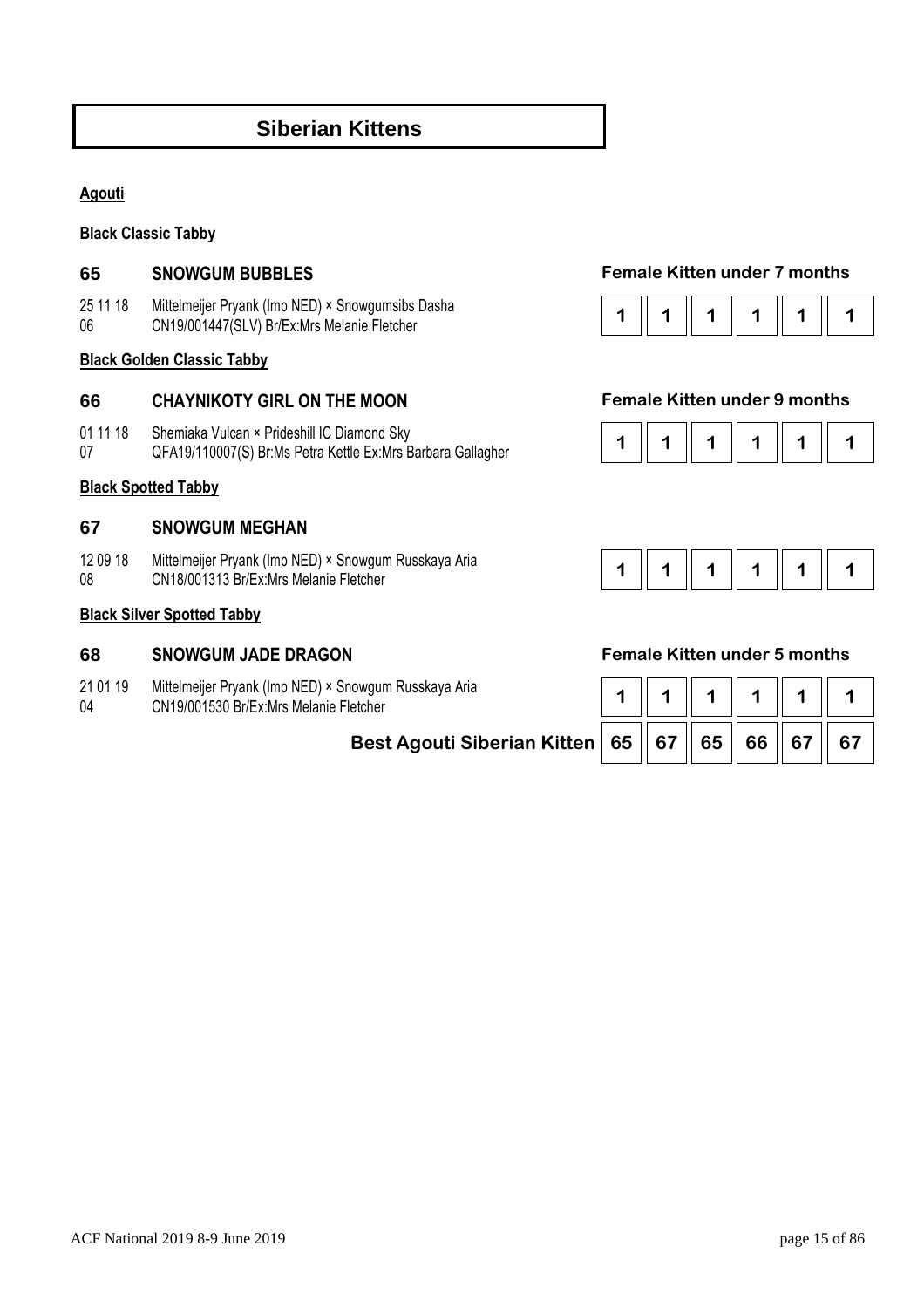#### **Agouti & White**

#### **Black Classic Tabby & White**

#### **69 BABUSCHKA A NEW HOPE Male Kitten under 9 months**

30 10 18 Shemiaka Orlando × Arakan Ameliji

07 19C00002(SLV) Br:Mrs Carol & Mr Peter Cootes Ex:Mrs Tracy Stewart & Ms Gail Ranson

### **Black Mackerel Tabby & White**

26 09 18 08 CCCA DGC, Dia TGC Zorro of Barvinck × Miakoschka Arina 19C00018(SLV) Br/Ex:Mrs Carol & Mr Peter Cootes

### **71 CHAYNIKOTY CHILD IN TIME**

18 10 18 07 Prideshill Anbar Beaufort × Damman Amur Moet (Imp FRA) QFA18/110000(SLV) Br/Ex:Ms Petra Kettle **2 2 2 2 2 2** 



### **70 BABUSCHKA DINARA Female Kitten under 9 months**

|--|--|--|--|--|--|



| Best Siberian Kitten   65    67    65    70    67    69                                                 |  |  |  |
|---------------------------------------------------------------------------------------------------------|--|--|--|
| Reserve Siberian Kitten   70 $\parallel$ 69 $\parallel$ 70 $\parallel$ 66 $\parallel$ 70 $\parallel$ 70 |  |  |  |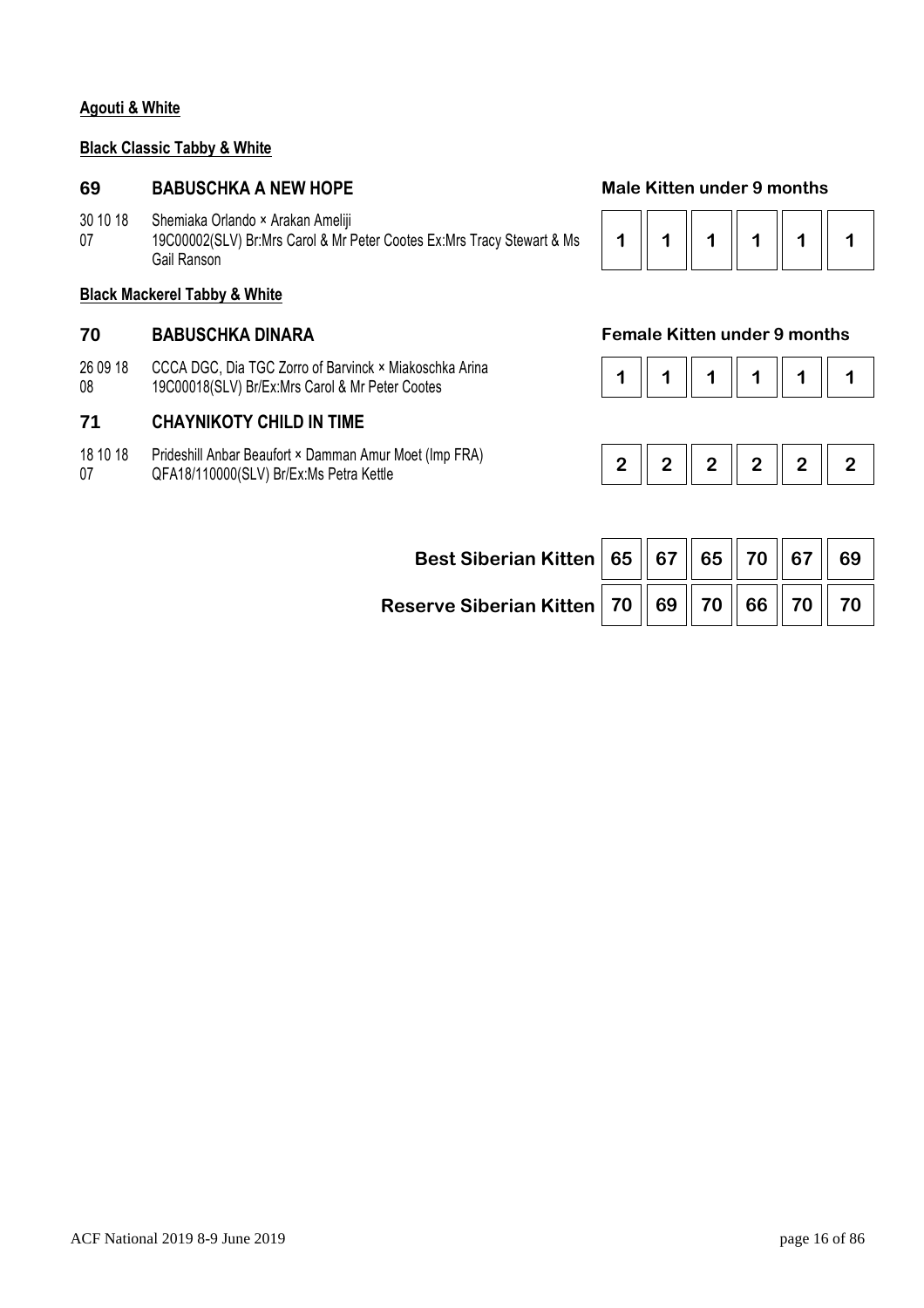# **Group 1 Entires**

# **Birman Entires**

#### **Seal Point**

| 72              | <b>GD CH EYECANDY HOT TO TROT</b>                                                            |                         | <b>Female class</b> |                |                         |                         |                |
|-----------------|----------------------------------------------------------------------------------------------|-------------------------|---------------------|----------------|-------------------------|-------------------------|----------------|
| 24 09 15<br>3.8 | BrZ GD CH Bindura Guns N Roses × Eyecandy Lily Amour<br>(V)33744 Br/Ex:Mrs Leanne Adams      |                         | 3                   | 3              | 3                       | $\overline{2}$          | 3              |
| 73              | <b>CH ELDORATO SHYLLA</b>                                                                    |                         |                     |                |                         |                         |                |
| 14 02 17<br>2.3 | CH Eldorato Conquistador × Eldorato Dangerous Liaison<br>17GC29619 Br/Ex:Mrs Lesley Freemann | 3                       | 1                   |                |                         |                         | $\overline{2}$ |
| 74              | <b>CH STENMAH CHARLOTTE MONKEY</b>                                                           |                         |                     |                |                         |                         |                |
| 11 02 18<br>1.3 | DGC Birali Loki × Stenmah I Am Knott<br>CN18/001201 Br/Ex:Dr Crystal Maher                   | $\overline{2}$          | $\overline{2}$      | $\overline{2}$ | $\overline{2}$          | 3                       |                |
| 75              | <b>ELDORATO CHARISMA</b>                                                                     |                         |                     |                |                         |                         |                |
| 18 03 18<br>1.2 | CH Eldorato Conquistador × Eldorato Marcella<br>18GC29815 Br/Ex:Mrs Lesley Freemann          | $\overline{\mathbf{4}}$ | 4                   | 4              | $\overline{\mathbf{4}}$ | $\overline{\mathbf{4}}$ | 4              |
|                 |                                                                                              |                         |                     |                |                         |                         |                |
|                 | <b>Challenge</b> between [72, 73, 74, 75]                                                    | 72                      | 73                  | 73             | 73                      | 73                      | 74             |
|                 | <b>Best Seal Point Birman Entire</b>                                                         | 72                      | 73                  | 73             | 73                      | 73                      | 74             |

### **Seal Tabby Point**

#### **76 BRINCAT VERSACE** *Male class*

30 01 18 1.4 Plat DGC Chalfont Rattle N Hum × Gold DGC Brincat Dream QFA18/109590(S) Br/Ex:Mrs Lesmar Debrincat **abs abs abs abs Abs abs**

| am Angel                                                                                                         | $\vert {\sf abs} \vert {\vert} {\sf abs} \vert {\vert} {\sf abs} \vert {\vert} {\sf abs} \vert {\vert} {\sf Abs} \vert {\vert} {\sf abs} \vert$ |  |  |
|------------------------------------------------------------------------------------------------------------------|-------------------------------------------------------------------------------------------------------------------------------------------------|--|--|
| Challenge [76] $\vert n/a \vert \vert n/a \vert \vert n/a \vert \vert n/a \vert \vert n/a \vert \vert n/a \vert$ |                                                                                                                                                 |  |  |

#### **Seal Tortie Tabby Point**

### **77 SUNSOAR XAFIRA OPAL Female class**

26 09 16 2.8 Kasario Chekesha (Imp NZ) × Minosa Eternal Flame CN17/000654 Br/Ex:Mr Greg & Mrs Jenny Weekes **abs abs abs abs abs abs**

|  | abs  abs  abs  abs  abs  abs |  |  |  |  |
|--|------------------------------|--|--|--|--|
|--|------------------------------|--|--|--|--|

| Challenge [77] $n/a$   $n/a$   $n/a$   $n/a$   $n/a$   $n/a$ |  |  |  |
|--------------------------------------------------------------|--|--|--|
|                                                              |  |  |  |

| Best Birman Entire   72   73   73   73   73   74         |  |  |  |
|----------------------------------------------------------|--|--|--|
| Reserve Birman Entire   74    74    74    74    72    73 |  |  |  |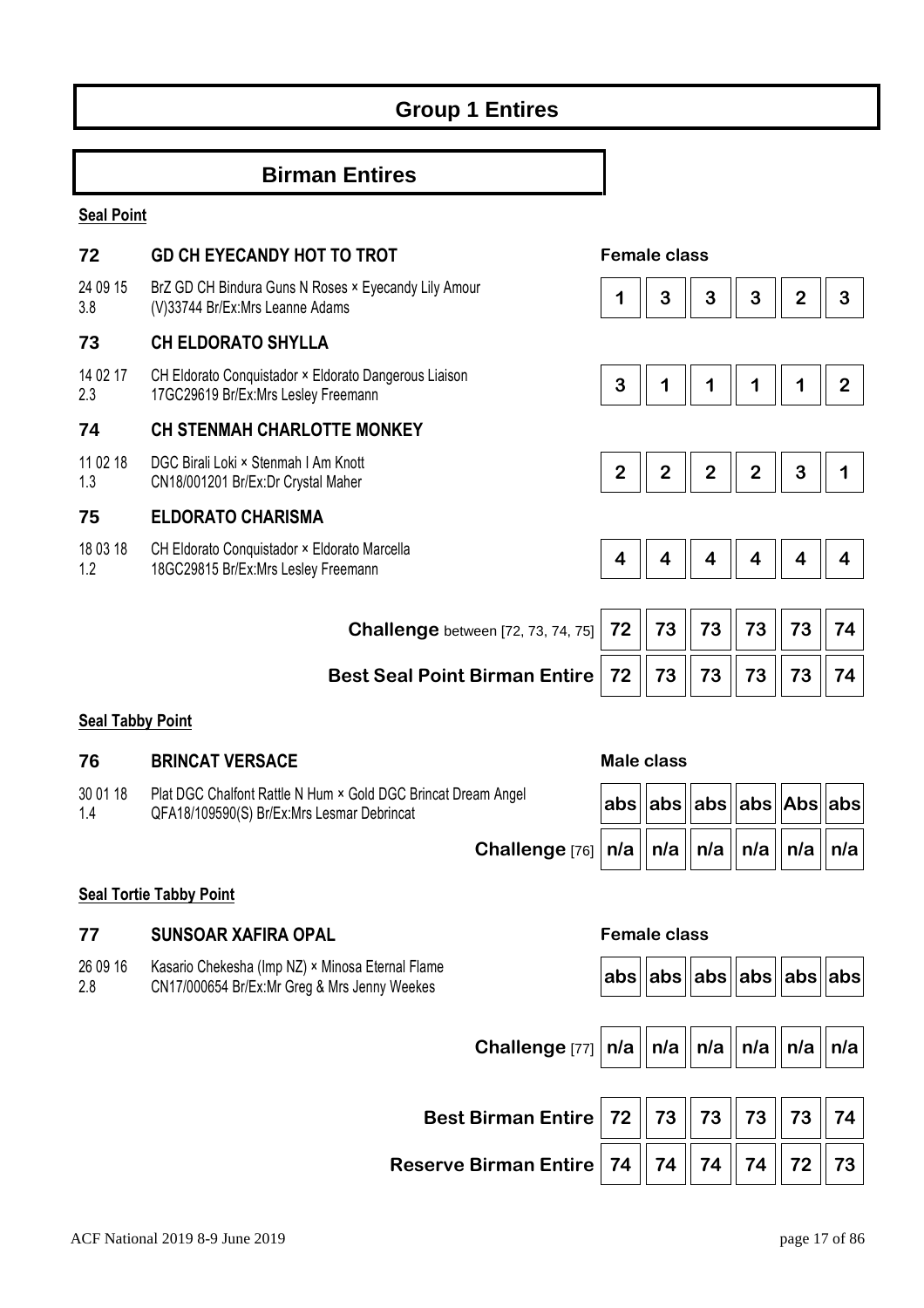# **Exotic Entires**

#### **Black Classic Tabby Bi-colour**

# **78 GOLD CH CHESNEY SPECIAL ROLL THE DICE Male class**

- 29 08 17 NW RW USA Gd Ch Cotn Hill's Special Delivery (Imp USA) × Gd Ch
- 1.9 NL\*Almerians Throw the Dice (Imp NL)
	- 17GC29685(S) Br/Ex:Ms Patricia Bunter

| <b>Male class</b> |  |
|-------------------|--|
|-------------------|--|





### **Black Tortie Classic Tabby Bi-colour**

### **79 DGC CHESNEY TRUFFLE Female class**

27 10 16 2.7 ACF Nat Ch Gold Ch Dixykatz Karamel Bonbon (HONS) (Imp NZ) × Gd Ch Chesney Special Ragamuffin 17GC29361(S) Br/Ex:Ms Patricia Bunter

|--|--|--|--|

| Challenge [79] 79   79   79   79   79   79   79                                                                                                                                                                        |  |  |  |
|------------------------------------------------------------------------------------------------------------------------------------------------------------------------------------------------------------------------|--|--|--|
| Best Exotic Entire $\overline{\phantom{x}}$ 78 $\overline{\phantom{x}}$ 78 $\overline{\phantom{x}}$ 79 $\overline{\phantom{x}}$ 78 $\overline{\phantom{x}}$ 79 $\overline{\phantom{x}}$ 79 $\overline{\phantom{x}}$ 78 |  |  |  |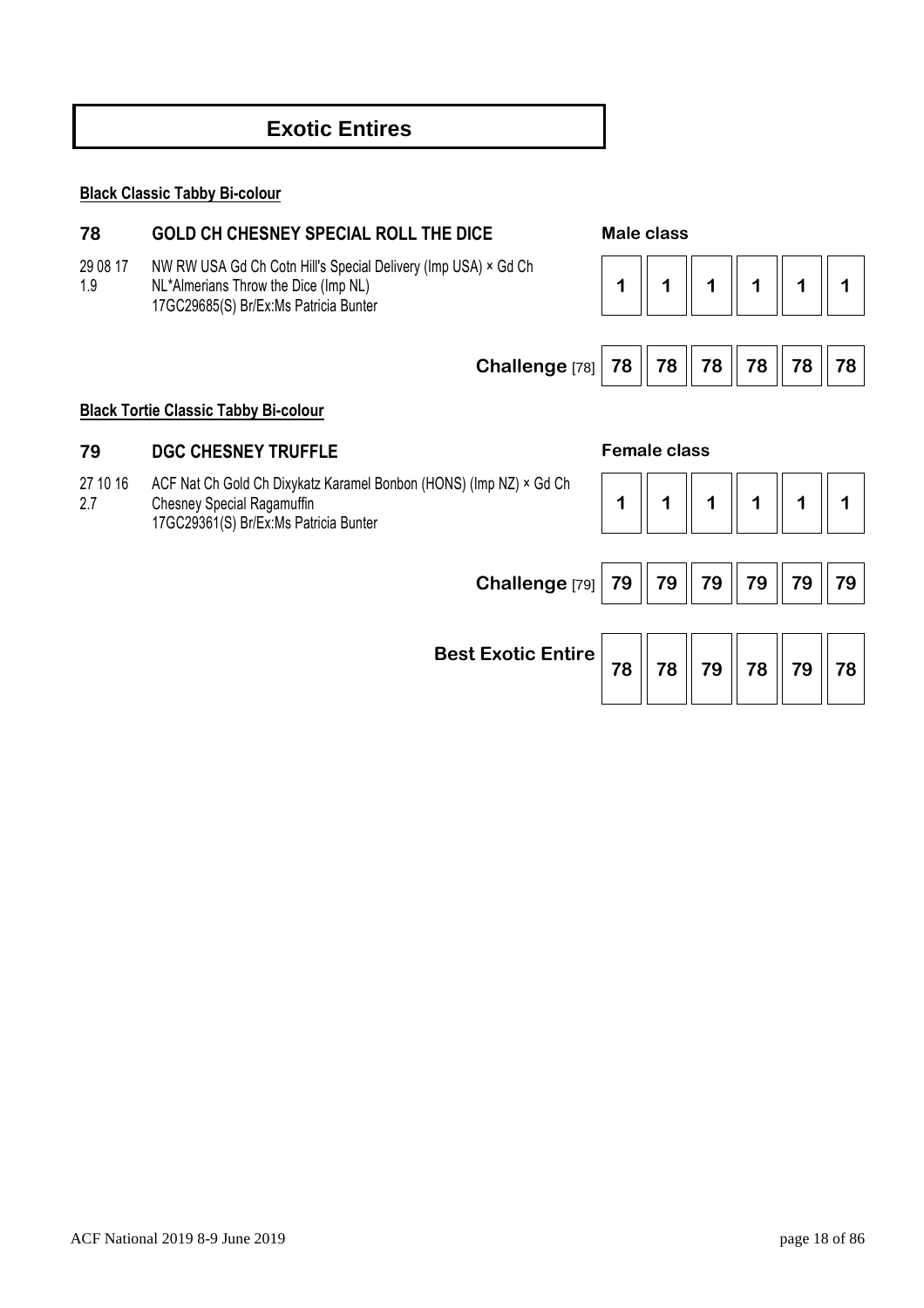# **Maine Coon Entires**

### **Agouti**

### **Black Classic Tabby**

| 80              | <b>Female class</b><br><b>COOLCOONS INDIANA</b>                                                           |    |                   |    |    |    |    |
|-----------------|-----------------------------------------------------------------------------------------------------------|----|-------------------|----|----|----|----|
| 17 09 17<br>1.8 | Coolcoons Above And Beyond × Rumplteeza Obsidian<br>CN17/001000 Br/Ex:Ms Mary-Jo Bailey & Ms Fiona Cooper | 1  |                   |    |    |    |    |
|                 |                                                                                                           |    |                   |    |    |    |    |
|                 | Challenge [80]                                                                                            | 80 | 80                | 80 | 80 | 80 | 80 |
|                 | <b>Black Mackerel Tabby</b>                                                                               |    |                   |    |    |    |    |
| 81              | <b>RUMPLTEEZA NICO</b>                                                                                    |    | <b>Male class</b> |    |    |    |    |
| 23 10 16<br>2.7 | Rumplteeza Burberry × CH Coolcoons Alabaster Girl<br>17GC29468(S) Br/Ex:Ms Kyra Foster                    | 1  |                   |    |    |    |    |
|                 |                                                                                                           |    |                   |    |    |    |    |
|                 |                                                                                                           |    |                   |    |    |    |    |
|                 | Challenge [81]                                                                                            | 81 | 81                | 81 | 81 | 81 | 81 |
|                 | <b>Best Agouti Maine Coon Entire</b>                                                                      | 81 | 81                | 81 | 81 | 81 | 81 |

#### **Red Classic Tabby & White**

### **82 ACF AOE PLAT DGC FIDELIS FIRE N ICE Male class**

16 12 16 2.5 ACF AoE Silver DGC UK CH Coonflakes In Abrokendream × CH Fidelis Venus **Star** QFA17/108435(S) Br/Ex:Ms Tracey Lamb

### **Black Silver Classic Tabby & White**

### **83 FIDELIS ASGARD Male class**

19 09 17 1.8 ACF AoE Silver DGC UK CH Coonflakes In Abrokendream × Fidelis Belladonna QFA18/109101(S) Br/Ex:Ms Tracey Lamb

#### **Black Mackerel Tabby & White**

#### **84 CH LTREND DESIGNER GENES Male class**

- 24 01 18 Rumpleteeza Burberry × Fidelis Reason To Believe
- 1.4 (N)18N180856 Br:Mrs Delwyn Barnett Ex:Mrs Delwyn Barnett & Ms Mary **Townley**









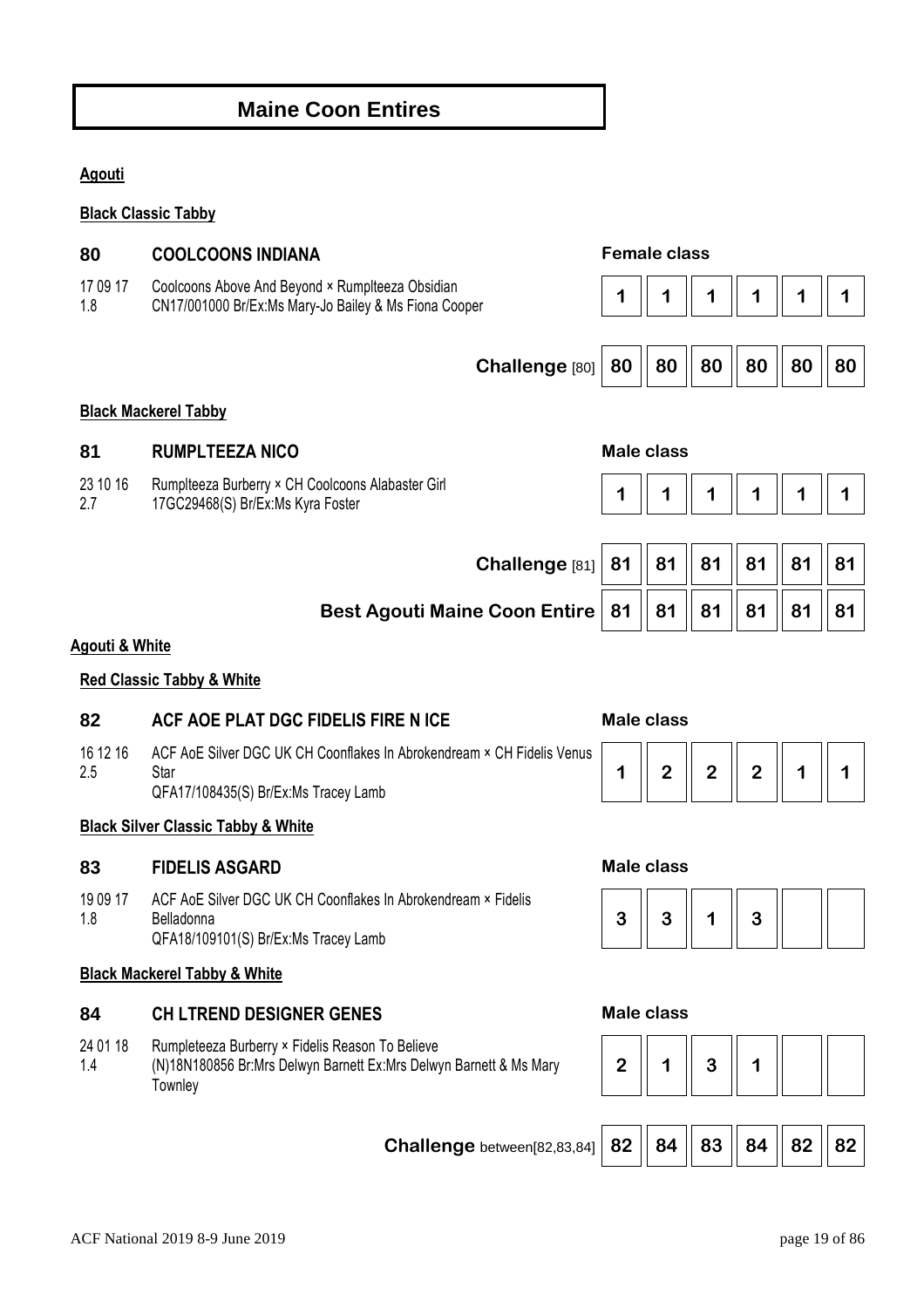#### **Black Classic Tabby & White**

## **85 CH COONUCOPIA MIS MARGUREETA Female class**

22 01 16 3.4 Gold GD CH & CCCA Ch Diamantina Circle of Life × GD CH Maineflame Makareta (Imp NZ) (T)T5434(SLV) Br:Ms Margaret Torrisi & Ms Sally Tonks Ex:Ms Sally Tonks

### **Red Classic Tabby & White**

## **86 CH LTREND FOR YOUR EYES ONLY Female class**

24 03 18 1.2 ACF AoE Silver DGC UK CH Coonflakes In Abrokendream × Fidelis Too Hot To Handle (N)18N181212(SLV) Br:Mrs Delwyn Barnett Ex:Mrs Delwyn Barnett & Ms Mary Townley

### **Black Tortie Silver Classic Tabby & White**

## **87 ACF AOE SLV DB GD CH THUNDAPAW CHAMPAGNE Female class**

- 28 10 16 Coolcoons Valentino × DB GD CH Coolcoons Absolutely Fabulous
- 2.7 CN17/000640 Br/Ex:Mrs Sue Molloy **abs abs abs abs Abs Abs**

 **Challenge** between [85,86,87] **85 85 85 85 85 85**



|  | - 7 |  | $\bf{2}$ |  |  |
|--|-----|--|----------|--|--|
|--|-----|--|----------|--|--|

| abs  abs  abs  abs  Abs  Abs     |  |  |
|----------------------------------|--|--|
| 85    85    85    85    85    85 |  |  |

#### **Non Agouti**

#### **Black**

### **88 ENCHANTED CITY DAVINA CLAIRE (IMP ITL) Female class**

31 01 18 1.4 SC Langstteichs Sexy Girasol × Ch IT\*Encl GCSA1G13210(S)IT\*ANFILO147267 Br:M **Mattock** 

| IT*Enchanted City Blue Moon<br>37 Br:Ms Erika Fioravanti Ex:Ms Kim                                             |  | $\mathbf 1$ |  |  |
|----------------------------------------------------------------------------------------------------------------|--|-------------|--|--|
| Challenge [88]   88    88    88    88    88    88                                                              |  |             |  |  |
| Best Maine Coon Entire   81   81   81   81   81   82                                                           |  |             |  |  |
| Reserve Maine Coon Entire $\mid$ 82 $\mid \mid$ 85 $\mid \mid$ 88 $\mid \mid$ 84 $\mid \mid$ 85 $\mid \mid$ 81 |  |             |  |  |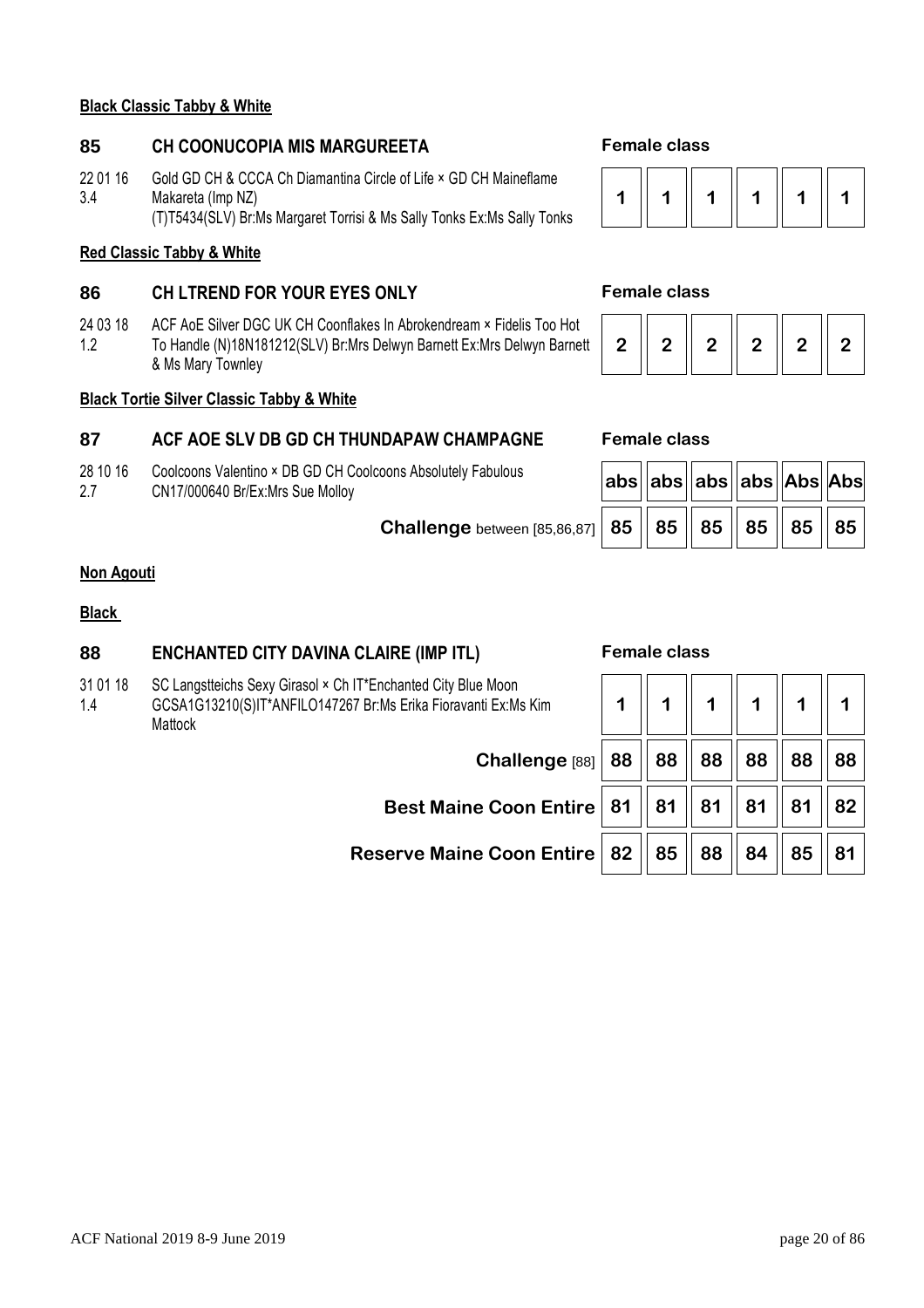# **Neva Masquerade Entires**

## **Agouti & White**

### **Blue Tabby Point & White**

#### 19 12 17 Murrmelad Snow Iz Tverskogo Knyazhestva × CH Kuz'Kin Dom Ulana

#### 1.5 (SK)FFSL084/2018/NEM/CN19 Br:Bernadette Grillo & Gabriele Zani Ex:Mrs Melanie Fletcher

*Best Neva Masquerade Entire* 

# **Persian Entires**

### **Black Tortie Bi-colour**

## **90 GOLD CH CHESNEY SPECIAL VAN VER MEER (HONS) Female class**

22 10 16 2.7 NW RW USA Gd Ch Cotn Hill's Special Delivery (Imp USA) × Gd Ch NL\*Almerians Throw the Dice (Imp NL) 17GC29358(S) Br:Ms Patricia Bunter Ex:Mrs Wendy Mieglitz

 $Challenge [90]$ 

### **Red Classic Tabby Bi-colour**

# **91 GOLD CH CHESNEY SPECIAL IMAGE (HONS) Female class**

29 08 17 1.9 NW RW USA Gd Ch Cotn Hill's Special Delivery (Imp USA) × Gd Ch NL\*Almerians Throw the Dice 17GC29686(S) Br:Ms Patricia Bunter Ex:Ms Patricia Bunter & Mrs Wendy **Mieglitz** 

### **Black Van**

# **92 CCCA DBL GD CH & DIAMOND GD CH GREENCROFT R U READY**

15 11 16 2.6 CCCA CH & DBL GD CH Greencroft Shake It Off × GD CH Greencroft Shania (N)17N178711V17 Br:Mrs Suzette Greentree Ex:Ms Samantha Ross **1 1 1 1 1 1 1 1 1 1 1 1 1 1 1 1 1** 1 **1** 

# **93 DB GD CH SHAWTOP ROLLN WIT THE BENJAMINS**

- 27 04 18 Shawtop Counterfeit × Greencroft All Eyes Onya
- 1.1



**Male class** 



# QFA18/109552 Br:Tammy Rushton Ex:Mrs Heather Jones **2 2 2 2 2 2 Challenge** between [92, 93] **92 92 92 92 92 92 92**

| Challenge $\left[\begin{array}{c c} 89 \end{array}\right]$ na $\parallel$ na $\parallel$ na $\parallel$ n/a $\parallel$ Na |  |  |  |
|----------------------------------------------------------------------------------------------------------------------------|--|--|--|
| uerade Entire $\ $ na $\ $ na $\ $ na $\ $ na $\ $ na $\ $ na                                                              |  |  |  |
|                                                                                                                            |  |  |  |

**abs abs abs**

**abs abs**

|    | W/H                 |  |    |  |
|----|---------------------|--|----|--|
| 90 | 90   N/A   90    90 |  | 90 |  |





**abs**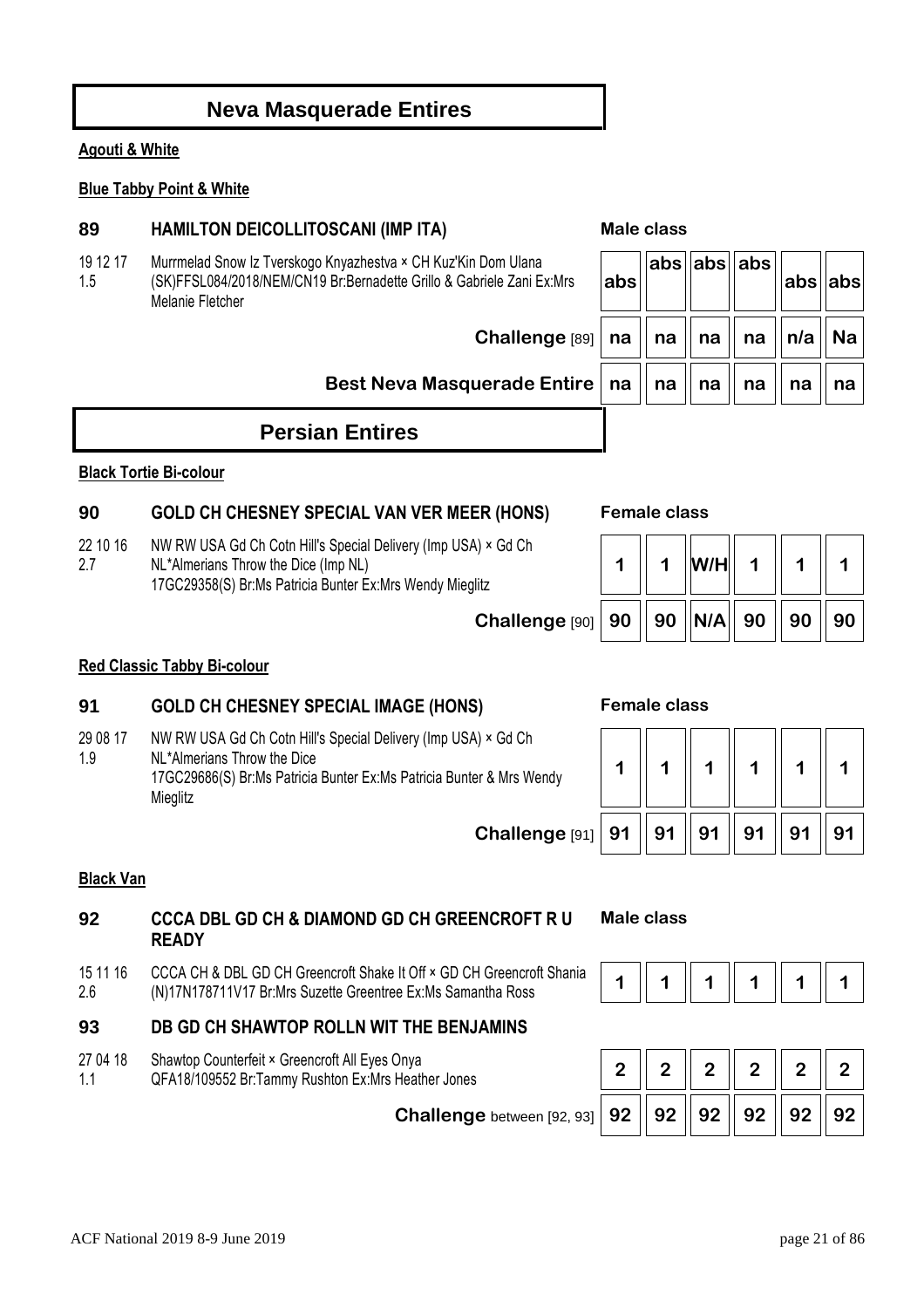### **Red Van**

| 94                      | <b>SHAWTOP IN THE RED</b>                                                                                               |                | <b>Female class</b> |                |                |              |                |
|-------------------------|-------------------------------------------------------------------------------------------------------------------------|----------------|---------------------|----------------|----------------|--------------|----------------|
| 27 04 18<br>1.1         | Shawtop Counterfeit × Greencroft All Eyes Onya<br>QFA18/109555/CN19 Br:Ms Tammy Rushton Ex:Mrs Shara McKay              | 1              |                     |                |                |              |                |
|                         |                                                                                                                         |                |                     |                |                |              |                |
|                         | Challenge [94]                                                                                                          | 94             | 94                  | 94             | 94             | 94           | 94             |
|                         | <b>Best Persian Entire</b>                                                                                              |                |                     |                |                |              |                |
|                         |                                                                                                                         | 92             | 92                  | 92             | 92             | 92           | 92             |
|                         | <b>Reserve Persian Entire</b>                                                                                           | 94             | 94                  | 94             | 94             | 91           | 94             |
|                         | <b>Ragdoll Entires</b>                                                                                                  |                |                     |                |                |              |                |
| <b>Blue Point</b>       |                                                                                                                         |                |                     |                |                |              |                |
| 95                      | <b>AFFINITY DAPHNE FLEUR</b>                                                                                            |                | <b>Female class</b> |                |                |              |                |
| 08 02 18<br>1.4         | Grayson Steele of Raggspy × Violet Fleur Of Craigdolls<br>CN18/001194 Br/Ex:Ms Rebekah Darmody                          | $\overline{2}$ | 1                   | 1              | 1              | 1            | 1              |
| 96                      | <b>AMAZING GRACIE OF CRAIGDOLLS</b>                                                                                     |                |                     |                |                |              |                |
| 24 02 18<br>1.3         | Goslaw Somisiowy Lasek (Imp Pol) × Gabariella Blue of Craigdolls<br>(ANCATS)45873 Br/Ex:Ms Rhonda Edwards               | 1              | $\overline{2}$      | $\overline{2}$ | $\overline{2}$ | $\mathbf{2}$ | $\overline{2}$ |
|                         | Challenge between [95, 96]                                                                                              | 96             | 95                  | 95             | 95             | 95           | 95             |
| <b>Seal Tabby Point</b> |                                                                                                                         |                |                     |                |                |              |                |
| 97                      | ABERLADY COCONUT FUDGE DELIGHT                                                                                          |                | <b>Female class</b> |                |                |              |                |
| 27 08 18<br>09          | ANCATS Gd Ch Amberglade Suraya × Aberlady Royal Roxy<br>(ANCATS)47461 Br: Mr Michael Nelson Ex: Ms Rhonda Edwards       | 1              | 1                   |                |                |              |                |
|                         | Challenge [97]                                                                                                          | 97             | 97                  | 97             | 97             | 97           | 97             |
| <b>Blue Tabby Point</b> |                                                                                                                         |                |                     |                |                |              |                |
| 98                      | <b>ABERLADY MAGICAL MERLIN</b>                                                                                          |                | <b>Male class</b>   |                |                |              |                |
| 26 08 18<br>09          | ANCATS Db Gd Ch Goslaw Somisiowy Lasek (Imp POL) × Aberlady Duchess<br>Jasmine<br>(ANCATS)47466 Br/Ex:Mr Michael Nelson | 1              | 1                   | w/h            | 1              |              | W/<br>Н        |
|                         |                                                                                                                         |                |                     |                |                |              |                |
|                         | Challenge <sup>[98]</sup>                                                                                               | 98             | 98                  | w/h            | 98             | 98           | W/<br>H        |
|                         |                                                                                                                         |                |                     |                |                |              |                |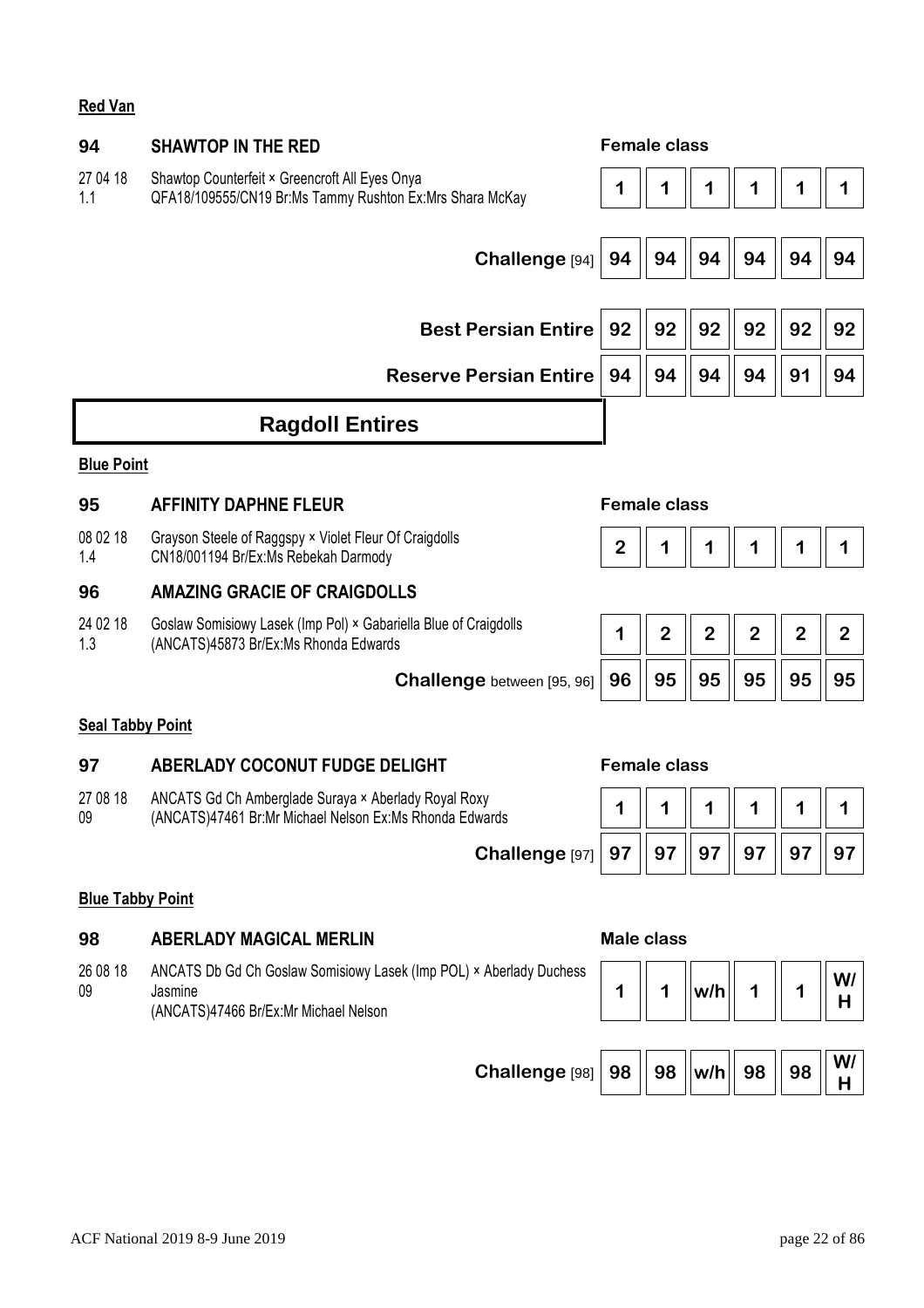| 23 08 18<br>09 | Gold Ch Pegasus Sir Jacob × Silhouette Kissed By An Angel<br>18GC29859 Br:Ms Janine Upston Ex:Ms Melissa Ivens          |                |                |                |                |                | $\overline{2}$ |
|----------------|-------------------------------------------------------------------------------------------------------------------------|----------------|----------------|----------------|----------------|----------------|----------------|
| 100            | <b>BRODSTA EMPRESS CRYSTAL ROSE</b>                                                                                     |                |                |                |                |                |                |
| 23 08 18<br>09 | Gold Ch Pegasus Sir Jacob × Silhouette Kissed By An Angel<br>18GC29857 Br:Ms Janine Upston Ex:Ms Janette Flavel         |                | aba abs        | $ abs $ abs    |                | $\overline{2}$ | 3              |
| 101            | <b>ABERLADY HARLEY QUINN</b>                                                                                            |                |                |                |                |                |                |
| 26 08 18<br>09 | ANCATS Db Gd Ch Goslaw Somisiowy Lasek (Imp POL) × Aberlady Duchess<br>Jasmine<br>(ANCATS)47467 Br/Ex:Mr Michael Nelson | $\overline{2}$ | $\overline{2}$ | $\overline{2}$ | $\overline{2}$ | 3              | 1              |
|                | <b>Challenge</b> between [99, 100, 101]                                                                                 | 99             | 99             | 99             | 101            | 99             | 101            |
|                | <b>Best Blue Tabby Point Ragdoll Entire</b>                                                                             | 98             | 99             | 99             | 101            | 98             |                |
|                | <b>Chocolate Tabby Point</b>                                                                                            |                |                |                |                |                |                |

**99 BRODSTA BLOSSOM IN TIME Female class** 

# **102 ABERLADY DIXIE LEE Female class**

27 08 18 09 ANCATS GD CH Amberglade Suraya × Aberlady Royal Roxy ANCATS47462 Br/Ex:Mr Michael Nelson **1 1 1 1 1 1** 

| Challenge [102] 102 102 102 102 102 102 102 |  |  |  |
|---------------------------------------------|--|--|--|
|                                             |  |  |  |

### **Blue Mitted**

### **103 DB GD CH MYSTICROSE CLEOPATRA'S GOLD Female class**

27 10 17 1.7 Ch Dandy Bingo Magic × Ch Dandy Princess Sangie 18GC29694 Br:Ms Christine Wagner Ex:Ms Janette Flavel

| ∕el                                                                                                   |  | $\vert {\sf abs} \vert {\vert {\sf abs} \vert} {\vert {\sf abs} \vert} {\vert {\sf abs} \vert} {\vert \vert}$ 1 |  |  |
|-------------------------------------------------------------------------------------------------------|--|-----------------------------------------------------------------------------------------------------------------|--|--|
| Challenge [103] $\vert n/a \vert \vert n/a \vert \vert n/a \vert \vert n/a \vert \vert 103 \vert 103$ |  |                                                                                                                 |  |  |

### **Chocolate Mitted**

# **104 AMBERGLADE DIAMONIQUE Female class**

22 07 18 10 GDGCH Amberglade Takashi × Amberglade Hot Chocolate GCSA1G13024GC19 Br:Ms Kym & Ms Elly Barton Ex:Ms Janette Flavel **abs abs abs abs 1 1** 

 **Challenge** [10

|  | abs  abs  abs  abs                               |  |  |
|--|--------------------------------------------------|--|--|
|  | )4]   <b>n/a    n/a    n/a    n/a   104  104</b> |  |  |

### **Lilac Mitted**

### **105 AMJANCE FROSTED LILLY Female class**

09 03 18 1.2 Kimmiesdoll Jack Frost × CH Amjance Daydreamer FQ19/QFA18/109514(S) Br/Ex:Ms Michel Fardel **1 1 1 1 1 1** 

| Challenge [105] 105   105   105   105   105   105   105 |  |  |  |
|---------------------------------------------------------|--|--|--|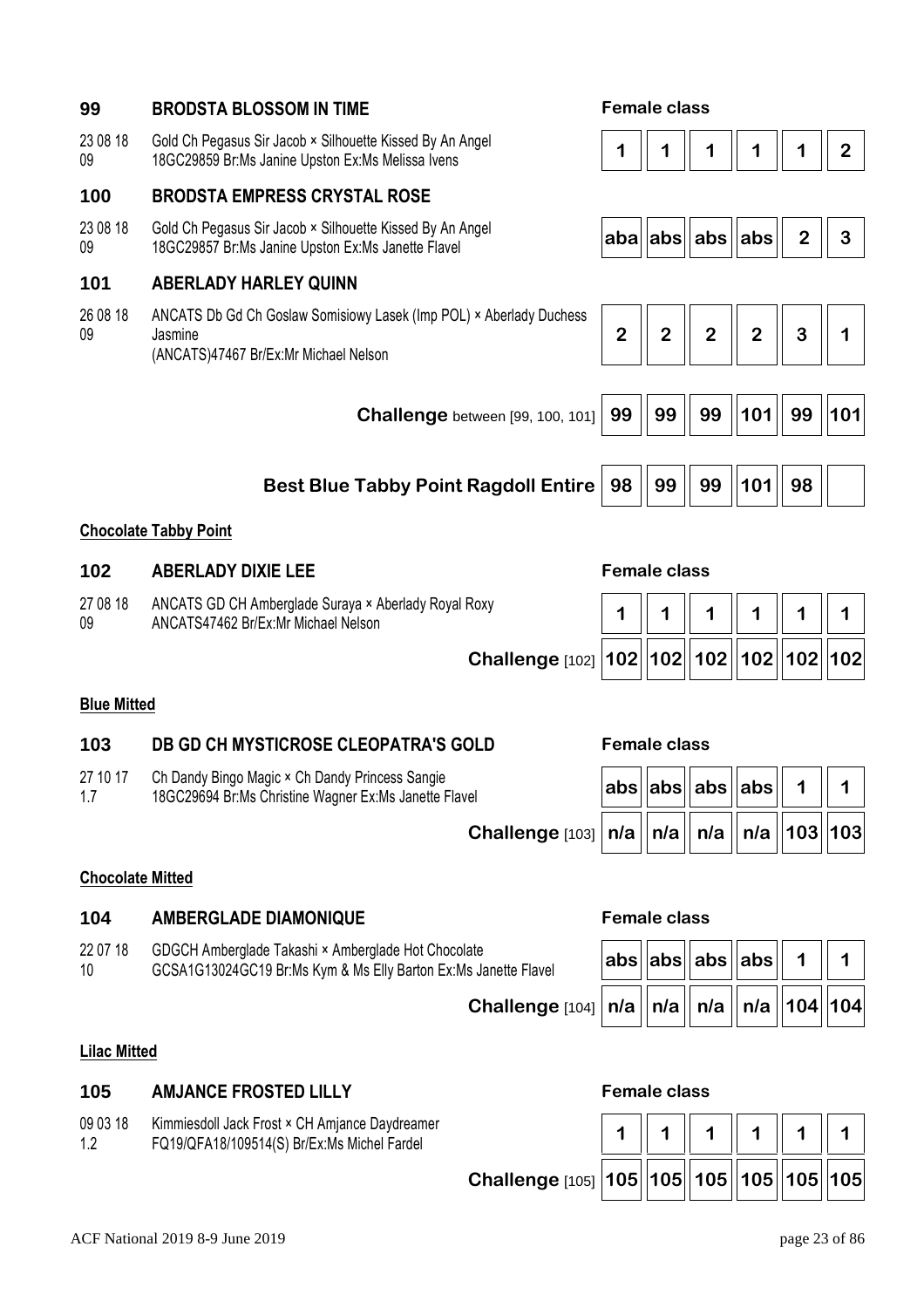### **Blue Tabby Mitted**

## **106 GR\*PERLA DOLLS MOJO (IMP GR) Male class**

23 03 18 Gr\*Perla Dolls Air × ES\*Busi-Bu Love Me Tender

1.2 GR-0271.LO.011.2019.RAGGC19 Br:Ms Katerina Anyfandi Ex:Ms Sarah **Buckley** 

 **Challenge** [106] **106 106 106 106 106 106**

### **107 ABERLADY GYPSY QUEEN Female class**

26 08 18 09 ANCATS Db Gd Ch Goslaw Somisiowy Lasek (Imp POL) × Aberlady Duchess Jasmine (ANCATS)47468 Br/Ex:Mr Michael Nelson

**1 1 1 1 1 1 Challenge** [107] **107 107 107 107 107 107**

**1 1 1 1 1 1** 

| Best Blue Tabby Mitted Ragdoll Entire  106  106  106  106  106  106 |  |  |  |  |  |  |
|---------------------------------------------------------------------|--|--|--|--|--|--|
|---------------------------------------------------------------------|--|--|--|--|--|--|

#### **Seal Bi-Colour**

#### **108 GOLD DGC WROXTON PHANTOM Male class**

06 09 17 1.9 Elonadolls Don Juan × Sil DGC Adoradolls Let There Be Love QFA18/GCSA1G12852(S) Br:Kaylene Zander Ex:Mrs Jo-Anne & Mr Russell Clarke

### **109 GD CH GLAMASON BLESSED BY HAMILTON**

- 18 10 17 Cocobella Braxton × Furtasia Tabbytha
- 1.7

#### **110 MAXIMUS MASZKOTKA\*PL**

29 03 18 1.2 CH Forbes Ameleony\*PL × Prada Przytulanka\*PL The Follocs Allieleoliy PL ^ Plaud Pizytulalika PL<br>  $\begin{bmatrix} 3 & 3 & 2 & 3 \\ 4 & 2 & 3 & 4 \end{bmatrix}$   $\begin{bmatrix} 2 & 3 & 2 & 4 \\ 2 & 3 & 4 & 4 \end{bmatrix}$ 

#### **111 FLUFFY BALLS CANDY BOY BEARR**

25 08 18 09 Ch Mintblue Avocado of Fluffy Balls × Moses.T Doll Tartie of Fluffy Balls 0482-02805399 Br/Ex:Miss Manqui Zhang

 **Challenge** between [108, 109, 110, 111] **108 108 109 109 108 108**

#### **112 PL\*O'LALA RAGDESIRE (IMP PL) Female class**

- 30 06 18 GIC Adonis Ragdesire\*PL × Fantasy Ragdesire\*PL
- 11 (PL)FPLLO141955GC19 Br:Lidia Sajnog Ex:Ms Emma Slegers







|  |                              | З |  |
|--|------------------------------|---|--|
|  | 108  108  109  109  108  108 |   |  |

|--|--|--|--|

| Challenge [112] 112 12 112 112 112 112 112                          |  |  |  |  |
|---------------------------------------------------------------------|--|--|--|--|
| Best Seal Bi-Colour Ragdoll Entire $\bm{ 108  109  109  108  108 }$ |  |  |  |  |

| Male class |  |
|------------|--|

n r пh ו ד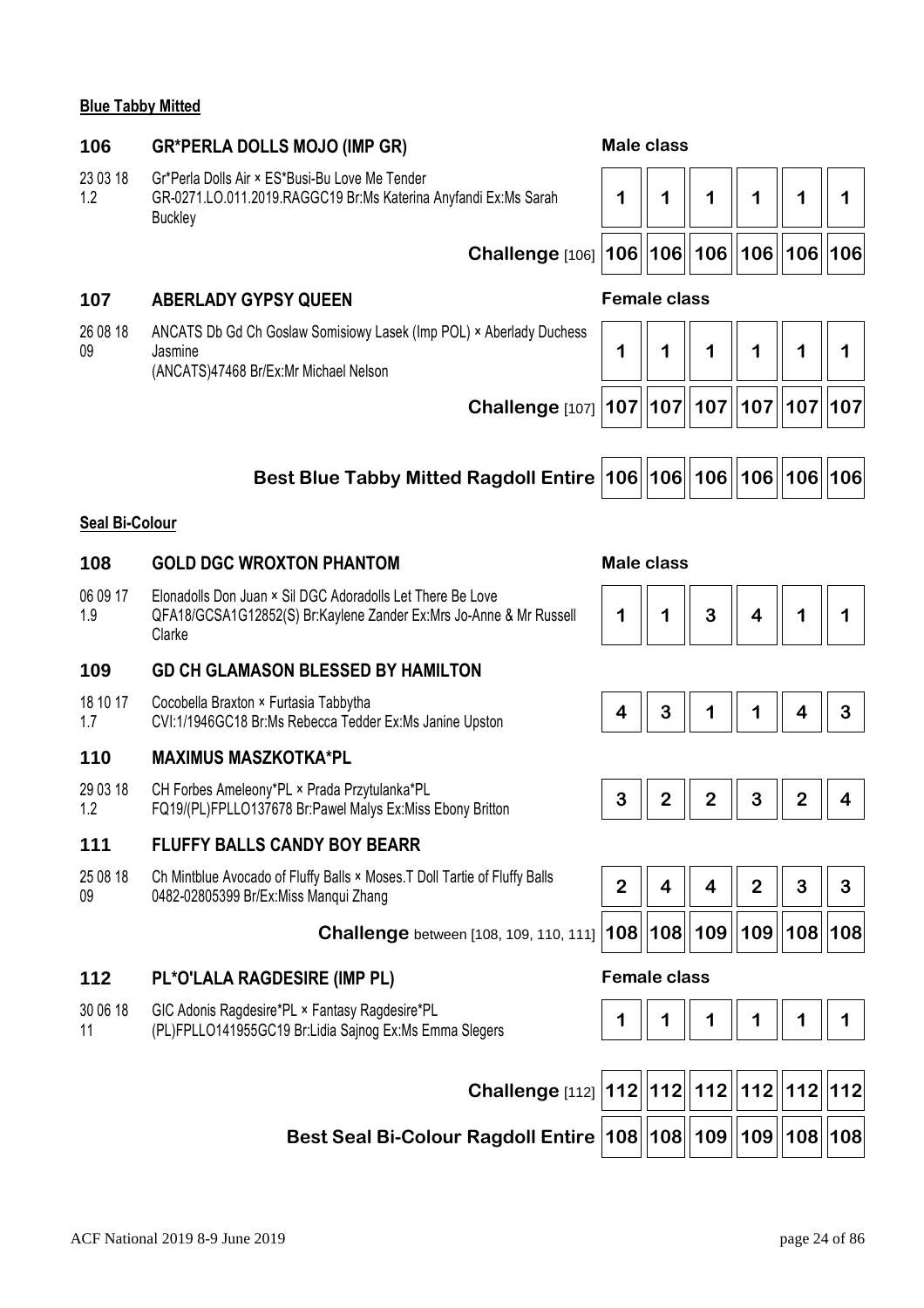#### **Blue Bi-Colour**

#### **113 GOLD CH RAGALON DANTE Male class**

15 10 16 2.7 PL\*Koc-Pol Cat Shogun (Imp PL) × Ragalon La' Belle

#### **114 BRZ DGC NZURI MR SMARTY PANTS**

17 09 17 1.8 Tanjirra Valentino × Nzuri Anastasia QFA18/17S134357A Br:Annette Schuit Ex:Mrs Jo-Anne & Mr Russell Clarke **4 2 4 4 3 4** 

### **115 PABLO PICASSO KOCI EDEN\*PL**

01 04 18 1.2 Of Moonlight Dolls Mr Bigglesworth × Deja Vu Koci Eden\*PL (PL)FPLLO135956 Br:Malgorzata Ksiezaraczyk Ex:Ms Wendy Chen **abs abs abs abs abs abs**

#### **116 PL\*AVOCADO A'GOLDEN BRICK**

- 27 04 18 Darlinlildolls Joshie × Naorhdolls Babydoll
- 1.1

### **117 MYSTICROSE ANIKIN WARRIOR STAR**

- 27 08 18 09 Gold Ch Pegusus Sir Jacob × Jadore Lavender Rose
	-



#### **118 GD CH KELANROWE LAPIS Female class**

08 10 13 5.8 S\*Gunbertus Elamiz Erosoti (SWD) × Kelanrowe Pandora S"Gunbertus Elamiz Erosoti (SWD) × Kelahrowe Pandora<br>(N)14N173377 Br:Mrs K Rowe Ex:Miss Tahnee Blackman **2 2 2 1 1 2 1 2 1 3 1 3 1 3** 

#### **119 JIPUSHI AUTUMN MOON**

21 08 18 09 Ch Dandy Bingo Magic × Jipushi A Summer Place Chribality Bingo Magic < Jipushi A Summer Place<br>CN18/001322GC19 Br:Ms Julie Anderson Ex:Ms Christine Wagner **1 1 | 3 | 1 | 1 | 1 | 2 | 1** 

#### **120 BRODSTA SWEET ORCHID MIST**

23 08 18 09 Gold Ch Pegasus Sir Jacob × Silhouette Kissed By An Angel 18GC29856 Br/Ex:Ms Janine Upston **3 2 3 2 1 2** 

 **Challenge** between [118, 119, 120] **119 118 119 119 120 119**

**Best Blue Bi-Colour Ragdoll Entire 113 113 117 113 113 113**



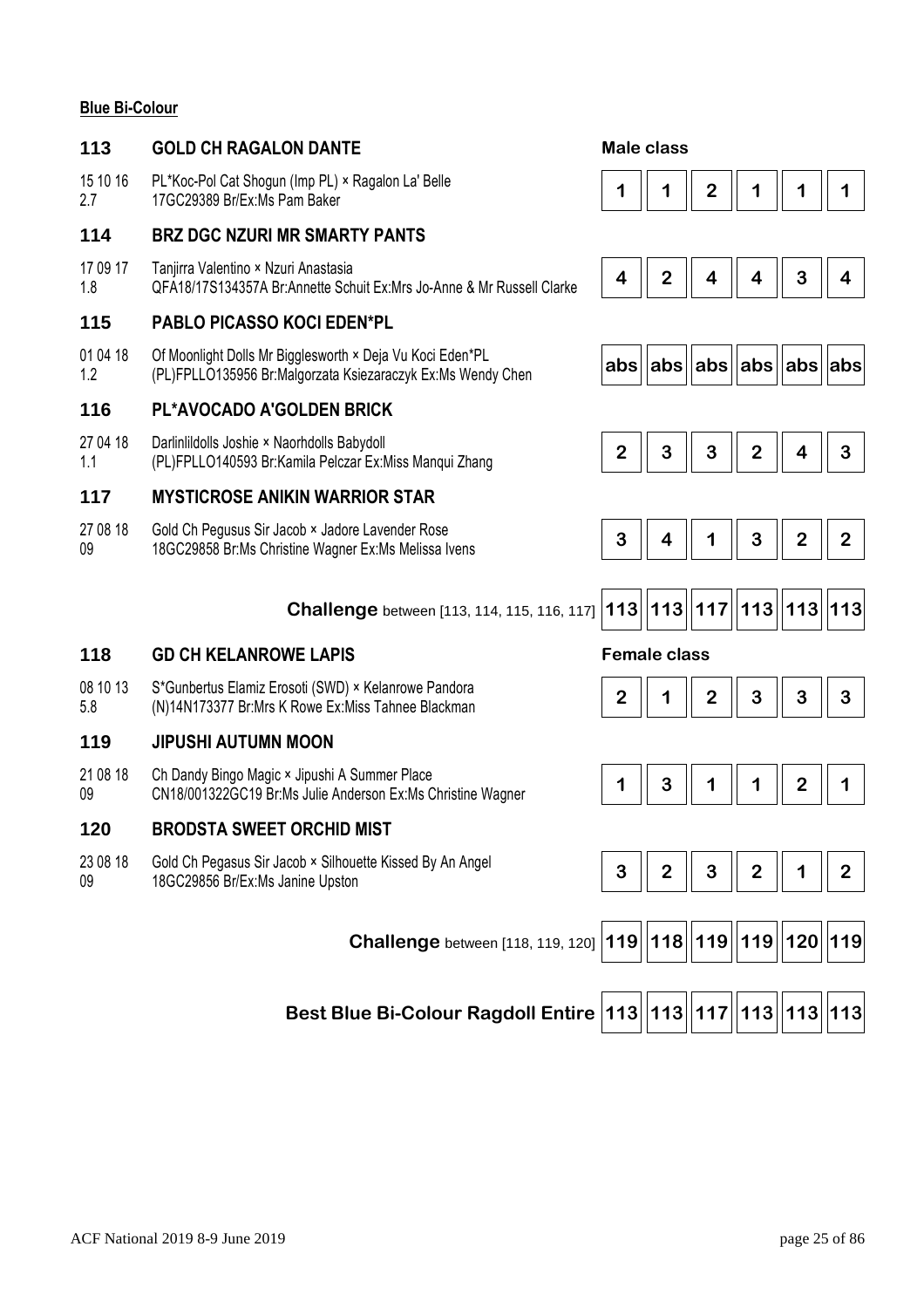### **Lilac Bi-Colour**

| 121             | KITZ2KATZ PRINCESS LILY LILAC KISSES                                                                                 | <b>Female class</b>                                                                                    |
|-----------------|----------------------------------------------------------------------------------------------------------------------|--------------------------------------------------------------------------------------------------------|
| 16 10 17<br>1.7 | Jadore Gideon Crossfire × Lillibo Lara Amor Alehia<br>(ANCATS)44905GC18 Br/Ex:Ms Melissa Ivens                       | $\overline{2}$<br>$\overline{2}$<br>$\overline{2}$<br>$\overline{2}$<br>$\mathbf{2}$<br>$\overline{2}$ |
| 122             | <b>REVERENCE SUMMER MIST</b>                                                                                         |                                                                                                        |
| 25 08 18<br>09  | ANCATS CH Kacee Revellation × Reverence Alexis<br>(ANCATS)48671 Br/Ex:Ms Meriell Bilney                              | 1<br>1<br>1<br>1<br>1<br>1                                                                             |
|                 |                                                                                                                      | Challenge between [121, 122]   122   122   122   122   122   122                                       |
|                 | Best Lilac Bi-Colour Ragdoll Entire   122   122   122   122   122   122                                              |                                                                                                        |
|                 | <b>Blue Tortie Bi-Colour</b>                                                                                         |                                                                                                        |
| 123             | <b>BRODSTA CHLOE MOONLIGHT KISSES</b>                                                                                | <b>Female class</b>                                                                                    |
| 06 09 18<br>09  | DB GD CH Furrballz Majik Jasper × Silhouette Berry's Delight<br>18GC29957 Br:Ms Janine Upston Ex:Ms Christine Wagner | 1<br>1                                                                                                 |
|                 | Challenge [123]                                                                                                      | $123$   123                                                                                            |
|                 | <b>Seal Tabby Bi-Colour</b>                                                                                          |                                                                                                        |
| 124             | <b>ELLYSA BLUE-EYED DREAM*CZ</b>                                                                                     | <b>Female class</b>                                                                                    |
| 23 04 18<br>1.1 | Zawusca Supurrsonic × PL*Star Pol-Cat Foxy Roxy<br>BCC-R-2018/3768/RAG Br:Kyystina Matzikova Ex:Ms Wendy Chen        | abs  abs  abs  abs  abs  abs                                                                           |
| 125             | <b>RIVIERA KOCI EDEN*PL</b>                                                                                          |                                                                                                        |
| 03 06 18<br>1.0 | NO*Glassrosens Leonardo da Vinci × Paloma Koci Eden*PL<br>(PL)FPLLO141060 Br:Malgorzata Ksiezarczyk Ex:Ms Wendy Chen | abs  abs  abs  abs  abs  abs                                                                           |
|                 | Challenge between [124, 125] abs   abs   abs   abs                                                                   | abs<br>abs abs                                                                                         |

Best Seal Tabby Bi-Colour Ragdoll Entire  $|n/a||$   $n/a||$   $n/a||$   $n/a||$   $n/a||$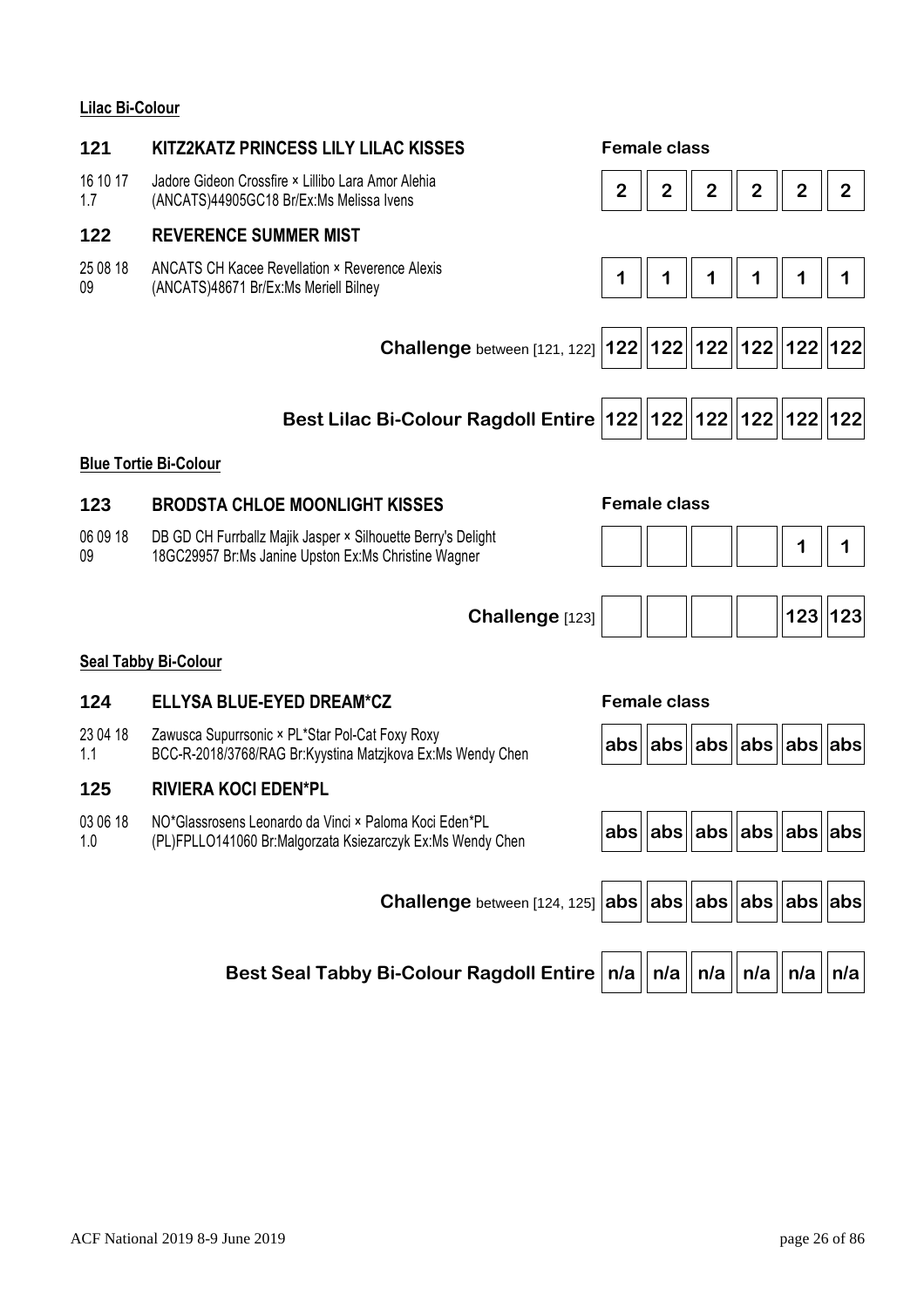### **Blue Tabby Bi-Colour**

| 126             | <b>MULAN CAT MONIQUE</b>                                                                                                                 |     | <b>Female class</b>                  |     |     |                 |     |
|-----------------|------------------------------------------------------------------------------------------------------------------------------------------|-----|--------------------------------------|-----|-----|-----------------|-----|
| 23 01 18<br>1.4 | Ch Cottagerose Blue Poohbear × Creekcats Mona Lisa<br>(PL)FPLLO133660V19 Br:Joanna & Magdelena Musiaska Ex:Ms Wendy Chen                 |     | $ abs $  abs $  abs  abs  abs $  abs |     |     |                 |     |
| 127             | <b>STELLA VON WERBELLINSEE</b>                                                                                                           |     |                                      |     |     |                 |     |
| 07 05 18<br>1.1 | *Gunbertus Eros LovesU × Fenya Z Alzbetinbo Dvora*SK<br>ICF151-29645-2018-W Br:Oxsana Stolzzberg Ex:Ms Wendy Chen                        | abs | $ abs $ abs $  abs  abs  abs$        |     |     |                 |     |
|                 | <b>Challenge</b> between [126, 127]                                                                                                      | n/a | n/a                                  | n/a | n/a | n/a             | n/a |
|                 | Best Blue Tabby Bi-Colour Ragdoll Entire   n/a                                                                                           |     | n/a                                  | n/a | n/a | n/a             | n/a |
|                 | <b>Lilac Tabby Bi-Colour</b>                                                                                                             |     |                                      |     |     |                 |     |
| 128             | <b>ABERLADY AZTEC SNOW</b>                                                                                                               |     | <b>Male class</b>                    |     |     |                 |     |
| 02 04 18<br>1.2 | ANCATS GD CH Amberglade Suraya × Babykins Lady Sasha<br>(ANCATS)46560 Br/Ex:Mr Michael Nelson                                            |     |                                      |     |     |                 |     |
|                 | Challenge [128]   128     128     128     128     128     128                                                                            |     |                                      |     |     |                 |     |
|                 | Best Ragdoll Entire   108   113   117   113   108   108                                                                                  |     |                                      |     |     |                 |     |
|                 | <b>Reserve Ragdoll Entire   113 </b>                                                                                                     |     | 99                                   | 95  |     | 119   113   113 |     |
|                 | <b>Siberian Entires</b>                                                                                                                  |     |                                      |     |     |                 |     |
| Agouti          |                                                                                                                                          |     |                                      |     |     |                 |     |
|                 | <b>Black Classic Tabby</b>                                                                                                               |     |                                      |     |     |                 |     |
| 129             | <b>SNOWGUM GALAXII</b>                                                                                                                   |     | <b>Female class</b>                  |     |     |                 |     |
| 03 06 17<br>2.0 | Mittelmeijer Pryanik (IMP NED) × TICA RW DGC Vazhena Sladkoe<br>Pyantntyshko (IMP RUS)<br>17N179977(SLV)/CN18 Br/Ex:Mrs Melanie Fletcher | 1   | 1                                    |     |     |                 |     |
|                 | <b>Black Mackerel Tabby</b>                                                                                                              |     |                                      |     |     |                 |     |

## **130 BABUSCHKA ZIA**

22 07 18 10 Gold DGC, CQI Plat DGC Belshazar von der Selenga (Imp Deu) × CH Babuschka Tzarina 19C00001 Br/Ex:Mrs Carol & Mr Peter Cootes

 $a$ **bs**  $\vert$  abs $\vert$  abs $\vert$  abs $\vert$  abs

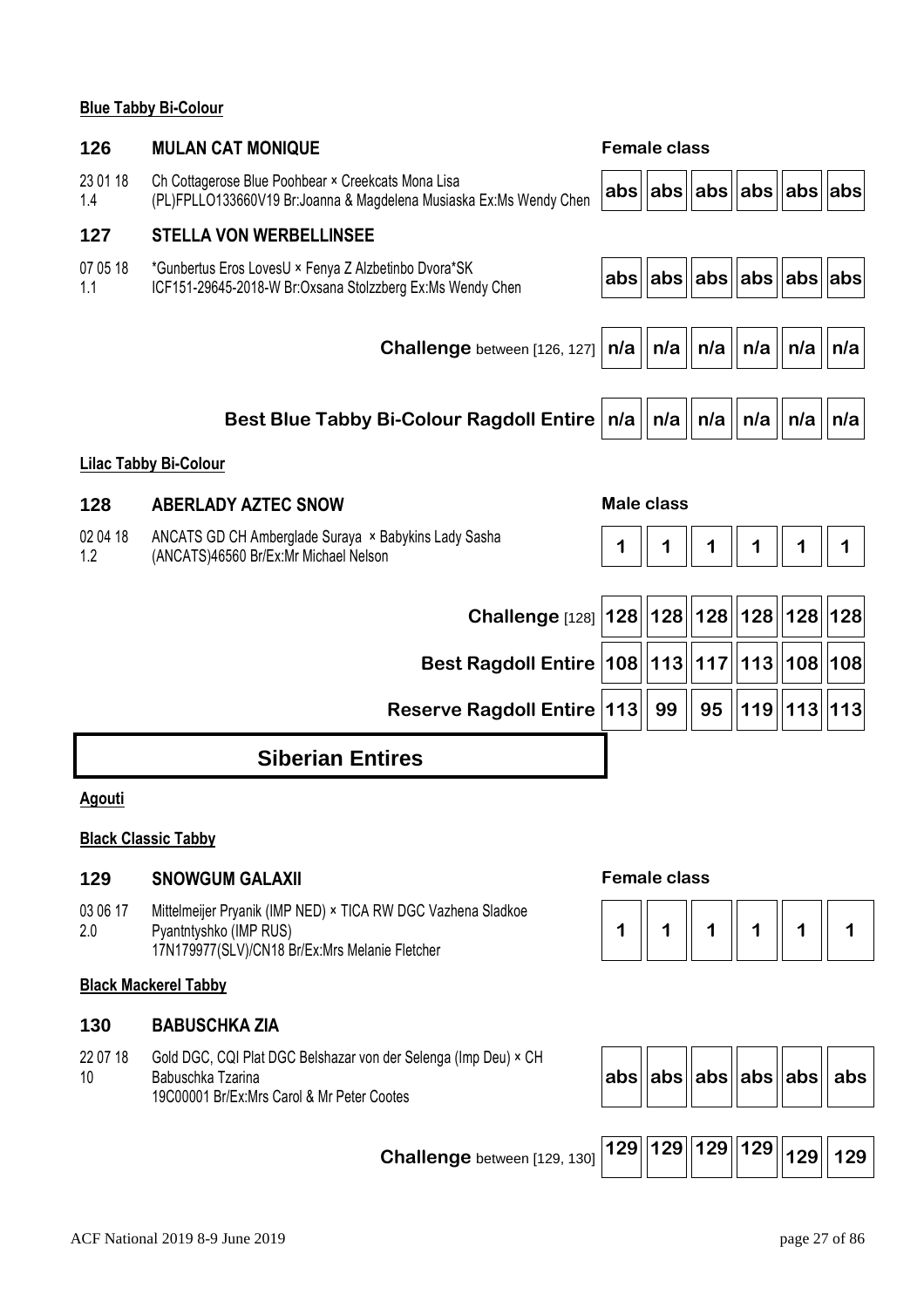#### **Black Spotted Tabby**

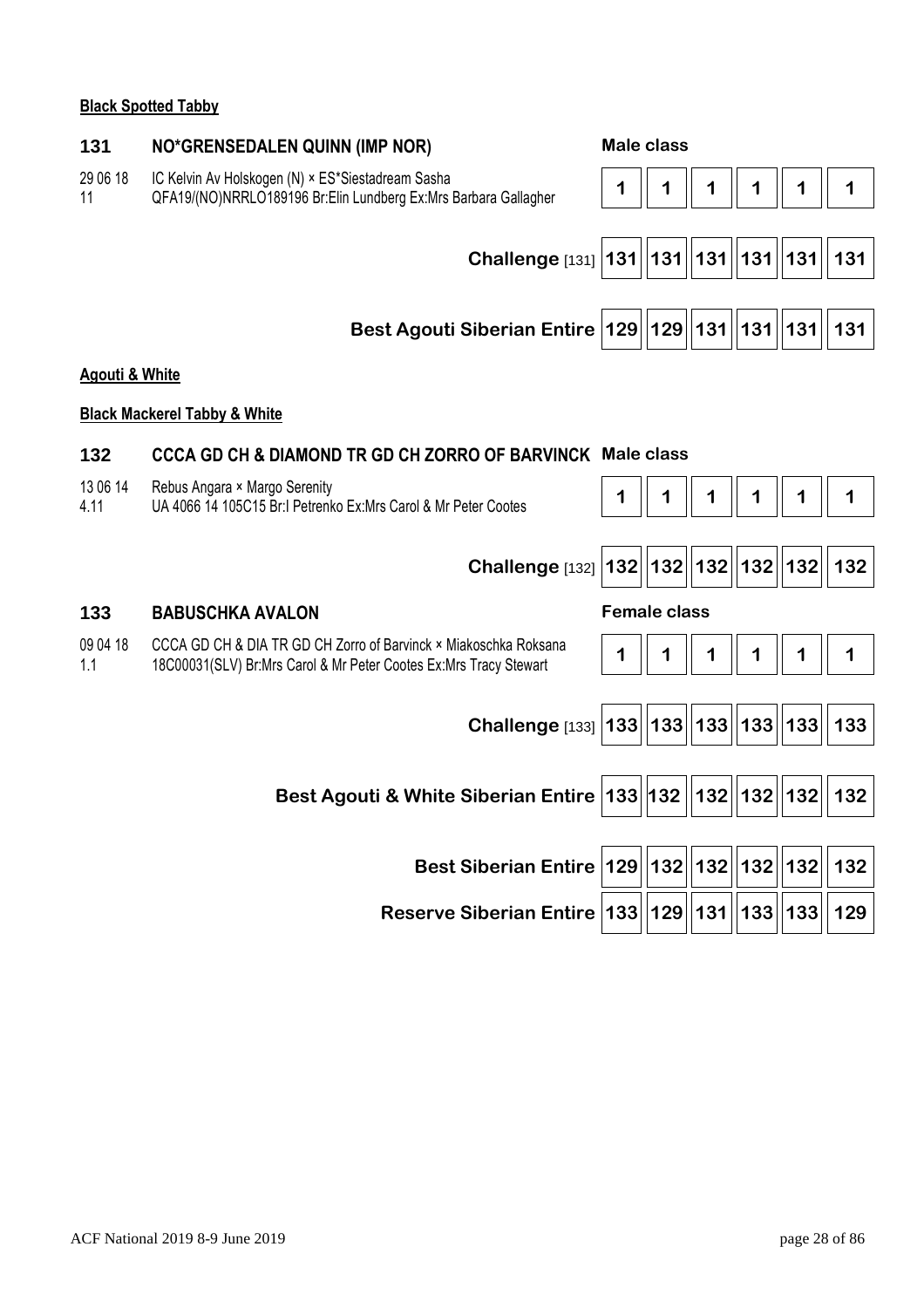# **Group 1 Desexed**

## **Birman Desexed**

#### **Seal Tabby Point**

### **134 GOLD DGC BRINCAT CELESTIAL ANGEL Spay class**

19 08 15 3.9 GCCFV Gold Ch Eldorato Xanadu (Hons) × Jarlilli Angelpuss QFA15/106977(S) Br/Ex:Mrs Lesmar Debrincat **1** 1 **1** 1 **1** 1 **1** 1 **1** 1 **1** 1 **1** 1



 **Award of Merit** [134] **134 134 134 134 134 134**

# **Maine Coon Desexed**

#### **Agouti & White**

### **Black Classic Tabby & White**

#### **135 GOLD DB GD CH FIDELIS THE MEOW FACTOR Neuter class**

19 09 17 1.8 ACF AoE Silver DGC UK CH Coonflakes In Abrokendream × Fidelis Belladonna (Q)QFA18/109102N18(SLV) Br:Ms Tracey Lamb Ex:Ms Donna Bailey

#### **Red Silver Classic Tabby & White**

#### **136 ACF AOE SILVER PN FIDELIS AGE OF ASLAN Neuter class**

19 09 17 1.8 ACF AoE Sil DGC UK Ch Coonflakes In Abroken Dream × Fidelis Belladonna  $18$ CVI:QFA18/109099(S)GC18 Br:Ms Tracey Lamb Ex:Ms Suzanne Hauff  $\begin{bmatrix} 1 & 1 & 1 \\ 1 & 1 & 1 \end{bmatrix}$  1

#### **Black Silver Mackerel Tabby Bicolour**

### **137 COOLCOONS KOVU Neuter class**

21 05 18 1.0 Coolcoons Above And Beyond × Coolcoons And So It Goes

CN18/001257 Br:Ms Mary Jo Bailey & Ms Fiona Cooper Ex:

| Above And Beyond × Coolcoons And So It Goes<br>57 Br:Ms Mary Jo Bailey & Ms Fiona Cooper Ex:Ms Erin Lockwood | $3 \mid 3 \mid 2 \mid 3 \mid$ |  |  |
|--------------------------------------------------------------------------------------------------------------|-------------------------------|--|--|
| Award of Merit between [135, 136, 137] 136 136 136 136 136 136 136                                           |                               |  |  |
| Best Agouti & White Maine Coon Desexed 136 136 136 136 136 136 136                                           |                               |  |  |

 $\overline{\phantom{iiiiiiiiiiiiiiiii}}$ 





 $\blacksquare$ 

n r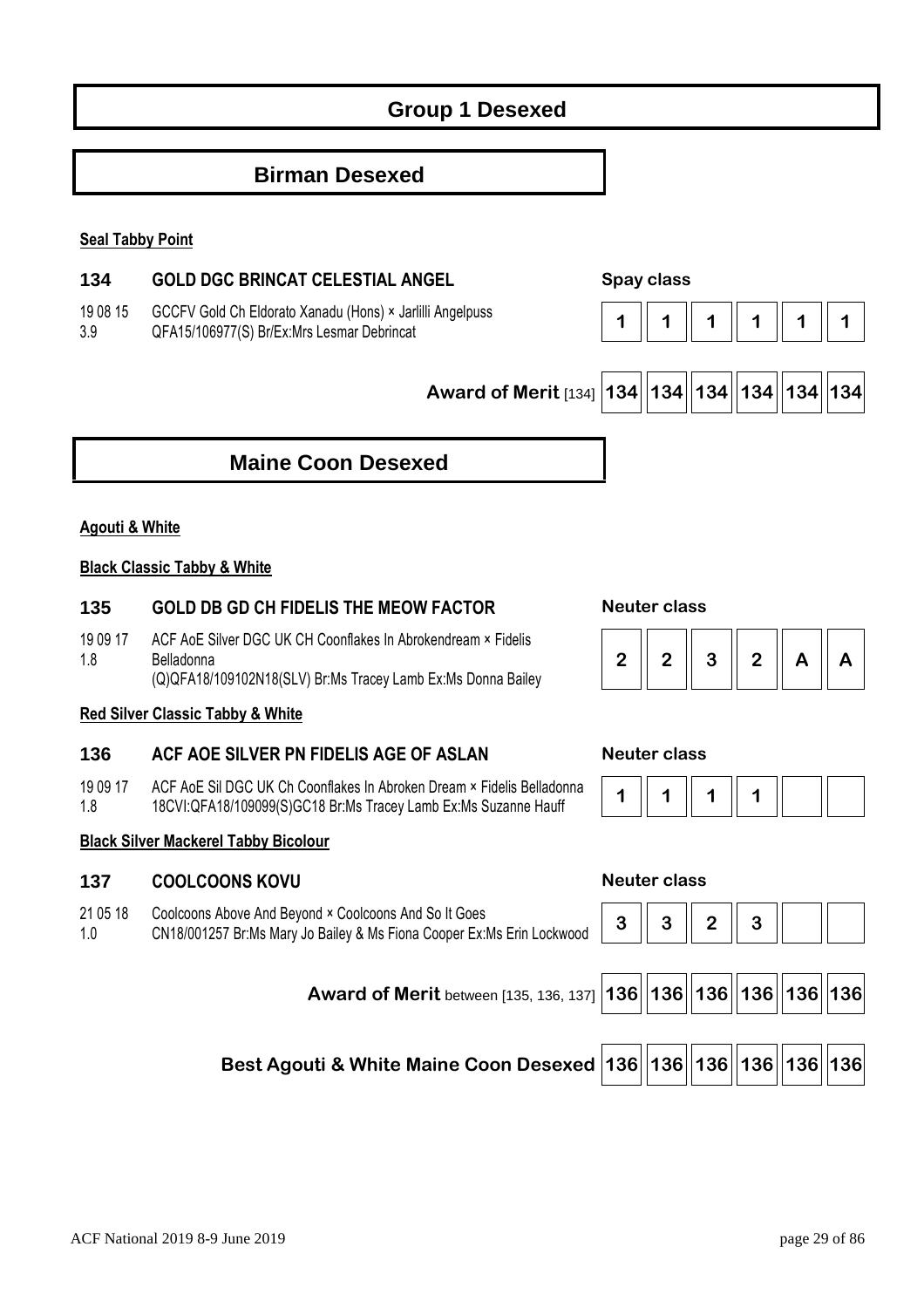### **Non Agouti**

#### **Black**

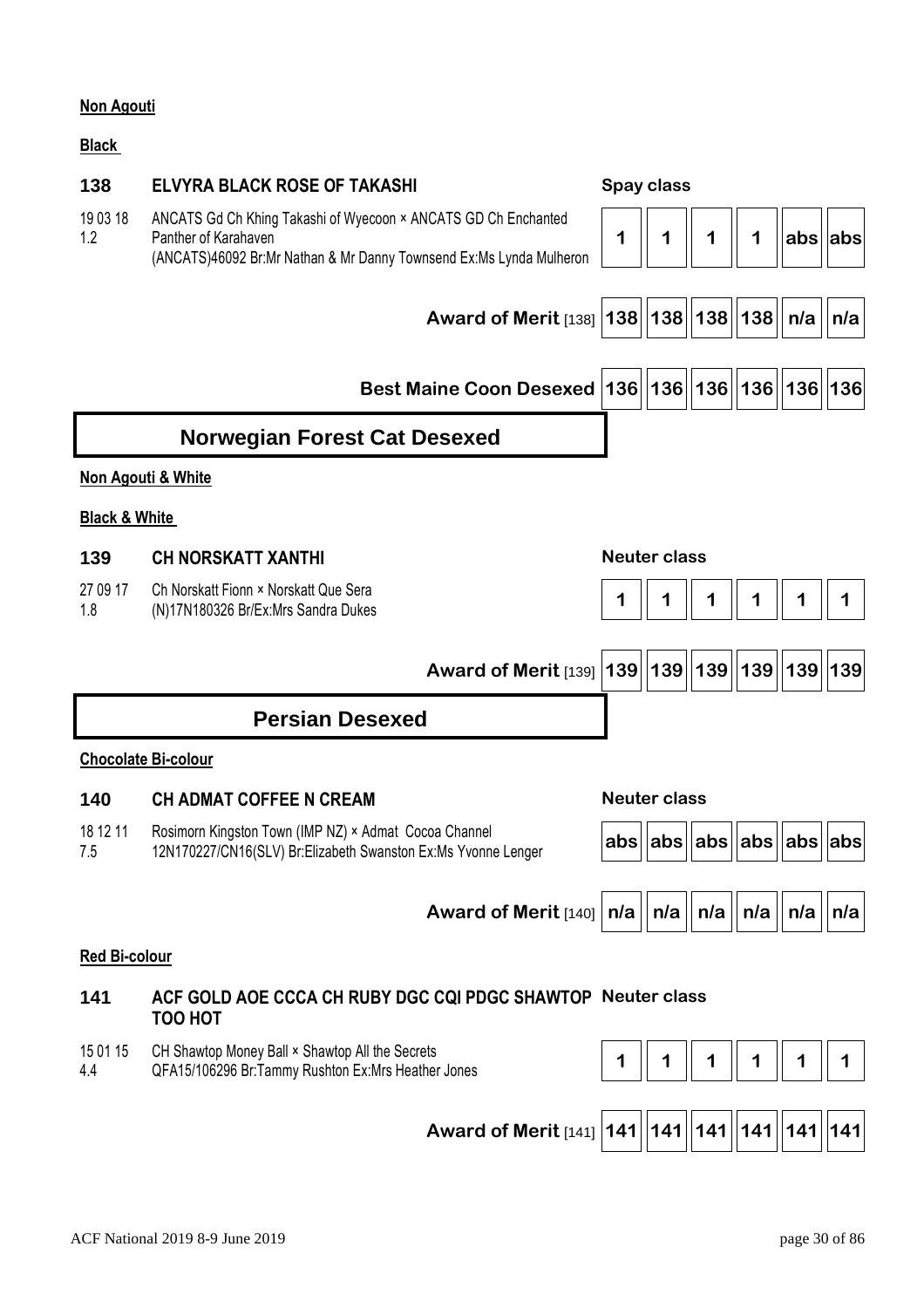#### **Cream Bi-colour**

### **142 GOLD DB GD CH SHAWTOP MONEY TALKZ Neuter class**

- 04 12 16 2.6 CH Shawtop Money Ball × Shawtop Love Me Like Money Crishawich Money Ban A Shawich Ex:Mrs Heather Jones **1 1 1 1 1 1 1 1 1 1 1 1 1 1 1 1 1 1** 1 **1**
- 





#### **Cream Shaded Cameo Bi-colour**

- **143 ACF NAT CH ACF BRONZE AOE, CCCA CH, GOLD DGC, CQI Spay class PDGC, VIC GOLD CH CHESNEY FREE PRISCILLA'S SPIRIT (HONS)**
- 07 03 14 5.3 ACF Nat CH CCCA DGC & Gold CH Windeacres Free Spirit (Hons) (Imp NZ) × GD CH Chesney Special Ragamuffin

QFA16/14GC28694(S) Br:Ms Patricia Bunter Ex:Mrs Heather Jones





### **Black Van**

### **144 CCCA SAPPHIRE TR GD CH & DDB GD CH GREENCROFT SHAKE IT OFF**

#### **Neuter class**

05 01 15 4.5 US CH Santiago Masterpiece × GD CH Greencroft Kyah



 **Award of Merit** [144] **144 144 144 144 144 144**

**Best Persian Desexed 144 142 141 141 144 141**

| Reserve Persian Desexed   141    143    142    144    141    142 |  |  |  |
|------------------------------------------------------------------|--|--|--|
|                                                                  |  |  |  |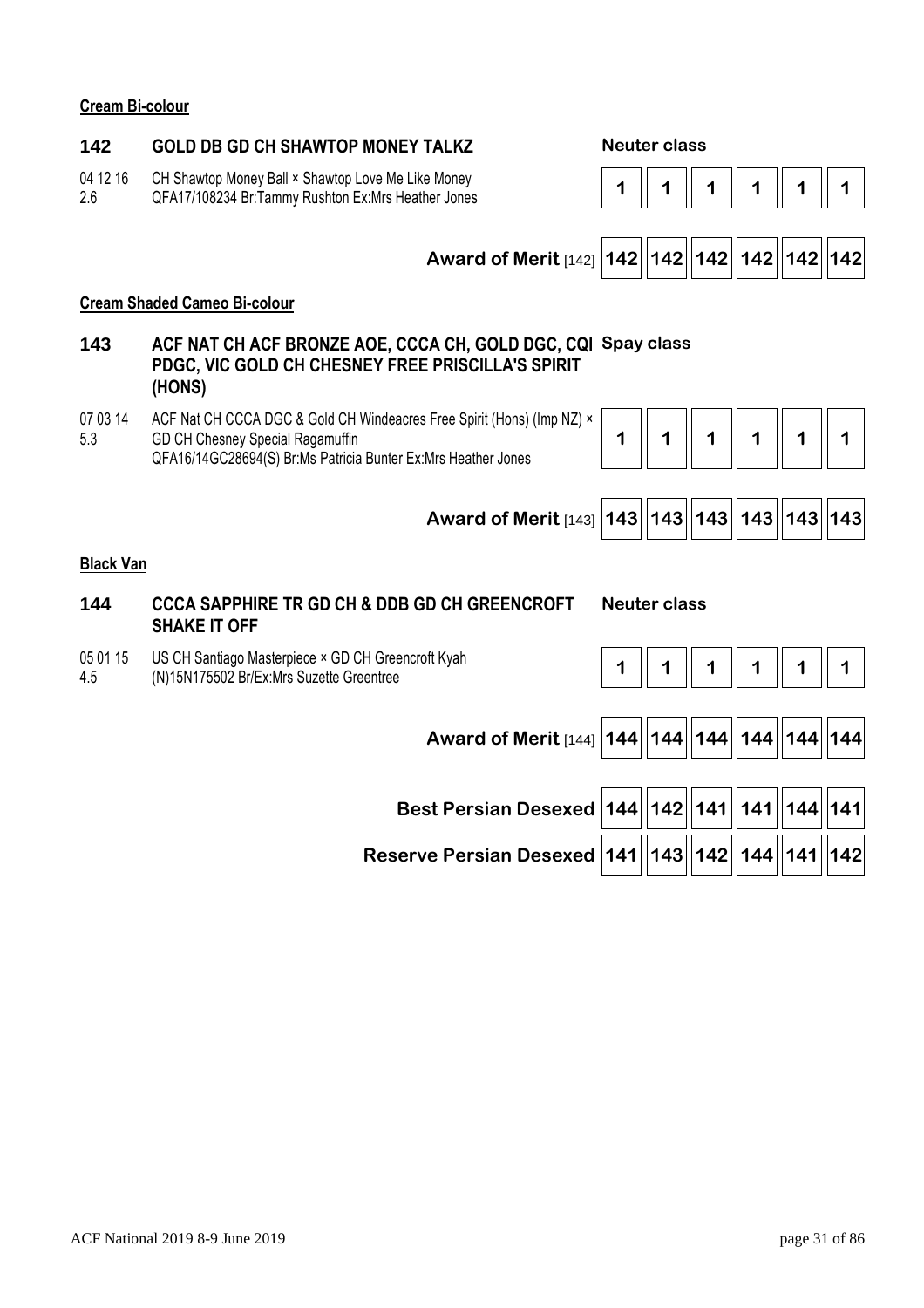# **Ragdoll Desexed**

## **Blue Bi-Colour**

| 145                  | <b>CH APRICITY HIZASHI KUMO</b>                                                                             | <b>Neuter class</b>                  |     |   |   |  |
|----------------------|-------------------------------------------------------------------------------------------------------------|--------------------------------------|-----|---|---|--|
| 17 01 16<br>3.4      | Chatandolls Canada (Imp USA) × GD CH Kelanrowe Lapis<br>(N)16N177840 Br/Ex:Miss Tahnee Blackman             | 1                                    | w/d |   |   |  |
|                      |                                                                                                             |                                      |     |   |   |  |
|                      | <b>Award of Merit [145]</b>                                                                                 | $ 145  145  $ n/a $  145  145  145 $ |     |   |   |  |
| 146                  | <b>CH APRICITY LICKETY SPLIT</b>                                                                            | Spay class                           |     |   |   |  |
| 17 01 16<br>3.4      | Chattandolls Canada (Imp USA) × GD CH Kelanrowe Lapis<br>(N)16N177842 Br/Ex:Miss Tahnee Blackman            | 1                                    | 1   | 1 | 1 |  |
|                      |                                                                                                             |                                      |     |   |   |  |
|                      | Award of Merit [146]   146    146    146    146    146    146                                               |                                      |     |   |   |  |
|                      |                                                                                                             |                                      |     |   |   |  |
|                      | Best Blue Bi-Colour Ragdoll Desexed   146   146   146   146   146   146   145                               |                                      |     |   |   |  |
| <b>Red Bi-Colour</b> |                                                                                                             |                                      |     |   |   |  |
| 147                  | <b>BZ DB GD CH AFFINITY SIMBA SUNRISE</b>                                                                   | <b>Neuter class</b>                  |     |   |   |  |
| 22 01 14<br>5.4      | Ragajac Tango Tiga × ANCATS BRZ DB GD CH Bajimbi Tiffany Lace<br>(ANCATS)3533/CN16 Br/Ex:Ms Rebekah Darmody | 1                                    |     |   |   |  |
|                      |                                                                                                             |                                      |     |   |   |  |
|                      | Award of Merit [147]   147   147   147   147   147   147                                                    |                                      |     |   |   |  |

**Best Ragdoll Desexed 146 146 146 147 146 145**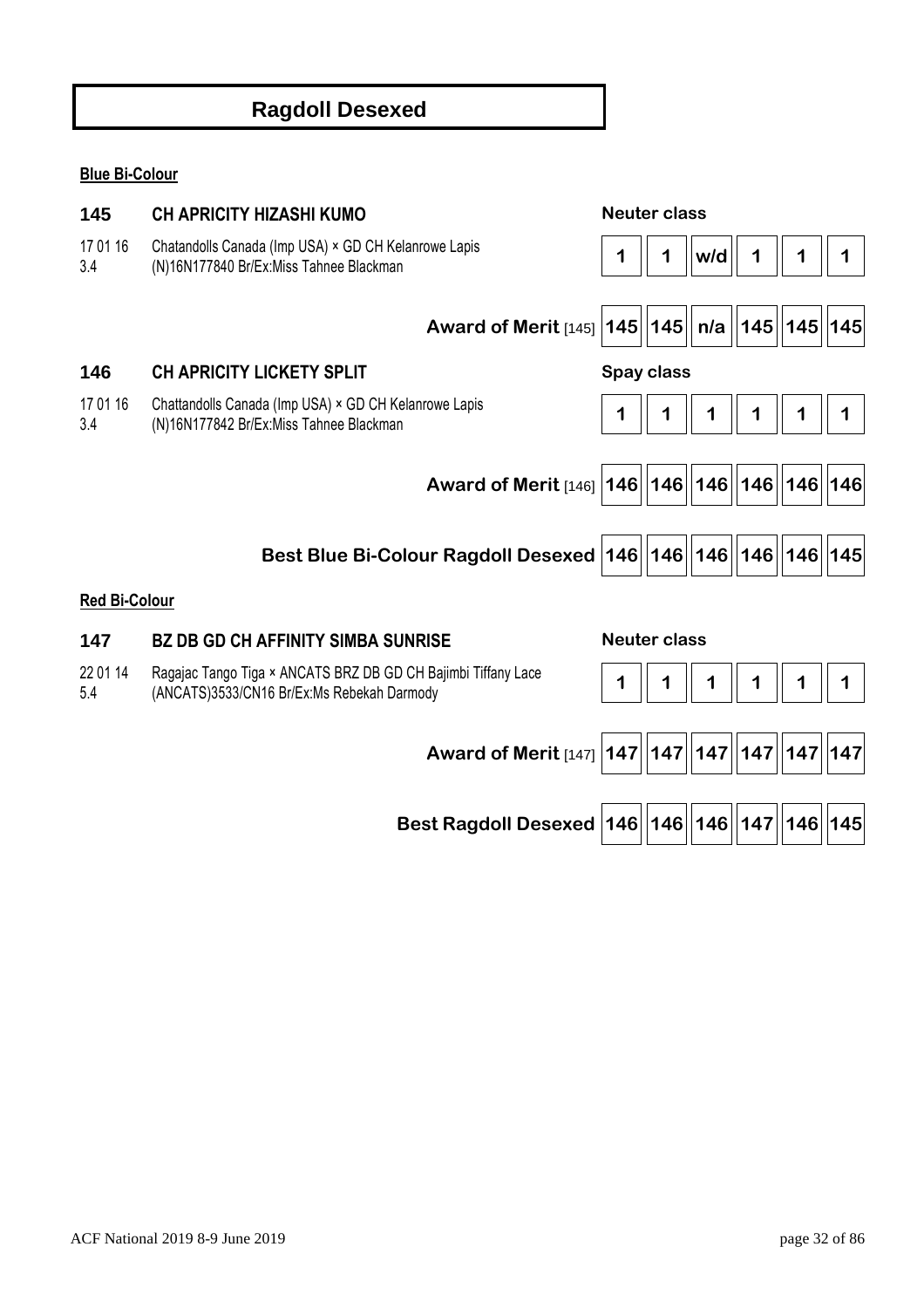

**Agouti** 

04 07 16 2.11

**Golden Mackerel Tabby** 

### **Black Mackerel Tabby & White**

### **149 CCCA SAPTGC, DIA TGC, ACF NPR, ACF AOE SV, DIA DB GD CH (NSW) PL DGCH (CATS NSW) BABUSCHKA ZEUS**

22 01 16 3.4 CCCA GD CH DIA TR GD CH Zorro of Barvinck × Miakoschka Arina 16C00018(SLV) Br:Mrs Carol & Mr Peter Cootes Ex:Mrs Tracy Stewart **1 1 1 1 1 1** 

**Best Siberian Desexed 148 148 148 149 149 149**

| Award of N |
|------------|
|            |
|            |
|            |

# **Siberian Desexed**

**148 CCCA GD CH ACT GOLD TPL GD CH GLD DGC ACF AOE CATS NSW CH BABUSCHKA CANDY CRUSH** 

CCCA GD CH & DIA TR GD CH Zorro Barvinck × Miakoschka Arina

#### **Spay class**





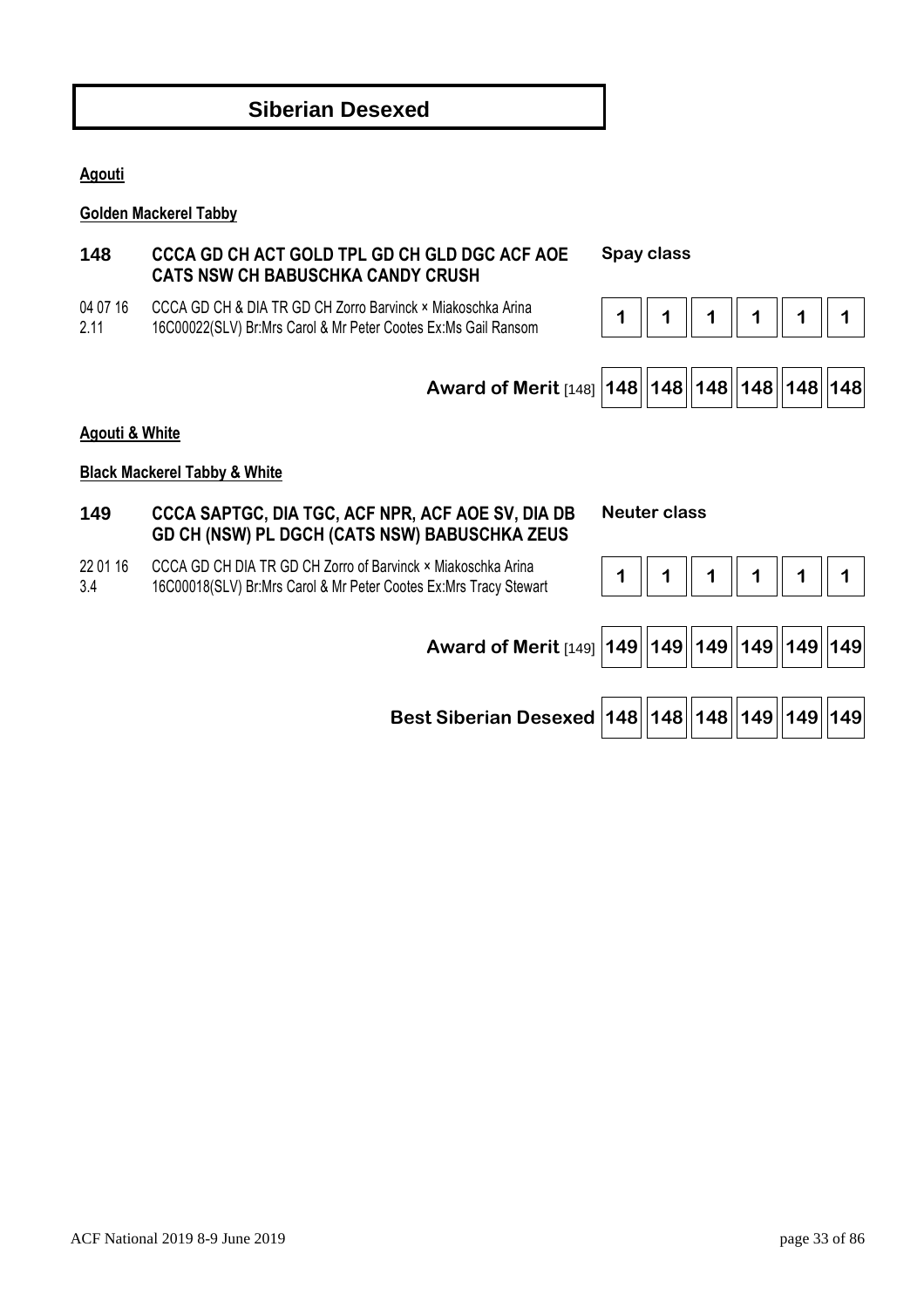# **Group 2 Kittens**

## **Oriental Kittens**

#### **Blue Spotted Tabby**

### **150 ZOEL BLUE BELLE Female Kitten under 7 months**

02 12 18 06 CCCA CH & GL DB GD CH Ayudha Peregrin × CCCA CH & SV DB GD CH Zoel Ayida (N)19N182336(SLV) Br/Ex:Miss Nikki James

#### **Chocolate Spotted Tabby**

### **151 FIRESTORM IDRIS Female Kitten under 7 months**

19 11 18 06 CCCA CH & NSWCFA GL DGC Ayudha Peregrin × Gd Ch Sinopia Miss Pippin CCCA CH & NSWCFA GL DGC Ayuana Peregrin × Gd Ch Sinopia Miss Pippin  $\begin{bmatrix} 1 & 1 & 1 \\ 1 & 1 & 1 \end{bmatrix}$  1  $\begin{bmatrix} 1 & 1 & 1 \\ 1 & 1 & 1 \end{bmatrix}$  1  $\begin{bmatrix} 1 & 1 & 1 \\ 1 & 1 & 1 \end{bmatrix}$  1  $\begin{bmatrix} 1 & 1 & 1 \\ 1 & 1 & 1 \end{bmatrix}$  1  $\begin{bmatrix} 1 & 1 & 1 \\$ 

**Best Oriental Kitten 151 150 150 151 150 150**

# **Oriental Longhair Kittens**

#### **Chocolate Smoke**

#### **152 AZOV SMOKE N MIRRORS Female Kitten under 9 months**

20 09 18 08 Tuscan Sunkissed Aussie × Azov Spotless City

# **Siamese Kittens**

#### **Seal Point**

#### **153 SHILOH PRINCE TARYN Male Kitten under 5 months**

- 27 01 19 Lextris Oberon × Jingili Eternal Love
- 04

### **154 TOMELINA TAKE A BOW MUSIC Female Kitten under 9 months**

29 09 18 08 GD CH Koosje Van Tutte's Aussiebum(NL) × Tomelina Turn Up the Music (V)35641(S) Br:Mrs Meryle Frames Ex:Ms Margaret Baxter **abs abs abs abs abs abs**



|  |  |  |  |  | abs  abs  abs  abs  abs  abs |
|--|--|--|--|--|------------------------------|
|--|--|--|--|--|------------------------------|



#### **Blue Point**

- 27 01 19 Lextris Oberon × Jingili Eternal Love
- 04

#### **155 SHILOH BLUE ANGEL Female Kitten under 5 months**



|--|--|--|--|--|--|--|

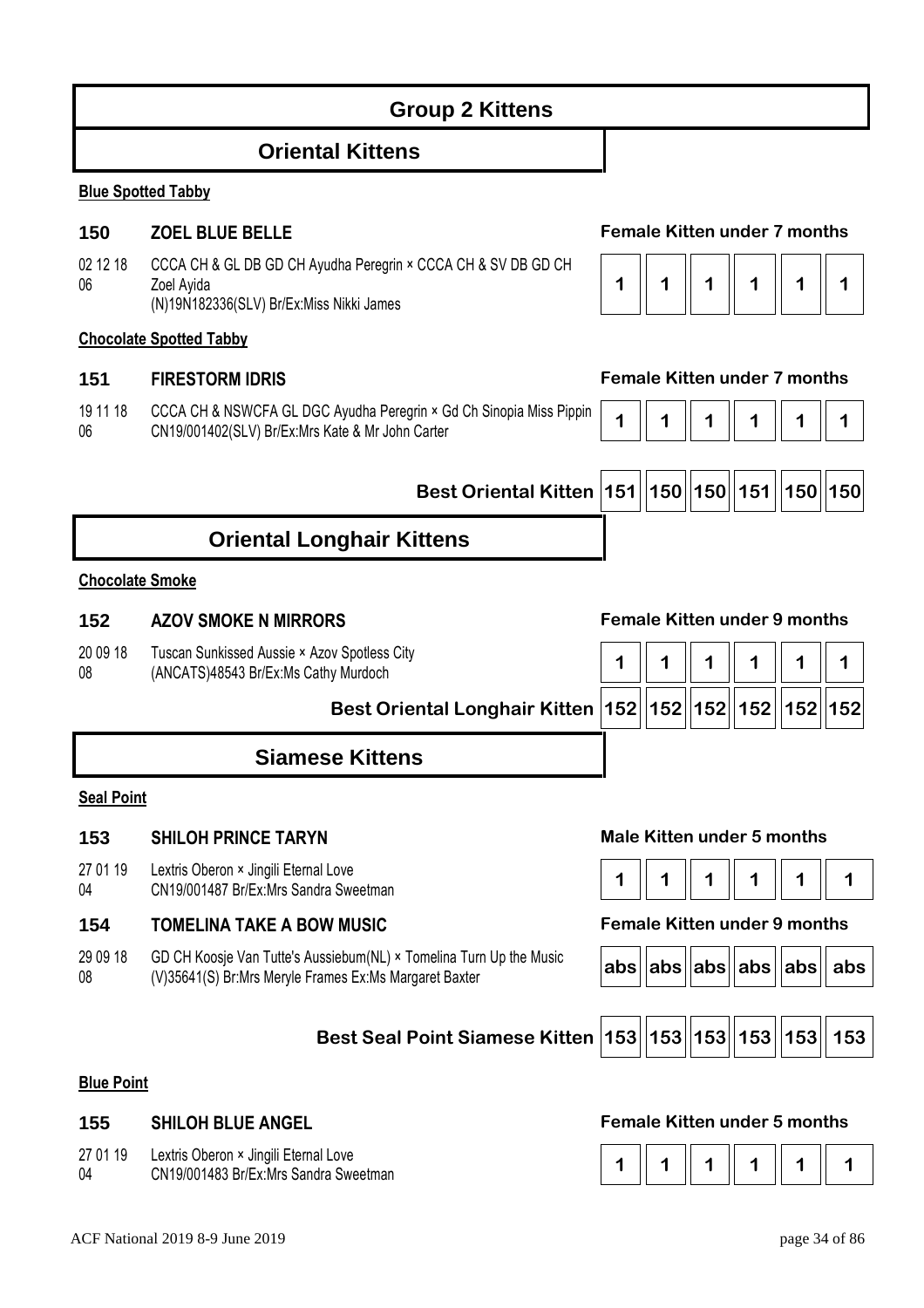| 06 01 19 | GD CH Koosje Van Tutte's Aussiebum(NL) × Punchie Tombeleena Indy |  | abs  abs  abs  abs  abs  abs |  |
|----------|------------------------------------------------------------------|--|------------------------------|--|
| 05       | (V)35691 Br:Mrs Meryle Frames Ex:Ms Margaret Baxter              |  |                              |  |

### **Best Blue Point Siamese Kitten**

#### **Red Point**

#### **157 EVEREST CLOCKWORK ORANGE Spay Kitten under 9 months**

17 09 18 08 ACF AoE & DB Ruby GD CH Tingsoo Red Sheik × CH Everest Red Velvet 18C0557 Br/Ex:Ms Jan Sterry

### **Fawn Point**

#### **158 BAJIMBI PURR FECTION Male Kitten under 5 months**

09 01 19 04 ANCATS Opal DB GD CH & ANCATS GD National CH Bajimbi Elegant Prinz × ANCATS CH Bajimbi Spritely Kyley (ANCATS)48778 Br/Ex:Mrs Bambi Edwards

### **159 CALIAN TURKISH DELIGHT Female Kitten under 5 months**

- 08 02 19 Calian Persuasion × Calian First Light
- 04 (N)19N182603(SLV) Br/Ex:Mrs Carolyn Harrison

### **Best Fawn Point Siamese Kitten**

### **156 TOMELINA TORENIA Female Kitten under 7 months**

|  |  | abs  abs  abs  abs  abs   abs           |
|--|--|-----------------------------------------|
|  |  | n/a    n/a    n/a    n/a    n/a     n/a |



|  |  | 158  158  158  158  158   158 |
|--|--|-------------------------------|

### **Chocolate Tabby Point**

### **160 SIAMJEWEL SWEETMELODY Female Kitten under 7 months**

- 04 01 19 Siarod Mr Tyker × Ch Sinopia Miss Bizzy
- 05 19C0240 Br/Ex:Ms Debbie Copeland

#### **Cinnamon Tabby Point**

19 11 18 06 CCCA CH & NSWCFA GL DGC Ayudha Peregrin × GD CH Sinopia Miss Pippin CN19/001406(SLV) Br:Mrs Kate & Mr John Carter Ex:Ms Jen Bowers

#### **Blue Tabby Bi-colour Point**

- 19 10 18 Calian Califawnia × Ayudha Takeittothelimit
- 07 (N)19N181945/CN19(SLV) Br:Mrs C Harrison Ex:Mrs Kate & Mr John Carter

#### **161 FIRESTORM IGNATIUS Male Kitten under 7 months**



#### **162 CALIAN MY FAIR LADY Female Kitten under 9 months**

| Best Siamese Kitten 161 160 158 162 160 157        |  |  |  |
|----------------------------------------------------|--|--|--|
| Reserve Siamese Kitten 158 161 161 161 157 158 161 |  |  |  |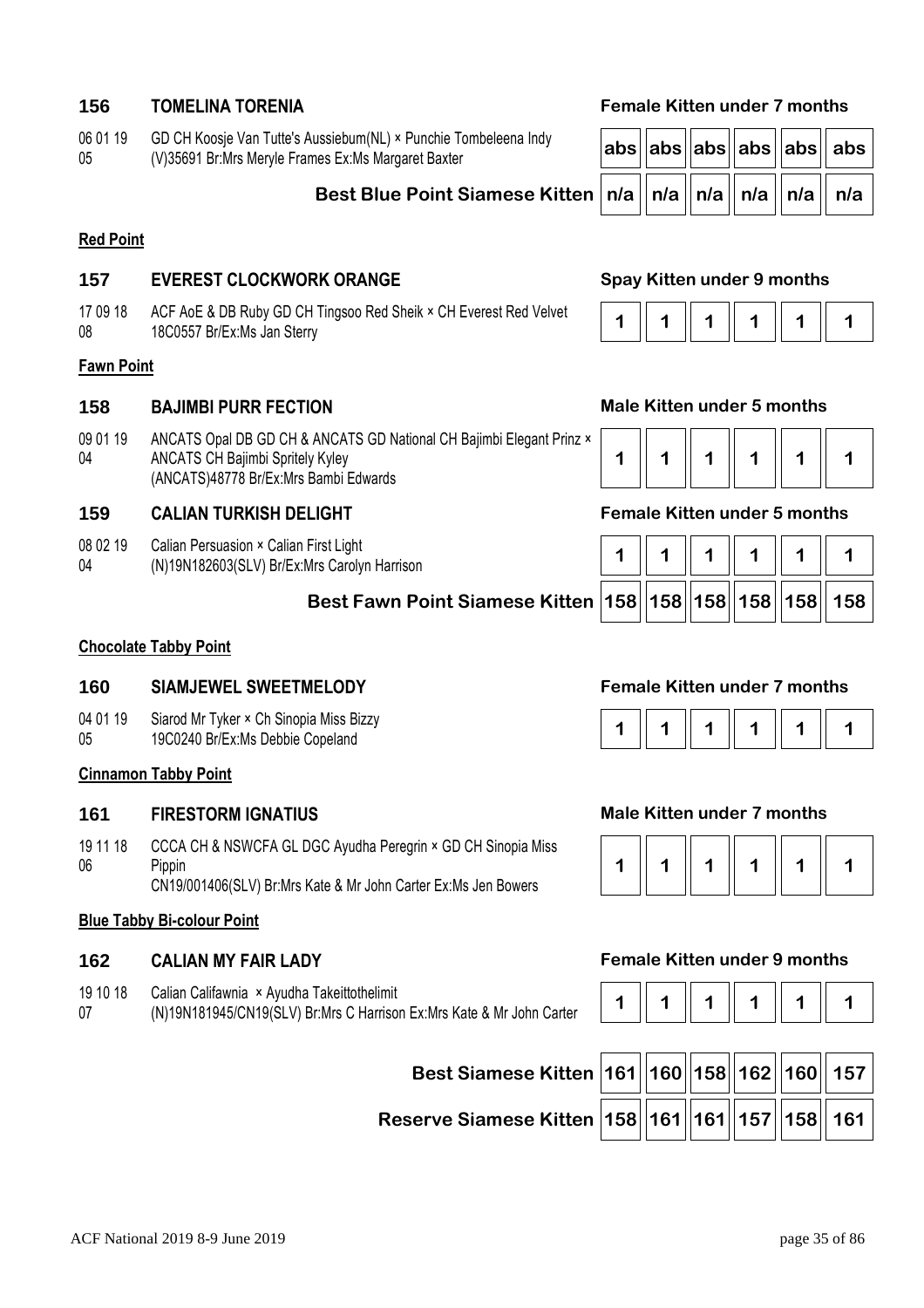|                 | <b>Group 2 Entires</b>                                                                                                                              |                              |   |   |                |             |                |
|-----------------|-----------------------------------------------------------------------------------------------------------------------------------------------------|------------------------------|---|---|----------------|-------------|----------------|
|                 | <b>Oriental Entires</b>                                                                                                                             |                              |   |   |                |             |                |
| <b>Black</b>    |                                                                                                                                                     |                              |   |   |                |             |                |
| 163             | <b>NOMICES LEATHER-N-LACE (IMP NZ)</b>                                                                                                              | <b>Female class</b>          |   |   |                |             |                |
| 31 07 18<br>10  | Rock-N-Roll LUana Vodolay (IMP RUS) × Nomices Tequila Rose<br>NZ034996B(S)/CN19 Br:Mrs Jeanette Feather Ex:Mrs Shara McKay                          |                              |   |   |                |             |                |
|                 | Challenge [163]                                                                                                                                     | 163  163  163  163  163  163 |   |   |                |             |                |
|                 | <b>Chocolate Silver Classic Tabby</b>                                                                                                               |                              |   |   |                |             |                |
| 164             | <b>ANCATS DB GD CH BAJIMBI SOPHIE ROSE</b>                                                                                                          | <b>Female class</b>          |   |   |                |             |                |
| 10 11 17<br>1.6 | ANCATS Diamond DB GD CH & ANCATS Opal DB GD National CH Bajimbi<br>Classic Mocha × Bajimbi Classic Chikita<br>(ANCATS)45135 Br/Ex:Mrs Bambi Edwards | 1                            | 1 | 1 | 1              |             |                |
|                 | Challenge [164]   164   164   164   164   164   164                                                                                                 |                              |   |   |                |             |                |
|                 | <b>Lilac Spotted Tabby</b>                                                                                                                          |                              |   |   |                |             |                |
| 165             | <b>SIAMJEWEL ANASTASIA</b>                                                                                                                          | <b>Female class</b>          |   |   |                |             |                |
| 09 03 16<br>3.2 | Fiordiliso Sinopia Lennox (Imp UK) × Sinopia Miss Bizzy<br>16C0372 Br/Ex:Ms Debbie Copeland                                                         |                              |   |   | $\overline{2}$ | $\mathbf 2$ |                |
| 166             | <b>GCCCA CH &amp; SV DB GD CH ZOEL AYIDA</b>                                                                                                        |                              |   |   |                |             |                |
| 16 08 17<br>1.9 | CCCA TR GD CH & DIA DB GD CH Sinjin Shaozu × DB GD CH Zoel Lady<br>Luna                                                                             | 2                            | 2 | 2 |                |             | $\overline{2}$ |
|                 | (N)17N180043 Br/Ex:Miss Nikki James                                                                                                                 |                              |   |   |                |             |                |
|                 | Challenge between [165, 166]                                                                                                                        | 165  165  165  166  166  165 |   |   |                |             |                |
|                 | Best Lilac Spotted Tabby Oriental Entire   165   165   165   166   166   165                                                                        |                              |   |   |                |             |                |
|                 | <b>Black Ticked Tabby</b>                                                                                                                           |                              |   |   |                |             |                |
| 167             | ANCATS DB GD CH AZOV BEL ESPRIT                                                                                                                     | <b>Male class</b>            |   |   |                |             |                |
| 16 12 17<br>1.5 | Azov Deadline Design × Bajimbi Mirror Image<br>(ANCATS)45336 Br/Ex:Ms Cathy Murdoch                                                                 | 1                            |   | 1 | 1              |             |                |
|                 | Challenge [167]   167   167   167   167   167   167                                                                                                 |                              |   |   |                |             |                |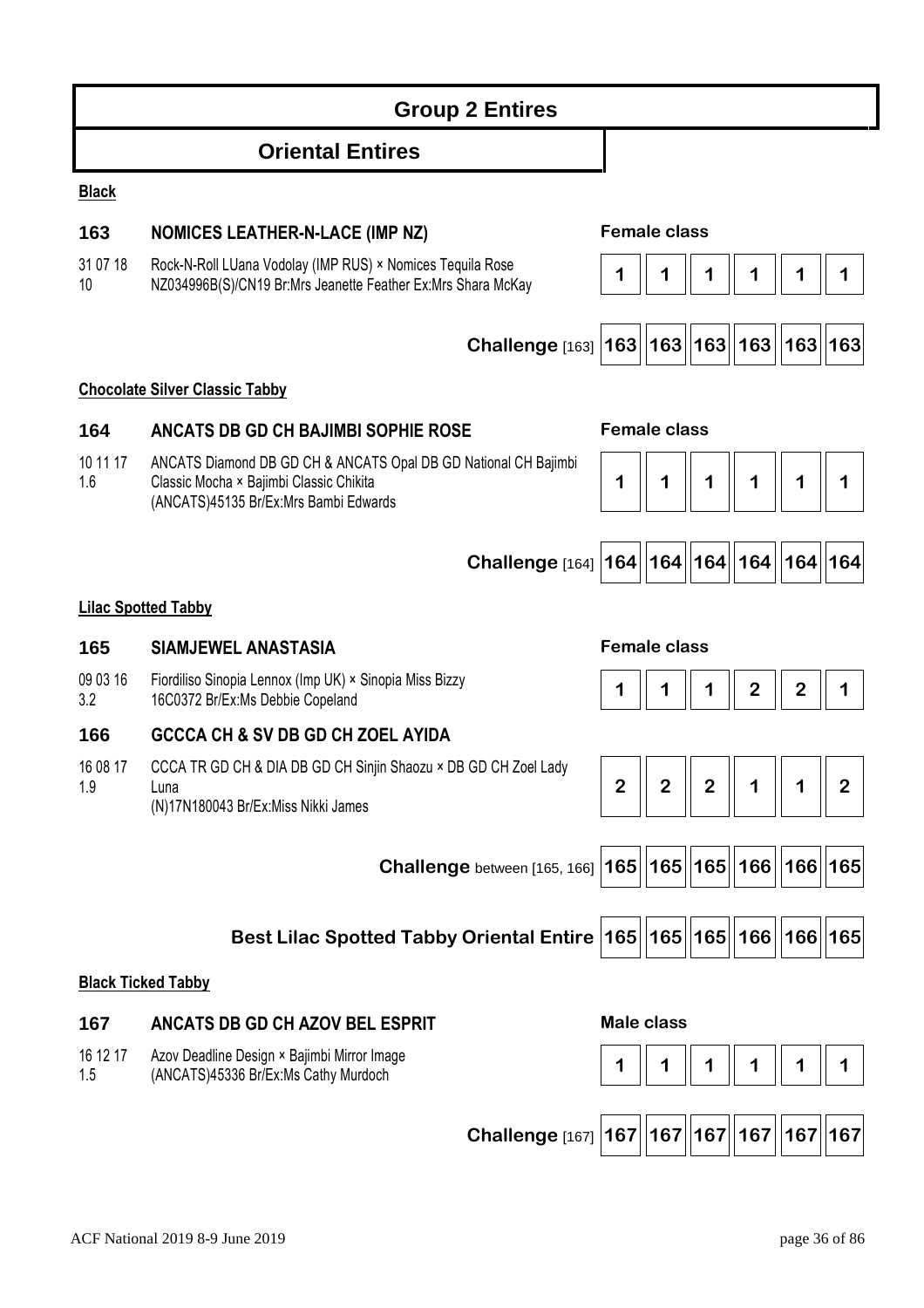### **Black Silver Spotted Tabby Bi-Colour**

| 168             | <b>TEMPLETON POISON IVY</b>                                                                                                             | <b>Female class</b> |  |  |                    |             |  |
|-----------------|-----------------------------------------------------------------------------------------------------------------------------------------|---------------------|--|--|--------------------|-------------|--|
| 23 02 18<br>1.3 | ACF AoE DGCH Templeton Magneto × Templeton Dapple Beauty<br>GCSA2G14867(S)VAR Br:MD & MS Woods Ex:Ms Charlotte Hawkes                   |                     |  |  |                    |             |  |
|                 |                                                                                                                                         |                     |  |  |                    |             |  |
|                 | Challenge [168]   168     168     168     168     168     168                                                                           |                     |  |  |                    |             |  |
|                 |                                                                                                                                         |                     |  |  |                    |             |  |
|                 | Best Oriental Entire   167   168   165   166                                                                                            |                     |  |  |                    | 163 167     |  |
|                 | Reserve Oriental Entire   168   164   168   163                                                                                         |                     |  |  |                    | $ 166 $ 165 |  |
|                 | <b>Peterbald Entires</b>                                                                                                                |                     |  |  |                    |             |  |
|                 | <b>Chocolate Spotted Tabby</b>                                                                                                          |                     |  |  |                    |             |  |
| 169             | <b>NEVABAY SHOKOLAD TIGER</b>                                                                                                           | Male class          |  |  |                    |             |  |
| 15 01 16<br>3.4 | Murmurellius Alfons From Nevabay (Imp JPN) × Nevabay Nemnogo Gal'Ki<br>CN16/000465 Br:Mr Aaron & Mrs Helena Sugar Ex:Ms Elizabeth Angus |                     |  |  | abs  abs  abs  abs | $ abs $ abs |  |

 $$ 

**Best Peterbald <b>E** 

| Entire $\ $ na $\ $ na $\ $ na $\ $ na $\ $ Na $\ $ na $\ $ |  |  |  |
|-------------------------------------------------------------|--|--|--|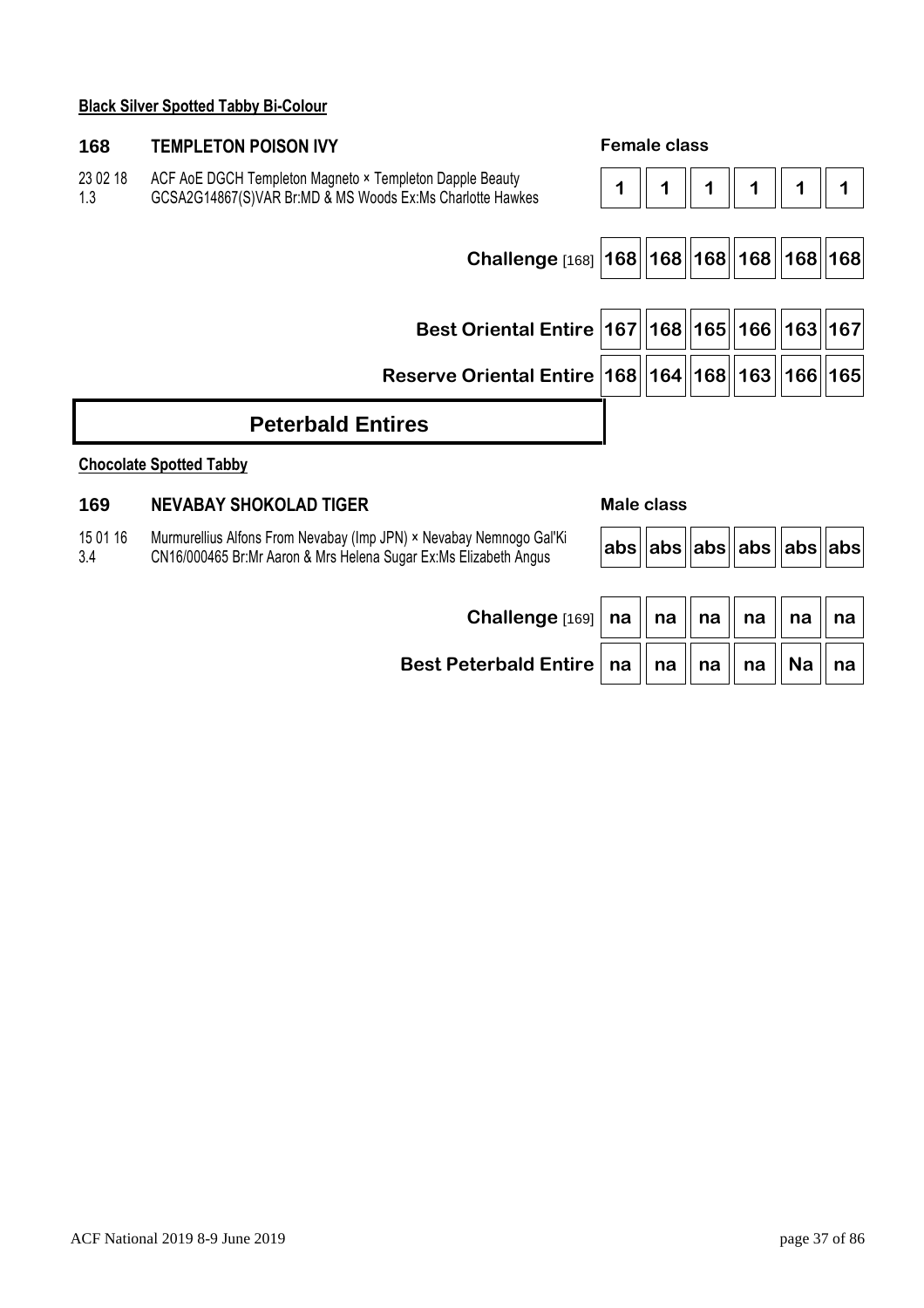# **Siamese Entires**

### **Chocolate Point**

### **170 ANCATS SILVER DGC ANCATS NATIONAL CH AZOV TEUSNER Female class**

06 11 16 2.7 ANCATS DB GD CH & ANCATS National CH Azov Red Back × ANCATS Bnz DB GD CH Azov Pink Seaview (ANCATS)42009 Br/Ex:Ms Cathy Murdoch

### **171 KAJALEAD RIVER SONG**

- 10 04 17 Glenferry Coco Republic × Ayudha Miss America
- 2.1





| Challenge between [170, 171] $ 171  171  171  170  171  170 $                                 |  |  |  |
|-----------------------------------------------------------------------------------------------|--|--|--|
| Best Chocolate Point Siamese Entire $\bm{ }170\bm{ } 170\bm{ } 171\bm{ } 171\bm{ } 170\bm{ }$ |  |  |  |

### **Lilac Point**

19 03 17  $22$ 

### **172 ACF AOE DB GD CH PRACTICALCATS HAWTHORN KING (IMP CAN)**

PR CH Bestcats Brilliant Balance × CH Siamjewels Mister Mistoffelees OR027NXX3-51599F3/CN18 Br:Stephanie Jackson & Luc Alexander Ex:Mrs

### **Male class**

| $\parallel$ 2 $\parallel$ | $\mathbf 1$ |  | 1 |  |  |
|---------------------------|-------------|--|---|--|--|
|---------------------------|-------------|--|---|--|--|

**1 2 2 2 2 2** 

### **173 ANCATS CH AZOV IRON OUTLAW**

29 04 18 1.1 Ayudha Peregrin × ANCATS Gld DB GD CH & ANCATS National CH Azov Pink Seaview (ANCATS)46944 Br/Ex:Ms Cathy Murdoch

 **Challenge** between [172, 173] **173 172 172 172 172 172**

### **174 KATRAJULIS PICONITE Female class**

Suzie Hudson

08 02 18 1.4 Calian Califawnia × GD CH Parifeli Angel Taffeite 580W18 Br/Ex:Ms Susan Lewis **abs abs abs abs abs abs**

| Parifeli Angel Taffeite<br>wis                                                                                 |  |  | $  \mathsf{abs}  \mathsf{abs}  \mathsf{abs}  \mathsf{abs}  \mathsf{abs}  \mathsf{abs}  $ abs |
|----------------------------------------------------------------------------------------------------------------|--|--|----------------------------------------------------------------------------------------------|
| Challenge [174] $\boxed{n/a}$ $\left\  n/a \right\ $ $n/a$ $\left\  n/a \right\ $ $n/a$ $\left\  n/a \right\ $ |  |  |                                                                                              |
| Best Lilac Point Siamese Entire $ n/a  $ n/a $  n/a  $ n/a $  n/a  $ n/a $  n/a  $                             |  |  |                                                                                              |

### **Red Point**

### **175 CH EVEREST RED VELVET Female class**

21 09 17 1.8 ACF AoE & DB GD CH Everest Red Label × GD CH Mingy 17CO532 Br:Ms Jan Sterry Ex:Ms Jan Sterry

| ngyang Painted Lady                                     |  |  |  |
|---------------------------------------------------------|--|--|--|
| Challenge [175] 175   175   175   175   175   175   175 |  |  |  |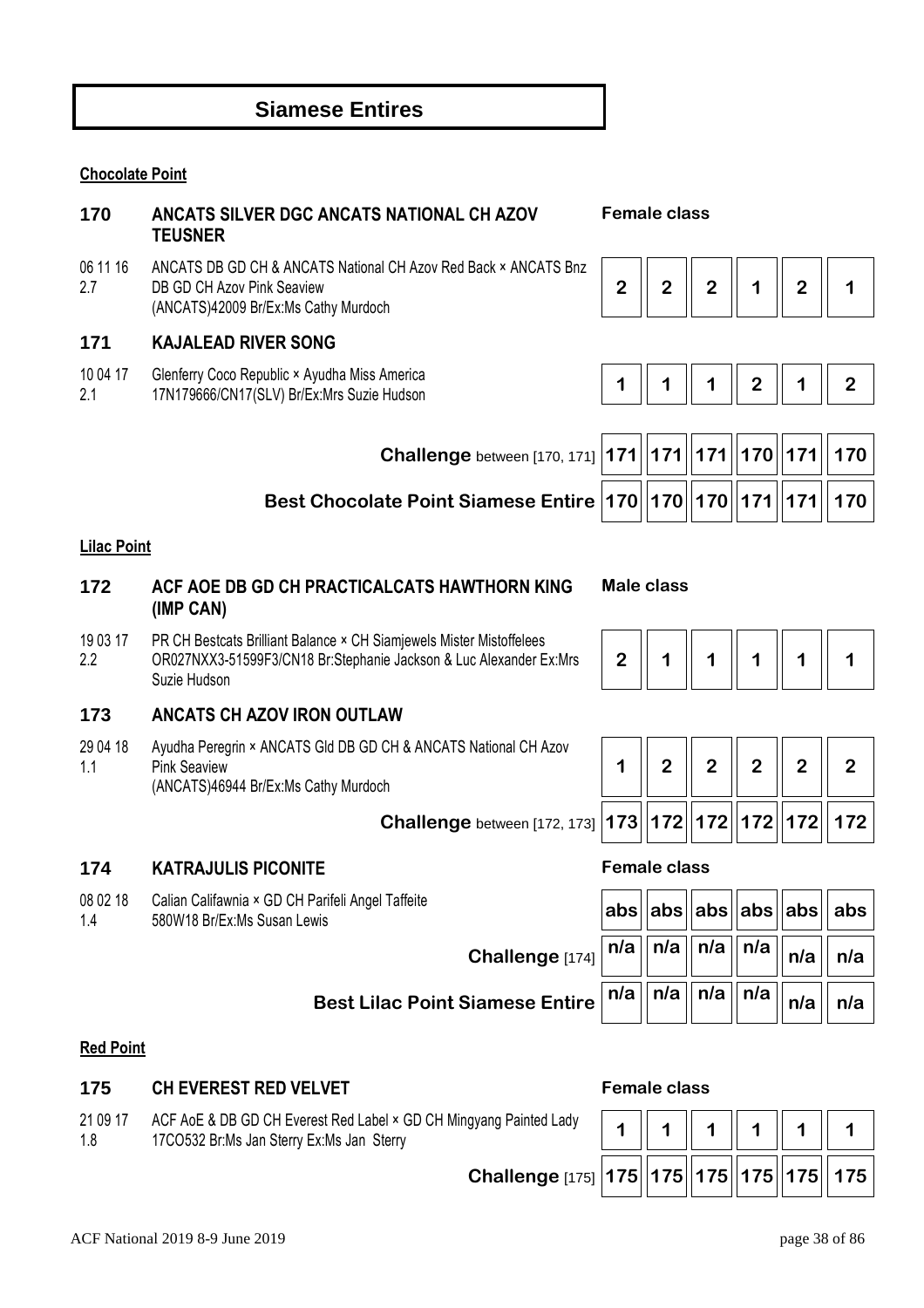### **Lilac Tortie Point**

01 06 17 2.0

04 01 18 1.5

### **176 ACF AOE CATS WA PLAT, ANCATS GD CH PARIFELI ANGEL TAFFEITE**

25 09 15 3.8 CCCA DGC, Dia DGC Parifeli Star of Scorpio × Tomadah Choc Angel

### **Female class**

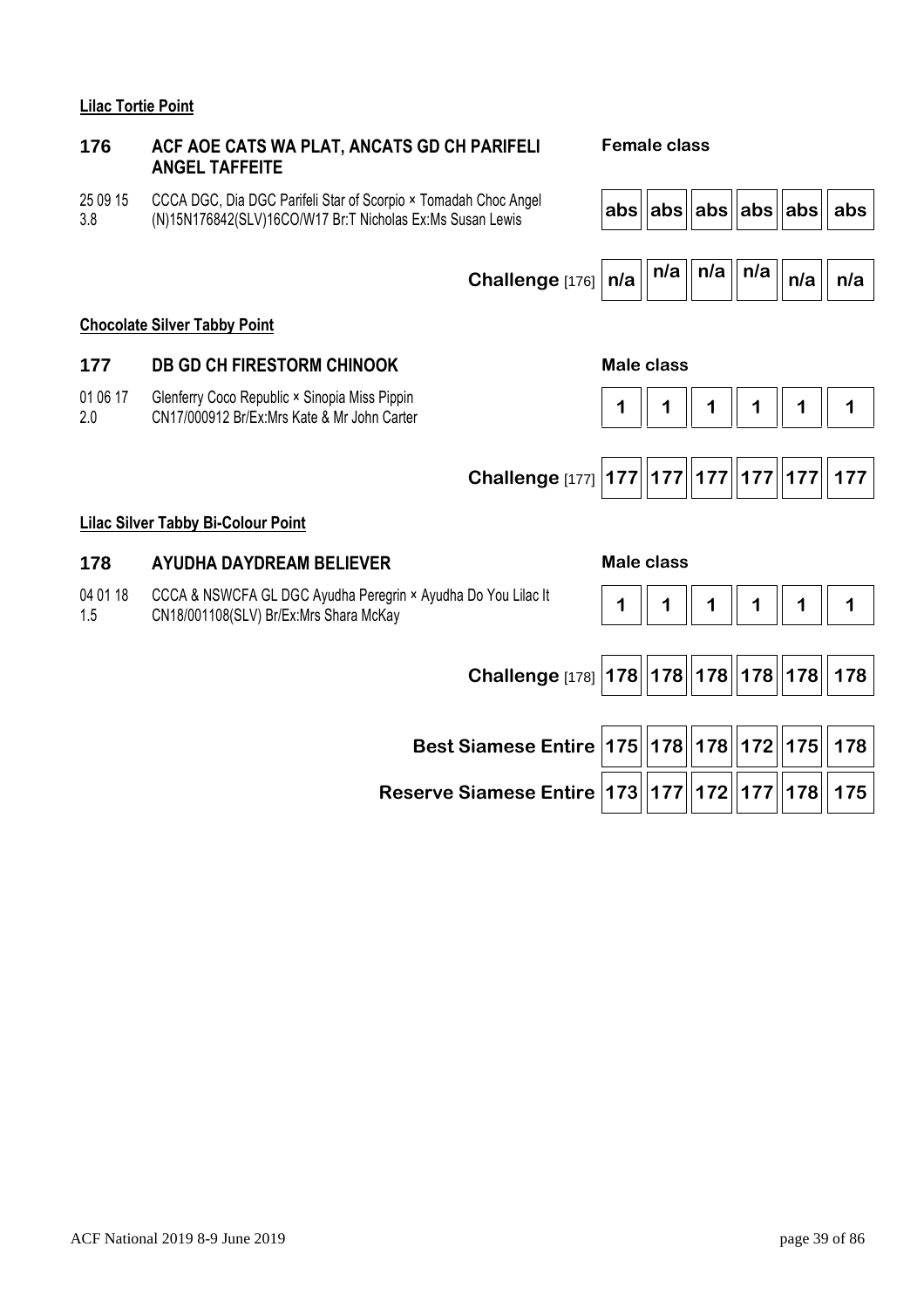|                 | <b>Oriental Desexed</b>                                                                                                                                             |     |                     |                         |     |             |             |
|-----------------|---------------------------------------------------------------------------------------------------------------------------------------------------------------------|-----|---------------------|-------------------------|-----|-------------|-------------|
|                 | <b>Chocolate Silver Classic Tabby</b>                                                                                                                               |     |                     |                         |     |             |             |
| 179             | <b>BAJIMBI DENNY LONG LEGS</b>                                                                                                                                      |     | <b>Neuter class</b> |                         |     |             |             |
| 10 11 17<br>1.6 | ANCATS Diamond Db Gd Ch & ANCATS Opal DB GD National Ch Bajimbi<br>Classic Mocha × Bajimbi Classic Chikita<br>(ANCATS)45136 Br:Mrs Bambi Edwards Ex:Ms Keri Burns   | 1   | 1                   | 1                       | 1   | 1           | 1           |
|                 | <b>Award of Merit [179] 179</b>                                                                                                                                     |     |                     | 179  179  179  179  179 |     |             |             |
|                 | <b>Black Spotted Tabby</b>                                                                                                                                          |     |                     |                         |     |             |             |
| 180             | <b>DBL GOLD GD CH TIFFYAN VOLTAIRE</b>                                                                                                                              |     | <b>Neuter class</b> |                         |     |             |             |
| 24 03 14<br>5.2 | ACF Diamond AOE QFA Sapphire DGC QICC Plat CFCCQ Sup Ch Cleveland<br>Crackerjack × GD CH Kaotic Kuro Keisha (Imp NZ)<br>(T)T4945 Br:Ms Sheryl Hay Ex:Mr Barry White | abs | abs                 | $ abs $ abs             |     | $ abs $ abs |             |
|                 | Award of Merit [180]   n/a                                                                                                                                          |     | n/a                 | n/a                     | n/a | n/a         | n/a         |
|                 | <b>Blue Spotted Tabby Bi-Colour</b>                                                                                                                                 |     |                     |                         |     |             |             |
| 181             | <b>TEMPLETON BARCLAY BLUES</b>                                                                                                                                      |     | <b>Neuter class</b> |                         |     |             |             |
| 25 10 17<br>1.7 | ACF AoE DGCH Templeton Magneto × Templeton Zorett<br>GCSA2G14857(S)VAR Br:Mr MD & Mrs MS Wood Ex:Ms Charlotte Hawkes                                                | 1   | 1                   | 1                       |     | 1           | 1           |
|                 | Award of Merit [181]   181     181     181     181     181     181                                                                                                  |     |                     |                         |     |             |             |
|                 | Best Oriental Desexed   179   179   179   179   179   179                                                                                                           |     |                     |                         |     |             |             |
|                 | <b>Oriental Longhair Desexed</b>                                                                                                                                    |     |                     |                         |     |             |             |
|                 | <b>Black Ticked Tabby Bi-Colour</b>                                                                                                                                 |     |                     |                         |     |             |             |
| 182             | <b>ANCATS SDGC ANCATS DB GD NATIONAL CH TEMPLETON Neuter class</b><br>THE ROCKSTAR                                                                                  |     |                     |                         |     |             |             |
| 19 10 16<br>2.7 | DG CH Rakiscats Count Yanik Al Qair × Templeton Zorette<br>GSCA2G14811(SLV) Br:MD & MS Wood Ex:Ms Jen Bowers                                                        |     |                     |                         | 1   | W/H         |             |
|                 | Award of Merit [182]                                                                                                                                                |     |                     | 182  182  182  182      |     |             | $n/a$   182 |
|                 | <b>Best Oriental Longhair Desexed</b>                                                                                                                               | 182 |                     | 182  182  182           |     |             | $n/a$   182 |

**Group 2 Desexed**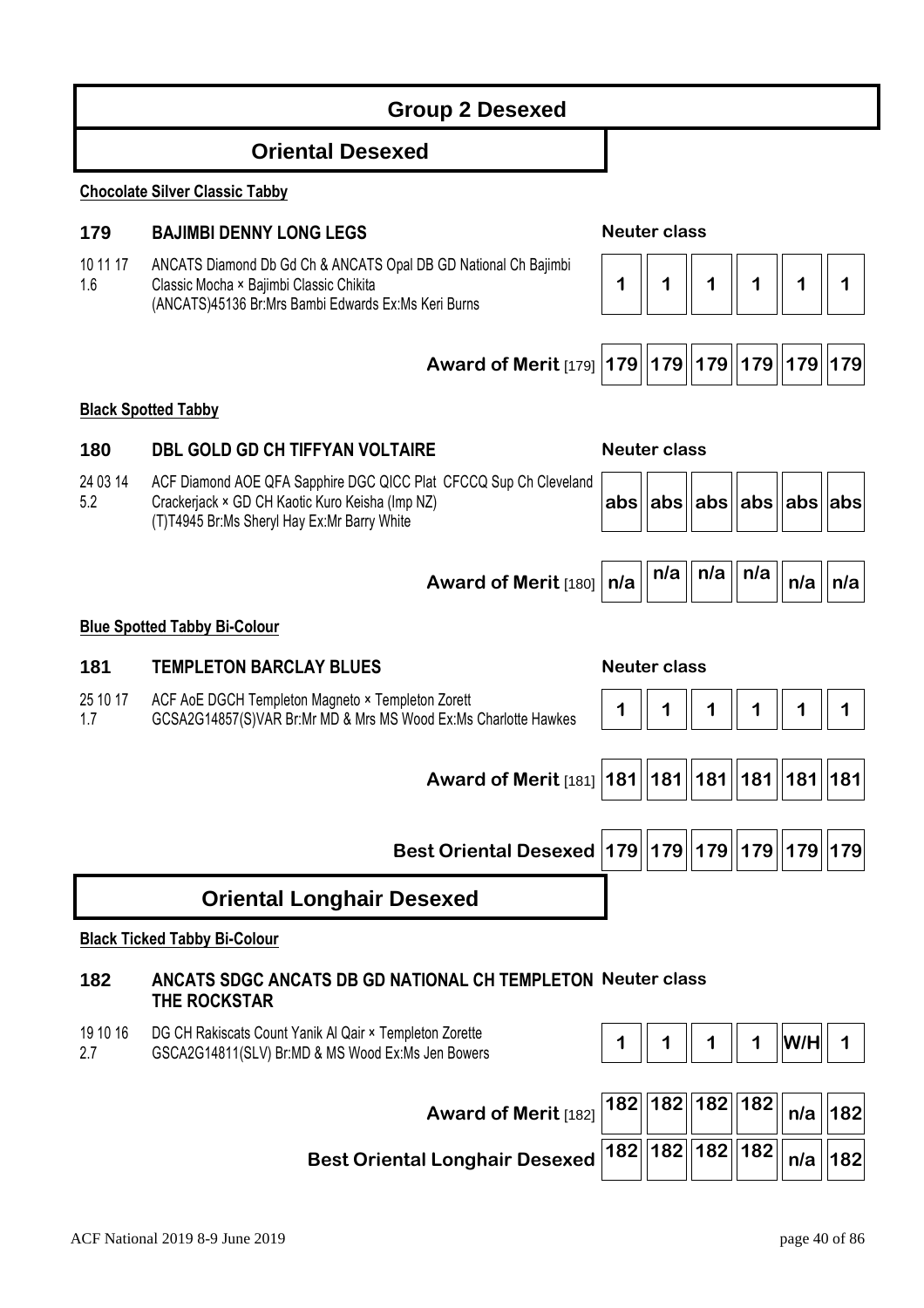| <b>Seal Point</b> |                                                                                                                             |                |                     |                             |                |                |                |
|-------------------|-----------------------------------------------------------------------------------------------------------------------------|----------------|---------------------|-----------------------------|----------------|----------------|----------------|
| 183               | ACF BZ AOE GL DB GD CH ANCATS CH MURMURELLIUS<br>ELISEY (IMP JPN)                                                           |                | <b>Neuter class</b> |                             |                |                |                |
| 07 04 13<br>6.2   | Josef Aurum Excelsior × Murmurellius Allegoria<br>COP040713095/CN14 Br:Nina Gladkova Ex:Mr Aaron & Mrs Helena Sugar         |                |                     | 1                           |                |                | 1              |
|                   | Award of Merit [183]                                                                                                        | 183            | 183                 | 183  183                    |                | 183 183        |                |
|                   | <b>Best Peterbald Desexed</b>                                                                                               | 183            | 183                 | 183  183                    |                | 183 183        |                |
|                   | <b>Siamese Desexed</b>                                                                                                      |                |                     |                             |                |                |                |
| <b>Seal Point</b> |                                                                                                                             |                |                     |                             |                |                |                |
| 184               | <b>DB GD CH KALINYA GJ QUINLAN</b>                                                                                          |                | <b>Neuter class</b> |                             |                |                |                |
| 11 10 16<br>2.7   | NZ GD CH Kalinya MO Gentilhomme × GD CH Kalinya OM Jazzi<br>CN17/000651 Br/Ex:Mr Tony & Mr Bev Hurry                        |                |                     | 1                           | 1              | 1              | 1              |
|                   | Award of Merit [184]                                                                                                        |                |                     | 184  184  184  184          |                | $ 184 $ 184    |                |
| 185               | ACF AOE, DB GD CH KALINYA OM JEMMA                                                                                          |                | Spay class          |                             |                |                |                |
| 19 05 13<br>6.0   | Jmagz Outback of Myrlyn × Christernee Milla<br>TFA-190513-04/CN14 Br/Ex:Mr Tony & Mr Bev Hurry                              |                |                     |                             |                | $\overline{2}$ |                |
| 186               | <b>KALINYA YM GISELLE</b>                                                                                                   |                |                     |                             |                |                |                |
| 08 02 18<br>1.4   | Elizabethcatsouth Yumi-of-Kalinya × NSWTFA CH NSWCFA GD CH<br>Christernee Milla<br>CN18/001200 Br/Ex:Mr Tony & Mr Bev Hurry | $\overline{2}$ | $\overline{2}$      | $\overline{2}$              | $\overline{2}$ | 1              | $\overline{2}$ |
|                   | Award of Merit between [185, 186]   185   185   185   185                                                                   |                |                     |                             |                | 186 185        |                |
|                   | Best Seal Point Siamese Desexed   185   185   185   185                                                                     |                |                     |                             |                | 186 184        |                |
| <b>Blue Point</b> |                                                                                                                             |                |                     |                             |                |                |                |
| 187               | ACF AOE GOLD GD PR KATRAJULIS HELIODOR                                                                                      |                | <b>Neuter class</b> |                             |                |                |                |
| 24 06 17<br>1.11  | Scallywags Megameld Mason × Parafeli Angel Taffeite<br>773W17 Br/Ex:Ms Susan Lewis                                          |                |                     | abs   abs   abs   abs   abs |                |                |                |
|                   |                                                                                                                             |                |                     |                             |                |                |                |

**Peterbald Desexed** 

 **Award of Merit** [187]  $n/a$   $\|n/a\|$   $n/a$   $\|n/a\|$   $n/a$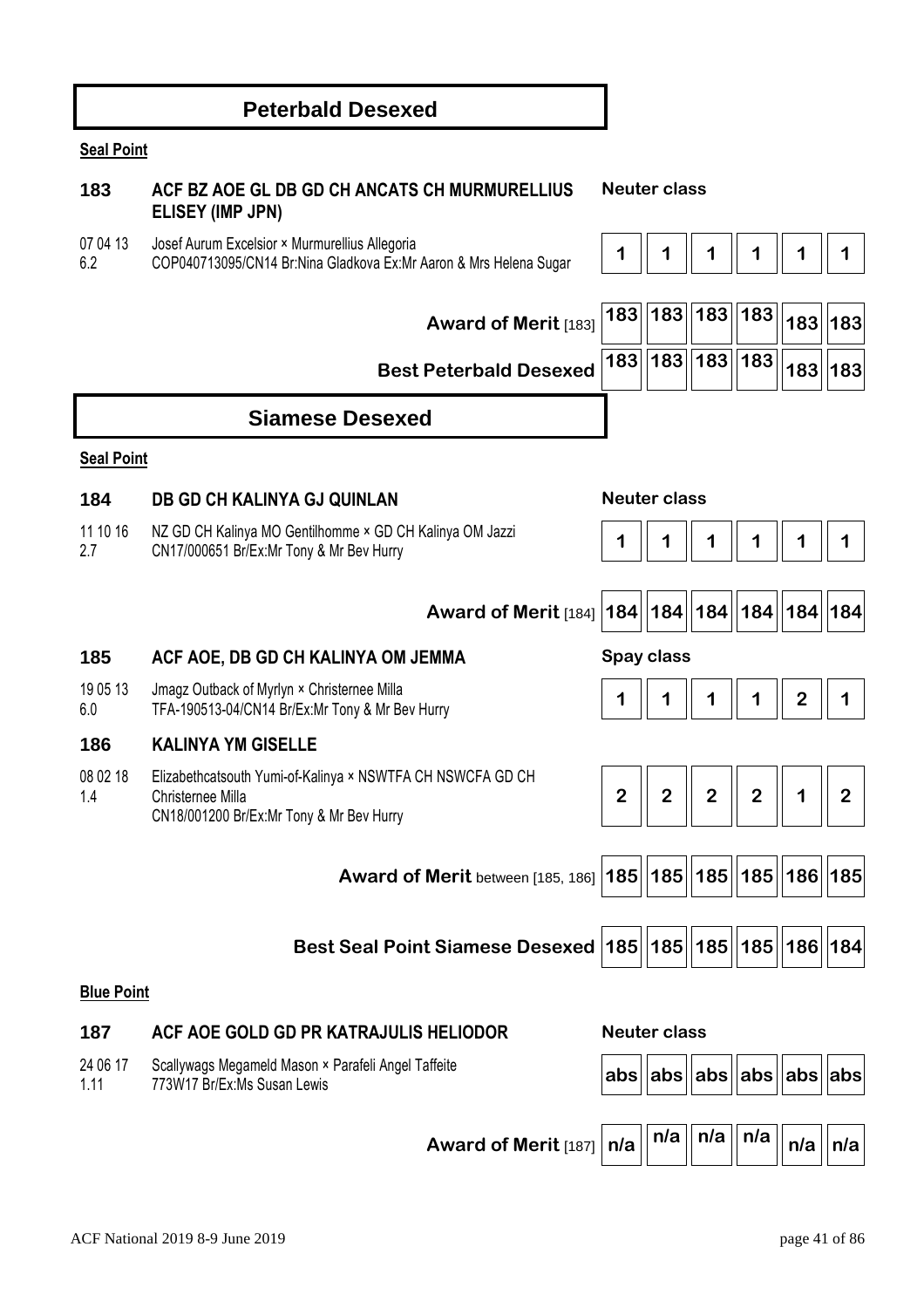### **Chocolate Point**

# **188 TIFFYAN KATTERINA SAKURA Spay class**  04 12 17 1.6 Slv GD CH Tomelina Ty Amani × GD CH Guatama Tigress Rani (T)CT19T5996 Br:Ms Sheryl Hay Ex:Mr Barry White **abs abs abs abs abs abs** Award of Merit  $\begin{bmatrix} 188 \end{bmatrix}$   $\begin{bmatrix} n/a \end{bmatrix}$   $\begin{bmatrix} n/a \end{bmatrix}$   $\begin{bmatrix} n/a \end{bmatrix}$   $\begin{bmatrix} n/a \end{bmatrix}$   $\begin{bmatrix} n/a \end{bmatrix}$ **Lilac Point 189 NSWCFA GL DGC & QLD CH XARIFA TASANEE Spay class**  17 01 12 7.4 Syrex Key Largo × SA GC Xarifa Tickety Boo 9842AFSAN12/CN17(SLV) Br:Anne Christie Ex:Mrs Peta Sperduty **1 1 1 1 1 1 Award of Merit** [189] **189 189 189 189 189 189 Best Siamese Desexed 184 189 189 185 186 184**

**Reserve Siamese Desexed 185 185 184 184 185 185**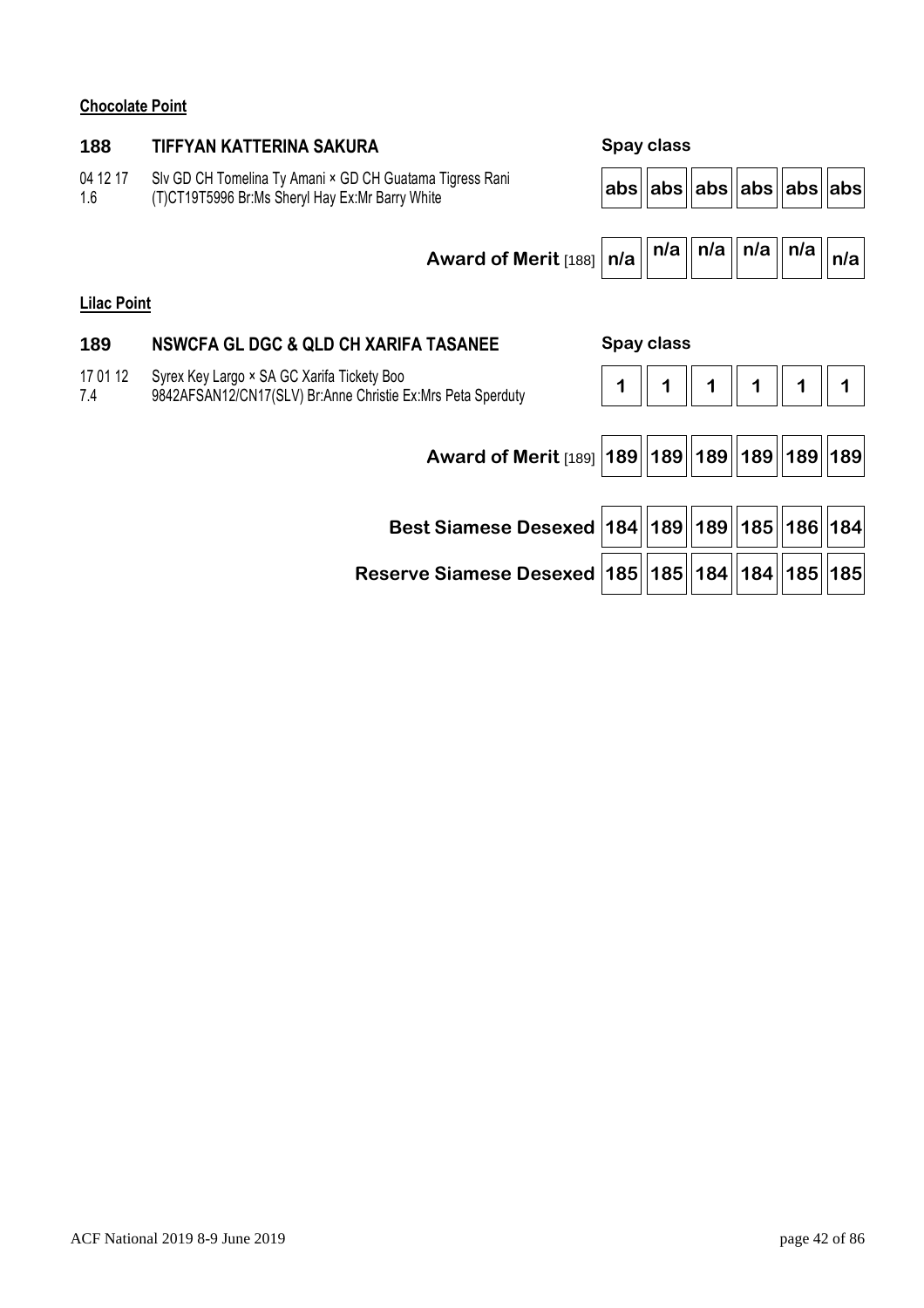# **American Shorthair Kittens**

### **Black Silver Classic Tabby**

### **190 EYECANDY STARS N STRIPES Male Kitten under 9 months**

06 10 18 08 SGC Ozki James U Wonderful Wiz × Calci Fire's Arabella-of-Ozki SGC O2KI James O Wonderlul WIZ × Calci Fire's Arabelia-01-O2KI<br>(V)35693(SLV) Br/Ex:Ms Leanne Adams **1 2 | 1 | 1 | 2 | 1 | 2 | 1** | 2 | 1 **1** 

### **191 FRASCOTT GAMBLING MAN**

13 10 18 07 SGC Oski James U Wonderful Wiz × Bonnybrooke Lady Vegas SGC OSN James O Wonderlul Wiz \* Bohnybrooke Lady vegas<br>(N)19N181964(SLV) Br/Ex:Mr Andrew Fraser & Mr Chris Smith **2** | **2** | **1** | **2** | **1** | **1** | **1** | **2** 

### **192 BLAZER CHERRY BOMBE Female Kitten under 9 months**

12 10 18 07 Calci Fire Michaelangelo of Blazer (Imp HK) × Blazer Miss Taylor Swish QFA19/314234(S) Br/Ex:Mr Allan & Mrs Judy Berry **abs abs abs abs abs abs**

### **193 FRASCOTT ROULETTE RUBY**

13 10 18 07 SGC Oski James U Wonderful Wiz × Bonnybrooke Lady Vegas SGC OSKI James O Wonderlul Wiz × Bonnyprooke Lady vegas<br>(N)19N181965(SLV) Br/Ex:Mr Andrew Fraser & Mr Chris Smith **1** 1 || 1 || 1 || 1 || 1 || 1 || 2

### **194 BONNYBROOKE SANTA ROSA**

01 11 18 07 GD CH Calci Fire's Robotmeow of Bonnybrooke (Imp HKG) × Ozki Juliana (N)19N181955(SLV) Br/Ex:Ms Patricia Scrivener<br>(N)19N181955(SLV) Br/Ex:Ms Patricia Scrivener

### **195 EYECANDY RAZZLE DAZZLE Neuter Kitten under 9 months**

06 10 18 08 SGC Ozki James U Wonderful Wiz × Calci Fire's Arabela-of-Ozki (Imp HK) (V)19V35696(S)GC19 Br:Ms Leanne Adams Ex:Ms Patricia Bunter **1 1 1 1 1 1** 

### **Best Black Silver Classic Tabby American Shorthair**





### **Blue Silver Classic Tabby**

### **196 EYECANDY ROCKABILLY Male Kitten under 7 months**

05 12 18 06 Eyecandy Puttin On the Ritz × Gd Ch Bonnybrooke Shades of Gray Lyecandy Puttin On the Ritz  $\sim$  6d Ch Bohnybrooke Shades of Gray<br>(V)35787(SLV) Br/Ex:Mrs Leanne Adams **1 1** 1 **1** 1 **1** 1 **1** 1 **1** 1 **1** 1 **1** 

**Best American Shorthair** 

**Reserve American Shorthair** 



| Kitten  196  191  195  195  191  190 |  |  |  |
|--------------------------------------|--|--|--|
| Kitten  195  193  190  196  193  196 |  |  |  |







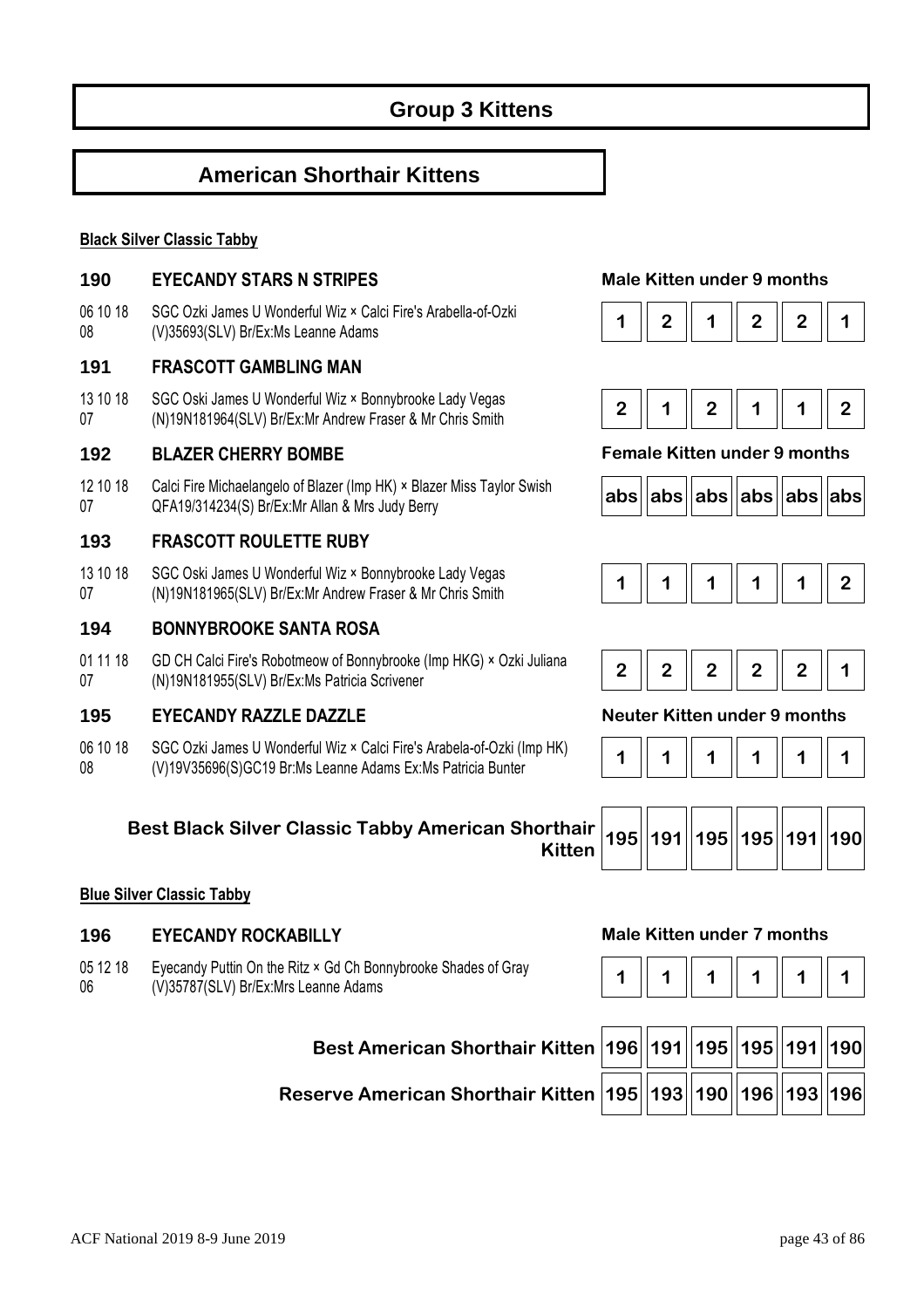# **Bengal Kittens**

### **Brown Spotted Tabby**

### **197 ALKALA WHISKEY OF BENONARE Male Kitten under 5 months**

22 02 19 03 Varclaw Snow Wizard × Gucci Black Diamond (ANCATS)49432 Br:Ms Kate McDonald Ex:Ms Kristina & Ms Alexandra Smith

### **198 AZIZ OUT OF THE JUNGLEBOOK Female Kitten under 7 months**

28 11 18 06 Hot Stuff Wild Dagona (Imp LTU) × Tijah Perfect Puzzle CN19/001430(SLV) Br/Ex:Ms Clare King **1 2 1 4 1 1** 

### **199 WILDMOUNTAIN MATILDA Female Kitten under 9 months**

- 05 10 18 Misty River Chesters Gold × Junglepaws Cilla Rose
- 08 (ANCATS)48152 Br:Ms Julia Davenport Ex:Ms Kristina & Ms Alexandra Smith

### **200 AZIZ ECHOES OF ENCHANTMENT**

- 20 10 18 Kanpur Catch Twenty Two (Imp CAN) × Aziz Escape the Circus
- 07

|  | 3 <sub>1</sub> |  |
|--|----------------|--|



|--|



| Best Bengal Kitten 200 200 200 200 199 200 |  |  |  |  |  |  |
|--------------------------------------------|--|--|--|--|--|--|
|--------------------------------------------|--|--|--|--|--|--|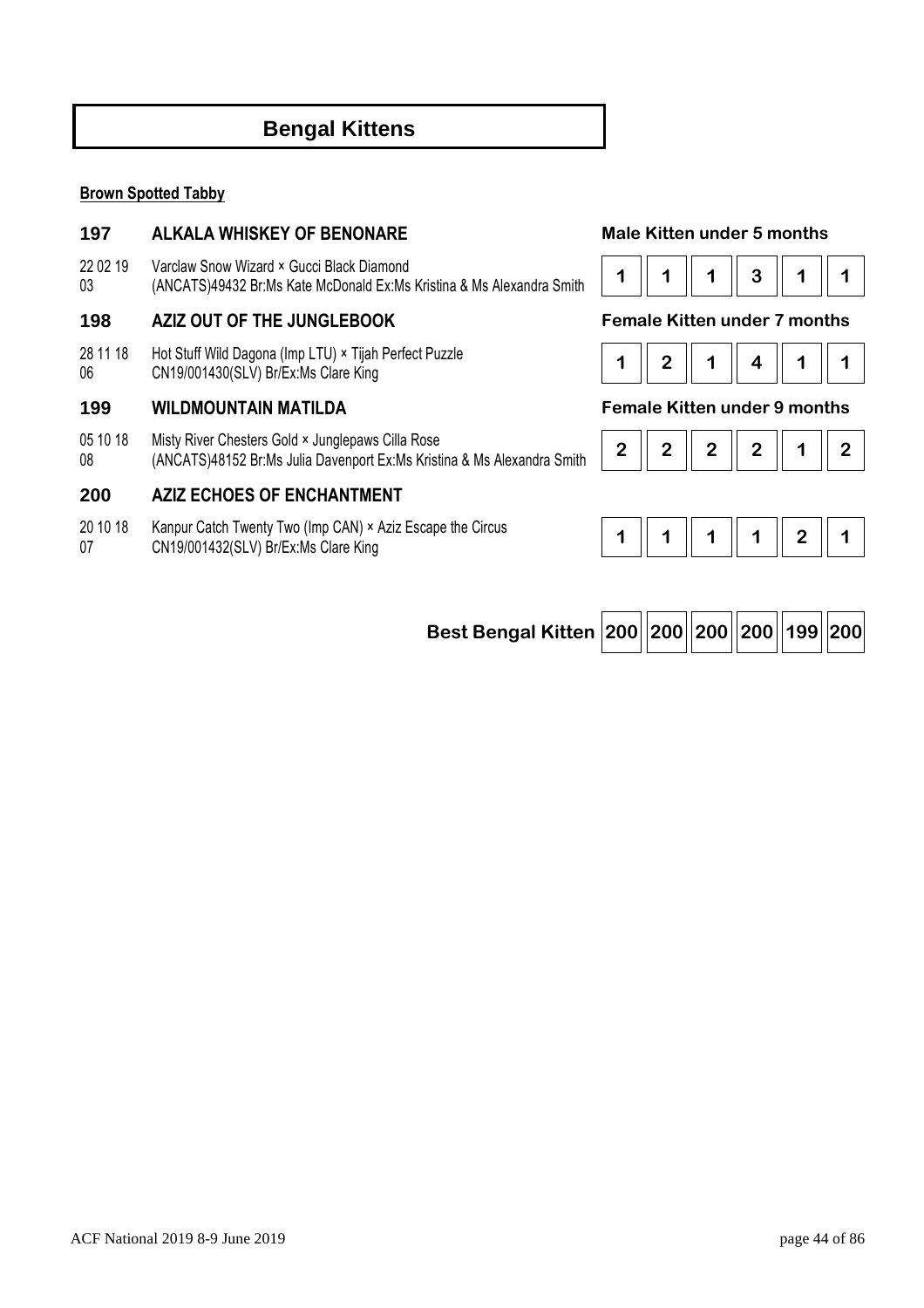# **British Shorthair Kittens**

### **Blue**

### **201 CARINYA BEAR'S OOMPALOOMPA Male Kitten under 5 months**

01 02 19 04 CCCA CH SDGC Carinya Moonbear × DGC Carinya Buddy's Bush Baby 19QC7339 Br/Ex:Mr Terry & Mrs Chris Merritt **and the Substitute of Article 1** 2 **1 1 1 1 2 1 1 1 1** 1

### **202 EWENIQUE MAJOR BLUE**

02 02 19 04 Ewenique Lord Loui Ville × Ewenique Sweet Charlotte (T)T6485 Br/Ex:Ms Sally Tonks **1 2 2 3 2 2** 

21 01 19 04 Ch Shyann Little Big Chief × CH Bibaringa Lola Jean (N)19N182505(SLV) Br:Mrs C Body Ex:Mrs Ann Elphick **abs abs abs abs abs abs**

### **204 EWENIQUE SWEET CHARLEE**

02 02 19 04 Ewenique Lord Louis Ville × Ewenique Sweet Carolne Ewenique Eclus Eclus Ville A Ewenique Oweet Caroline<br>(T)T6484 Br/Ex:Ms Sally Tonks **1 1 | 1 | 1 | 1 | 1 | 1 | 1 | 1 | 1** 

### **205 SHYANN WICHITAR**

06 02 19 04 Ch Kalame Apache × Shyann Pocahontas

### **206 BIBARINGA BLUE STEEL Male Kitten under 7 months**

19 12 18 05 DB GD CH Sawadas Zeus × CH Sawadas Divine Tilly (N)19N182307(SLV) Br/Ex:Mrs Cath Body **1 1 1 1 1 1** 

16 11 18 06 ANCATS Diamond Db Gd Ch & ANCATS Diamond Db Gd National Ch Britern Backstreet Ned Kelly × Banyanblue Diamond (ANCATS)48190 Br:Ms Sandra Rosseland Ex:Mr Ern Fuller

### **208 BIBARINGA DREAM WEAVER**

19 12 18 05 DB GD CH Sawadas Zeus × CH Sawadas Divine Tilly UB GD CH Sawadas Zeus ^ CH Sawadas Divine Tilly<br>(N)19N182308(SLV) Br/Ex:Mrs Cath Body **1 1 1 1 2 2 2 2 2 2 2 2** 

### **209 SAWADAS HEARTS ON FIRE Spay Kitten under 7 months**

23 11 18 06 CH Kalame Abdiel × Sawadas Lamb Chop (N)19N182426(SLV) Br:Mrs M Angelo Ex:Mrs Julie Shephard **a a a a a a** 

### **210 CHARRIS AVALANCHE Male Kitten under 9 months**

13 10 18 07 ANCATS Ch Mahaska Soda × ANCATS Ch Poesie de Eutopia ANCATS CITMaliaska Soda A ANCATS CITPOesie de Luiopia<br>(ANCATS)48186 Br:Ms Amy & Mr Justin Connaghan-Harris Ex:Mr Ern Fuller **1** 1 **1 1 1 1 1 1 1 1** 

### **Best Blue British Shorthair Kitten 206 207 207 206 210 206**





### **203 BIBARINGA LAKOTA Female Kitten under 5 months**









### **207 MISADA NELLY Female Kitten under 7 months**







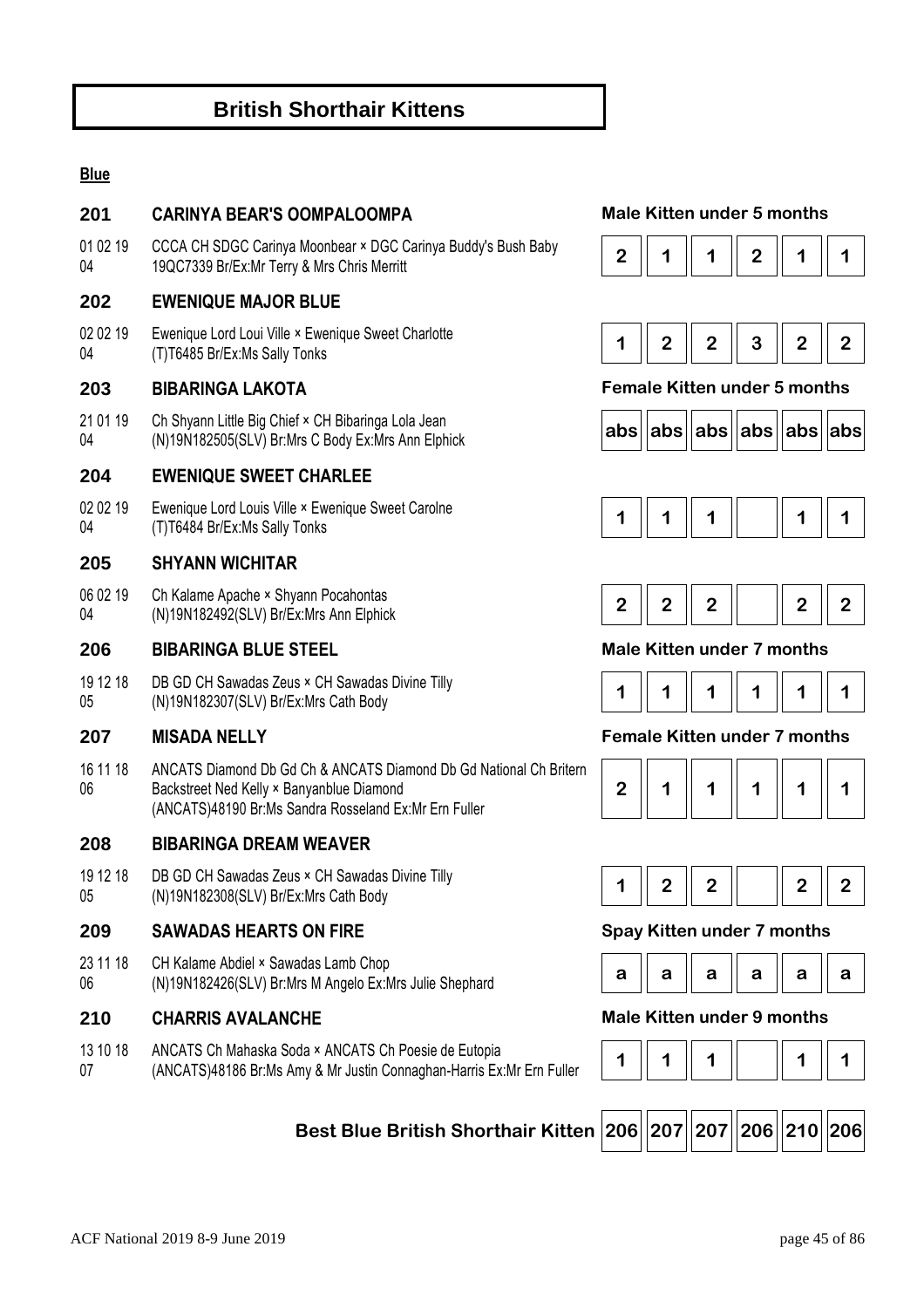### **Black Bi-Colour**

### **211 BRITERN BALAISE CARIBBEAN QUEEN Female Kitten under 9 months**

08 10 18 08 ANCATS DIA DB GD CH & ANCATS DIA DB GD NATIONAL CH Britern Backstreet Ned Kelly × ANCATS GLD DB GD CH Britern Blackmailed In Paris (ANCATS)47896 Br/Ex:Mr Ern Fuller

### **Blue Bi-Colour**

### **212 BIBARINGA INDIGO DREAMS Female Kitten under 7 months**

19 12 18 05 DB GD CH Sawadas Zeus × CH Sawadas Divine Tilly (N)19N182308(SLV) Br/Ex:Mrs Cath Body **1 1 1 1 1 1** 

### **Black Silver Classic Tabby**

### **213 BIBARINGA SILVER ACACIA Female Kitten under 9 months**

30 09 18 08 SV DB GD CH Britz Secret Weapon × CH Britz Arctic Winter (N)18N181861(SLV) Br/Ex:Mrs Cath Body **1 1 1 1 abs abs**

|--|--|--|--|--|--|

|  |  |  |  | labsilabsi |  |
|--|--|--|--|------------|--|
|--|--|--|--|------------|--|

| Best British Shorthair Kitten 206 212 207 212 210 206    |  |  |  |
|----------------------------------------------------------|--|--|--|
| Reserve British Shorthair Kitten 212 207 212 206 207 211 |  |  |  |

# **Burmese Kittens**

### **Chocolate**

### **214 KHAYAMA NASHVILLE Male Kitten under 5 months**

18 01 19 04 DGC Wottawood Tao Shen × Starkatz Acorn 19S228489F(GEN2)/CN19 Br:H Whittle Ex:Mrs Beverley Jones **1 1 1 2 1 1** 

### **215 KITTYKATZ FANCY RIBBONS Female Kitten under 5 months**

07 02 19 04 Kittykatz Legend of Excalibur × Kittykatz Fancy Garter QFA19/314427 Br:Mr Trevor Cox & Mr Ray Clark Ex:Ms Lyn Whaley **1 1 1 1 1 1** 

### **216 MORAVANKA DON'T YOU WISH Female Kitten under 9 months**

- 29 10 18 Firefly Geronimo × Firefly Deja Vu
- 07 Prielly Geroninio A Prielly Deja vu<br>(N)19N182141 Br:Mrs V Mould Ex:Mrs Tracey Carabetta **1 1 | 1 | 1 | 1 | 1 | 3 | 1 | 1**









### **Lilac**

### **217 BAJIMBI LILAC OSCAR Male Kitten under 5 months**

- 05 02 19 Ch Marvic Extra Copy × Bajimbi Amelia
- 04 (ANCATS)49219 Br/Ex:Mrs Bambi Edwards **abs abs abs abs abs abs**

|  | abs  abs  abs  abs  abs  abs |  |  |
|--|------------------------------|--|--|
|  |                              |  |  |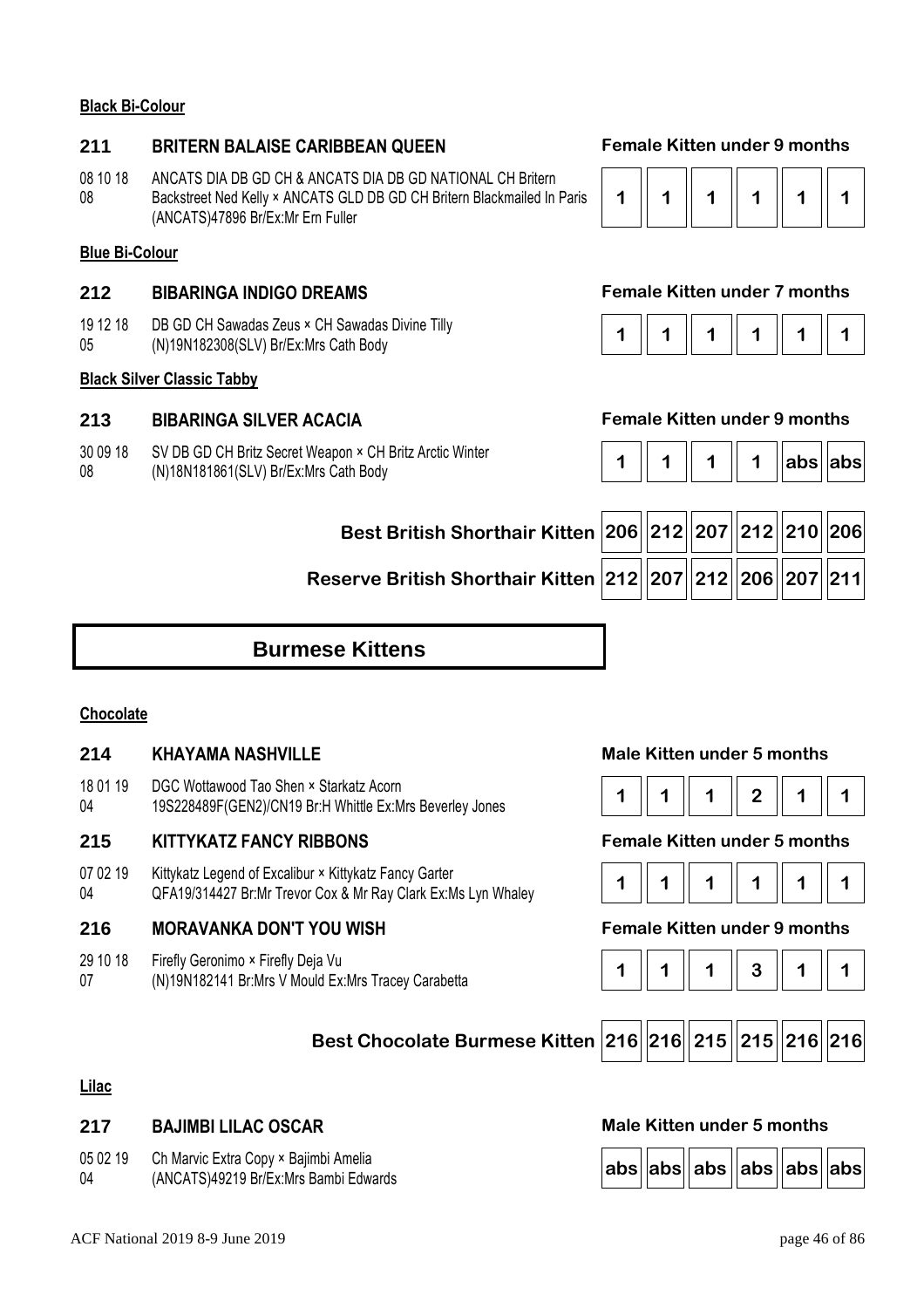### **Cream**

### **218 BAJIMBI CREME SENSATION Male Kitten under 7 months**

21 11 18 06 ANCATS Opal DB GD CH Bajimbi Creme Mystyle × Bajimbi Bea Dazzled ANCATS Opal DB GD CH Bajilliol Crefile Mystyle ^ Bajilliol Bea Dazzleu **1 1 | 1 | 1 | 1 | 1 | 1 | 1 | 1 | 1** 1 **1** 

### **Brown Tortie**

28 09 18 08 Batice Blast From the Past × Firefly Celtic Girl (N)19N182204 Br/Ex:Mr Nick Kilner **1 1 1 1 1 1** 

### **Chocolate Tortie**

### **220 FIREFLY CHERRY BOMBE Female Kitten under 7 months**

18 12 18 05 Firefly × Firefly

### **221 HEARTCATZ PAINTED STORM**

02 01 19 05 Miamber Jumpin Jack Flash × CH Leewood Star Attraction (V)35834 Br:Amanda McNab Ex:Mrs Carissa Dyett **2 2 1 1 2 2** 

### **222 COPPERKEE DIXIE CHICK Female Kitten under 9 months**

23 10 18 07 Copperkee Ez a Dreamer × Copperkee Miss Minkee (T)T6394 Br/Ex:Ms Sally Tonks



### **219 FIREFLY HIMINX Female Kitten under 9 months**







|--|--|--|--|--|--|

 $\overline{\phantom{a}}$ 

 $\neg$   $\Box$ 

 $\neg r$ 

| Best Chocolate Tortie Burmese Kitten $\bm{ }222\bm{ } 222\bm{ } 221\bm{ } 221\bm{ } 222\bm{ } 220\bm{ }$ |  |  |  |  |  |  |
|----------------------------------------------------------------------------------------------------------|--|--|--|--|--|--|
|----------------------------------------------------------------------------------------------------------|--|--|--|--|--|--|

Ē

### **Lilac Tortie**

- 08 12 18 Keeza Tallie × Keeza Billie Rae
- 06 (N)19N182627 Br:Miss P Miller Ex:Dr Chris Allen

### **223 KEEZA QUEEN BEE Female Kitten under 7 months**

|--|--|--|

| Best Burmese Kitten 216 219 218 221 218 218    |  |  |  |
|------------------------------------------------|--|--|--|
| Reserve Burmese Kitten 214 222 221 249 222 223 |  |  |  |

 $\neg$   $\Box$ 

 $\overline{\phantom{a}}$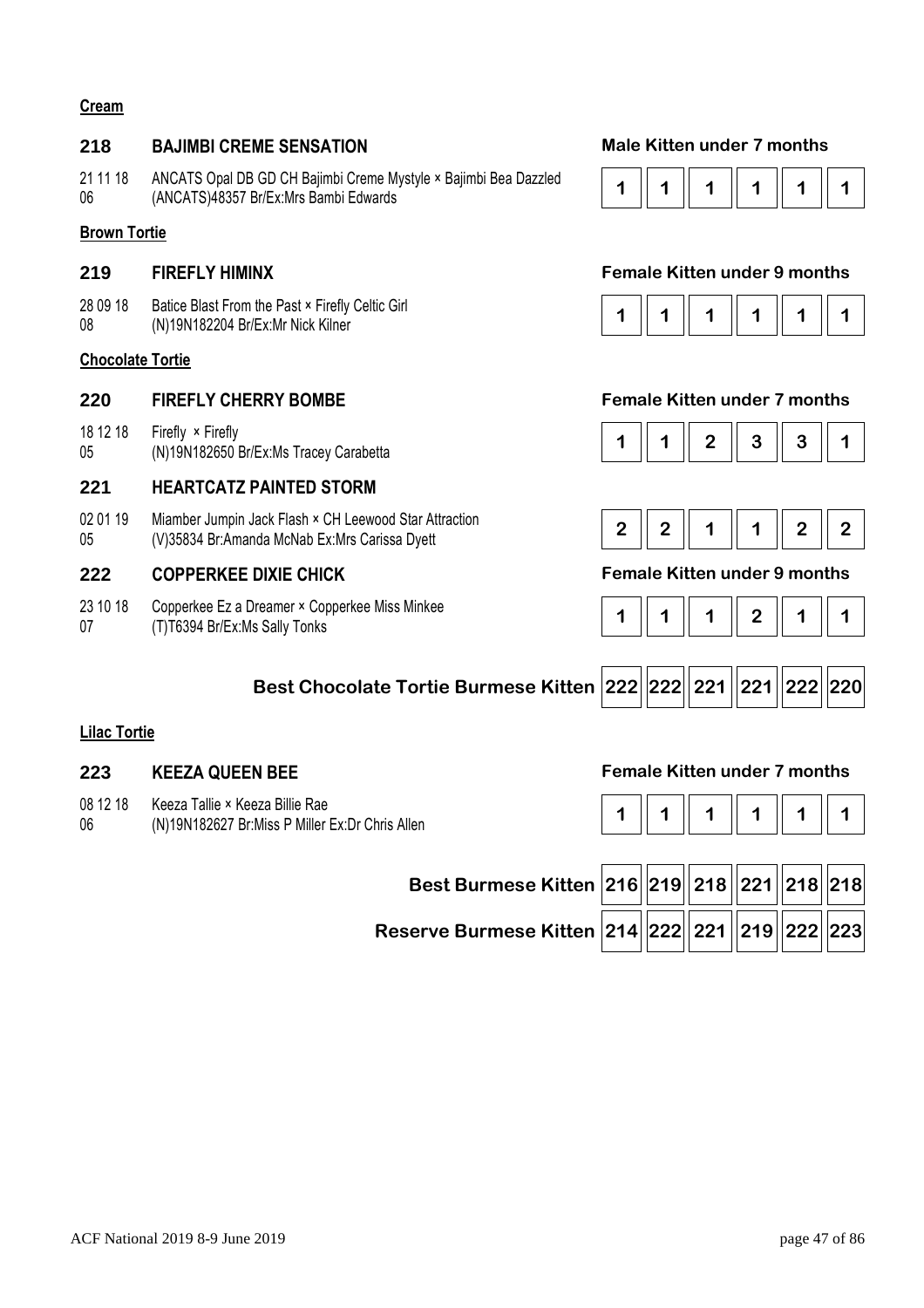# **Burmilla Kittens**

### **Brown Silver Shaded**

### **224 BAHATI WHEN DOVES CRY Female Kitten under 7 months**

27 12 18 05 Silver DGC Bahati Little Drummer Boy × GD CH Bahati Lady of Winterfell Silver DGC Bahati Little Dittillitier Boy < GD CTT Bahati Lauy of Willterleit **1** 1 **1** 1 **1** 1 **1** 1 **1** 1 **1** 1 **1** 1

**Best Burmilla Kitten 224 224 224 224 224 224**

# **Cornish Rex Kittens**

### **Non Agouti**

### **Black Smoke**

### **225 WISHUPON STARRY NIGHT Neuter Kitten under 7 months**

30 11 18 Gijo Ghost Rider × CH Wishupon Blue Moonbeam

06

### **Non Agouti & White**

### **Blue & White**

02 10 18 Charian Hot N Spicy × Gijo Chocolate Chip

08

### **Black Smoke & White**

30 11 18 06 Ch Gijo Ghost Ride



### **226 CHARIAN SYDNEY Male Kitten under 9 months**



### **227 WISHUPON VANTASIA Female Kitten under 7 months**

| Ch Gijo Ghost Rider × CH Wishupon Blue Moonbeam<br>CVI:3/4559 Br/Ex:Ms Jennifer Rewell_ |  |  |  |
|-----------------------------------------------------------------------------------------|--|--|--|
| Best Cornish Rex Kitten 227 225 225 225 225 227                                         |  |  |  |

# **Cymric Kittens**

### **Agouti**

### **Black Classic Tabby**

### **228 REBUSS MATTA OF FACT Male Kitten under 7 months**

20 12 18 05 Rebuss Wassa Matta You × Jengari Graysee Rosaleen



ACF National 2019 8-9 June 2019 **page 48** of 86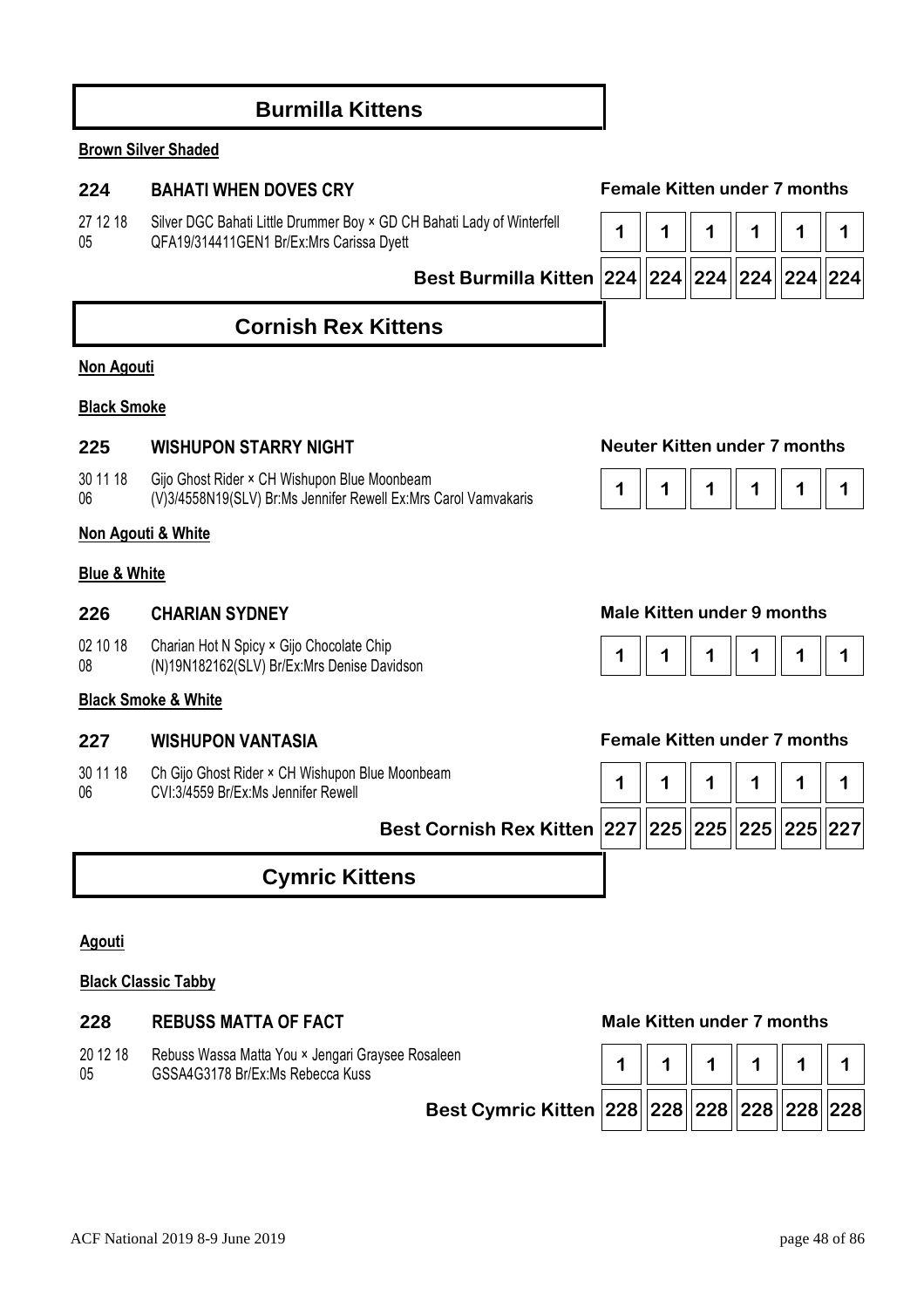# **Devon Rex Kittens**

### **Non Agouti**

**Black Smoke** 

### **229 CRINKLEWOOD BLACK PANTHA Male Kitten under 7 months**

13 12 18 05 Crinklewood Tom Ford × GL DB GD CH Crinklewood Adorabella Chriklewood Tom Ford \* GL DB GD CH Chriklewood Adorabelia **1 1 | 1 | 1 | 1 | 1 | 1 | 1 | 1 | 1** | 1 **| 1** 

### **Non Agouti & White**

### **Black & White**

### **230 CRINKLEWOOD MISS WESTWOOD Female Kitten under 7 months**

- 13 12 18 Crinklewood Tom Ford × GL DB GD CH Crinklewood Adorabella (N)19N182610 Br/Ex:Mrs Josephine Romeo<br>(N)19N182610 Br/Ex:Mrs Josephine Romeo
- 05

### **Lilac Bi-Colour**

### **231 CRINKLEWOOD LUXFAIRYDUST Female Kitten under 9 months**

10 09 18 08 NAT SH CH CCCA CH PL\* Agubamka Xanthus (IMP PL) × NAT SH CH CCCA CH & BZ DB GD CH Crinklewood Suzi Quant (N)19N182179(SLV) Br/Ex:Mrs Josephine Romeo



| $\overline{1}$ | $\parallel$ | 1 | 1 | 1 | $\mathbf 1$ |
|----------------|-------------|---|---|---|-------------|
|----------------|-------------|---|---|---|-------------|

| Best Devon Rex Kitten $\textcolor{black}{\big }\textcolor{black}{229}\textcolor{black}{\big\ 229}\textcolor{black}{\big\ 229}\textcolor{black}{\big\ 229}\textcolor{black}{\big\ 229}\textcolor{black}{\big\ 231}\textcolor{black}{\big\ 229}$ |  |  |  |  |  |  |
|------------------------------------------------------------------------------------------------------------------------------------------------------------------------------------------------------------------------------------------------|--|--|--|--|--|--|
|------------------------------------------------------------------------------------------------------------------------------------------------------------------------------------------------------------------------------------------------|--|--|--|--|--|--|

# **Lykoi Kittens**

### **Black Roan**

### **232 CYNOSURE WOLVERINE Male Kitten under 9 months**

- 26 10 18 Tasmanias Cadeau × Cynosure Ebony
- 07

### **233 CYNOSURE BORIS**

04 11 18 07 Gobsgobblins Vukasin × Cynosure Ciara







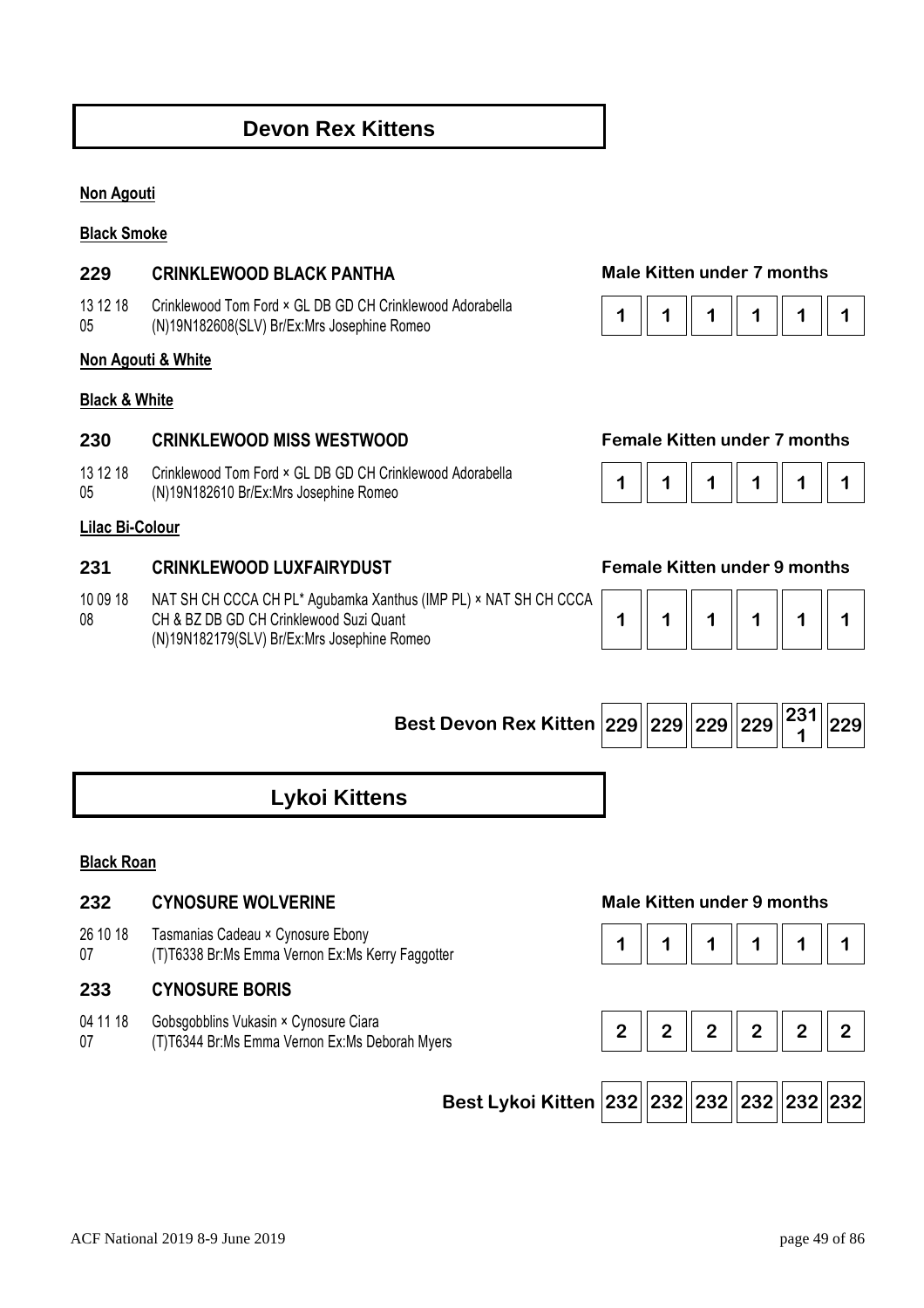# **Mandalay Kittens**

### **Black**

### **234 BAHATI BLACK CAVIAR Female Kitten under 7 months**

27 11 18 06 DGC Misaleas I'm Your Man × Bahati Katniss Everdeen QFA19/314334(GEN3) Br/Ex:Mrs Carissa Dyett **1 1 1 1 1 1** 

### **235 STARKATZ CINDERS**

15 12 18 05 Vic CH Miamber Whispering Jack × Miamber After Dark (SR1) CN19/001424(GEN2) Br/Ex:Mrs Beverley Jones **2 2 2 2 2 2** 







# **Russian Kittens**

### **Blue**

### **236 MINYAWOO TED E BEAR Male Kitten under 5 months**

15 01 19 04 QFA CH Katovluv King Ramesses × Minyawoo Nikalina (N)19N182483 Br/Ex:Mr Ian & Mrs Anne Bailey **1 1 1 2 1 1** 

### **237 ARCHANGELI BETHOR Female Kitten under 5 months**

09 01 19 04 Raska Blu Dimitri × Azureblue Rushgow Yahna CN19/001521 Br/Ex:Mrs Leanne & Mr Neil Rushforth **1 1 1 1 1 1 1 1 1 1 1 1 1 1 1 1 1** 1 **1** 

### **238 MINYAWOO TINKER BELLE Female Kitten under 7 months**

29 11 18 06 QFA CH Katovluv King Ramesses × DB GD CH Samnicki Czar Tatiana (N)19N182482 Br/Ex:Mr Ian & Mrs Anne Bailey **1 1 1 4 1 1** 

### **239 AZUREBLUE LADY SAVINER Female Kitten under 9 months**

10 09 18 08 Uki Raine × QFA SLV DGC Kimara Rosevel Lady Avis ON Name  $\sim$  QLA SEV DGC Niniala Nosever Lady Avis<br>CN19/001368 Br/Ex:Ms Jenny Gowen **1 1** 1 **1** 1 **1** 1 **1** 3 **1** 1









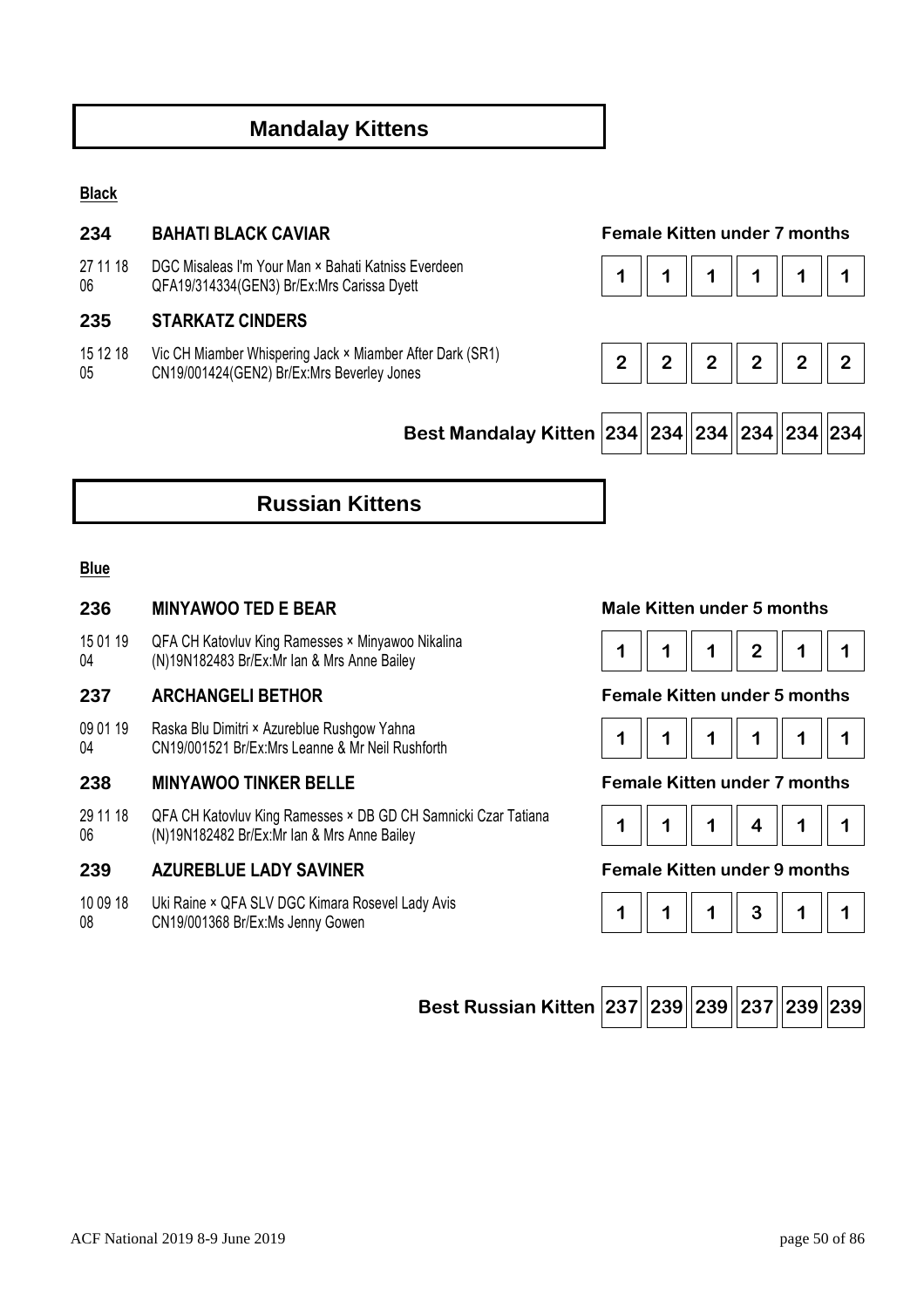# **Scottish Fold Kittens**

### **Agouti**

### **Fawn Mackerel Tabby**

### **240 KILTKATZ MISS MAESIE Female Kitten under 7 months**

02 01 19 05 Bobkatz Magic With Myrrdin × ANCATS GD CH Kiltkatz Miss Mayhem (ANCATS)48600 Br/Ex:Ms Narelle Spencer

**Best Scottish Fold Kitte** 

|  |  | n  240  240  240  240  240  240 |  |
|--|--|---------------------------------|--|

# **Scottish Fold Longhair Kittens**

### **Agouti & White**

### **Black Tortie Classic Tabby Bi-Colour**

### **241 SALVADOR ANGEL'S GIFT Female Kitten under 5 months**

27 01 19 Golden Batholomaios No Demetra × Rumin Angel Mio Mio

04 FQ19/42619 Br/Ex:Ms Jacqueline Coles & Ms Jo Dennington

**Best Scottish Fold Longhair Kitten 241 241 241 241 241 241**

# **Scottish Shorthair Kittens**

### **Agouti**

### **Chocolate Classic Tabby**

### **242 KILTKATZ MISS MACKENNA Spay Kitten under 7 months**

02 01 19 05 Bobkatz Magic With Myrrdin × ANCATS GD CH Kiltkatz Miss Mayhem (ANCATS)48599 Br/Ex:Ms Narelle Spencer

### **Best Scottish Shorthair Kitten 242 242 242 242 242 242**

| 242  242  242  242  242  242 |  |  |
|------------------------------|--|--|

| 241   241   241   241   241   241 |  |  |  |
|-----------------------------------|--|--|--|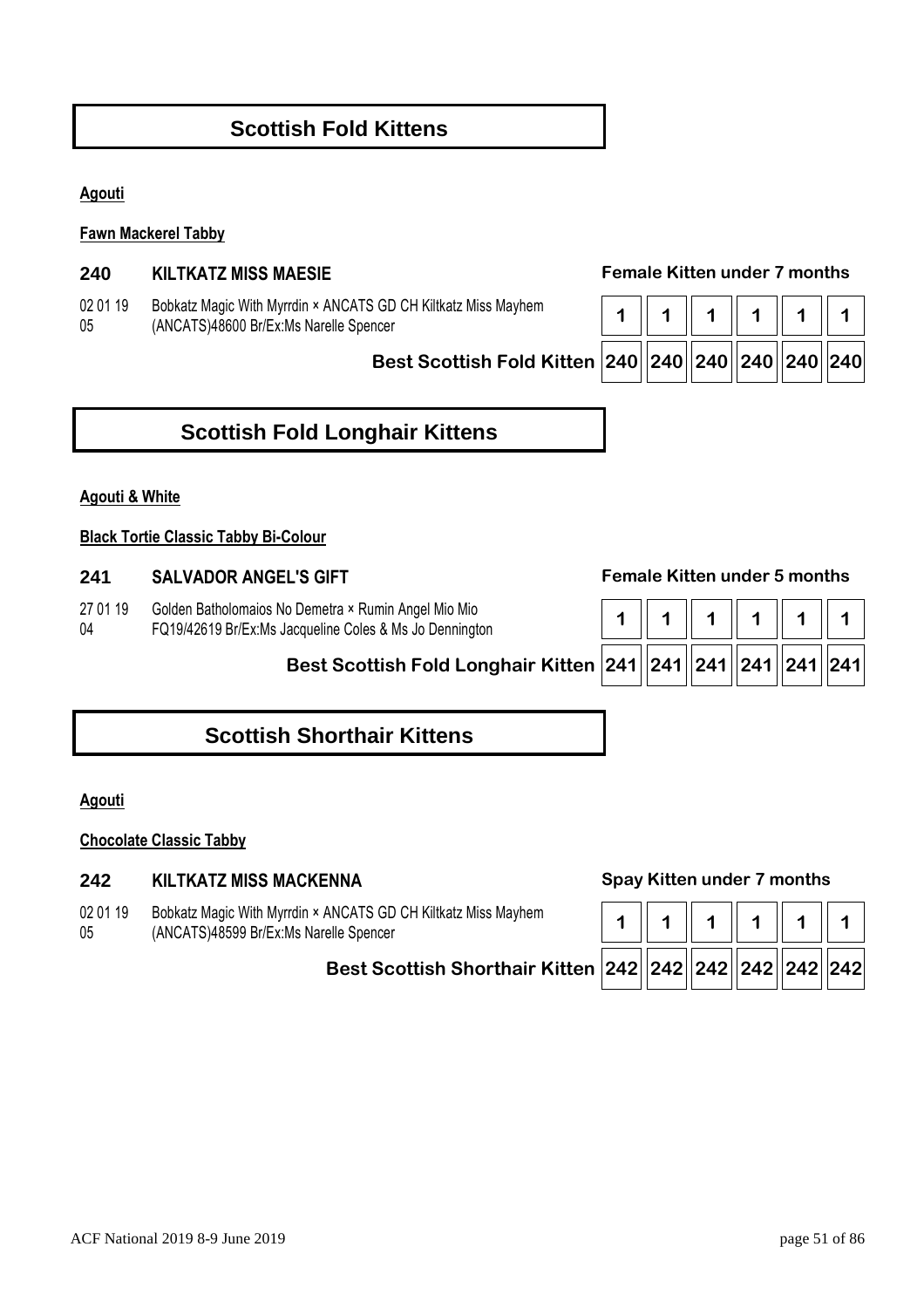# **Selkirk Rex Kittens**

### **Agouti & White**

### **Black Silver Spotted Tabby & White**

### **243 JENGARI STERLING IDEA Male Kitten under 7 months**

24 11 18 06 Jengari White Knight × Purrcurls Ingrid Bergman

### **Non Agouti**

### **Black**

### **244 REBUSS LEGEND OF BALDUR Neuter Kitten under 9 months**

14 10 18 07 Jengari Rex Ironside × Rebuss Mistletoe Kiss GCSA4G3166 Br:Ms Rebecca Kuss Ex:Ms June Osborne **abs abs abs abs abs abs abs abs abs abs abs abs abs abs abs abs abs abs abs abs abs abs abs abs abs abs abs abs abs** 

### **Chocolate Smoke**

### **245 PURRCURLS PINK FLOYD Male Kitten under 5 months**

- 23 01 19 Jengari Athelstan × Purrcurls Flokati
- 04







**Best Non Agouti Selkirk Rex Kitten 245 245 245 245 245 245**



### **Non Agouti & White**

### **Lilac & White**

### **246 FRASCOTT FAWN BOY Male Kitten under 9 months**

27 09 18 08 Frascott Ted Baker × Purringpoems Little Lioness Li-LI (Imp BEL) (N)19N181967 Br/Ex:Mr Andrew Fraser & Mr Chris Smith **1 1 1 1 1 1** 





# **Selkirk Rex Longhair Kittens**

### **Agouti**

### **Blue Mackerel Tabby**

### **247 BRIGHTHILLS CURTISUROCK Male Kitten under 9 months**

- 23 10 18 Brighthills BJ Hunnicutt × CH Brighthills Chantelle Lace
- 07

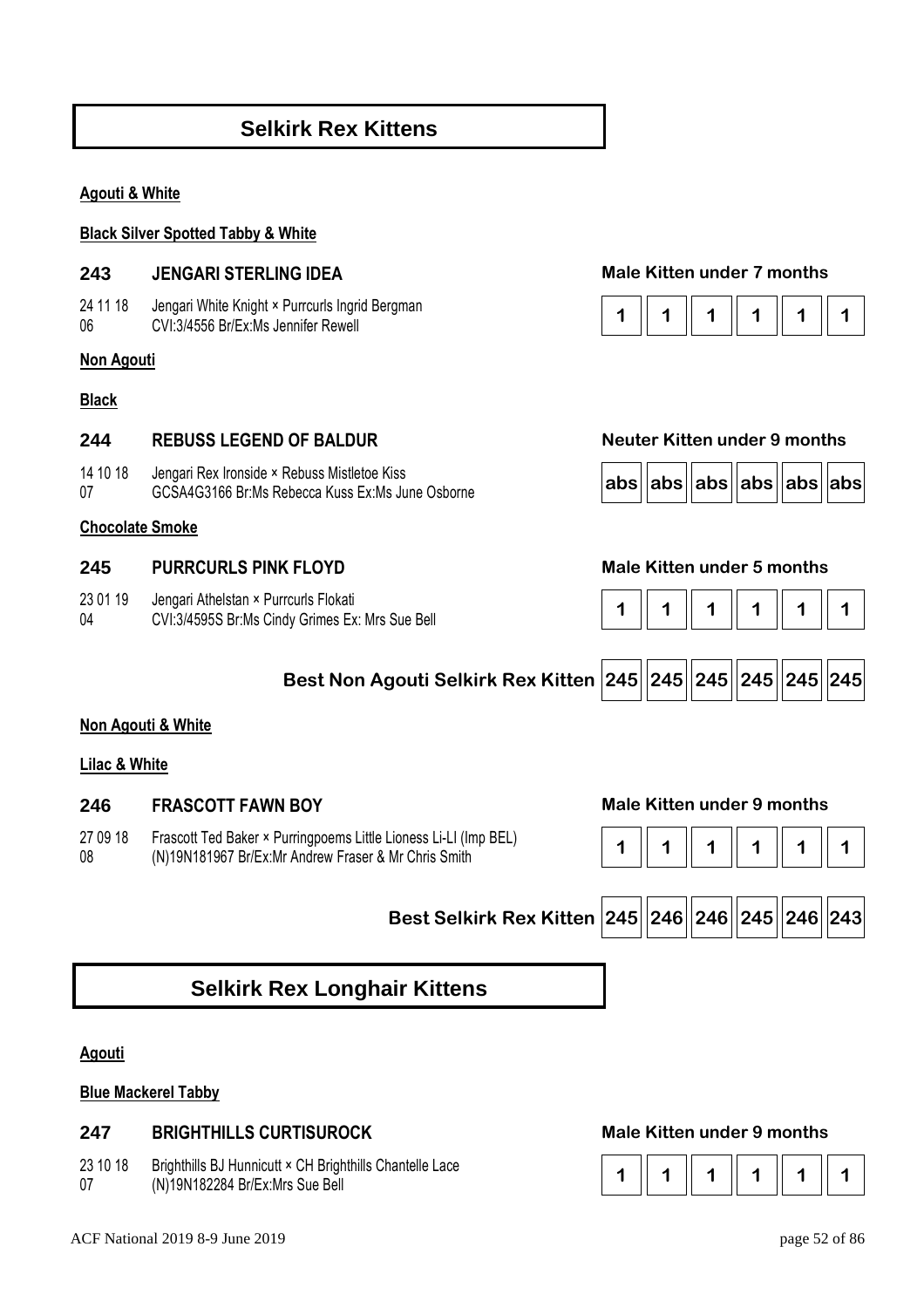### **Non Agouti**

### **Blue**

27 11 18 06 ANCATS SLV DB GD CH & ANCATS Nat CH Islarey Danny Boy × Brighthills Sweet Melody (N)19N182374(SLV) Br/Ex:Mrs Carol Vamvakaris

### **Chocolate1**

### **249 FRASCOTT BUMBLEY BIBI Female Kitten under 5 months**

- 23 01 19 Frascott Panda Punch × Natakye Lacey Green
- 04 (N)19N182496(SLV) Br/Ex:Mr Andrew Fraser & Mr Chris Smith

### **Cream Point**

### **250 REBUSS ASTERIA NIGHT STAR Spay Kitten under 9 months**

- 30 10 18 Rebuss Inigo Barbera × Brighthills Jaffa Gold
- 07 GCSA4G3179(SLV) Br:Ms Rebecca Kuss Ex:Ms June Osborne **abs abs abs abs abs abs**

### **248 CURLYCATS MIMKO Neuter Kitten under 7 months**



|--|--|--|--|--|--|

|  | abs  abs  abs  abs  abs  abs |  |  |  |  |
|--|------------------------------|--|--|--|--|
|--|------------------------------|--|--|--|--|

| Best Selkirk Rex Longhair Kitten 249 249 249 249 247 249 |  |  |  |  |  |  |
|----------------------------------------------------------|--|--|--|--|--|--|
|----------------------------------------------------------|--|--|--|--|--|--|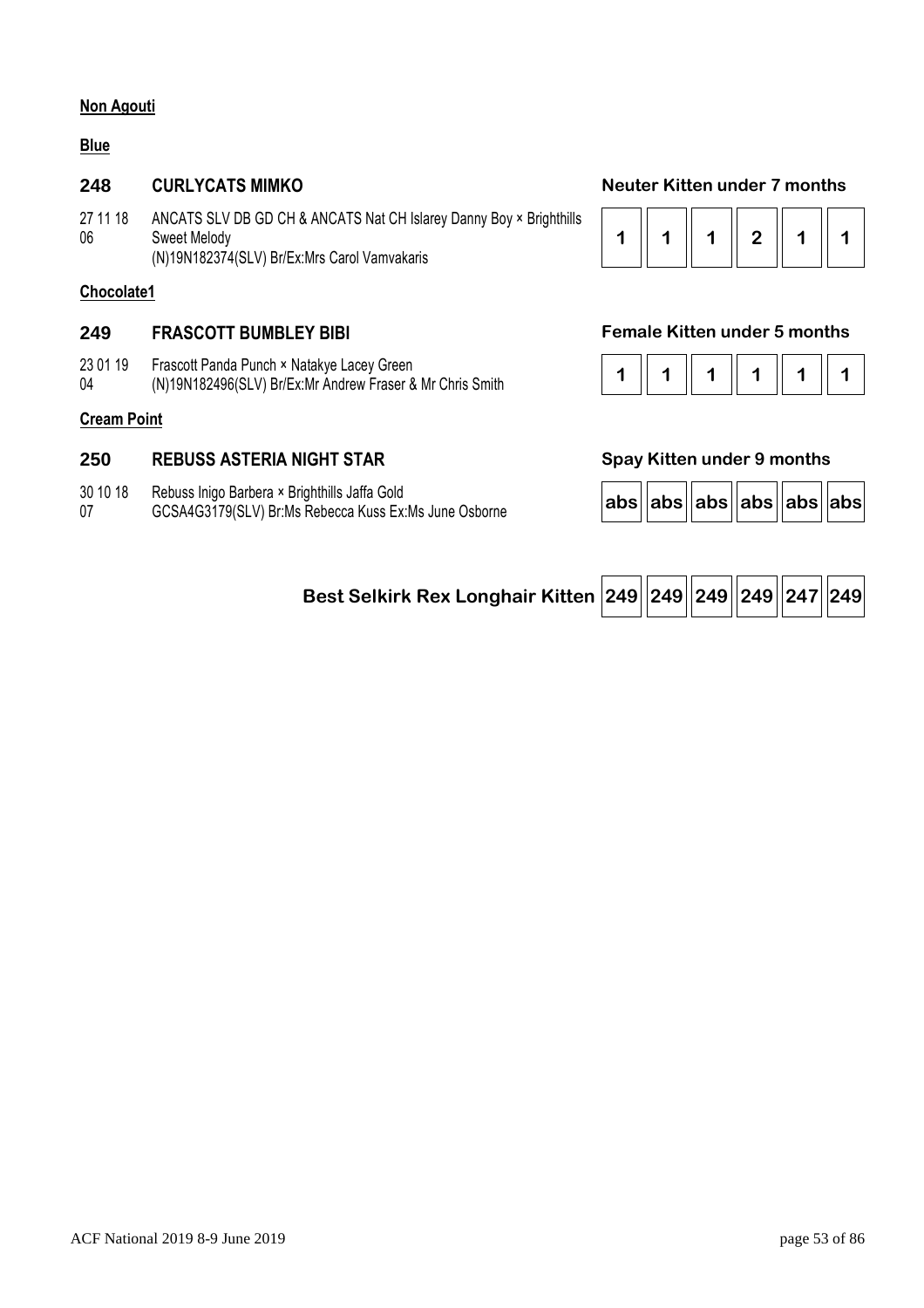# **Sphynx Kittens**

### **Non Agouti**

### **White (blue-eyed)**

- 15 01 19 Manis Titanium × Keranji Aurelia Asmara
- 04

### **White (odd-eyed)**

- 22 11 18 Boldnbeauty Picasso × Gobald Pookie of Cataphoric
- 06

### **Black**

04 11 18 07 Worth the Wait Best Show\*RU (Imp RUS) × Sempre Lady Nigiri (N)19N182442 Br/Ex:Miss Haylee Scholte **1 1 1 2 1 1** 

### **251 MANIS JUST LIKE FIRE Female Kitten under 5 months**



### **252 CATAPHORIC ODESSA Female Kitten under 7 months**



### **253 SEMPRE LADY AIIA Female Kitten under 9 months**



|  | Best Non Agouti Sphynx Kitten 251 251 251 251 251 253 251 |  |  |  |  |  |  |
|--|-----------------------------------------------------------|--|--|--|--|--|--|
|--|-----------------------------------------------------------|--|--|--|--|--|--|

### **Non Agouti & White**

### **Seal Mink & White**

### **254 IM TOO GLAM TO GIVE A DAMN Female Kitten under 5 months**

03 02 19 04 Sphynxstar Maskapone × Beeblebrox Cordon Bleu (USA) Spriyrixsial Maskapolie ^ Beeblebrox Cordon Bleu (OSA)<br>FQ19/46287 Br:Mrs Janet Michael Ex:Ms Anna Jenkins **1 1 1 | 1 | 1 | 1 | 1 | 1 | 1 | 1** 

### **Black Tortie & White**

- 13 11 18 Sphynxantiquus DJ × Manis Lovesick 4 U
- 06



### **255 MANIS MAKE MY DAY Female Kitten under 7 months**

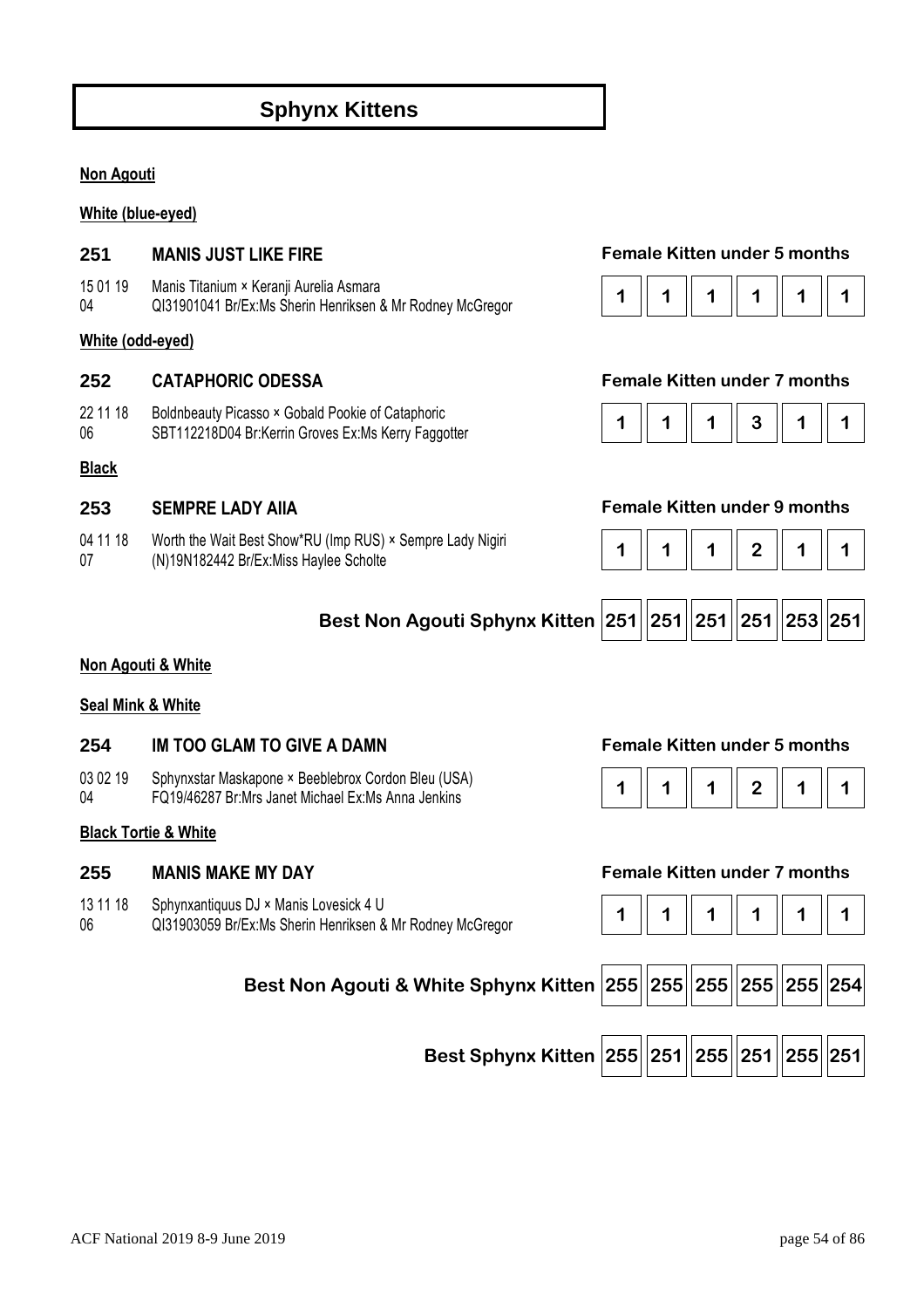# **Tonkinese Kittens**

### **Blue Mink**

### **256 EL'SPRITE BIG BIDOO Male Kitten under 9 months**

21 10 18 07 El'Sprite Magilla da Killa × El'Sprite Sillblixt (ANCATS)48488 Br/Ex:Ms Trish Lynch

| Best Tonkinese Kitten 256 256 256 256 256 256 |  |  |  |
|-----------------------------------------------|--|--|--|

# **Toyger Kittens**

### **Brown Mackerel Tabby**

- 19 09 18 Toygerart Tiger Tanaka (USA) × Toytigercat Lilly (USA)
- 08 (ANCATS)48505 Br/Ex:Ms Trish Lynch **1 1 1 1 1 1**

**Best Toyger** 

### **257 EL'SPRITE GLEAM Neuter Kitten under 9 months**

| r Kitten  257  257  257  257  257  257 |  |  |  |
|----------------------------------------|--|--|--|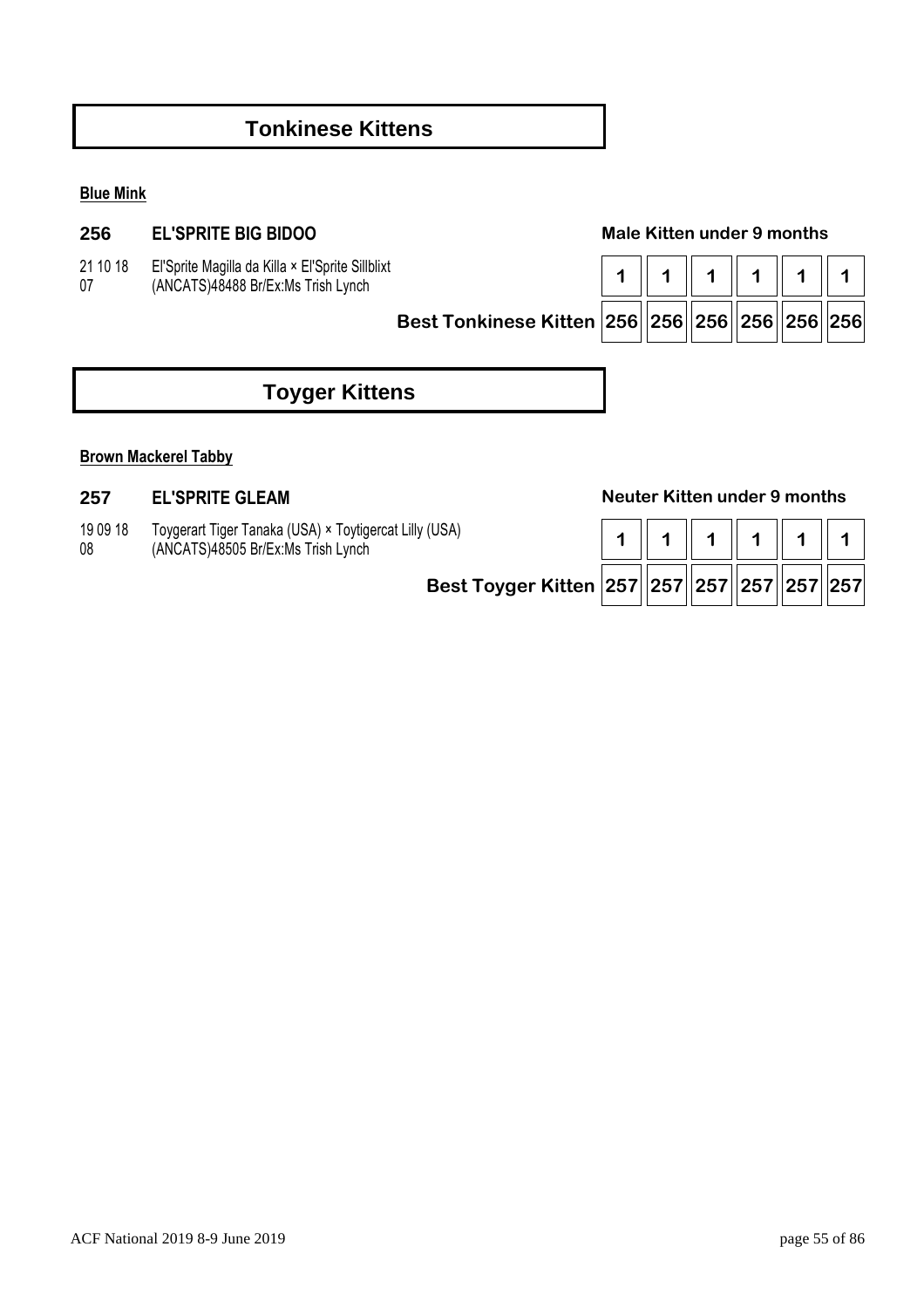# **Group 3 Entires**

# **American Shorthair Entires**

### **Black Silver Classic Tabby**

### **258 BRZ GD CH EYECANDY BUSTA RHYMES Male class**

- 16 03 17 Eyecandy Laramie Lad × Eyecandy Miss USA
- 2.2 (V)34777(SLV) Br/Ex:Mrs Leanne Adams **2 1 2 2 2 2**

### **259 BONNYBROOKE GUNSNROSES**

03 05 18 1.1 GD CH Calci Fire Robotmeow-of-Bonnybrooke × Ozki Juliana (N)18N181510(SLV) Br/Ex:Ms Patricia Scrivener **1 1 | 1 | | 2 | 1 | 1 | 1 | 1 | 1** 







### **Black Silver Classic Tabby Bi-Colour**

### **260 RICHSON AMERICAN AMBASSADOR TO OZ (IMP USA) Male class**

- 15 05 18 RW SGC Kit's California Chrome/CF × Willowblue Winn Dixie
- 1.0



**Best American Shorthair Entire 259 260 260 259 259 260**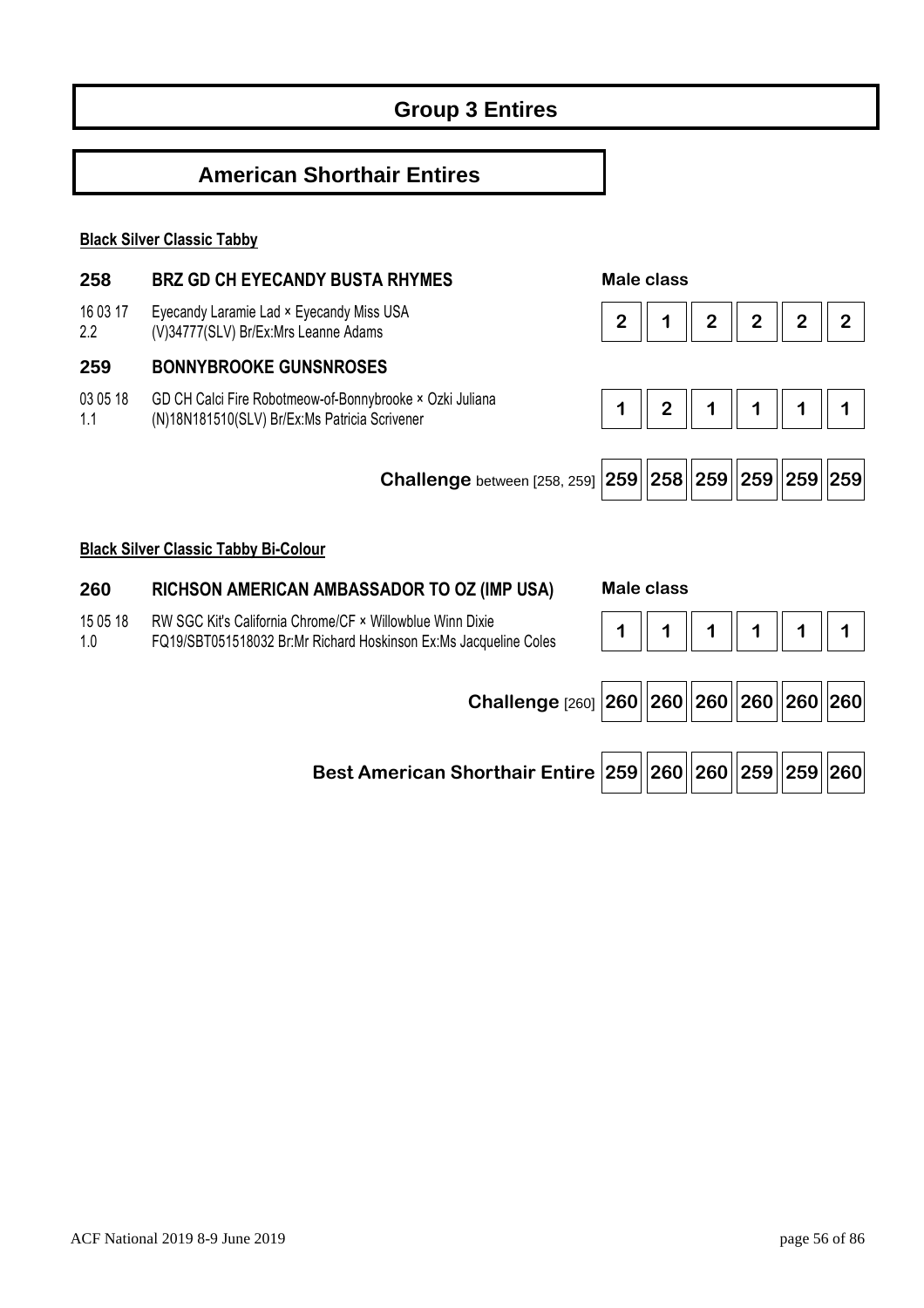# **Bengal Entires**

### **Brown Spotted Tabby**

### **261 AFRIKATTE AZTEC GOLD Male class**

07 09 16 2.9 Guru Speeding Down Under (Imp ITA) × CH Calcatta Xaio Xaio of Graffiti (Imp USA) GCSA3G11337 Br/Ex:Cornella Prinzloo

### **262 ICENI WOLVERINE**

20 10 17 1.7 CH Bundu Casanova × S\*Kungsgardencats Lone Wolf (Imp SWD) (ANCATS)44935(S)T19 Br:Ms & MR K & E Drennen & Cunnen Ex:Ms Lyn Dowd

### **263 AZIZ HYJINKS OF NATURE**

19 05 18 1.0 Hotstuff Wild Dagona (Imp LTU) × Tijah Perfect Puzzle CN19/001428(SLV) Br/Ex:Ms Clare King **3 3 1 1 1 1** 

 **Challenge** between [261, 262, 263] **260 262 263 263 263 263**

### **264 GUCCI BLACK DIAMOND Female class**

26 09 17 Majesticpride Ace of Hearts × Iceni Red Robin

1.8 (N)19N180409(S) Br:A McKenzie Ex:Ms Kate McDougall **3 2 3 3 3 3** 

### **265 CH RESOLUTE SWEET MISCHIEF**

07 11 17 1.7 Iceni Beowulf × Benzots Calypso Lady (N)18N180493(SLV) Br/Ex:Ms A Foster & Mr J Jones **1 1 | 1 | 1 | 1 | 1 | 1 | 1 | 1 | 1** | 1 **| 1** 

### **266 RAMSES PEARL**

24 04 18 1.1 Tarmac Tiberius × Tarmac Ruby Friese GEA18/38136(S) Br:Murray & Elaine Friese Ex:Ms Kate McDougall **2** | **2** | **2** | **2** | **2** | **2** | **2** | **2** | **2** | **2** | **2** | **2** | **2** | **2** | **2** | **2** | **2** | **2** | **2** | **2** | **2** | **2** | **2** | **2** | **2** | **2** | **2** 

### **267 BANSULI SIMPLY DIVINE**

- 08 07 18 Silverglam Pacific Cloud × Bansuli White Noise
- 11 (S)18S228349DN19(SLV) Br:Ms Sybil Nelson Ex:Ms A Foster & Mr J Jones

 **Challenge** between [264, 265, 266, 267] **265 265 265 265 265 265**



|  |  | $\overline{\mathbf{2}}$ | $2^{\circ}$ | $\mathbf{3}$ | $\overline{2}$ |
|--|--|-------------------------|-------------|--------------|----------------|
|--|--|-------------------------|-------------|--------------|----------------|

| 3 | З |                              |  |
|---|---|------------------------------|--|
|   |   | 260  262  263  263  263  263 |  |

| - 2<br>- 3-<br>- 3<br>- 2<br>ບ |
|--------------------------------|
|--------------------------------|





| a | a                            | a | a | а | a |
|---|------------------------------|---|---|---|---|
|   | 265  265  265  265  265  265 |   |   |   |   |

**Best Brown Spotted Tabby Bengal Entire 262 262 263 265 265 263**

### **Brown Marbled Tabby**

04 06 16 3.0 Minka Kurrajongboy × ANCATS Sapphire DB GD CH & ANCATS Gold National CH Minka-T Catori (ANCATS)40866 Br/Ex:Mr Terry & Mrs Gwen Dare



 **Challenge** [268] **268 268 268 268 268 268**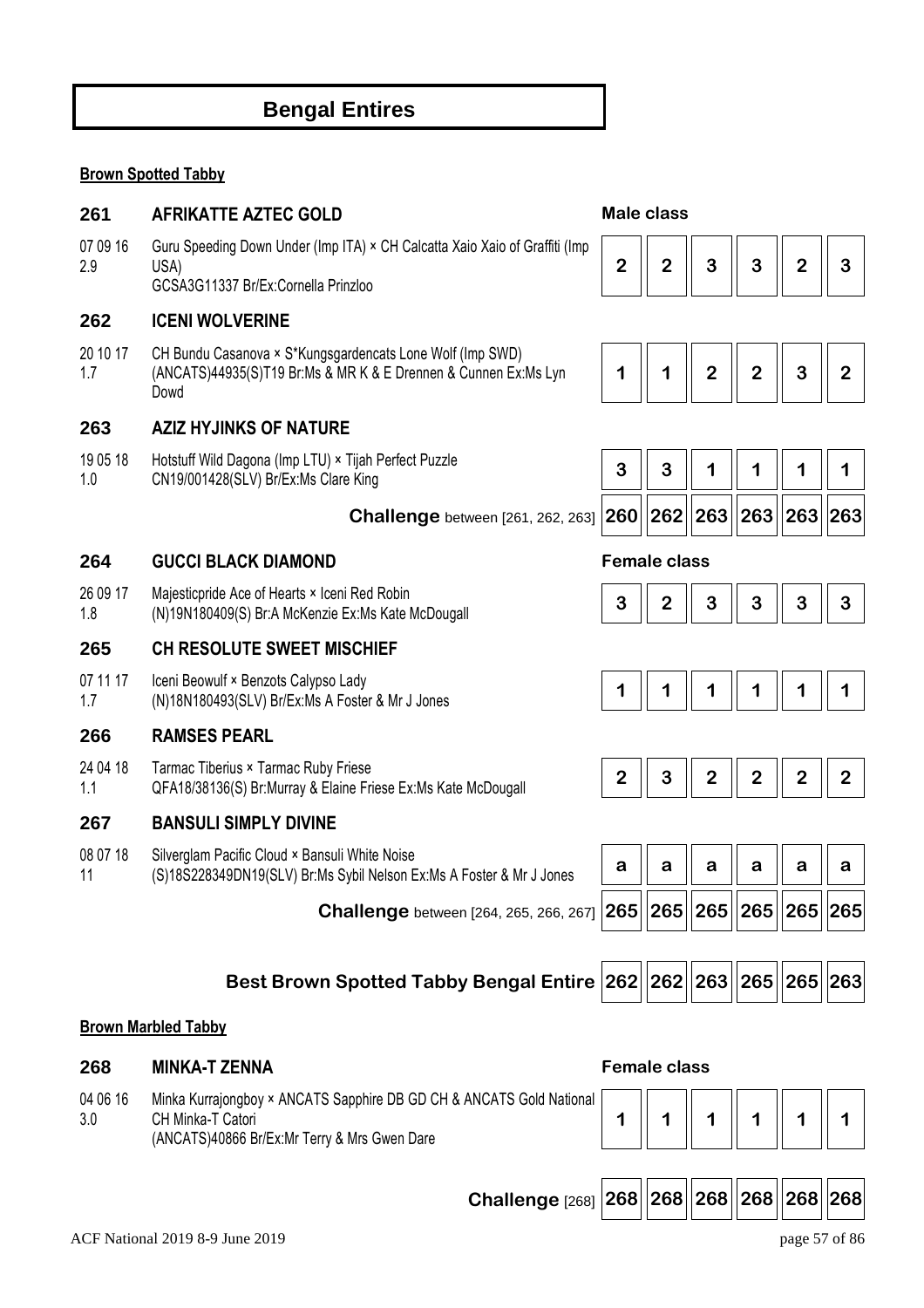### **Black Silver Spotted Tabby**

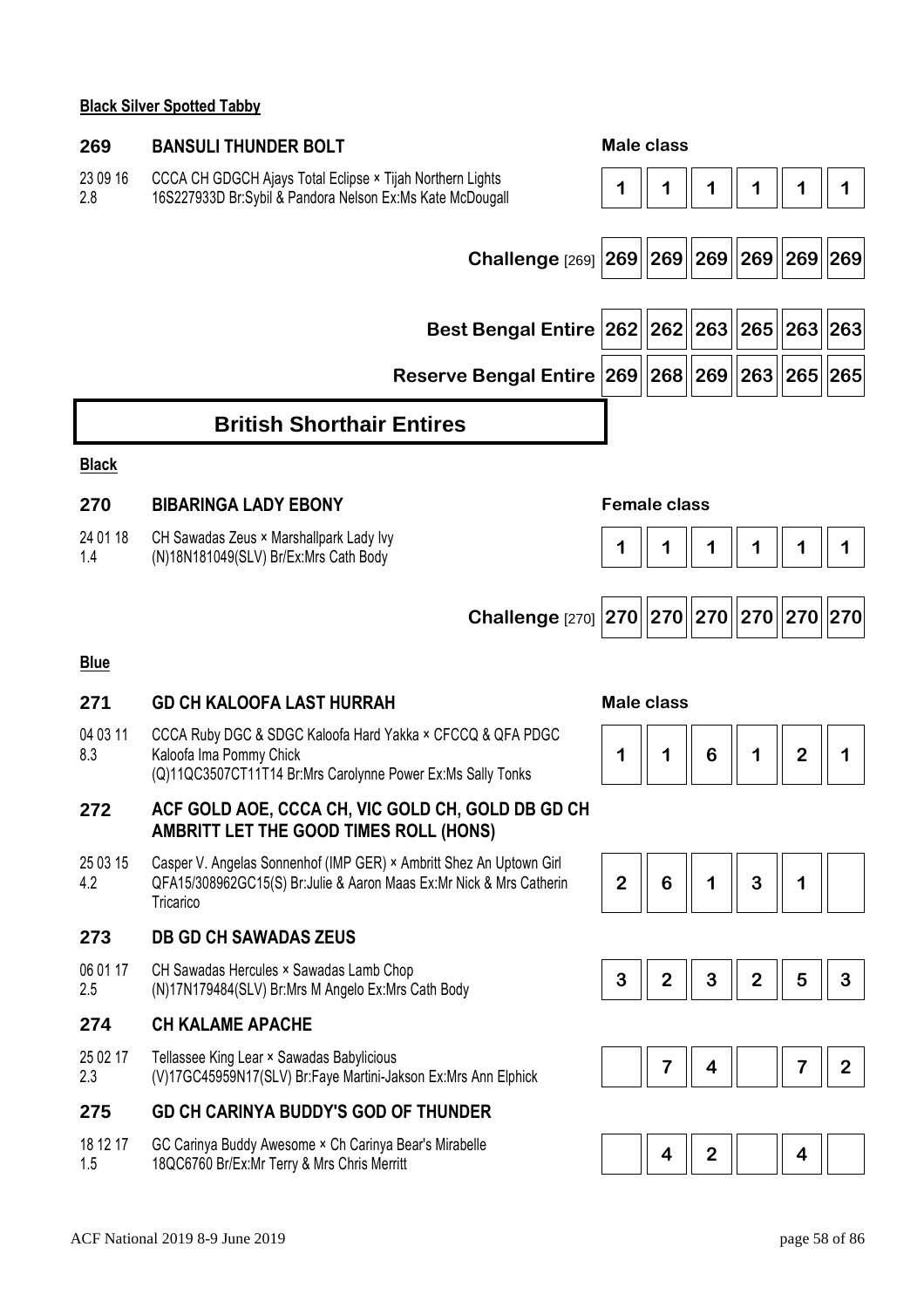# **276 CH SHYANN LITTLE BIG CHIEF**

30 12 17 1.5 Cats NSW DGC & NZ GDGC Haxendorf Stolen Looks (Imp NZ) × Barcoo Lady Reeba

(N)18N180837 Br:Mrs Ann Elphic Ex:Mrs Cath Body

# **277 URSUS MAJOR OF GREAT FATE**

09 05 18 1.0 Teddy Bear Bernstein × Polly of Great Fate FQ18/KZ-0292-0386-2018/LO Br:Irina Bukhareva Ex:Mrs Janice & Mr Paul Gablonski

 **Challenge** between [271, 272, 273, 274, 275, 276, 277] **271 271 272 271 272 271**

# **278 EWENIQUE KATE HATHAWAY Female class**

18 03 15 4.2 Brz GD CH Ewenique Bill Shakespeare × Kaloofa Whispers BIZ GD CH EWerlique Bill Stiakespeare ^ Raloula Willspeis<br>(T)T5153 Br/Ex:Ms Sally Tonks **2007** 

# **279 DGC CARINYA BUDDY'S BUSH BABY**

19 10 17 1.7 GD CC Carinya Buddy Awesome × CH Carinya Bear's Bush Baby UD CC Carifiya Buddy Awesome \* CH Carifiya Bear's Bush Baby<br>18QC6636 Br/Ex:Mr Terry & Mrs Chris Merritt **1 2** | **1** | | | | | | | | | | | | | | | | 4

# **280 TRIPLE K GOTTA A LOT OF CLASS**

18 01 18 1.4 Britmania Blueprint × Marshallpark Doubletwist Shuhama Bluephin A Marshalipark Doubletwist<br>(ANCATS)45315 Br:Fiona Tresize Ex:Sichen Liu **3 | 3 | 3 | 4 | 4 | 4 | 3** 

# **281 BARCOO ARIANA**

09 02 18 1.3 ACF AoE BZ DB GD CH Banyalla Limited Edition × Barcoo Hot Chilli ACF AOE BZ DB GD CH Banyalia Linned Edition A Barcoo Hot Chili<br>CN18/001153 Br:Mrs Irene Chandler Ex:Miss Renee Gunczy **1 4 | 1 | 2 | 2 | 3 | 2 | 2** 

 **Challenge** between [278, 279, 280, 281] **28** 

**Reserve Blue British Shorthair Entire 272 273 279 273 281 271**

**Lilac** 

# **282 ANCATS BNZ DB GD CH & ANCATS NATIONAL CH CHUBBYBRITZ BIG MAC**

- 25 09 16 Chubbybritz Sir Rocco × Chubbybritz Rosie
- 2.8

| З<br>b |
|--------|
|--------|













|  | 1  281  279  278  279  278 |  |  |
|--|----------------------------|--|--|
|  |                            |  |  |

| Best Blue British Shorthair Entire $\boxed{271\Big 271\Big 272\Big 271\Big 279\Big 278}$          |  |  |  |
|---------------------------------------------------------------------------------------------------|--|--|--|
| erve Blue British Shorthair Entire $\fbox{272}\fbox{273}\fbox{279}\fbox{273}\fbox{281}\fbox{281}$ |  |  |  |

# **Male class**

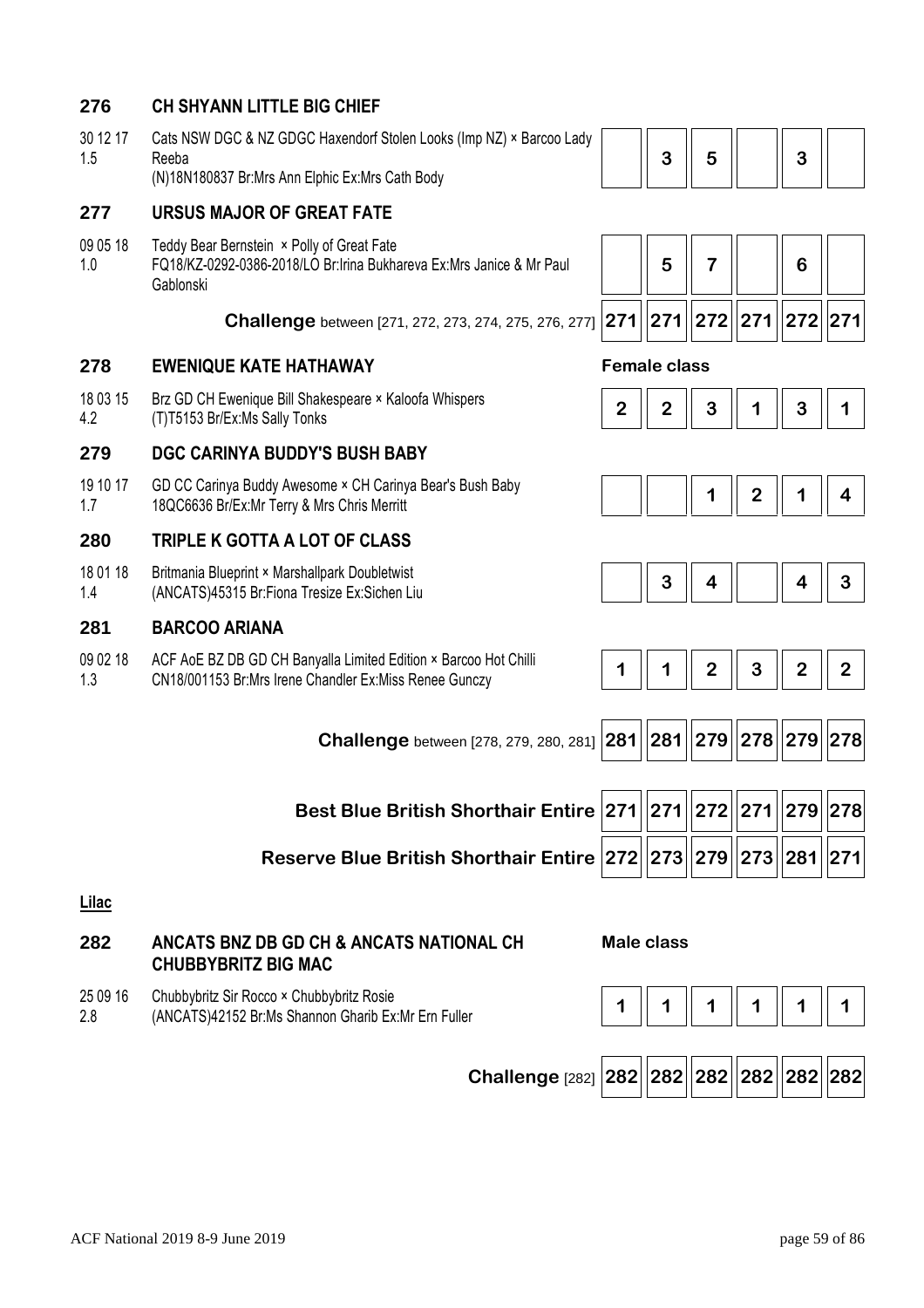### **Cream**

| 283                   | <b>MAHASKA ARMANI</b>                                                                                |                                                         |                   | Male class          |                         |     |     |
|-----------------------|------------------------------------------------------------------------------------------------------|---------------------------------------------------------|-------------------|---------------------|-------------------------|-----|-----|
| 02 02 18<br>1.4       | Mahaska Cream Bear × Mahaska Cherry<br>(ANCATS)46682 Br:Ms Lindy Heddle Ex:Sichen Liu                |                                                         | 1                 |                     |                         | 1   |     |
|                       |                                                                                                      |                                                         |                   |                     |                         |     |     |
|                       |                                                                                                      | Challenge [283] 283 283 283 283 283 283                 |                   |                     |                         |     |     |
| <b>Blue Bi-Colour</b> |                                                                                                      |                                                         |                   |                     |                         |     |     |
| 284                   | <b>BRZ DB GD CH SAWADAS DIVINE TILLY</b>                                                             |                                                         |                   | <b>Female class</b> |                         |     |     |
| 11 10 17<br>1.7       | CH Sawadas Denis the Menace × Sawadas Gday Gorgeous<br>(N)18N180625 Br:Mrs M Angelo Ex:Mrs Cath Body |                                                         | 1                 |                     |                         |     |     |
|                       |                                                                                                      |                                                         |                   |                     |                         |     |     |
|                       |                                                                                                      | Challenge [284] 284   284   284   284   284   284   284 |                   |                     |                         |     |     |
|                       | <b>Black Spotted Tabby Bi-Colour</b>                                                                 |                                                         |                   |                     |                         |     |     |
| 285                   | <b>ADOREMEMORE HENRY FORD</b>                                                                        |                                                         | <b>Male class</b> |                     |                         |     |     |
| 23 10 15<br>3.7       | Byron Rumpole Teazer × Ewenique Pippi Grey<br>(T)T5372 Br/Ex:Ms C Smith & Ms S Tonks                 |                                                         | 1                 |                     |                         |     |     |
|                       |                                                                                                      |                                                         |                   |                     |                         |     |     |
|                       |                                                                                                      | Challenge [285] 285                                     |                   |                     | 285  285  285  285  285 |     |     |
|                       |                                                                                                      |                                                         |                   |                     |                         |     |     |
|                       |                                                                                                      | <b>Best British Shorthair Entire 271</b>                |                   |                     | 271   285   271         | 279 | 284 |

**Reserve British Shorthair Entire 272 282 272 273 281 278**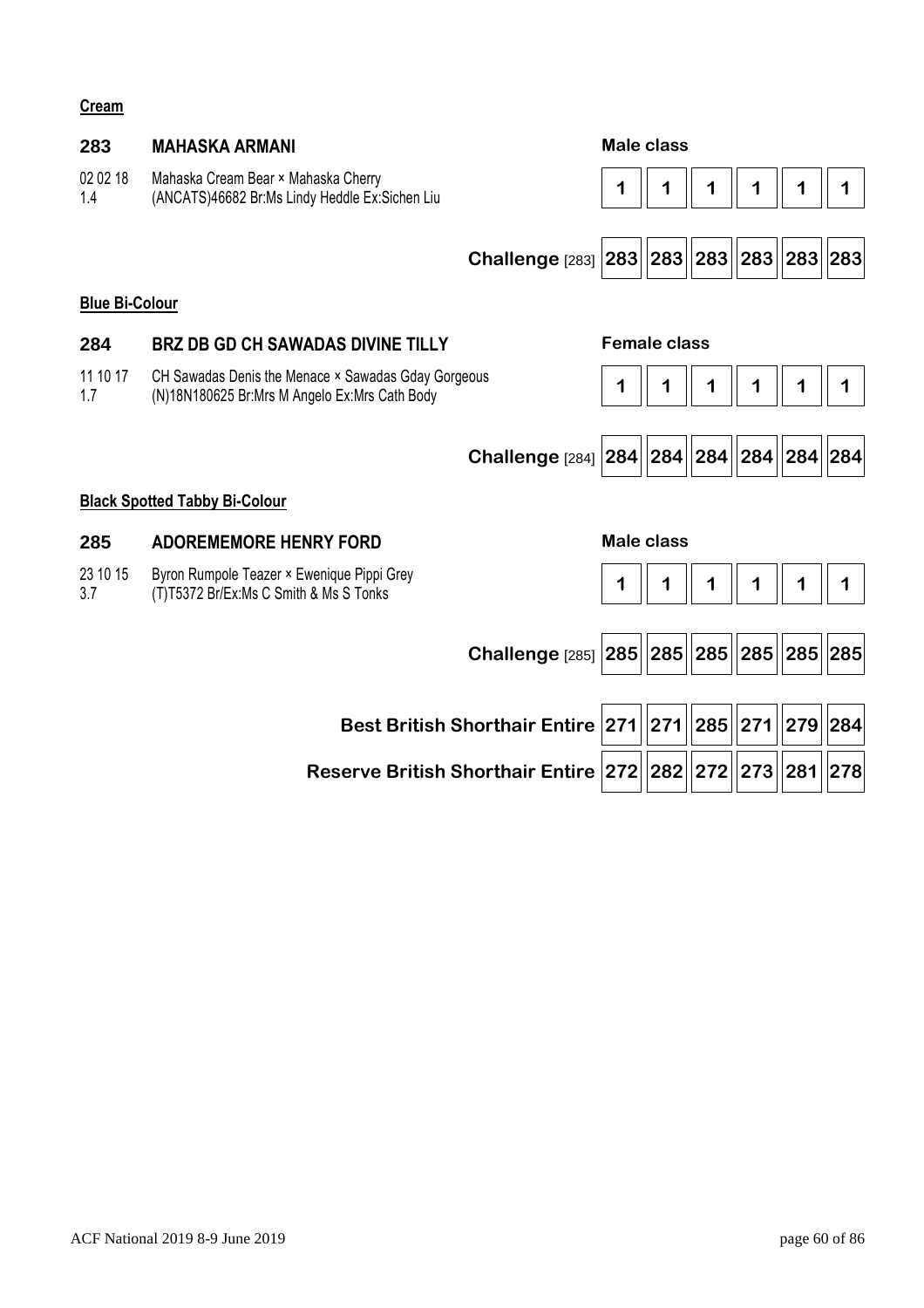# **Burmese Entires**

### **Blue**

| 286                     | <b>BRZ DB DG CH BROOKSIDE RHAPSODY IN BLUE</b>                                                                                             | <b>Male class</b> |                     |                |                |                |                |  |  |
|-------------------------|--------------------------------------------------------------------------------------------------------------------------------------------|-------------------|---------------------|----------------|----------------|----------------|----------------|--|--|
| 20 04 16<br>3.1         | Aust Nat Ch Imperial DB GD CH Misara William Tell × DB GD CH Chetiki Ona<br>Adventure<br>GSCA3G11310 Br/Ex:Mrs Dianne Dolman & CT Plessnig | 1                 | 1                   |                |                |                |                |  |  |
|                         | Challenge [286] 286   286   286   286   286   286   286                                                                                    |                   |                     |                |                |                |                |  |  |
| <b>Chocolate Tortie</b> |                                                                                                                                            |                   |                     |                |                |                |                |  |  |
| 287                     | <b>GD CH JOVELLES SIMPLY IRRESISTABLE</b>                                                                                                  |                   | <b>Female class</b> |                |                |                |                |  |  |
| 15 05 18<br>1.0         | Khayama Whispering Jack × CH Yahztak Toso Chocoreto<br>18QC6980 Br/Ex: Mr Terry & Mrs Chris Merritt & Ms Carolynn Davis                    | $\overline{2}$    |                     |                |                |                |                |  |  |
| 288                     | <b>STARKATZ TRUEDE</b>                                                                                                                     |                   |                     |                |                |                |                |  |  |
| 29 06 18<br>11          | CCCA CH & NSW GL DGC Brookside Lilac Merlin × NSWCFA GC Ricway<br>Charlotte<br>CN18/001293 Br/Ex:Mrs Beverley Jones                        | 1                 | $\overline{2}$      | $\overline{2}$ | $\overline{2}$ | $\overline{2}$ | $\overline{2}$ |  |  |
|                         |                                                                                                                                            |                   |                     |                |                |                |                |  |  |
|                         | Challenge between [287, 288] 288 287                                                                                                       |                   |                     | 287            |                | 287  287  287  |                |  |  |
|                         |                                                                                                                                            |                   |                     |                |                |                |                |  |  |
|                         | Best Chocolate Tortie Burmese Entire   288   287   287   287   287   287   287                                                             |                   |                     |                |                |                |                |  |  |
| <b>Lilac Tortie</b>     |                                                                                                                                            |                   |                     |                |                |                |                |  |  |
| 289                     | <b>BROOKSIDE MY HARLAQUIN</b>                                                                                                              |                   | <b>Female class</b> |                |                |                |                |  |  |
| 15 11 17                | BRZ DB GD CH Brookside Rhapsody In Blu × Brookside Kaleidoscope                                                                            | ◢                 |                     |                |                |                |                |  |  |

1.6 GSCA3G11608 Br/Ex:Mrs Dianne Dolman & CT Plessnig **1** 1 1 1 1 1 1 1 1 1 1 1 1 1 1

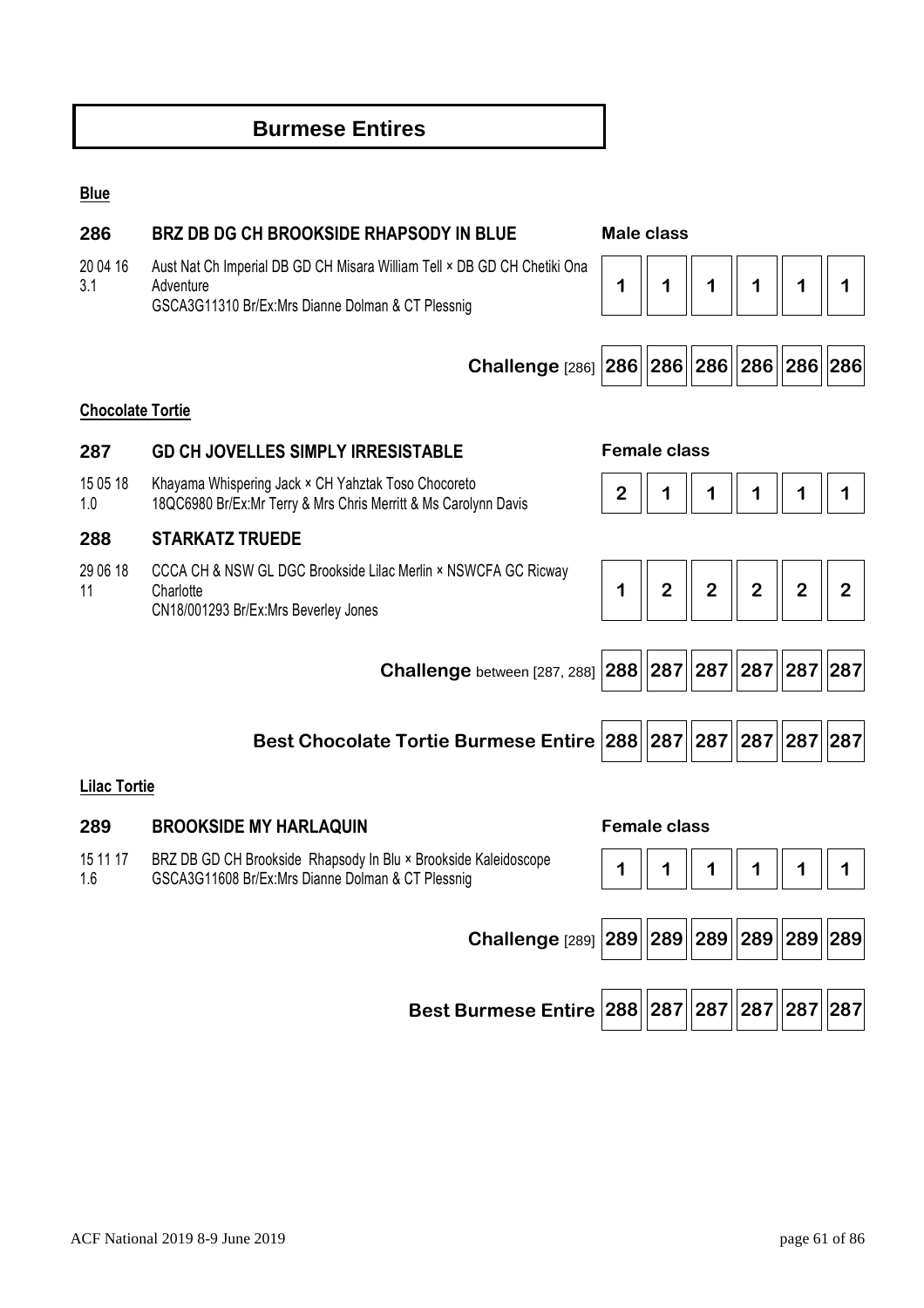# **Burmilla Longhair Entires**

### **Chocolate Silver Tipped**

### **290 MESMEREYES MIMOSA SILKEN TOUCH Male class**

01 01 18 Purmilla a Touch of Silk × Memereyes Clarina Mimosa

1.5 GCSA3G11618(GEN 3) Br:Mrs Carole Galli Ex:Mr Luke & Mr Jeff Lane **abs a a a a a** 



| Challenge $\left[290\right]$ na $\parallel$ na $\parallel$ na $\parallel$ na $\parallel$ na $\parallel$ na |  |  |  |
|------------------------------------------------------------------------------------------------------------|--|--|--|
| Best Burmilla Entire   na $\parallel$ na $\parallel$ na $\parallel$ na $\parallel$ na $\parallel$ na       |  |  |  |

# **Cornish Rex Entires**

### **Non Agouti**

### **Cream**

# **291 BRINDIE MISS SERENITY Female class**  23 01 18 1.4 Charian Hot N Spicy × Brindie Miss Bianca (V)18V35419(SLV) Br/Ex:Ms Sally Gordon & Ms Sue McKeller **1 1 1 1 1 1 Challenge** [291] **291 291 291 291 291 291 Non Agouti & White Blue Tortie Bicolour**

### **292 AWAYFARR CLARISSA Female class**

22 01 18 1.4 Rextacular Don't Forget (Imp UK) × Mantang Astrid of Asgard

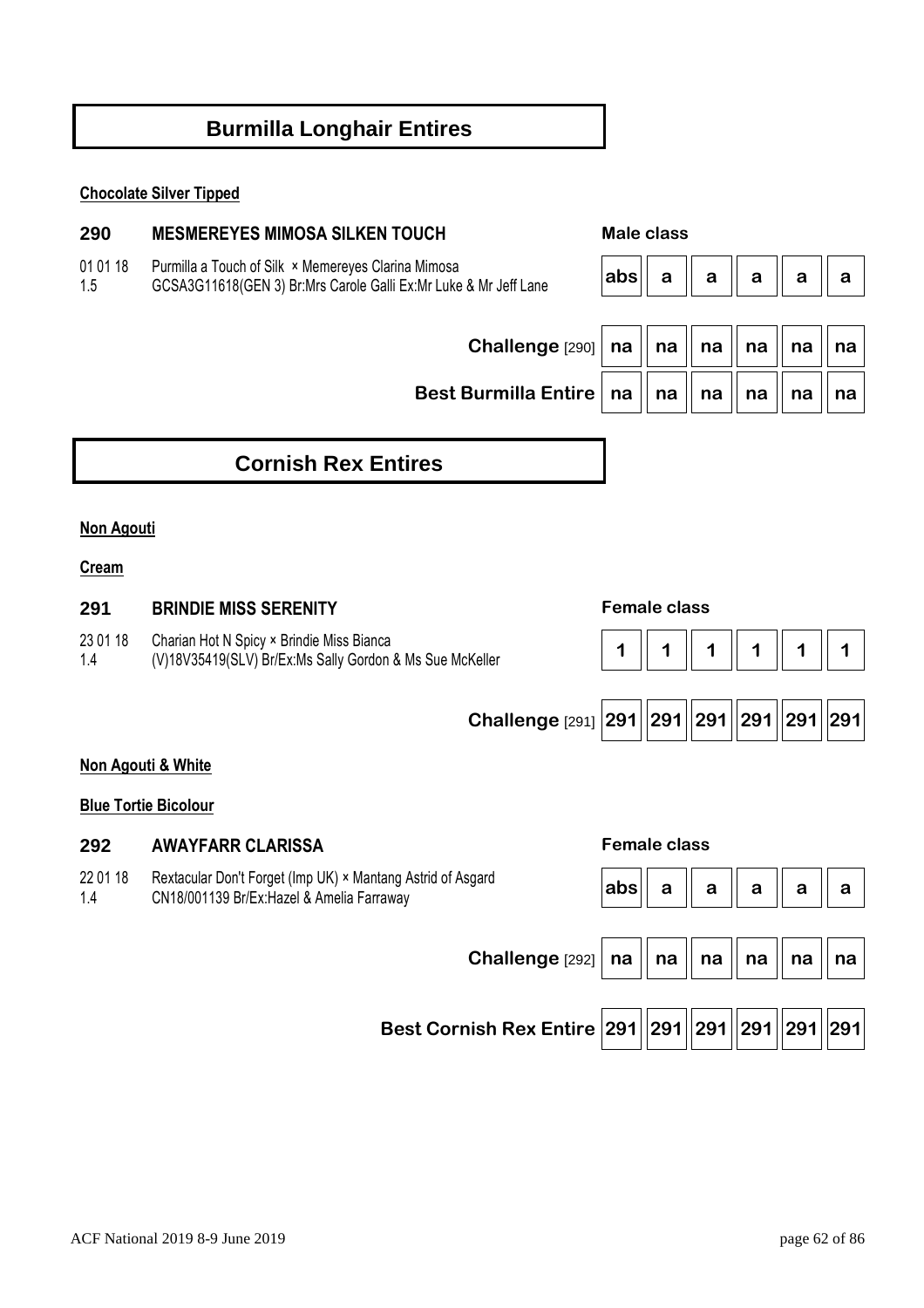# **Cymric Entires**

**Agouti** 

**Black Classic Tabby** 

### **293 REBUSS HOPE ROSALEEN Female class**

25 10 16 2.7 Rebuss Wassa Matta You × Jengari Graysee Rosaleen GCSA4G3010 Br/Ex:Ms Rebecca Kuss

|--|--|--|--|--|--|

| Challenge $[293]$ 293 |  |
|-----------------------|--|
|                       |  |

# **Challenge** [293] **293 293 293 293 293 293 Best Cymric Entire 293 293 293 293 293 293**

# **Devon Rex Entires**

### **Non Agouti**

**Chocolate** 

### **294 CH CRINKLEWOOD HONEY BEAR Female class**

18 08 17 1.9 CH PL\* Agubamka Xanthus (IMP PL) × GL DB GD CH Crinklewood **Adorabella** (N)17N180236 Br/Ex:Mrs Josephine Romeo

# **1 1 1 1 1 1**

| Challenge [294] 294 294 294 294 294 294                   |  |  |  |
|-----------------------------------------------------------|--|--|--|
| Best Devon Rex Entire $294  294  294  294  294  294  294$ |  |  |  |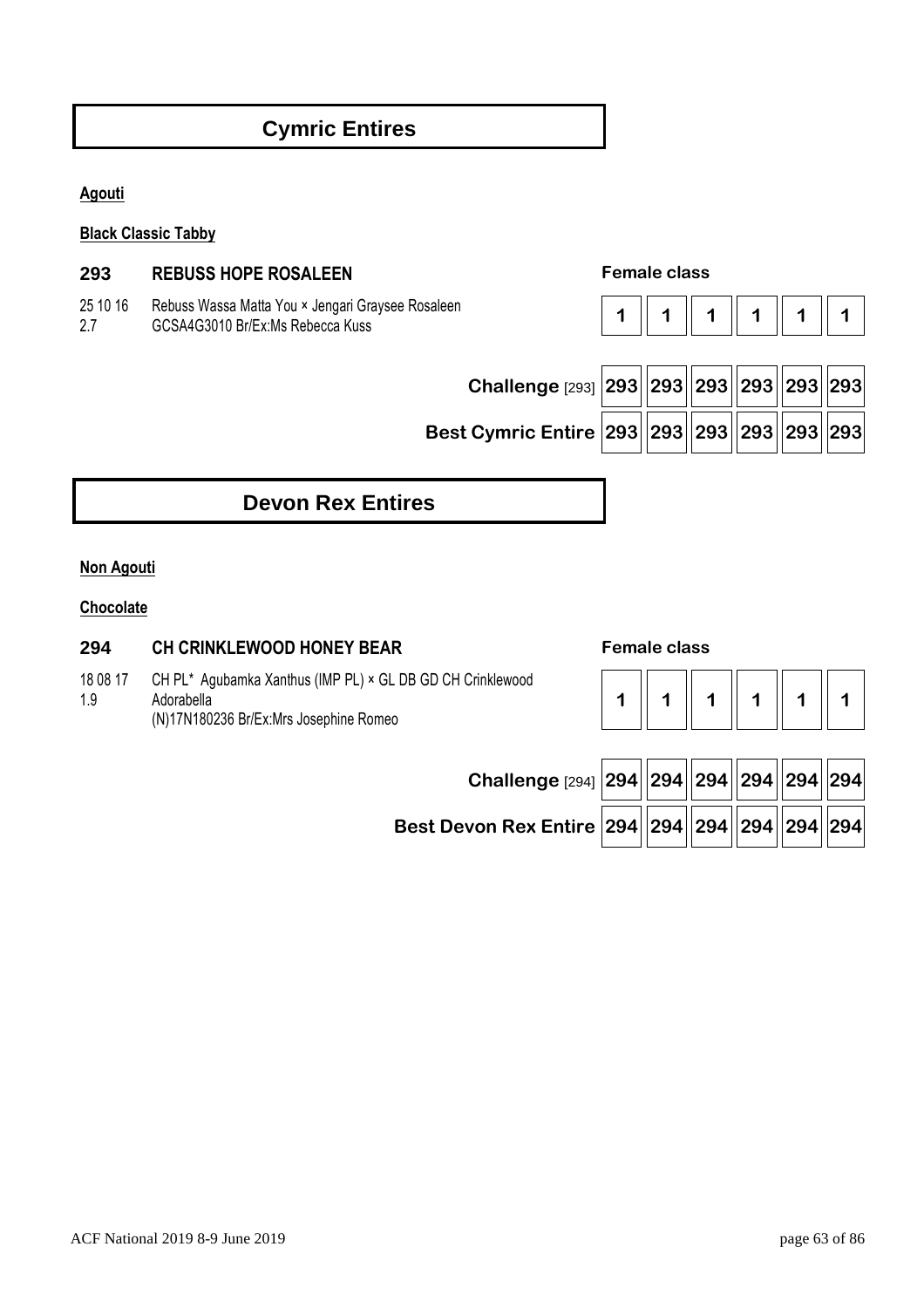|                   | <b>Korat Entires</b>                                                                                                                 |   |                     |     |          |               |     |
|-------------------|--------------------------------------------------------------------------------------------------------------------------------------|---|---------------------|-----|----------|---------------|-----|
| <b>Blue</b>       |                                                                                                                                      |   |                     |     |          |               |     |
| 295               | <b>CCCA GD CH &amp; GOLD DGC DOKLAO CHANARONG</b><br><b>ZACHARY</b>                                                                  |   | Male class          |     |          |               |     |
| 17 08 16<br>2.9   | Lucky Jumpo Jim (Imp NOR) × Elfi Arinya Morakot*PL (Imp Pol)<br>(N)16N178420 Br/Ex: Mr J Escoriza & Ms E Krynda                      | 1 | 1                   | 1   |          |               | 1   |
|                   | <b>Challenge</b> [295] 295                                                                                                           |   | 295                 | 295 |          | 295  295  295 |     |
| 296               | <b>GD CH DOKLAO BLU DIXIE BELLE</b>                                                                                                  |   | <b>Female class</b> |     |          |               |     |
| 06 03 17<br>2.3   | BEL CH Jao Ying Pirious (Imp Bel) × CCCA CH & Gold DGC Doklao Blu Thao<br>Surinari<br>(N)17N179525 Br/Ex:Mr J Escoriza & Ms E Krynda | 1 | 1                   | 1   |          |               |     |
|                   | Challenge [296] 296   296                                                                                                            |   |                     |     | 296  296 | 296 296       |     |
|                   | Best Korat Entire 296 296                                                                                                            |   |                     | 296 | 296      | 296           | 296 |
|                   | <b>Lykoi Entires</b>                                                                                                                 |   |                     |     |          |               |     |
| <b>Black Roan</b> |                                                                                                                                      |   |                     |     |          |               |     |
| 297               | <b>GD CH MANGALA BLACK PAN</b>                                                                                                       |   | <b>Male class</b>   |     |          |               |     |
| 23 02 18<br>1.3   | Gobsgobblins Balder of Mangalakatz (Imp USA) × Gobsgobblins Freya of<br>Mangalakatz (Imp USA)<br>18GC46140 Br/Ex:Ms Fiona Stokes     | 1 | 1                   | 1   | 1        | 1             | 1   |
|                   |                                                                                                                                      |   |                     |     |          |               |     |
|                   | Challenge [297] 297                                                                                                                  |   | 297                 |     | 297 297  | 297           | 297 |
|                   | Best Lykoi Entire   297                                                                                                              |   | 297                 | 297 | 297      | 297           | 297 |
|                   |                                                                                                                                      |   |                     |     |          |               |     |
|                   | <b>Mandalay Entires</b>                                                                                                              |   |                     |     |          |               |     |
| <b>Black</b>      |                                                                                                                                      |   |                     |     |          |               |     |
| 298               | ACF NAT CH, ACF DIAMOND AOE CCCA CH, DIAMOND<br>DGC, FCCQ DIA DGC, QICC ARGYLE DGC, CQ SUPREME<br><b>CH BAHATI HIDDEN TREASURE</b>   |   | <b>Female class</b> |     |          |               |     |
| 30 07 13<br>5.10  | Ravenclaw Zorro × DB GD CH Miamber Honey Kisses<br>QFA13/306125 Br/Ex:Mrs Carissa Dyett                                              | 1 |                     | 1   |          |               |     |
|                   | Challenge [298] 298   298   298                                                                                                      |   |                     |     |          | 298  298  298 |     |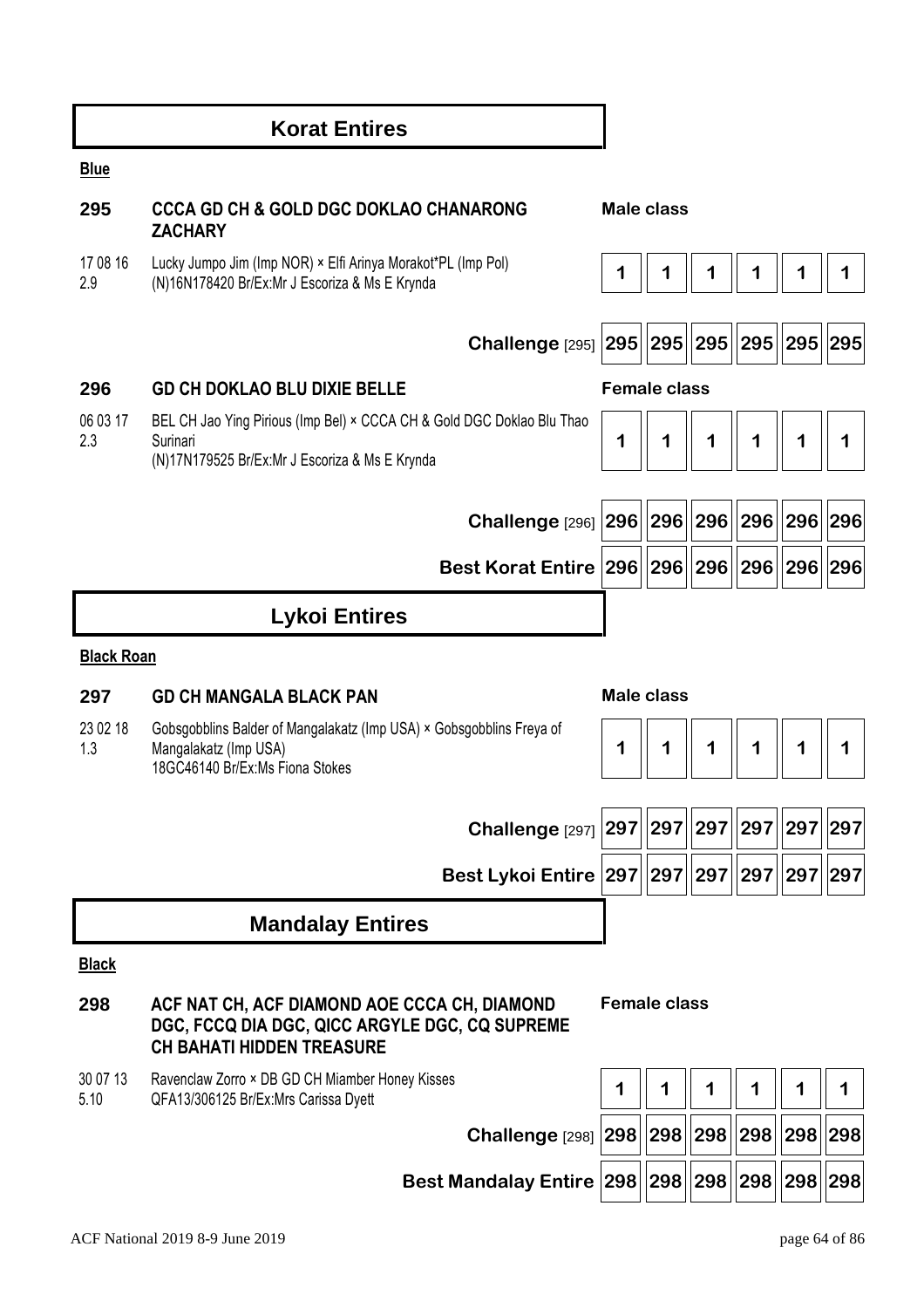# **Russian Entires**

### **Blue**

### **299 SAMNICKI CZAR TOVARICH Male class**

05 03 14 5.3 Raska Blue Dimitri × Haxendorf Czar Ziva (Imp NZ) (N)14N174518/CN15 Br/Ex:Mrs Robyn Hackworthy **abs abs abs abs abs abs**

### **300 TINTOLA REGAL BLU**

28 07 18 10 QFA CH Katovluv King Ramesses × Tintola Kiska Blue (N)18N181688 Br/Ex:Mr Craig & Mrs Linda Broad

### **301 DJINDI KI MARA BLU AKANGKEME**

06 09 18 09 Kimara Velvet Via Shadow × Kimara Metallica Blu Kaschmia CVI:3/4574 Br/Ex:Ms Cindy Grimes

 **Challenge** between [299, 300, 301] **301 301 301 301 300 301**

### **302 CH SAMNICKI CZAR EKATERINA Female class**

- 03 01 16 Raska Blue Dimitri × Samnicki Czar Tottenka
- 3.5 CN16/000547N16 Br:Robyn & Geoff Hackworthy Ex:Mrs Ann Elphick

### **303 GD CH KIMARA METALLICA BLU KASCHMIA**

28 12 16 2.5 BZ GD CH Kimara Azriel Buddy Awesome × Kimara Blu Shimma Aschea 19CVI:402W17GC17 Br:Mrs Lucy Nikoforos Ex:Ms Cindy Grimes

| Challenge between [302, 303] 303 303 303 302 302 302 |  |  |  |
|------------------------------------------------------|--|--|--|

**Best Blue Russian Entire 303 301 301 302 300 302**

### **White**

# **304 MINYAWOO NIKALINA Female class**  09 05 16 3.0 Vyatka Arctic Oberon × TFA GD CH Anatoly Tsarina (N)16N178185 Br/Ex:Mr Ian & Mrs Anne Bailey **1 1 1 1 1 1 Challenge** [304] **304 304 304 304 304 304 Best Russian Entire 303 301 301 302 304 302**

**Reserve Russian Entire 301 303 304 301 300 301**



| -7<br>- 7 |  |  |  |
|-----------|--|--|--|
|-----------|--|--|--|

|  | $\vert$ 301 $\vert\vert$ 301 $\vert\vert$ 301 $\vert\vert$ 301 $\vert\vert$ 300 $\vert\vert$ 301 $\vert$ |  |
|--|----------------------------------------------------------------------------------------------------------|--|

| , |  |  |  |  |  |
|---|--|--|--|--|--|
|---|--|--|--|--|--|

|--|--|--|--|--|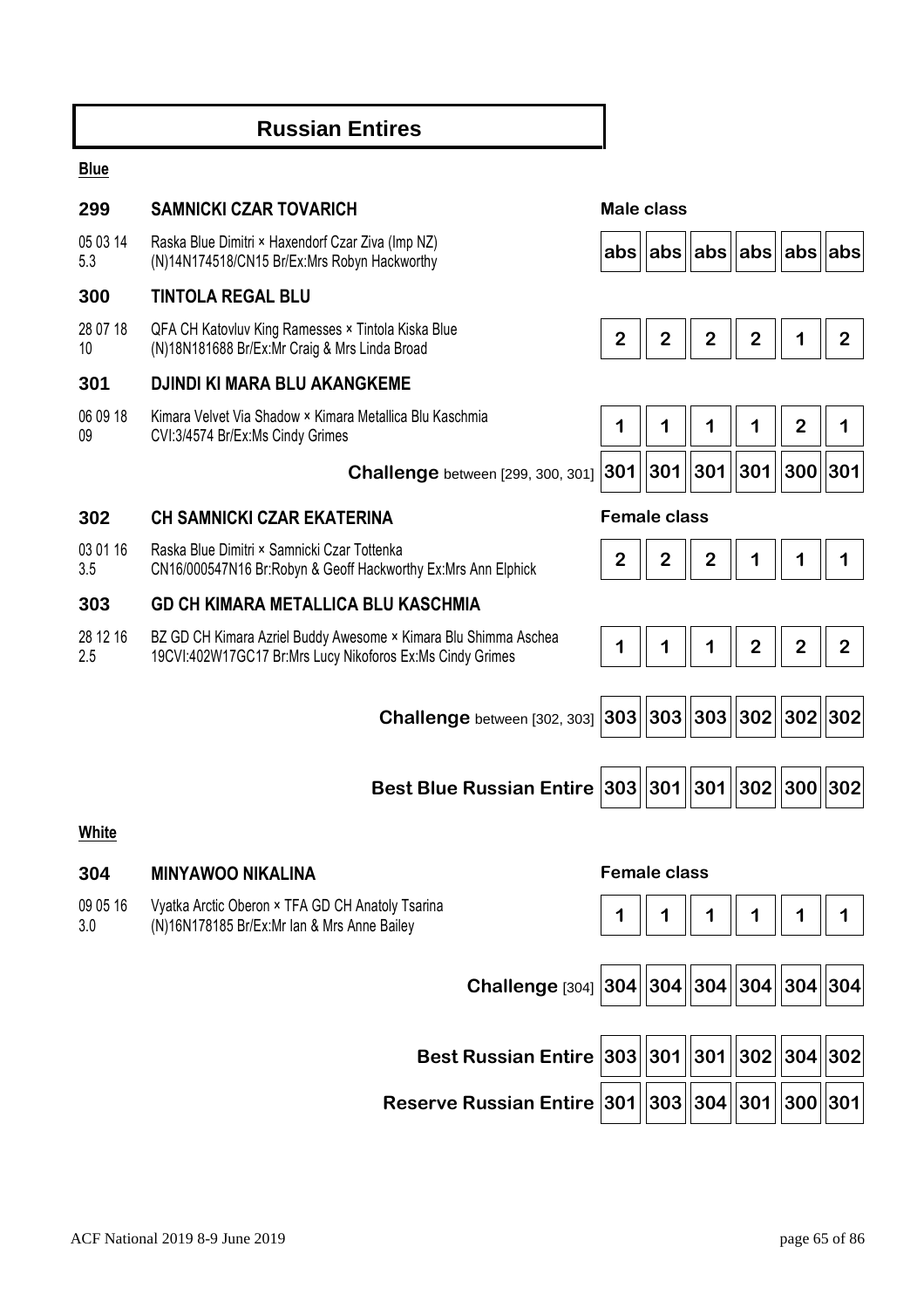# **Scottish Fold Longhair Entires**

### **Agouti**

### **Chocolate Spotted Tabby**

### **305 ANCATS GOLD DB GD CH NATIONAL CH KILTKATZ BRANDY SNAP Female class**

- 02 01 15 Marshallpark Black Pearl × Kiltkatz Miss Priss Tansy
- 4.5 (ANCATS)37354 Br/Ex:Ms Narelle Spencer **1 1 1 1 1 1**



| Challenge [305] $ w/h  305  305  305  305  305$            |  |  |  |
|------------------------------------------------------------|--|--|--|
| Best Scottish Fold Longhair Entire w/h 305 305 305 305 305 |  |  |  |
|                                                            |  |  |  |

# **Selkirk Rex Entires**

### **Non Agouti**

### **Red**

| 306             | <b>REBUSS INIGO BARBERA</b>                                                            |                                                         | Male class |                             |  |  |
|-----------------|----------------------------------------------------------------------------------------|---------------------------------------------------------|------------|-----------------------------|--|--|
| 27 09 13<br>5.8 | DB GD CH Kalame Ignatius × Jengari Princess Aurora<br>GCSA4G2736 Br/Ex:Ms Rebecca Kuss |                                                         |            | $\parallel$ 1 $\parallel$ 1 |  |  |
|                 |                                                                                        | Challenge [306] 306   306   306   306   306   306   306 |            |                             |  |  |

### **Black Tortie**

### **307 REBUSS HELLOVA RUCKUS Female class**

05 03 18 1.3 Rebuss Inigo Loyola × GCH Jengari Big Hullabaloo



# **Chocolate Tortie**

### **308 BRIGHTHILLS LADY HAVANA Female class**

- 09 02 18 CH Quido Honey Pie × Brighthills Chocolateer
- 1.3 CH Quido Honey Fie ^ Brightiniis Chocolateer<br>(N)18N181174(SLV) Br/Ex:Mrs Sue Bell **1** 1 1 1 1 1 1 1 2

 **Challenge** between [307, 308] **307 307 307 307 307 307**



**Best Non Agouti Selkirk Rex Entire**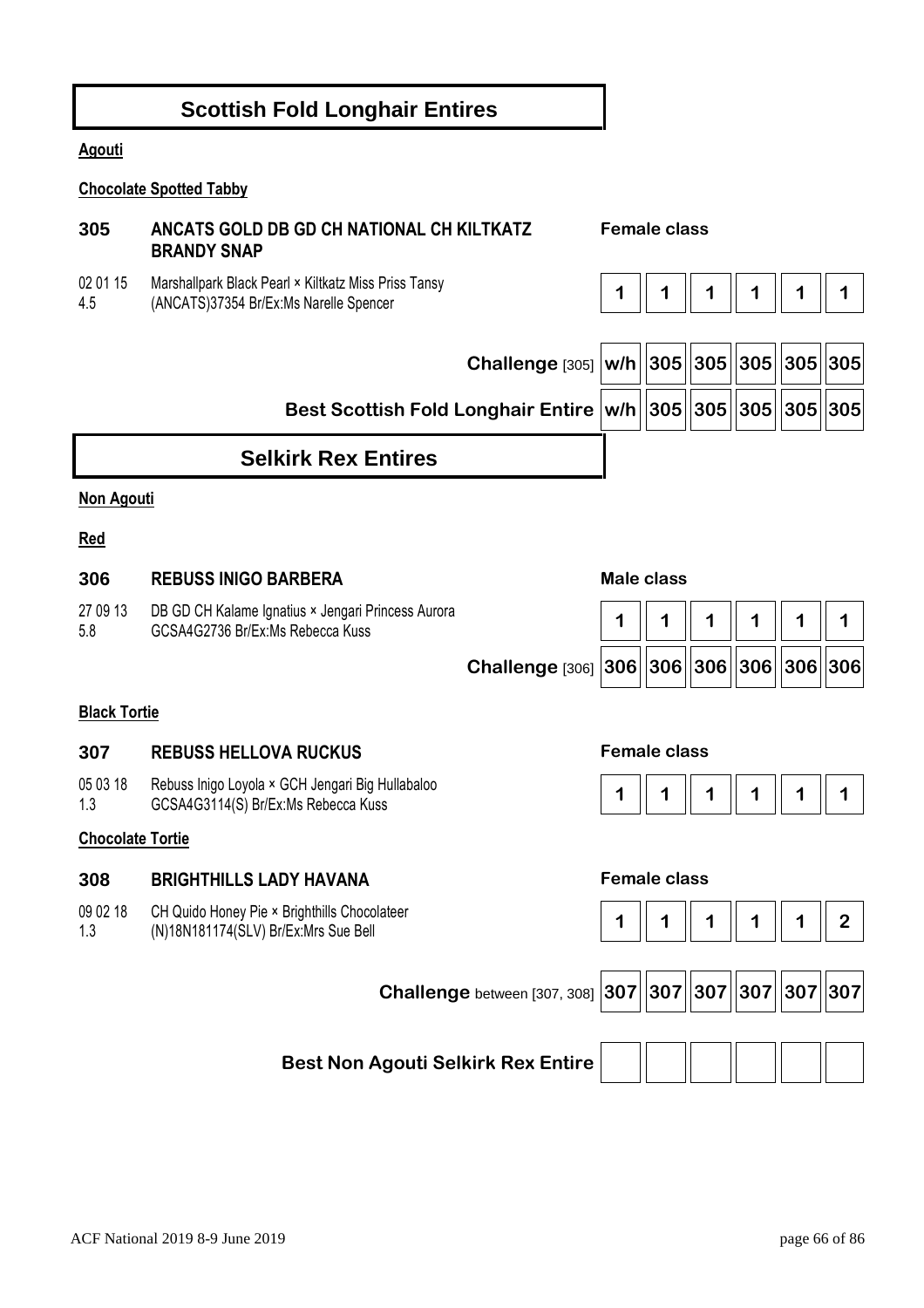### **Non Agouti & White**

### **Black Smoke & White**

### **309 FRASCOTT PANDA PUNCH Male class**

- 09 04 18 Frascott Ted Baker × Dramatails Genesis (Imp USA)
- 1.1

(N)18N181245 Br/Ex:Mr Andrew Fraser & Mr Chris Smith **1 1 1 1 1 1 Challenge** [309] **309 309 309 309 309 309 Best Selkirk Rex Entire 306 306 306 306 306 306**

# **Sphynx Entires**

### **Agouti**

### **Seal Mink Tabby**

### **310 SHIWA MISS MAZZIE MAY Female class**

| 18 11 17 | Filbitru Nude Kasanova × Boldnbeauty Lily |
|----------|-------------------------------------------|
| 1.6      | GCSA3G11554 Br/Ex:Ms Elizabeth Tonkin     |

| Filbitru Nude Kasanova × Boldnbeauty Lily<br>GCSA3G11554 Br/Ex:Ms Elizabeth Tonkin |                                             |  | 1   1   1   1   1   1   1 |  |
|------------------------------------------------------------------------------------|---------------------------------------------|--|---------------------------|--|
|                                                                                    | Challenge [310] 310 310 310 310 310 310 310 |  |                           |  |

### **Non Agouti**

### **Black**

### **311 CH CROWN PRINCE BEST SHOW\*RU (IMP RUS) Male class**  25 05 16 3.0 Picasso Best Show\*RU × Cinderella Best Show\*RU ricasso best Show No  $\sim$  Cindefelia best Show No<br>(RUS)ARCCALO87056N18 Br:Tatiana Chernyavskaya Ex:Miss Haylee Scholte **abs abs abs abs abs abs abs 312 SKINNYDIPPIN ZORO**  14 10 17 1.7 Dressus Mamasita × Ramilypan Janice Joplin Dressus Marnasita \* Ramliypan Janice Jopin<br>GCSA3G11519 Br/Ex:Ms Kerry Faggotter **1 1 1 1 1 1 1 1 1 1 1 1 1 1 1 1** 1 **1 Challenge** between [311, 312] **312 312 312 312 312 312 Seal Mink 313 DECHA QUEEN DELTA BLUE Female class**  08 08 18 10 Filbitru Nude Kasanova × Decha Ladyvenuswashername GCSA3G11688 Br/Ex:Ms Deborah Myers **1 1 1 1 1 1**

 **Challenge** [313] **313 313 313 313 313 313**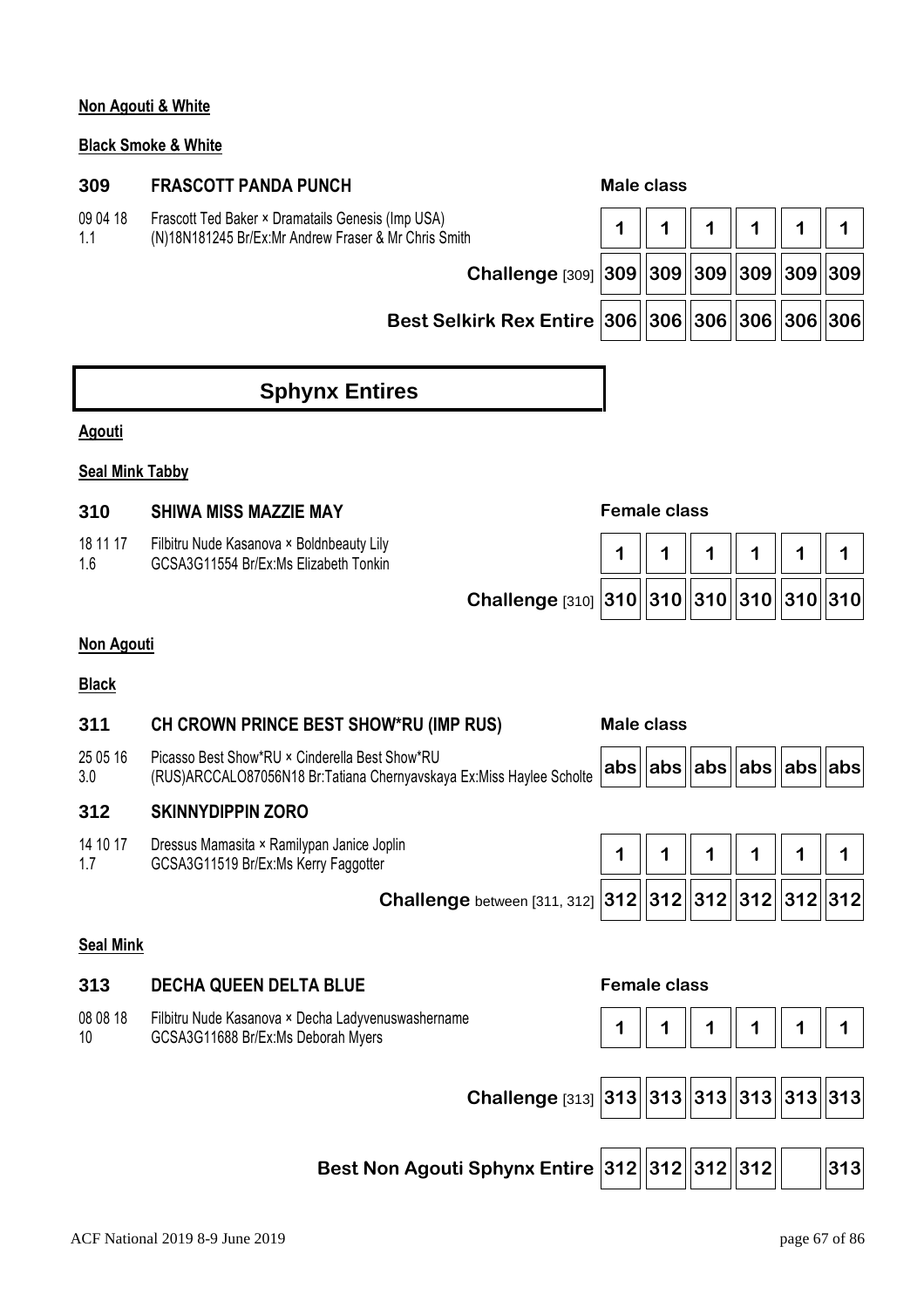### **Non Agouti & White**

### **Black Tortie & White**

### **314 MANIS MY MILKSHAKE Female class**

- 09 11 17 Manis Red Van Foo × Iadore Vanessa the Undresser
- 1.6

### **Blue Tortie Point & White**

### **315 CH SEMPRE LADY POPCORN Female class**

17 05 17 2.0 CH Rammstein Best Show\*RU (Imp RUS) × CH Mascotte Winter Fairy of Sempre (Imp ITA) (N)17N180178 Br/Ex:Miss Haylee Scholte

### **Black Smoke & White**

### **316 SPHYNXWILLOW PANDORA Female class**

01 02 18 1.4 ANCATS GD CH Rudynudy Bruce × ANCATS GD CH Decha Zizzan Azzaraya



|  |  |  | ., |
|--|--|--|----|
|--|--|--|----|



# **Toyger Entires**

### **Brown Mackerel Tabby**

### **317 EL'SPRITE DEADPOOL Male class**

21 08 18 09 Uniquecats Simba × El'Sprite Brokenstar

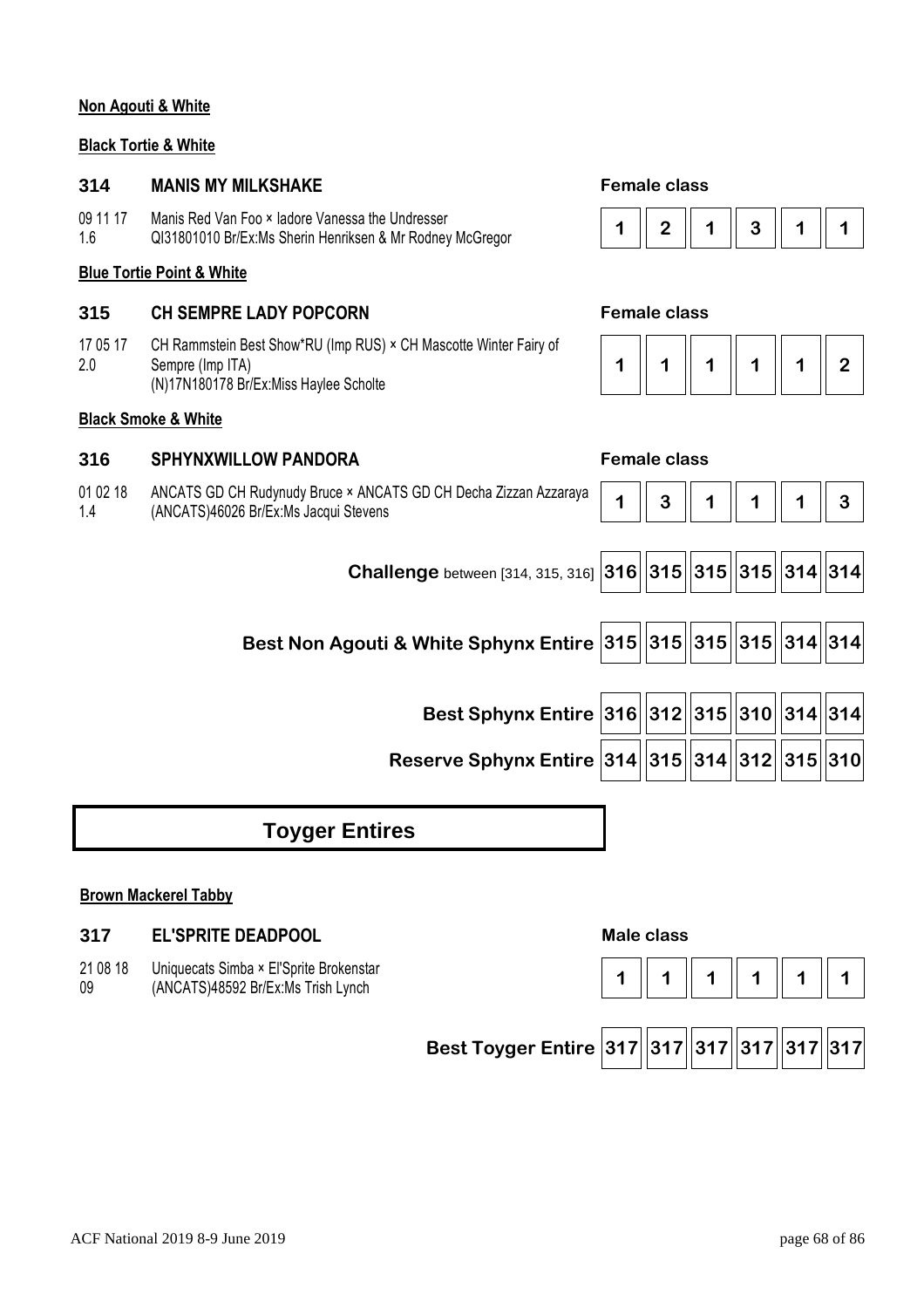# **Group 3 Desexed**

# **Abyssinian Desexed**

### **Tawny**

| 318             | BRZ DB GD CH OSIRIS (V) OSCAR WILDE                                                                      | <b>Neuter class</b> |     |               |                         |           |   |
|-----------------|----------------------------------------------------------------------------------------------------------|---------------------|-----|---------------|-------------------------|-----------|---|
| 02 10 17<br>1.8 | Tijah Poets Dream × Osiris (V) Time Awaits<br>QFA18/313057 Br: Michael & Sue Shawn Ex: Ms Linda Field    |                     |     |               |                         | 1         | 1 |
|                 | <b>Award of Merit [318]</b>                                                                              | 318                 |     |               | 318  318  318  318  318 |           |   |
| 319             | ACF SAPPHIRE AOE & SAPPHIRE PN NARLEEKATZ<br><b>ELUSIVE DIAMOND</b>                                      | <b>Spay class</b>   |     |               |                         |           |   |
| 03 09 12<br>6.9 | PN Narleekatz Blue Illusion × Gd Ch Narleekatz Aussie Diamond<br>13GC45122 Br/Ex:Ms Kaylie Goodrick      | 1                   |     |               |                         | 1         | 1 |
| 320             | <b>DB GD CH ALLERBESTE CLARA BOW</b>                                                                     |                     |     |               |                         |           |   |
| 09 01 16<br>3.4 | GDGCH Osiris (V) Kathmandu × GD CH Charlbury Madeline<br>16S227712A Br:Ms Lee Caldwell Ex:Mr Barry White | abs                 | abs |               | abs  abs  abs  abs      |           |   |
|                 |                                                                                                          |                     |     |               |                         |           |   |
|                 | Award of Merit between [319, 320]                                                                        | $ 319 $             |     |               | 319  319  319  319  319 |           |   |
|                 | Best Tawny Abyssinian Desexed 318                                                                        |                     |     | 319  318  319 |                         | 318 318   |   |
| Cinnamon        |                                                                                                          |                     |     |               |                         |           |   |
| 321             | ACF GOLD AOE CCCA CH CCCA NATIONAL SHOW CH,<br>GOLD CH AND SAPPHIRE PN NARLEEKATZ ROXY (HONS)            | Spay class          |     |               |                         |           |   |
| 11 10 09<br>9.7 | Db Gd Ch Osiris (V) Heart N Soul × Gold Ch Nile Sunstone<br>V28722GC10 Br/Ex:Ms Kaylie Goodrick          | 1                   |     |               | 1                       | 1         | 1 |
|                 |                                                                                                          |                     |     |               |                         |           |   |
|                 | Award of Merit [321] 321   321   321   321                                                               |                     |     |               |                         | 321   321 |   |
|                 |                                                                                                          |                     |     |               |                         |           |   |
|                 | Best Abyssinian Desexed 318 321                                                                          |                     |     | 321   319     |                         | 318 318   |   |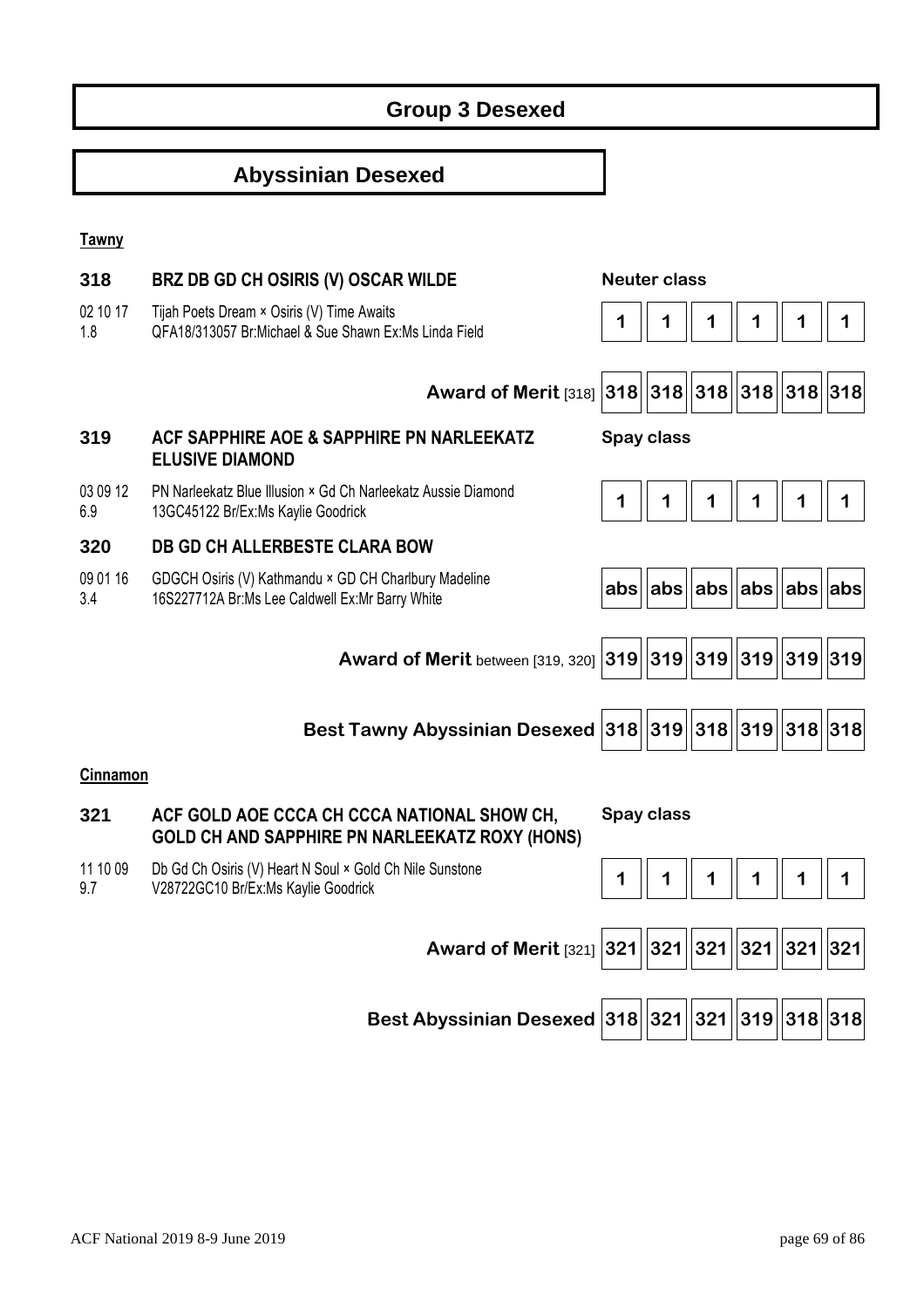# **American Shorthair Desexed**

### **Black Silver Classic Tabby**

### **322 GD CH EYECANDY CALAMITY JANE Spay class**

01 03 16 SGC Ozki James U Wonderful Wiz × CH Ozki Ritzy Giorgia

3.3

 **Award of Merit** [322] **322 322 322 322 322 322**

# **Best American Shorthair Desexed 322 322 322 322 322 322**

# **Bengal Desexed**

### **Brown Marbled Tabby**

### **323 MINKA-T STAR Spay class**

08 10 17 1.8 ANCATS Opal DB GD CH & ANCATS National CH Minka-T Shilah × ANCATS CH Minka-T Zenna (ANCATS)44809 Br:Mr Terry & Mrs Gwen Dare Ex:Ms Pamela Wadsworth

| abs  abs  abs  abs  abs  abs |  |  |  |
|------------------------------|--|--|--|
|------------------------------|--|--|--|

| Award of Merit [323]   na $\parallel$ na $\parallel$ na $\parallel$ na $\parallel$ na $\parallel$ na $\parallel$ |  |  |  |  |
|------------------------------------------------------------------------------------------------------------------|--|--|--|--|
| Best Bengal Desexed $\mid$ na $\parallel$ na $\parallel$ na1 $\parallel$ na $\parallel$ na $\parallel$ na $\mid$ |  |  |  |  |

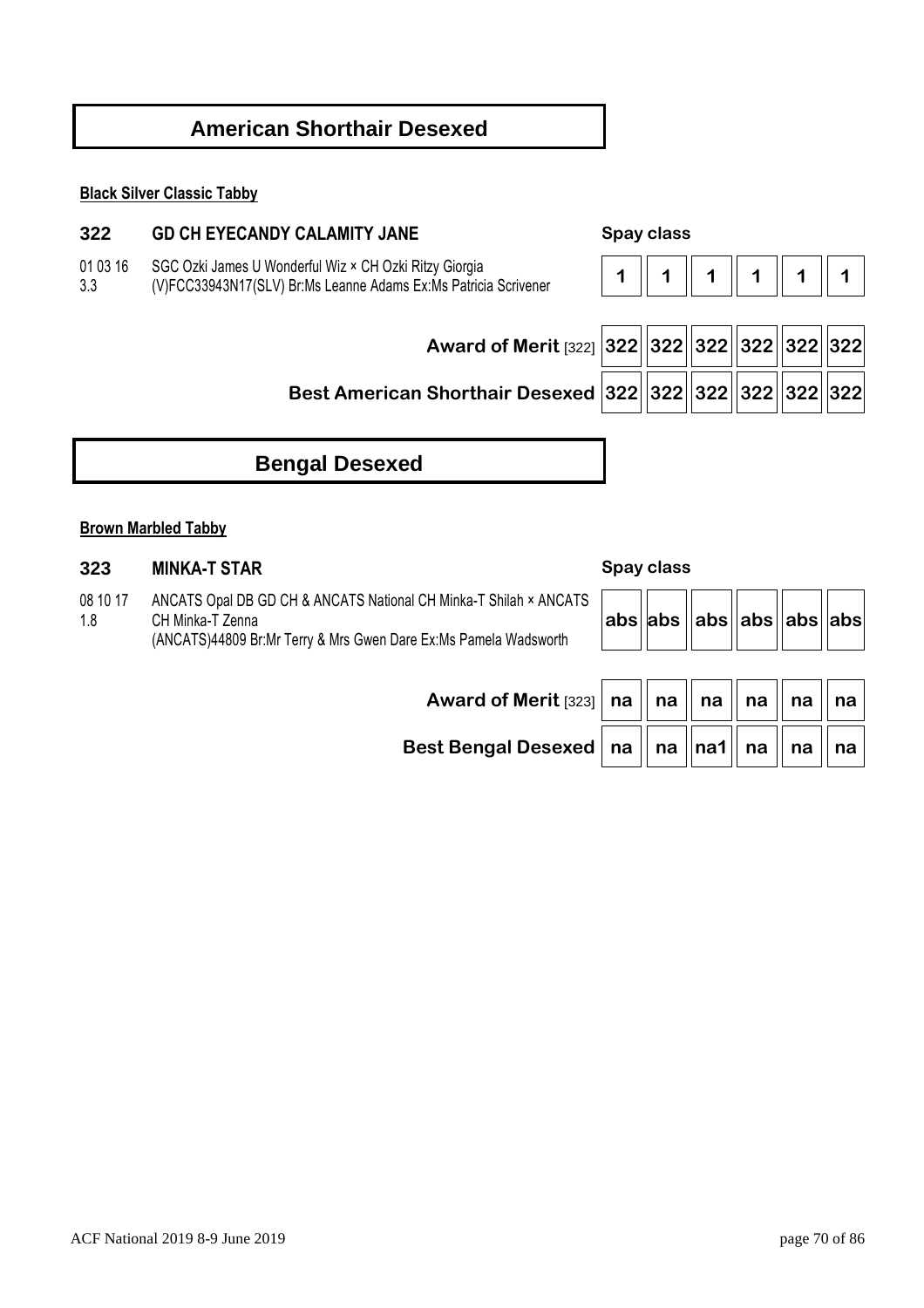# **British Shorthair Desexed**

### **Blue**

# **324 CCCA EMERALD TR GD CH & DIAMOND DB GD CH KALOOFA CAUSIN ACOMMOTION**

08 02 13 6.4 QFA GD CH Kaloofa Last Hurrah × Kaloofa Iam Special QFA GD CH Naloola Last Hurlan A Naloola Iam Special<br>(Q)QFA13/305523N13 Br:Mrs Carolynne Power Ex:Mrs Julie Shephard **1 | 2 | 1 | 2 | 1** | 2 | 1

### **325 EWENIQUE LORD LOUI VILLE**

07 02 16 3.4 GD CH Kaloofa Last Hurrah × Kaloofa Whispers

### **326 CH SAWADAS PLAYN THE GAME**

- 06 12 16 CH Kalame Abdiel × Sawadas Ima Sugarbabe
- 2.6

### **Neuter class**







|  | 324  326  324  324  326  324 |  |  |  |  |
|--|------------------------------|--|--|--|--|
|--|------------------------------|--|--|--|--|

### **327 GD CH AMBRITT SHAKIN UP A SANDSTORM Spay class**

02 11 15 3.7 ACF Sapphire AoE QFA Dia DGC, CQ Plat DGC Ambritt Hurricane Harry × Ambritt Shamrock Shaker QFA16/309748/CN16 Br:Julie & Aaron Maas Ex:Hazel & Jeanette Rossiter

### **328 CCCA CH & ACF SILVER AOE & OPAL PN ANGAHAR BETTY WINDSOR (HONS)**

- 05 12 16 CH Banyanblue Hamish × Cyclard Tudor Rose
- 2.6 V34448GC18 Br:L Parker & M Matthews Ex:Ms Liz Parker

### **329 VIC CH BEVINGTON ANTIGONE BLUE**

12 01 17 2.4 ACF Gold AoE, CCCA CH, Vic Gold CH, Gold DB GD CH Ambritt Let the Good Times Roll (Hons) × Vic DB GD CH Bevington Persephone Blue 17GC45931(S)/QFA18 Br/Ex:Mr Nick & Mrs Catherin Tricarico

 **Award of Merit** between [327, 328, 329] **329 328 328 328 329 328**

 **Award of Merit** between [324, 325, 326] **324 326 324 324 326 324**



| Best British Shorthair Desexed 329 326 358 328 326 324 |  |  |  |
|--------------------------------------------------------|--|--|--|
|                                                        |  |  |  |

**Reserve British Shorthair Desexed 324 324 324 324 329 328**

| -0     020     020     020     020     020 |  |  |
|--------------------------------------------|--|--|
|                                            |  |  |
|                                            |  |  |
|                                            |  |  |

| <b>ACF</b> National 2019 8-9 June 2019 | page 71 of 86 |
|----------------------------------------|---------------|

| nage $71$ of $86$ |  |  |
|-------------------|--|--|

|  |  |  | 3 | $\vert\vert$ N/E $\vert\vert$ n/e $\vert$ |  |  |
|--|--|--|---|-------------------------------------------|--|--|
|--|--|--|---|-------------------------------------------|--|--|



| 27. 328. 3291 329 328 328 328 328 |  |  |  |
|-----------------------------------|--|--|--|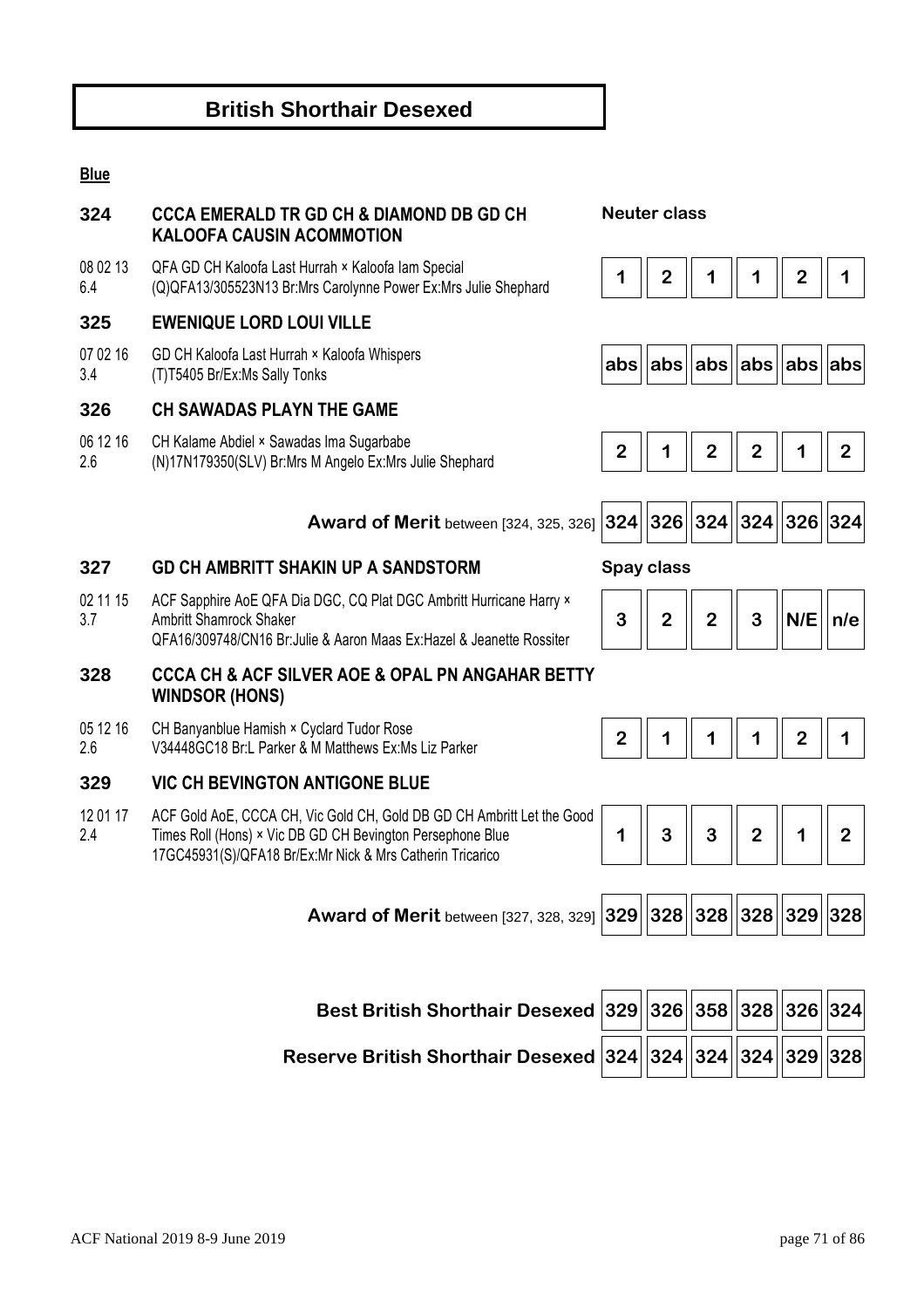# **Burmese Desexed**

### **Chocolate**

| 330                     | <b>KEEZA KOSHER KAT</b>                                                                                                            |    | <b>Neuter class</b>     |    |                 |             |     |
|-------------------------|------------------------------------------------------------------------------------------------------------------------------------|----|-------------------------|----|-----------------|-------------|-----|
| 30 10 17<br>1.7         | Shambo Stargazer × Kittykatz Itty Bitty Kitty<br>(N)18N180701 Br:Miss P Miller Ex:Dr Chris Allen                                   |    | $ abs $ abs $ abs $ abs |    |                 |             |     |
|                         | Award of Merit [330]                                                                                                               | na | na                      | na | na              | $w/h$   w/h |     |
| <b>Chocolate Tortie</b> |                                                                                                                                    |    |                         |    |                 |             |     |
| 331                     | <b>KITTYKATZ CALAMITY JANE</b>                                                                                                     |    | Spay class              |    |                 |             |     |
| 27 02 15<br>4.3         | Kittykatz Legend of Excalibur × Firefly Callisto<br>QFA15/308683 Br:Mr Trevor Cox & Mr Ray Clark Ex:Mrs Nadine & Mr Luke<br>Savage | 1  | 1                       |    |                 |             |     |
|                         |                                                                                                                                    |    |                         |    |                 |             |     |
|                         | Award of Merit [331] 331   331   331   331   331                                                                                   |    |                         |    |                 |             | 331 |
|                         |                                                                                                                                    |    |                         |    |                 |             |     |
|                         | <b>Best Burmese Desexed 331 331 331   331  </b>                                                                                    |    |                         |    | 331   331   331 |             |     |
|                         |                                                                                                                                    |    |                         |    |                 |             |     |
|                         | <b>Devon Rex Desexed</b>                                                                                                           |    |                         |    |                 |             |     |

### **Non Agouti & White**

### **Black Tortie Smoke & White**

# **332 GD CH KAKUTZI JAZZ D'YANNE Spay class**

11 12 10 8.5 NZ CH Kakutzi Quinta De Largo (NZ) × NZ BZ DB GD CH Kakutzi Curlz of Taradale (NZ) NZ026755AN12(SLV) Br:Mrs A Vazey Ex:Mrs Josephine Romeo

| Best Devon Rex Desexed |  |
|------------------------|--|
|                        |  |

| Award of Merit [332] 332 332 332 332 332 332                                                                                             |  |  |  |
|------------------------------------------------------------------------------------------------------------------------------------------|--|--|--|
| <b>)evon Rex Desexed <math> \mathbf{332}  \mathbf{332}  \mathbf{332}  \mathbf{332}  \mathbf{332}  \mathbf{332}  \mathbf{332} </math></b> |  |  |  |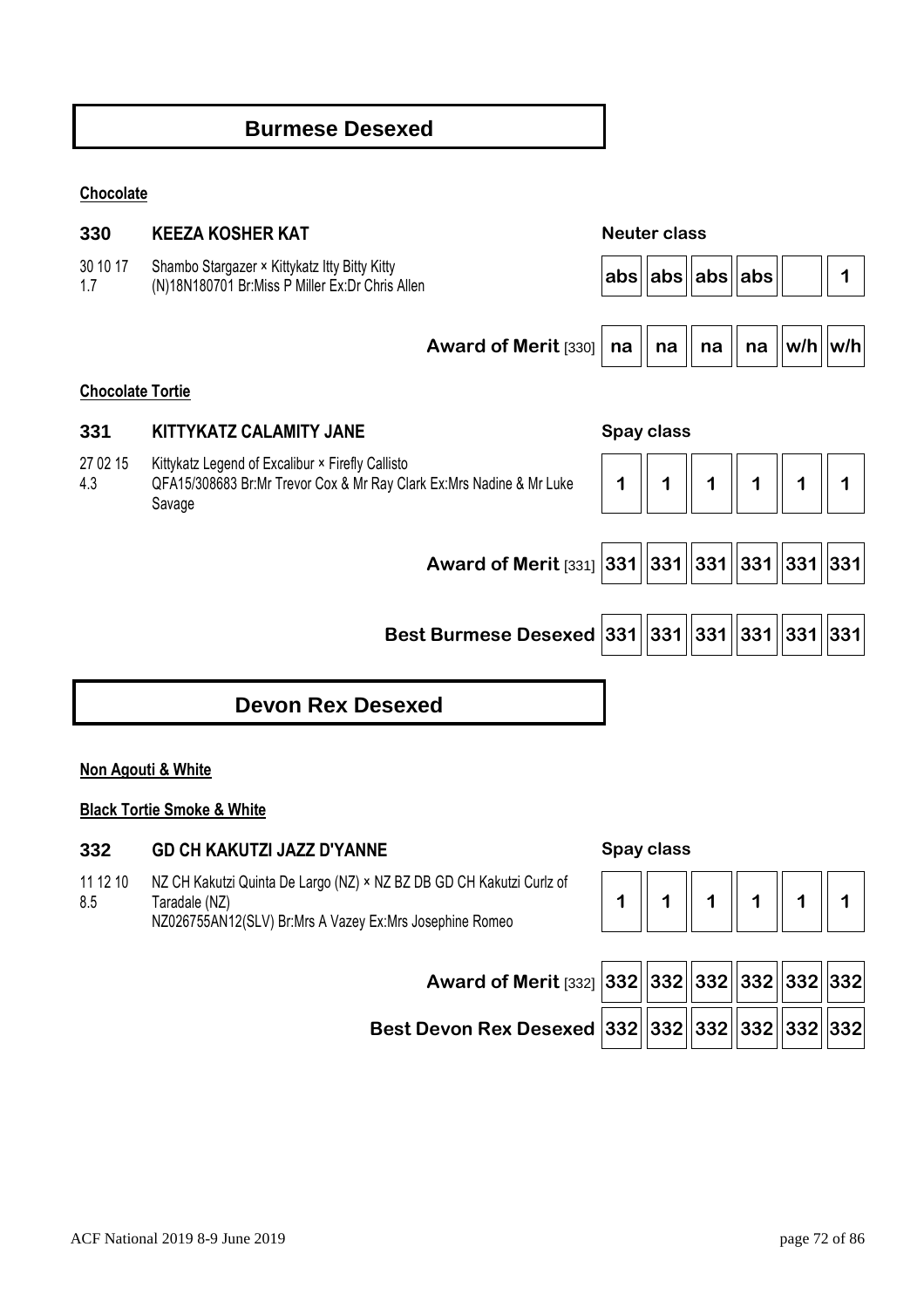## **Mandalay Desexed**

#### **Blue**

#### **333 BAHATI BLUE BAYOU Neuter class**

21 01 18 GDGCH Kimlai Bagheera × GDGCH Bahati Keira Knightly

1.4



| Award of Merit [333] 333 33 33 33 33 33 33 33     |  |  |  |
|---------------------------------------------------|--|--|--|
| Best Mandalay Desexed $ 333  333  333  333  333 $ |  |  |  |

## **Russian Desexed**

#### **Blue**

#### **334 ACF SILVER AOE PLAT DGC KIMARA BLU SHIMMA KINDA SPECIAL Neuter class**

#### 13 04 15 4.1 Brz Gd CH Kimara Azriel Buddy Awesome × Kimara Royalblu Saschea Br2 Gu Ch Riniala Aziter Buddy Awesomie ^ Riniala Noyabiu Sascriea<br>QFA15/712W15 Br:Mrs Lucy Nikoforos Ex:Mr Alan & Mrs Janis Christison **1 1 | 1 | 1 | 1 | 1 | 1 | 1**

### **335 GOLD DB GD PN MYENYA RASPUTIN KIMARICH**

- 11 09 16 Kimara Metallica Blu Sumfin Special × Kimara Zaris Pheobe
- 2.8







#### **White**

# **336 DB GD CH TINTOLA NOVA WHITE Spay class**  26 08 17 1.9 Vyatka Arctic Oberon × Tintola Kataryna Vyalka Alculc Obelon A Tilliola Ralarylia<br>(N)17N180174 Br/Ex:Mr Craig & Mrs Linda Broad **1 1 | 1 | 1 | 1 | 1 | 1 | 1 | 1** | 1 **| 1 Award of Merit [336] 336 | 336 | 336 | 336 | 336 | 336 Best Russian Desexed 336 336 334 334 336**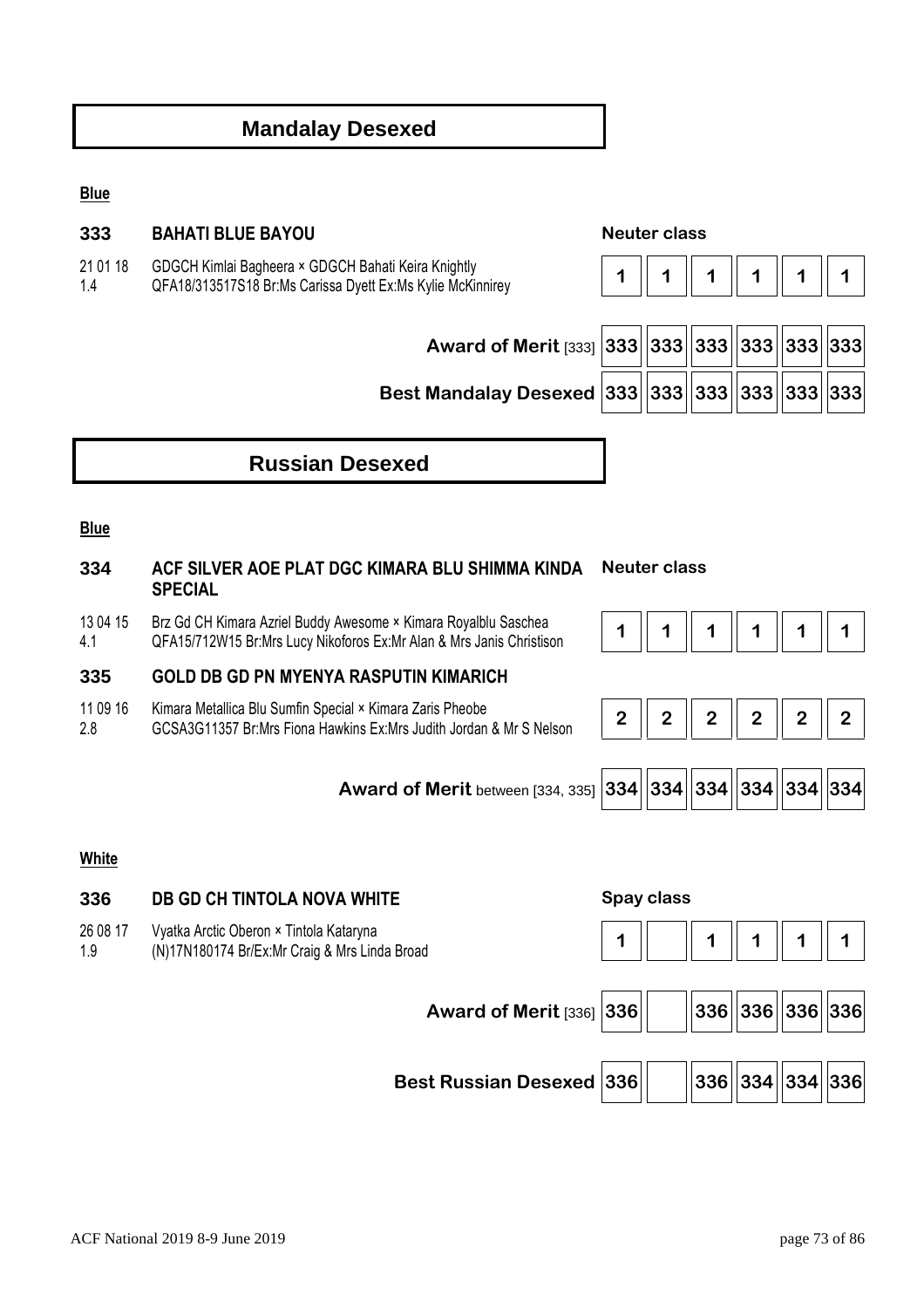## **Scottish Fold Desexed**

**Agouti** 

#### **Red Spotted Tabby**

### **337 ANCATS SILVER DB GD CH & NATIONAL CH KILTKATZ THE Neuter class RED KING**

10 12 16 2.5 Marshallpark Black Pearl × ANCATS CH Kiltkatz Oneofakind (ANCATS)42016 Br/Ex:Ms Narelle Spencer

|--|--|--|--|--|

 **Award of Merit** [337] **337 337 337 337 337 Best Scottish Fold Desexed 337 337 337 337 337**

| 337  337  337  337 |  |  |
|--------------------|--|--|
| 337  337  337  337 |  |  |

# **Selkirk Rex Desexed**

#### **Agouti**

#### **Red Silver Spotted Tabby**

### **338 DB GD PN KILLARA SHEPHERDS WARNING Neuter class**

- 10 10 17 Ruby CH Killara Red Sky At Night × Killara Lady Frances
- 1.7 18V35119(SLV)18/GCSA4G3128(S) Br:Mr William Van Hoboken Ex:Mrs Judith Jordan & Mr S Nelson

#### **Black Spotted Tabby**

#### **339 GOLD CH PURRCURLS NGOOMBUJARRA (HONS) Neuter class**

- 28 09 14 Purrcurls Nullah × Purrcurls Riza
- 4.8 19CVI:15GC45565(SLV/CPC) Br/Ex:Ms Cindy Grimes **abs abs abs abs abs abs**

|--|--|

|--|--|--|--|--|--|--|

#### **Red Spotted Tabby**

#### **340 DB GD PN KILLARA SHEPHERDS DELIGHT Neuter class**

- 10 10 17 Ruby CH Killara Red Sky At Night × Killara Lady Frances
- 1.7 18V35120(SLV)18/GCSA4G3127(S) Br:Mr William Van Hoboken Ex:Mrs Judith Jordan & Mr S Nelson



| Award of Merit between [338, 339, 340] $\boxed{338}$ |  |  | $\frac{1}{340}$ 340 340 340 |  |
|------------------------------------------------------|--|--|-----------------------------|--|
|                                                      |  |  |                             |  |

| Best Agouti Selkirk Rex Desexed $\big  338 \big \big  \quad \  340 \big\  340 \big\  340 \big\  340$ |  |  |  |
|------------------------------------------------------------------------------------------------------|--|--|--|
|                                                                                                      |  |  |  |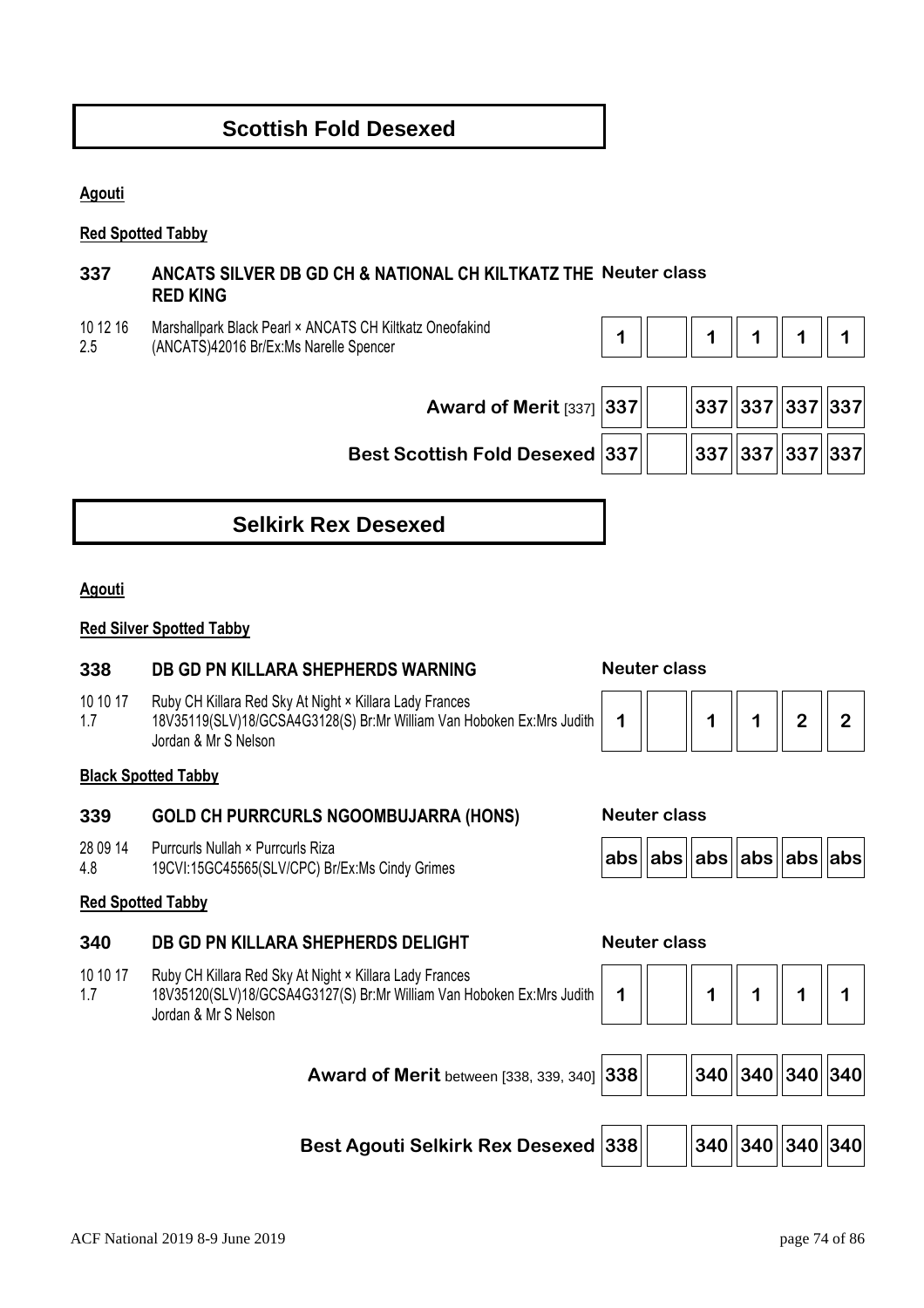#### **Non Agouti**

#### **Black**

| 341             | DB GD PR REBUSS WHISKEY LULLABY                                                                       | <b>Neuter class</b>          |          |             |     |
|-----------------|-------------------------------------------------------------------------------------------------------|------------------------------|----------|-------------|-----|
| 10 02 17<br>2.3 | Rebuss Inigo Barbera × Kaleme Gratias Tibi Bec<br>GCSA4G3043 Br:Ms Rebecca Kuss Ex:Mrs Allyson Ongley | 1                            |          | 1           | 1   |
| <b>Cream</b>    |                                                                                                       |                              |          |             |     |
| 342             | <b>GOLD DB GD PRR REBUSS LORD LONGWAYAWAY</b>                                                         | <b>Neuter class</b>          |          |             |     |
| 27 11 14<br>4.6 | CH Kalame Judeo × Rebuss Lady Anne Faraway<br>GCSA4G2875 Br:Ms Rebecca Kuss Ex:Mrs Allyson Ongley     | abs  abs  abs  abs  abs  abs |          |             |     |
|                 |                                                                                                       |                              |          |             |     |
|                 | Award of Merit between [341, 342] 341   341                                                           |                              | 341  341 | 341   341   |     |
|                 |                                                                                                       |                              |          |             |     |
|                 | Best Non Agouti Selkirk Rex Desexed 341   341                                                         |                              | 341  341 | $ 341 $ 341 |     |
|                 |                                                                                                       |                              |          |             |     |
|                 | Best Selkirk Rex Desexed 341 341                                                                      |                              | 340  340 | $ 341$      | 341 |
|                 | <b>Reserve Selkirk Rex Desexed</b>                                                                    | 340                          | 341      | 340 340     |     |

# **Selkirk Rex Longhair Desexed**

#### **Non Agouti**

#### **Lilac Point**

#### **343 GD PR REBUSS LOVE ME DO Neuter class**

- 16 10 13 Rebuss Sir Jakeson of Oz × Tambo Honey
- 5.7

#### **Cream Point**

#### **344 REBUSS CHILLIN CHARLIE Neuter class**

09 12 17 Brighthills Melo Murphy × Brighthills Jaffa Gold

### 1.5



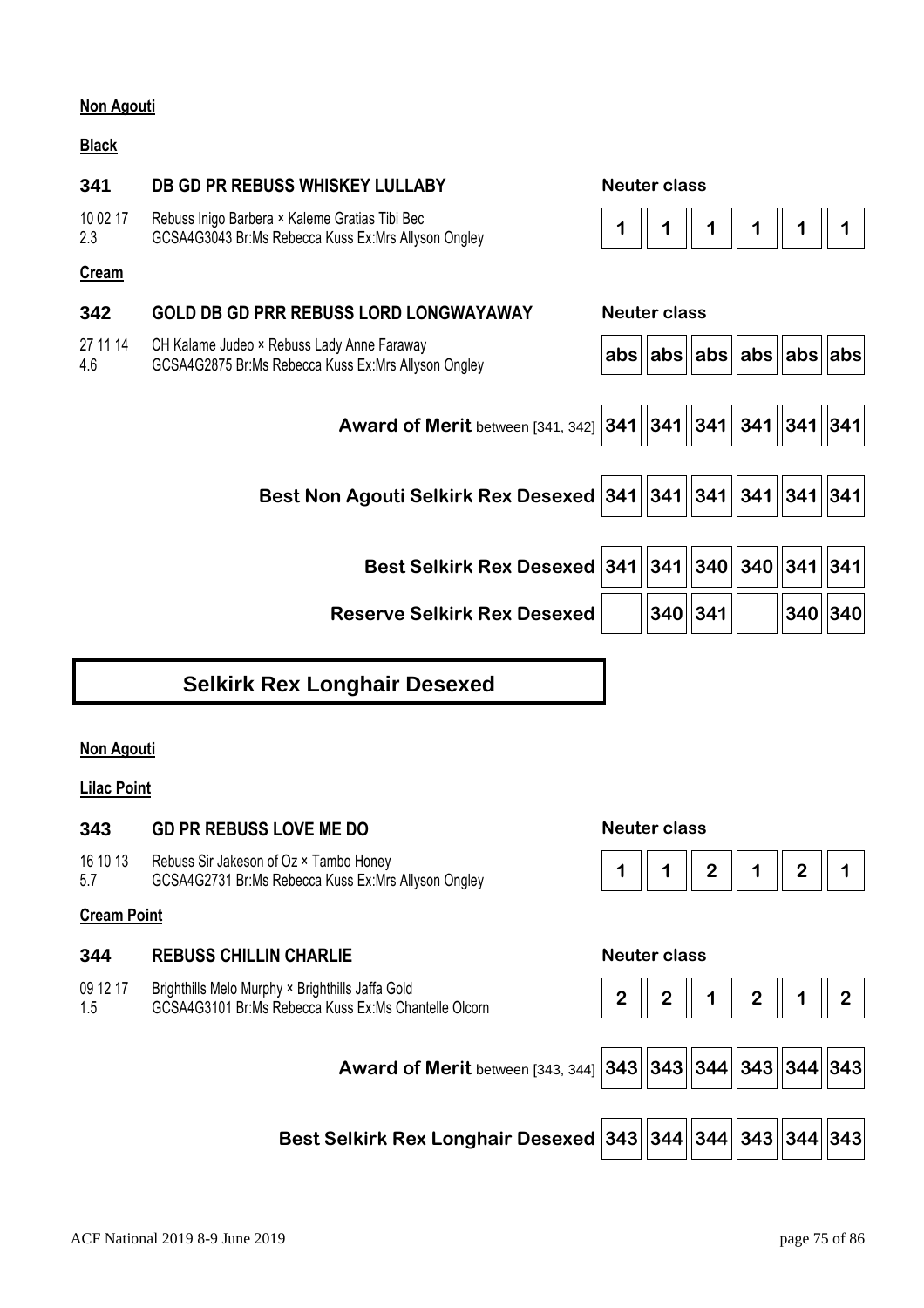## **Snowshoe Desexed**

#### **Blue Point Mitted**

# **345 GOLD DB GD CH SKIBOOTS BOOMERANG Neuter class**  26 01 16 3.4 Bitzaglitz Storm Prince × GC Skiboots Bellatrix QI31701V33927 Br:Ms Catherine Webb Ex:Ms Sherie Oakley **1 1 1 1 1 1 Award of Merit** [345] **345 345 345 345 345 345 Best Snowshoe Desexed 345 345 345 345 345 345 Somali Desexed Tawny 346 ACF BRZ AOE CCCA CH & OPAL PN SHILABO JUPITER (HONS) Neuter class**  15 10 14 4.7 Ikati Reynard × Shilabo Guinn Pepper V33103GC18 Br:Mr Dale Plummer Ex:Ms Sarah Brooks **1 1 1 1 1 1 Award of Merit** [346] **346 346 346 346 346 346 Blue 347 NSWCFA GL DGC NAREIRA WHISPERING JACK Neuter class**  14 09 12 6.8 GL DGC Zabenka Champange Charlie × Nareira Skylight Express UL DUC Zabelika Champange Chame ^ Natelia Skylight Express<br>12N171110/CN17 Br:Mrs D A Thomas Ex:Mrs Suzie Hudson **1 1 | 1 | 1 | 1 | 1 | 1 | 1 | 1** | 1

| Award of Merit [347] $\Big 347\Big  \Big 347\Big  \Big 347\Big  \Big 347\Big  \Big 347\Big  \Big 347\Big $ |  |  |  |
|------------------------------------------------------------------------------------------------------------|--|--|--|
|                                                                                                            |  |  |  |

**Best Somali Desexed 346 347 346 346 347 346**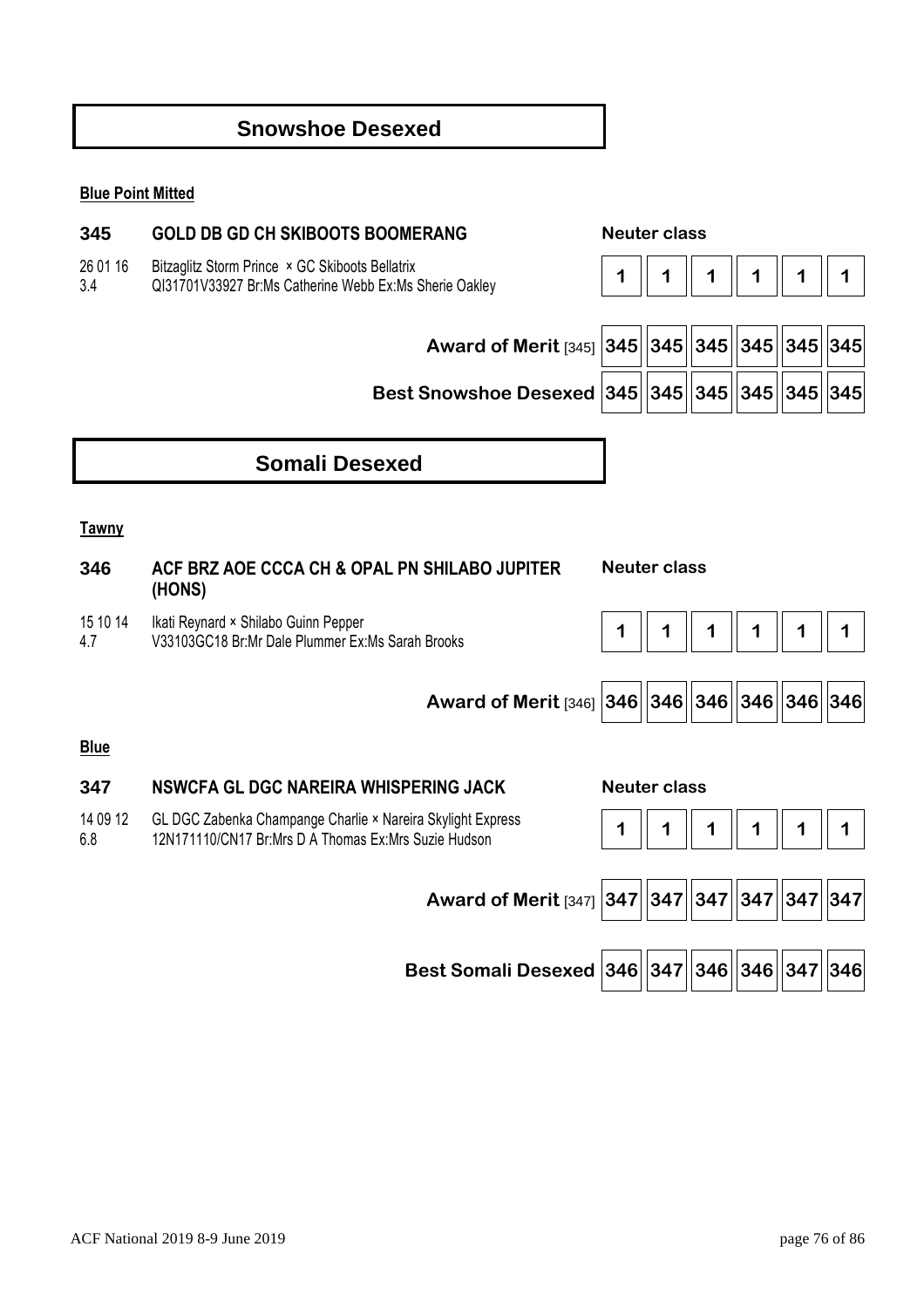# **Sphynx Desexed**

#### **Agouti**

**Black Tabby** 

| 348                      | <b>DECHA COUNTESS FELIZ</b>                                                                                                               | Spay class          |                     |                    |        |     |
|--------------------------|-------------------------------------------------------------------------------------------------------------------------------------------|---------------------|---------------------|--------------------|--------|-----|
| 10 11 14<br>4.6          | Amazing King Ruben × Filbitru Bare Abracadabra<br>GCSA3G11081 Br/Ex:Ms Deborah Myers                                                      |                     |                     |                    |        |     |
|                          | <b>Award of Merit [348] 348]</b>                                                                                                          |                     | 348  348  348  348  |                    |        | 348 |
| <b>Red Tabby</b>         |                                                                                                                                           |                     |                     |                    |        |     |
| 349                      | <b>GOLD DB GD CH KAMEA SWING TIME</b>                                                                                                     | <b>Neuter class</b> |                     |                    |        |     |
| 27 01 17<br>2.4          | ANCATS CH Kamea Baby Sirus × Rudynudy Sephera<br>(ANCATS)42611N17 Br:Ms Cindy Craig Ex:Ms Sarah Tait                                      | 1                   | 1                   |                    | 1      | 1   |
|                          | Award of Merit $[349]$ 349                                                                                                                |                     | 349  349  349  349  |                    |        | 349 |
|                          | <b>Best Agouti Sphynx Desexed</b>                                                                                                         | 48                  |                     | 349  349  349  349 |        | 349 |
| Non Agouti               |                                                                                                                                           |                     |                     |                    |        |     |
| <b>White</b>             |                                                                                                                                           |                     |                     |                    |        |     |
| 350                      | <b>BOLDNBEAUTY LILY</b>                                                                                                                   | Spay class          |                     |                    |        |     |
| 13 12 14<br>4.5          | RW GC Beautyexotica Belissimo Favourite (JPN) × Amanude de Lariisa (Gen3)<br>FQ15/40293/GCSA3G11432 Br:Mr Stan Kay Ex:Ms Elizabeth Tonkin | 1                   | 1                   | 1                  | 1      | 1   |
|                          | <b>Award of Merit [350] 350</b>                                                                                                           |                     | 350 350             | 350                | 350    | 350 |
| Non Agouti & White       |                                                                                                                                           |                     |                     |                    |        |     |
| <b>Black &amp; White</b> |                                                                                                                                           |                     |                     |                    |        |     |
| 351                      | <b>SKINNYDIPPIN ZIGGY</b>                                                                                                                 |                     | <b>Neuter class</b> |                    |        |     |
| 26 02 18                 | Dressus Manasita × Filbitru Furless Cupid                                                                                                 |                     |                     | ົ                  | $\sim$ |     |

1.3 GCSA3G11602 Br:Ms Kerry Faggotter Ex:Ms Jess & Mr Lance Jones **1 1 1 1 1 3 3 3 2** 

#### **Blue & White**

#### **352 SHIWA SIR ALADDIN SANE Neuter class**

22 08 18 09 Filbitru Nude Kasanova × Fuzzoff Pricilla of Noblsphynx (Imp NZ) Priblitu Nude Rasanova \* Puzzon Pricilia of Nobispriyfix (linp N2)<br>GCSA3G11687 Br:Ms Elizabeth Colmer Ex:Ms Jess & Mr Lance Jones **1 1 |** 1 | 2 | 3 | 2 | 3



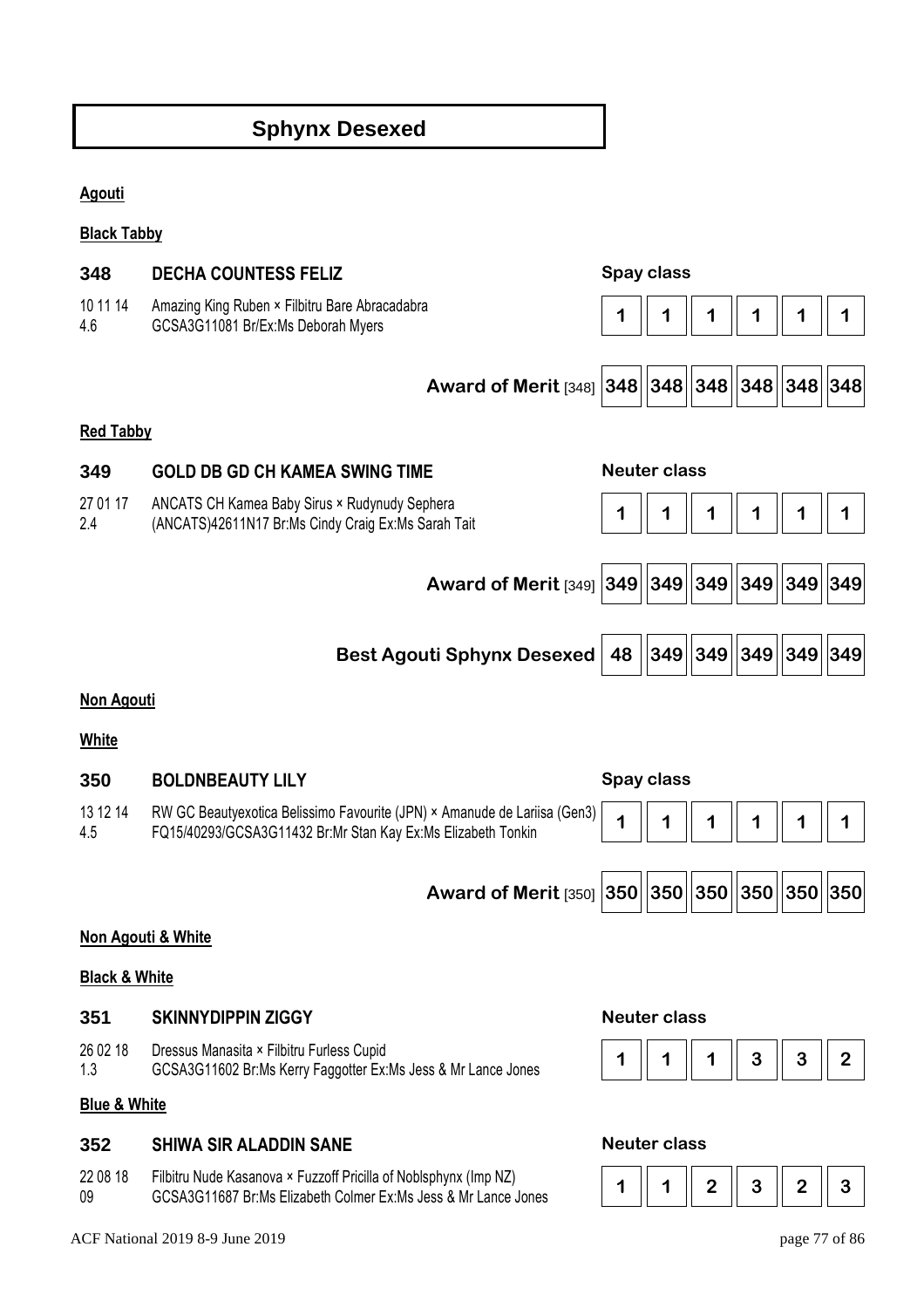#### **Seal Mink & White**

| 353                    | <b>DECHA LORD ALMIGHTY OODAT</b>                                                                         |   | <b>Neuter class</b> |   |   |         |     |
|------------------------|----------------------------------------------------------------------------------------------------------|---|---------------------|---|---|---------|-----|
| 21 01 16<br>3.4        | Amazing King Ruben × Amazing Queen Lily Blu<br>GCSA3G11210S17 Br:Ms Deborah Myers Ex:Ms Elizabeth Tonkin | 1 |                     | 3 |   |         |     |
|                        | <b>Award of Merit between [351, 352, 353]</b>                                                            |   | 352  353  351  353  |   |   | 353 353 |     |
|                        | Best Non Agouti & White Sphynx Desexed   352  353  351  353                                              |   |                     |   |   | 353 353 |     |
|                        | Best Sphynx Desexed 352 349 351 350                                                                      |   |                     |   |   | 350 350 |     |
|                        | Reserve Sphynx Desexed 348 350 349 349                                                                   |   |                     |   |   | 349 349 |     |
|                        | <b>Tonkinese Desexed</b>                                                                                 |   |                     |   |   |         |     |
| <b>Chocolate Solid</b> |                                                                                                          |   |                     |   |   |         |     |
| 354                    | <b>CH TONKINGTON ICHARUS</b>                                                                             |   | <b>Neuter class</b> |   |   |         |     |
| 29 10 16<br>2.7        | ANCATS DB GD CH El'Sprite Domovoi × ANCATS CH Tonkington An Dara<br>ANCATS41555 Br/Ex:Ms Jo-Anne Minns   |   |                     |   | 1 | N/E     | N/E |
|                        | Award of Merit [354] 354 354 354 354                                                                     |   |                     |   |   | n/e     | n/e |

**Best Tonkinese Desexed 354 354 354 354 n/e n/e**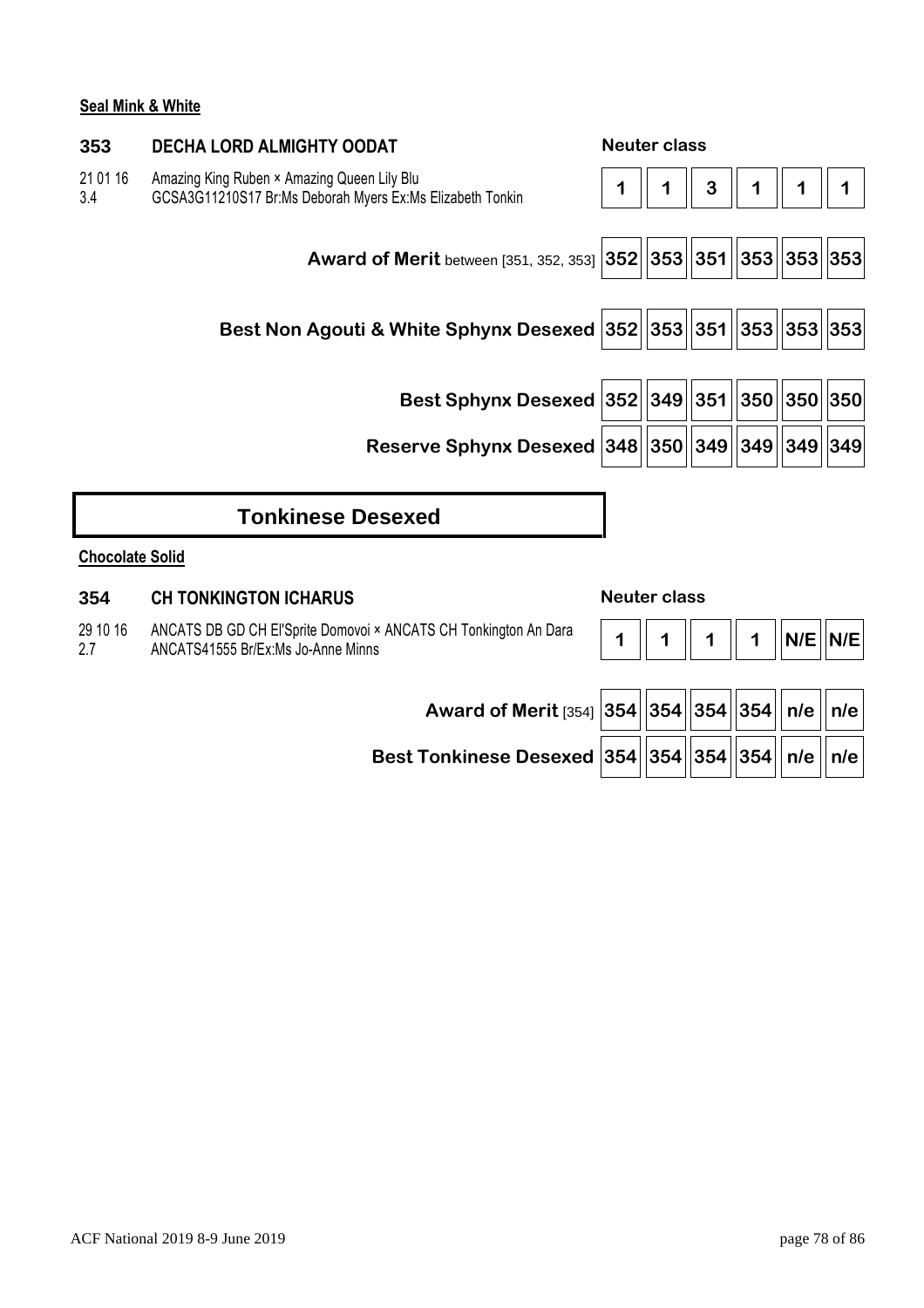### **Chocolate**

16 03 19

### **Black & White**

- 
- 16 03 19

#### **Black Spotted Tabby**

### **357 ANCATS DIAMOND DB GD CH ANCATS GOLD DB GD CH MINKA-T LAKIA**

#### 08 01 11

#### **Seal Point**

01 01 14

#### **Red Point**

### **359 CH OLIVER TWIST Neuter class**

26 08 16 2.9 CN17/DOM749 Ex:Mrs Peta Sperduty **1 1 1 1 1 1** 

### **Seal Mink Mink Spotted Tabby**

#### **360 ARCHIE Neuter class**

01 01 15

### **Red Silver Tabby and White**

### **361 ANCATS SILVER DB GD CH & ANCATS NAT CH ZIGGY STARDUST**

22 11 15

### **355 IZAGIRL Spay Kitten under 5 months**



#### **356 RICARDO Neuter Kitten under 5 months**



#### **Neuter class**



#### **358 LEO Neuter class**







#### **Neuter class**

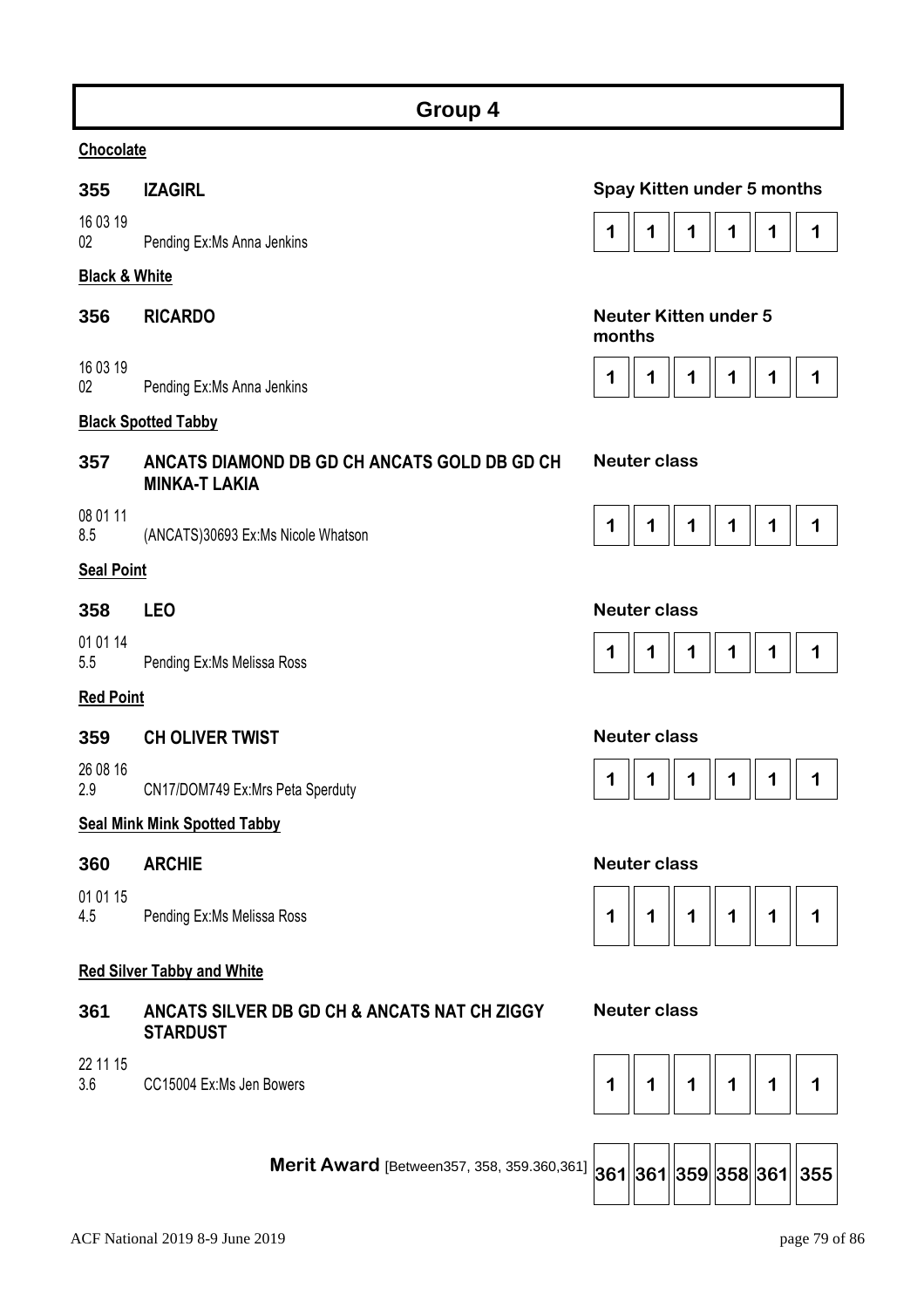### **Black Tortie & White**

## **362 WONDER WOMAN Spay class**

27 06 18 5G160 Ex:Mr Luke & Mr Jeff Lane

|                                                                                  |  |  | $ abs $ abs $  abs  abs $ abs $  abs  abs  $ |
|----------------------------------------------------------------------------------|--|--|----------------------------------------------|
| Merit Award [362]   n/a    <sup>n/a</sup>    <sup>n/a</sup>    n/a    n/a    n/a |  |  |                                              |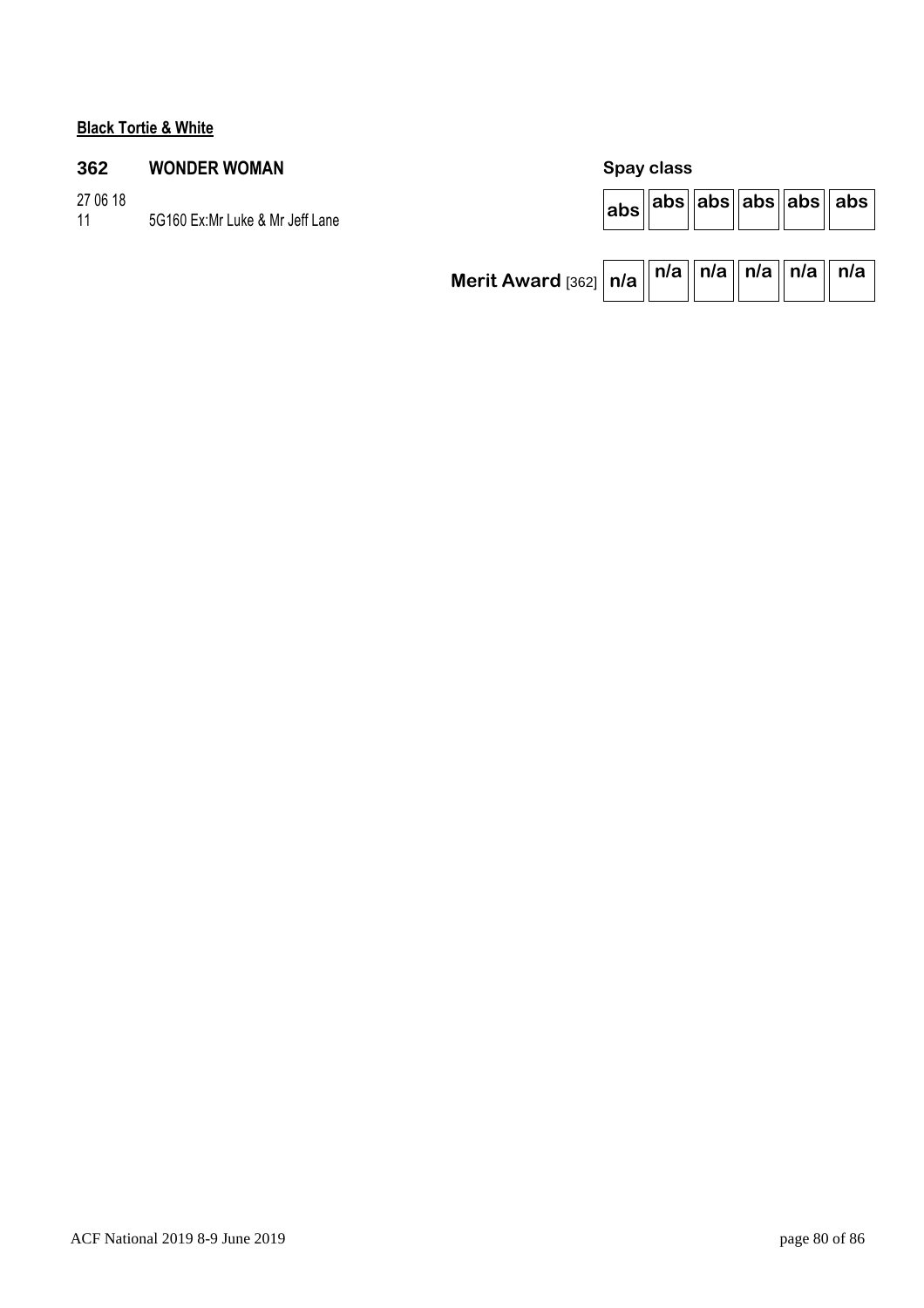| <b>Group One Kittens</b> |
|--------------------------|
|--------------------------|

|                  | Ring 1 | Ring 2 | Ring 3         | Ring 4 | Ring 5 | Ring 6         |
|------------------|--------|--------|----------------|--------|--------|----------------|
| <b>Best</b>      | 20     | 25     | 36             | 70     | 67     | 60             |
| Reserve          | 23     | 36     | 26             | 26     | 36     | 26             |
| 3rd              | 36     | 23     | 65             | 36     | 5      | 69             |
| 4 <sup>th</sup>  | 37     | 18     | 60             | 54     | 60     | 21             |
| 5 <sup>th</sup>  | 60     | 5      | 46             | 13     | 25     | $10\,$         |
| 6th              | 5      | 67     | 25             | 18     | 21     | 5              |
| 7 <sup>th</sup>  | 65     | 60     | 18             | 27     | 38     | 70             |
| 8th              | 15     | $10\,$ | $\overline{4}$ | 66     | 26     | 13             |
| 9 <sub>th</sub>  | 26     | 38     | $20\,$         | 37     | $70\,$ | 31             |
| 10 <sup>th</sup> | 61     | 15     | 38             | 60     | 11     | 37             |
| 11 <sup>th</sup> | 10     | 42     | 11             | 10     | 10     | 18             |
| 12 <sup>th</sup> | 70     | 9      | 23             | 23     | 23     | 61             |
| 13 <sup>th</sup> | 31     | 69     | 70             | 12     | 35     | $\overline{4}$ |
| 14 <sup>th</sup> | 18     | 43     | 49             | 46     | 1      | 23             |
| 15 <sup>th</sup> | 54     | 31     | $10\,$         | 67     | 12     | 35             |

# Group One Entire Cats

|                  | Ring 1 | Ring 2 | Ring 3 | Ring 4 | Ring 5 | Ring 6 |
|------------------|--------|--------|--------|--------|--------|--------|
| <b>Best</b>      | 92     | 81     | 92     | 92     | 92     | 82     |
| Reserve          | 108    | 132    | 132    | 81     | 81     | 92     |
| 3rd              | 129    | 92     | 117    | 84     | 108    | 78     |
| 4 <sup>th</sup>  | 81     | 113    | 73     | 113    | 85     | 108    |
| 5 <sup>th</sup>  | 72     | 129    | 78     | 82     | 113    | 132    |
| 6th              | 82     | 99     | 131    | 119    | 79     | 74     |
| 7 <sup>th</sup>  | 133    | 78     | 81     | 132    | 82     | 94     |
| 8th              | 94     | 85     | 95     | 80     | 132    | 81     |
| 9 <sub>th</sub>  | 113    | 84     | 113    | 88     | 117    | 113    |
| 10 <sup>th</sup> | 111    | 91     | 94     | 109    | 120    | 129    |
| 11 <sup>th</sup> | 132    | 73     | 88     | 85     | 73     | 79     |
| 12 <sup>th</sup> | 88     | 118    | 123    | 94     | 91     | 73     |
| 13 <sup>th</sup> | 119    | 95     | 74     | 78     | 105    | 84     |
| $14$ th          | 98     | 123    | 129    | 79     | 72     | 117    |
| 15 <sup>th</sup> | 78     | 72     | 109    | 73     | 112    | 80     |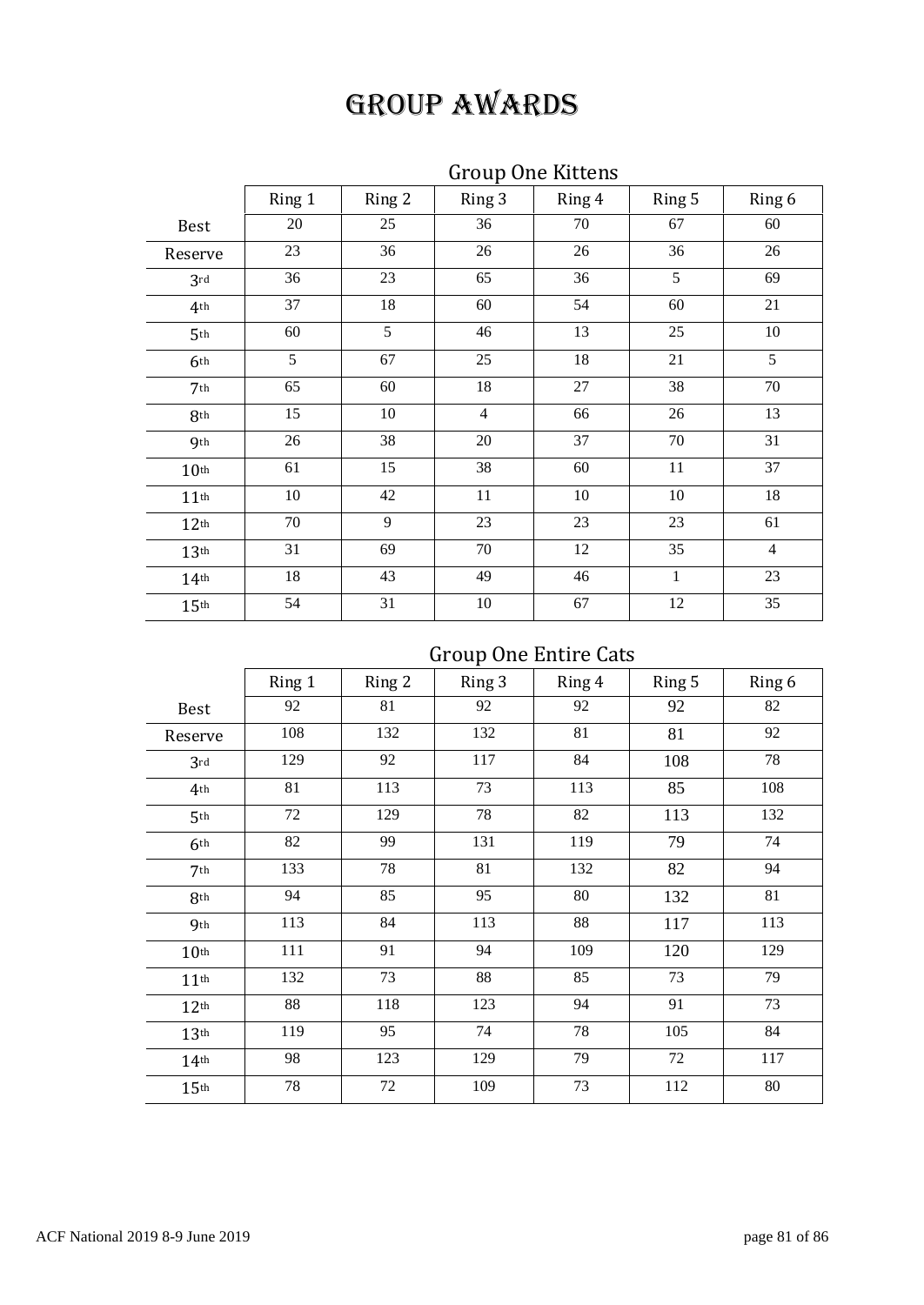# Group One Desexed Cats

|                  | Ring 1 | Ring 2 | Ring 3 | Ring 4 | Ring 5 | Ring 6 |
|------------------|--------|--------|--------|--------|--------|--------|
| <b>Best</b>      | 144    | 142    | 141    | 141    | 144    | 149    |
| Reserve          | 148    | 136    | 149    | 149    | 148    | 136    |
| 3rd              | 141    | 148    | 136    | 144    | 136    | 141    |
| 4 <sup>th</sup>  | 142    | 149    | 142    | 136    | 146    | 142    |
| 5 <sup>th</sup>  | 136    | 143    | 134    | 147    | 139    | 148    |
| 6 <sup>th</sup>  | 149    | 135    | 146    | 142    | 141    | 145    |
| 7 <sup>th</sup>  | 139    | 146    | 137    | 139    | 149    | 146    |
| 8 <sup>th</sup>  | 146    | 139    | 144    | 148    | 145    | 147    |
| 9 <sub>th</sub>  | 143    | 147    | 147    | 146    | 134    | 139    |
| 10 <sup>th</sup> | 135    | 134    | 148    | 135    | 137    | 144    |

## Group Two Kittens

|                  | Ring 1 | Ring 2 | Ring 3 | Ring 4 | Ring 5 | Ring 6 |
|------------------|--------|--------|--------|--------|--------|--------|
| <b>Best</b>      | 151    | 150    | 158    | 162    | 160    | 150    |
| Reserve          | 161    | 160    | 161    | 151    | 150    | 157    |
| 3rd              | 152    | 161    | 152    | 157    | 158    | 161    |
| 4 <sup>th</sup>  | 158    | 158    | 150    | 152    | 161    | 152    |
| 5 <sup>th</sup>  | 157    | 159    | 160    | 161    | 157    | 160    |
| 6th              | 160    | 162    | 151    | 150    | 153    | 162    |
| 7 <sub>th</sub>  | 153    | 151    | 157    | 158    | 159    | 158    |
| 8th              | 155    | 157    | 159    | 160    | 162    | 159    |
| 9 <sub>th</sub>  | 150    | 152    | 153    | 155    | 155    | 153    |
| 10 <sup>th</sup> | 159    | 155    | 155    | 159    | 151    | 155    |

# Group Two Entire Cats

|                  | Ring 1 | Ring 2 | Ring 3 | Ring 4 | Ring 5 | Ring 6 |
|------------------|--------|--------|--------|--------|--------|--------|
| <b>Best</b>      | 175    | 168    | 178    | 166    | 163    | 167    |
| Reserve          | 167    | 178    | 172    | 172    | 175    | 178    |
| 3rd              | 173    | 164    | 165    | 177    | 178    | 175    |
| 4 <sup>th</sup>  | 168    | 177    | 168    | 173    | 166    | 177    |
| 5 <sup>th</sup>  | 171    | 172    | 173    | 178    | 172    | 165    |
| 6 <sup>th</sup>  | 170    | 173    | 167    | 163    | 168    | 163    |
| 7 <sup>th</sup>  | 163    | 175    | 164    | 167    | 167    | 168    |
| 8th              | 177    | 165    | 175    | 175    | 177    | 172    |
| <b>9th</b>       | 164    | 166    | 163    | 168    | 173    | 164    |
| 10 <sup>th</sup> | 178    | 171    | 177    | 164    | 171    | 170    |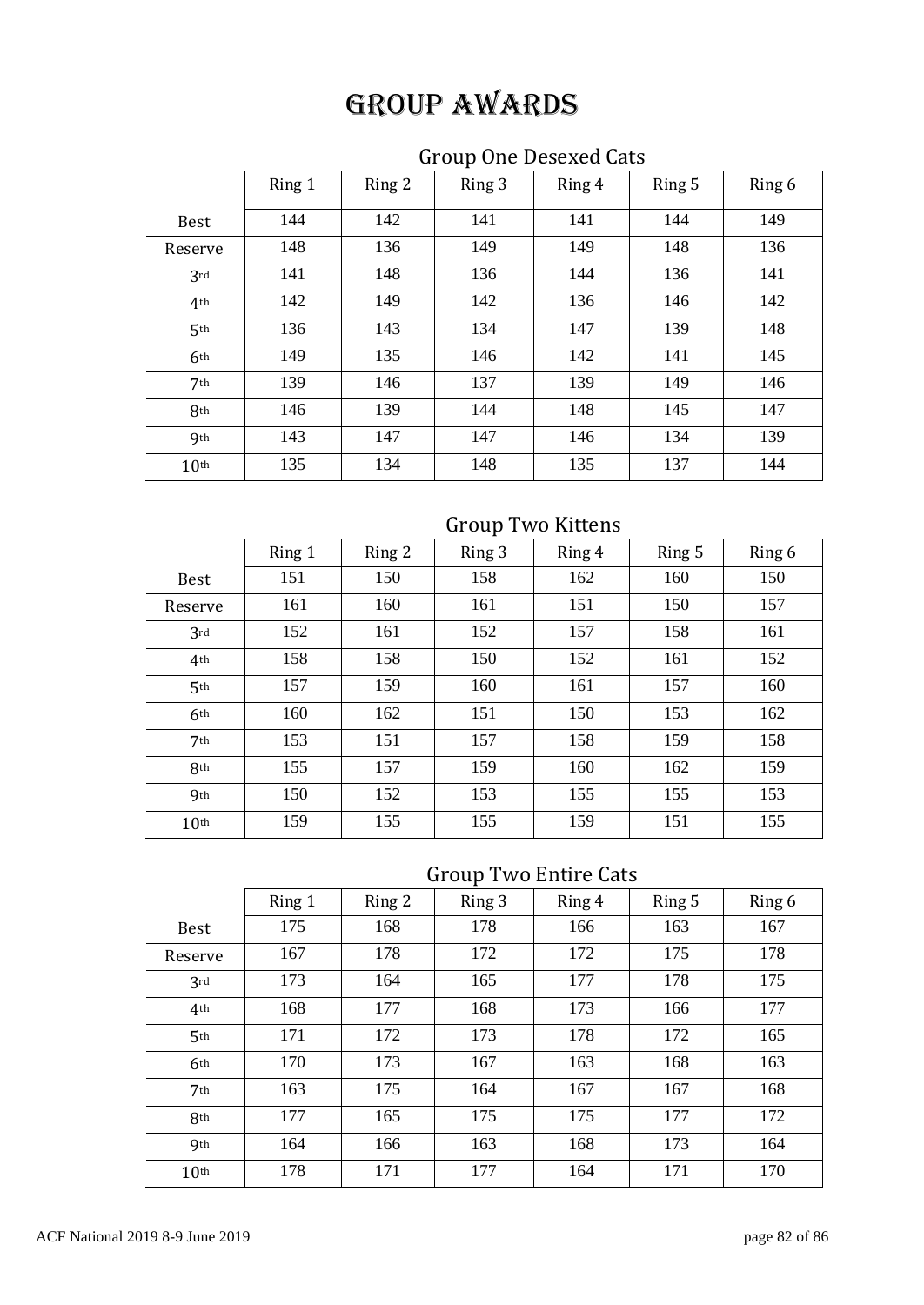# Group Two Desexed Cats

|                  | Ring 1 | Ring 2 | Ring 3 | Ring 4 | Ring 5 | Ring 6 |
|------------------|--------|--------|--------|--------|--------|--------|
| <b>Best</b>      | 184    | 183    | 179    | 183    | 183    | 179    |
| Reserve          | 179    | 179    | 182    | 179    | 179    | 183    |
| 3rd              | 182    | 181    | 183    | 185    | 186    | 184    |
| 4 <sup>th</sup>  | 185    | 182    | 181    | 184    | 181    | 185    |
| 5 <sup>th</sup>  | 181    | 189    | 189    | 182    | 185    | 182    |
| 6 <sup>th</sup>  | 183    | 185    | 184    | 186    | 184    | 181    |
| 7 <sup>th</sup>  | 186    | 184    | 185    | 181    | 189    | 186    |
| 8 <sup>th</sup>  | 189    | 186    | 186    | 189    | n/a    | 189    |
| <b>9th</b>       |        |        |        |        |        |        |
| 10 <sup>th</sup> |        |        |        |        |        |        |

# Group Three Kittens

|                    | Ring 1 | Ring 2 | Ring 3 | Ring 4 | Ring 5 | Ring 6 |
|--------------------|--------|--------|--------|--------|--------|--------|
| <b>Best</b>        | 206    | 212    | 224    | 228    | 218    | 240    |
| Reserve            | 255    | 249    | 239    | 241    | 232    | 218    |
| 3rd                | 212    | 240    | 228    | 240    | 234    | 234    |
| 4 <sup>th</sup>    | 232    | 225    | 232    | 195    | 210    | 190    |
| 5 <sup>th</sup>    | 241    | 224    | 256    | 212    | 255    | 206    |
| 6th                | 228    | 242    | 255    | 225    | 191    | 211    |
| 7 <sup>th</sup>    | 249    | 246    | 218    | 221    | 239    | 224    |
| 8th                | 251    | 234    | 240    | 206    | 199    | 243    |
| <b>9th</b>         | 242    | 219    | 195    | 255    | 224    | 196    |
| 10 <sup>th</sup>   | 257    | 239    | 234    | 237    | 240    | 228    |
| 11 <sup>th</sup>   | 216    | 200    | 242    | 196    | 256    | 239    |
| 12 <sup>th</sup>   | 247    | 232    | 249    | 251    | 257    | 257    |
| 13 <sup>th</sup>   | 229    | 229    | 246    | 236    | 231    | 251    |
| $14$ <sup>th</sup> | 204    | 257    | 207    | 242    | 228    | 241    |
| 15 <sup>th</sup>   | 237    | 191    | 229    | 229    | 246    | 232    |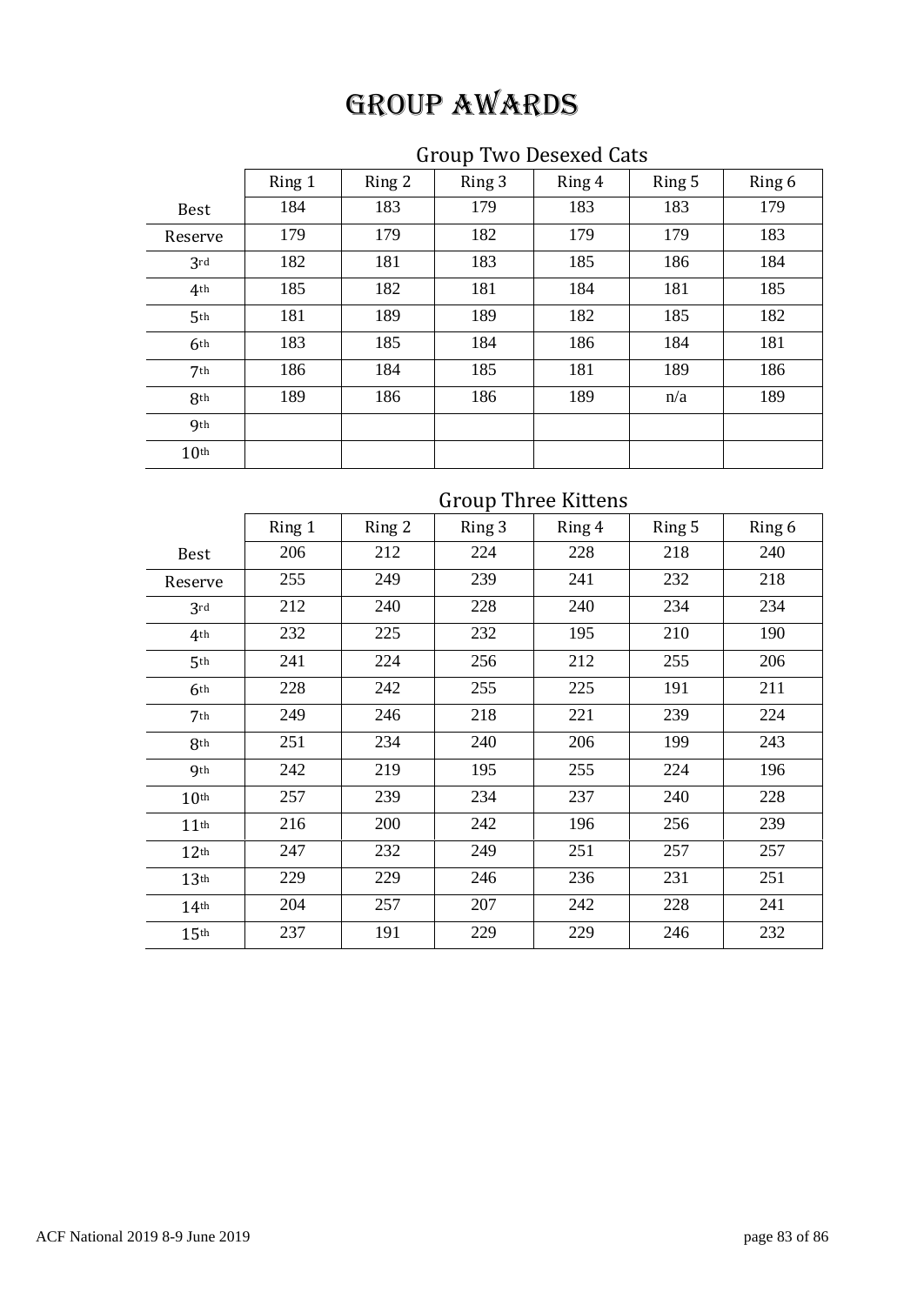# Group Three Entire Cats

|                    | Ring 1 | Ring 2 | Ring 3 | Ring 4 | Ring 5 | Ring 6 |
|--------------------|--------|--------|--------|--------|--------|--------|
| <b>Best</b>        | 271    | 287    | 298    | 271    | 279    | 306    |
| Reserve            | 288    | 298    | 306    | 265    | 314    | 287    |
| 3rd                | 306    | 271    | 260    | 287    | 281    | 314    |
| 4 <sup>th</sup>    | 291    | 260    | 287    | 291    | 294    | 298    |
| 5 <sup>th</sup>    | 259    | 312    | 285    | 317    | 259    | 284    |
| 6 <sup>th</sup>    | 303    | 306    | 315    | 306    | 296    | 260    |
| 7 <sup>th</sup>    | 316    | 262    | 272    | 298    | 297    | 263    |
| 8th                | 262    | 297    | 263    | 302    | 298    | 271    |
| <b>9th</b>         | 272    | 301    | 309    | 259    | 263    | 293    |
| 10 <sup>th</sup>   | 298    | 294    | 294    | 296    | 287    | 302    |
| 11 <sup>th</sup>   | 285    | 296    | 296    | 310    | 293    | 294    |
| 12 <sup>th</sup>   | 297    | 291    | 297    | 294    | 315    | 310    |
| 13 <sup>th</sup>   | 296    | 289    | 301    | 273    | 272    | 296    |
| $14$ <sup>th</sup> | 301    | 282    | 269    | 301    | 265    | 317    |
| 15 <sup>th</sup>   | 314    | 317    | 317    | 309    | 304    | 297    |

# Group Three Desexed Cats

|                    | Ring 1 | Ring 2 | Ring 3 | Ring 4 | Ring 5 | Ring 6 |
|--------------------|--------|--------|--------|--------|--------|--------|
| <b>Best</b>        | 329    | 334    | 326    | 334    | 334    | 341    |
| Reserve            | 324    | 331    | 321    | 340    | 326    | 322    |
| 3rd                | 345    | 321    | 334    | 346    | 341    | 318    |
| 4 <sup>th</sup>    | 318    | 328    | 324    | 328    | 347    | 334    |
| 5 <sup>th</sup>    | 341    | 322    | 333    | 322    | 350    | 321    |
| 6 <sup>th</sup>    | 352    | 346    | 341    | 350    | 346    | 343    |
| 7 <sup>th</sup>    | 346    | 332    | 322    | 319    | 331    | 332    |
| 8 <sub>th</sub>    | 332    | 340    | 337    | 333    | 340    | 346    |
| <b>9th</b>         | 348    | 337    | 344    | 324    | 333    | 324    |
| 10 <sup>th</sup>   | 347    | 319    | 347    | 347    | 322    | 333    |
| $11$ <sup>th</sup> | 337    | 324    | 349    | 335    | 318    | 337    |
| 12 <sup>th</sup>   | 321    | 351    | 354    | 331    | 322    | 328    |
| 13 <sup>th</sup>   | 331    | 345    | 331    | 337    | 337    | 331    |
| 14 <sup>th</sup>   | 350    | 354    | 332    | 354    | 329    | 350    |
| 15th               | 353    | 333    | 350    | 345    | 345    | 345    |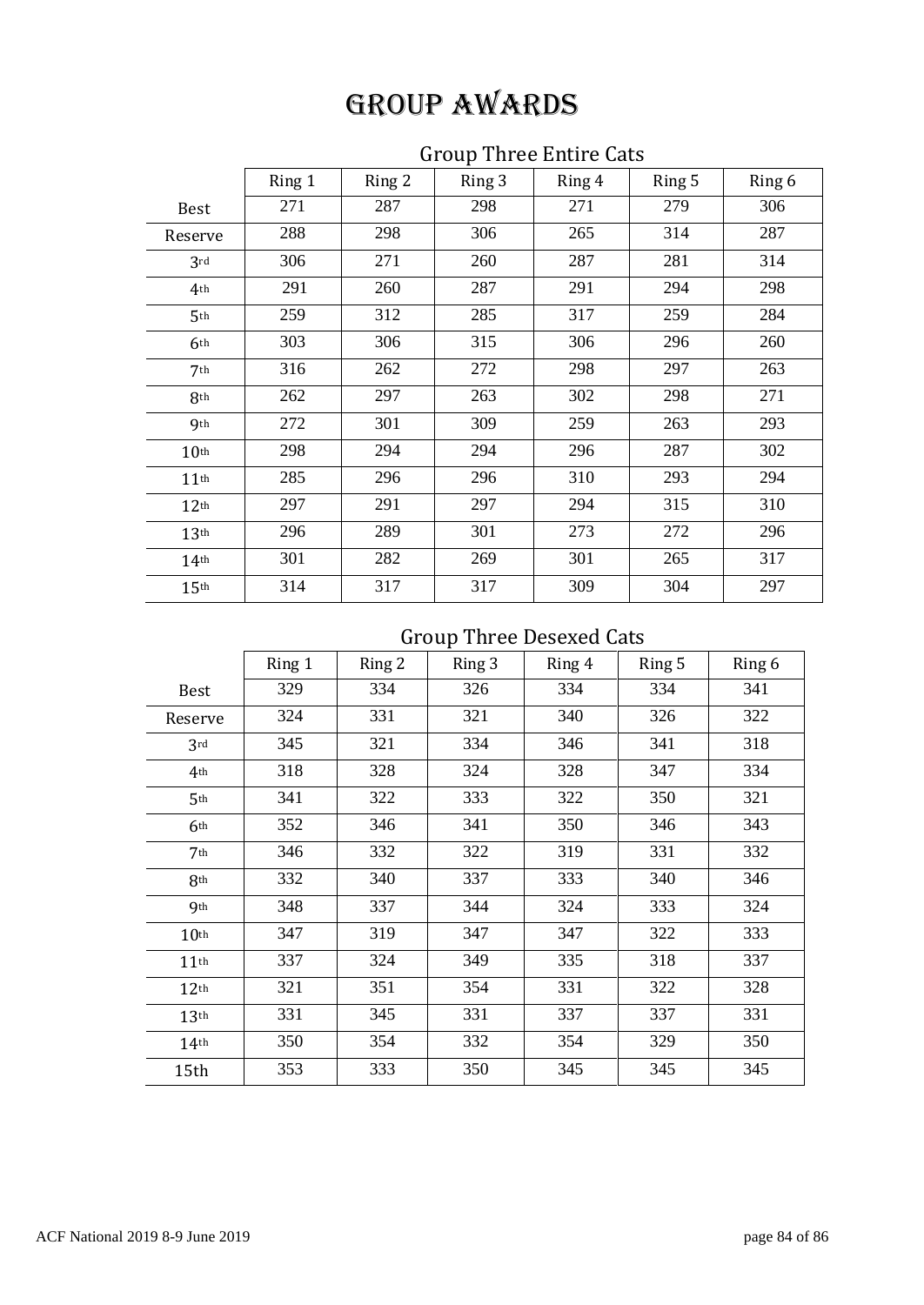# Ring 1 | Ring 2 | Ring 3 | Ring 4 | Ring 5 | Ring 6 Best | 361 | 361 | 356 | 355 | 355 | 355 Reserve | 359 | 355 | 359 | 356 | 361 | 357 3rd | 356 | 356 | 355 | 358 | 356 | 356 4th | 357 | 359 | 361 | 361 | 358 | 361 5th | 355 | 358 | 357 | 360 | 360 | 358 6<sup>th</sup> | 360 | 357 | 360 | 359 | 359 | 359 7th | 358 | 360 | 358 | 357 | 357 | 360 8th

# Group Four Companion Cats